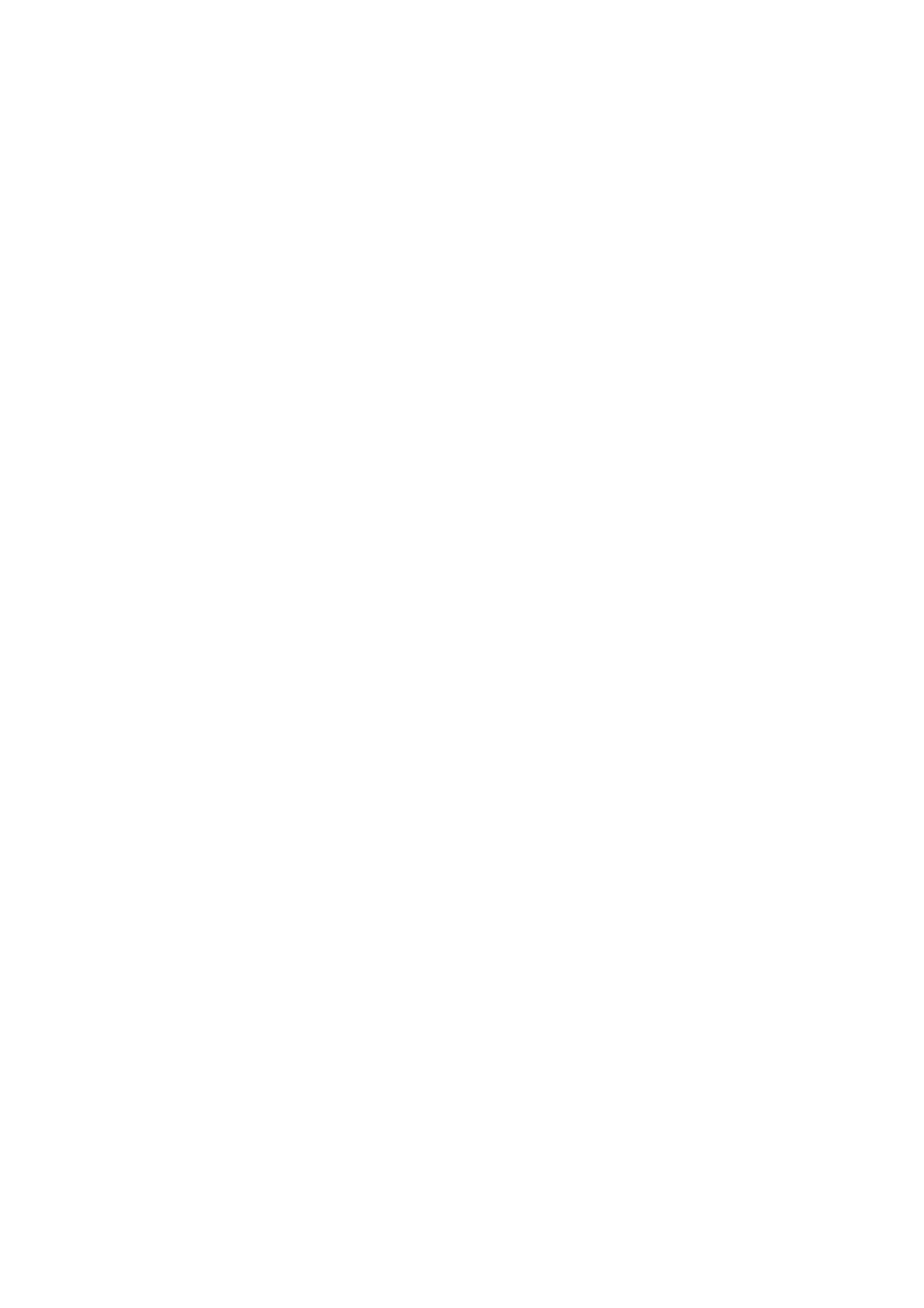# Manual de procedimiento de adquisiciones

# GOBERNACION PROVINCIAL DE COPIAPO

25 DE DE OCTUBRE 2007.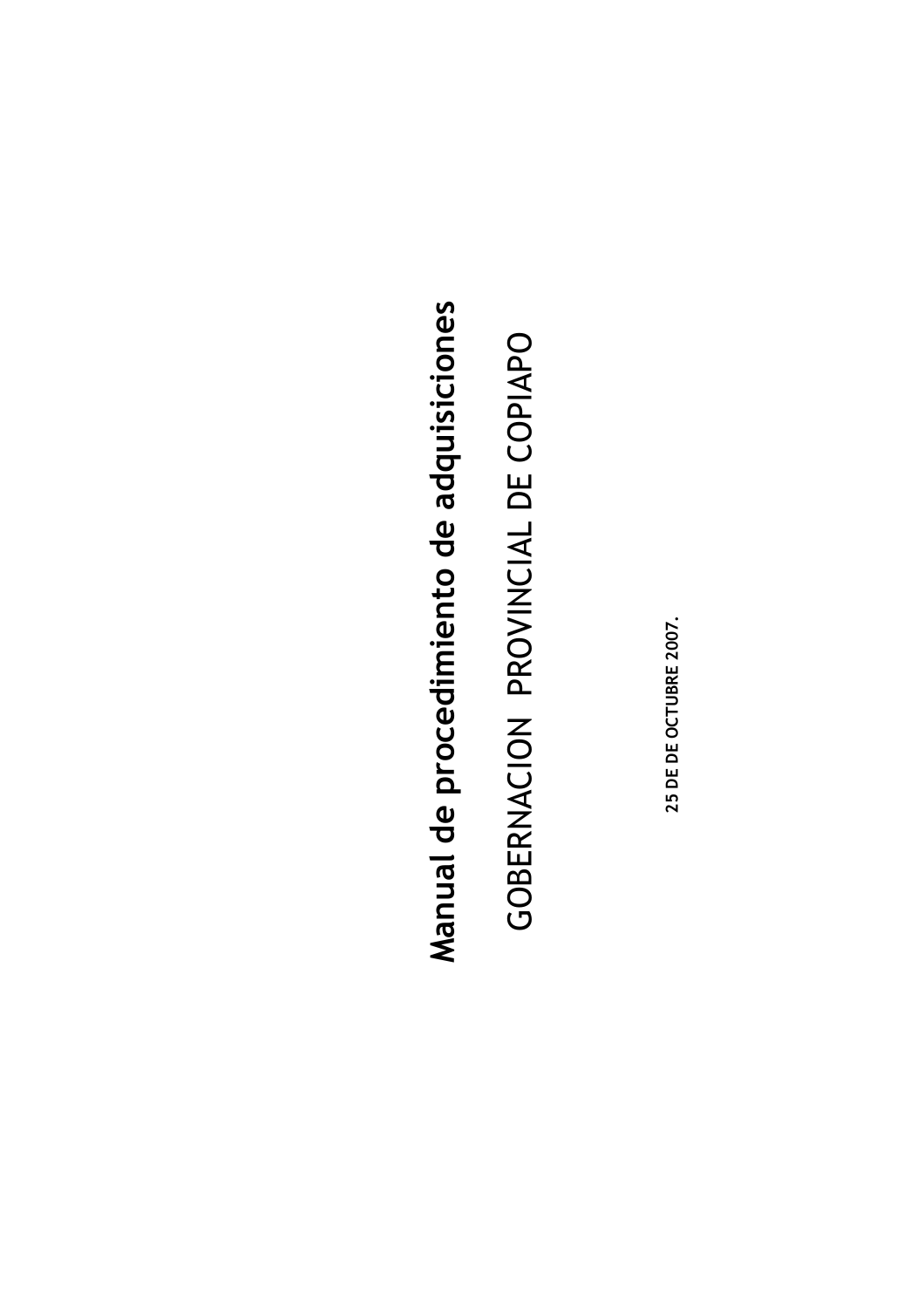### **INDICE**

| Introducción                                                                                                                                                                                                                                                              |
|---------------------------------------------------------------------------------------------------------------------------------------------------------------------------------------------------------------------------------------------------------------------------|
| $\ddot{\circ}$<br>1. Definiciones                                                                                                                                                                                                                                         |
| ∞<br>2. Normativa que regula el proceso de compra                                                                                                                                                                                                                         |
| Organización del abastecimiento en la Institución<br>.<br>س                                                                                                                                                                                                               |
| $\ddot{1}$<br>3.1 Personas y unidades involucradas en el proceso de abastecimiento<br>3.2 Competencias de las personas involucradas en el proceso de abastecimiento<br>3.3 El Proceso del abastecimiento en la Institución: Con<br>Procedimiento planificación de compras |
| $\frac{9}{2}$<br>Proceso de Compra<br><u>ທີ່</u>                                                                                                                                                                                                                          |
| ۹,<br>e,<br>5.1.2 Compra a través de convenios de suministro vigentes de la Institución<br>5.1 Proceso de compra para bienes y servicios de baja complejidad<br>5.1.1 Compra a través de ChileCompra Express.                                                             |
| 29<br>34<br>5.1.3 Compra a través de Trato o Contratación Directa menor 100 UTM<br>2 Procesos de compra para bienes y servicios de alta complejidad<br>.2.1 Compra por Licitación Pública<br>ட்<br>ம்                                                                     |
| $\frac{39}{2}$<br>$\ddot{3}$<br>स्<br>.2.1 Compra por Licitación Privada<br>5.2.3 Formulación de bases.<br>Evaluación de las ofertas<br>ம்<br>Ġ                                                                                                                           |
| $45$ .<br>$\div$<br>43<br>43<br>6.2 Evaluación de ofertas para procesos de baja complejidad<br>6.3 Evaluación de ofertas para procesos de alta complejidad<br>6.1 Criterios de evaluación<br>Cierre de Procesos                                                           |
| 4.<br>46<br>47.<br>45.<br>7.2 Comunicados de resultados y agradecimientos<br>7.1 Fundamentación de la decisión de compra<br>Recepción de bienes y servicios<br>7.3 Resolución de inquietudes.<br>ထဲ                                                                       |
| $\frac{4}{3}$<br>Procedimiento de pago<br>o:                                                                                                                                                                                                                              |
| <del>ব্</del><br>$rac{4}{3}$<br>9.1 Respaldar el pago con el Informe de Recepción Conforme<br>9.2 Realizar resolución de pago                                                                                                                                             |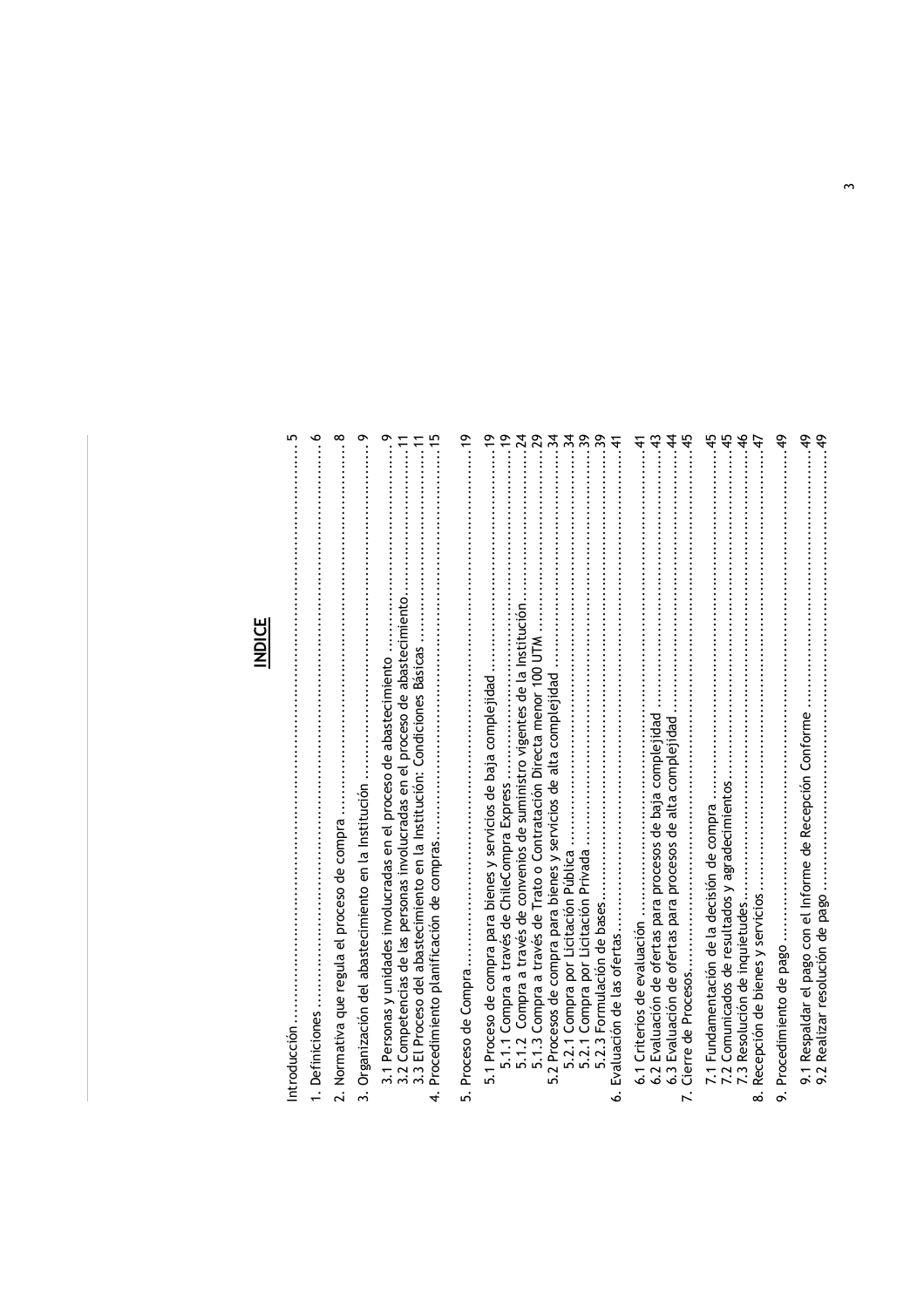| 14. Organigrama de la Institución y de las áreas que intervienen en los procesos de compra 120 |  |
|------------------------------------------------------------------------------------------------|--|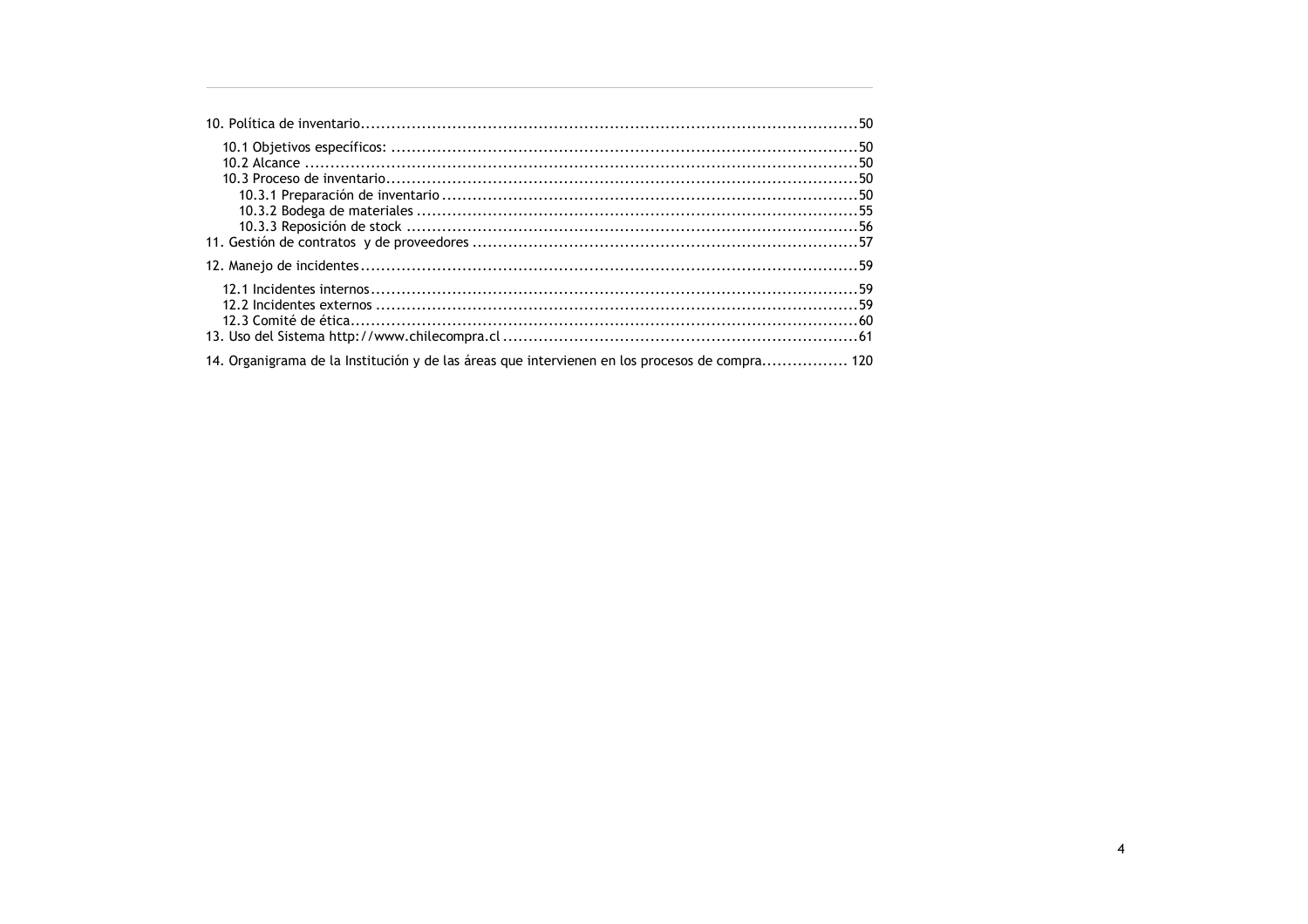### Introducción

Con fecha 23 de Octubre entra en vigencia este Manual de procedimiento de adquisiciones, que se dicta en cumplimiento<br>de lo establecido en Decreto N° 20 del Ministerio de Hacienda, de mayo de 2007, que modifica Reglamento 19.886, de Bases sobre Contratos Administrativos de Suministro y Prestación de Servicios. Este manual se refiere a todos los procedimientos relativos a la contratación, a título oneroso, de bienes o servicios para<br>el desarrollo de las funciones de la institución, es decir a todas las adquisiciones y contratacio 19.886.

El objetivo de este manual es definir la forma en común que esta institución realiza los procesos de compra y contratación para el abastecimiento de bienes y servicios para su normal funcionamiento, los tiempos de trabajo, coordinación y comunicación, y los responsables de cada una de las etapas del proceso de abastecimiento.

Este manual será conocido y aplicado por todos los funcionarios y trabajadores de esta institución.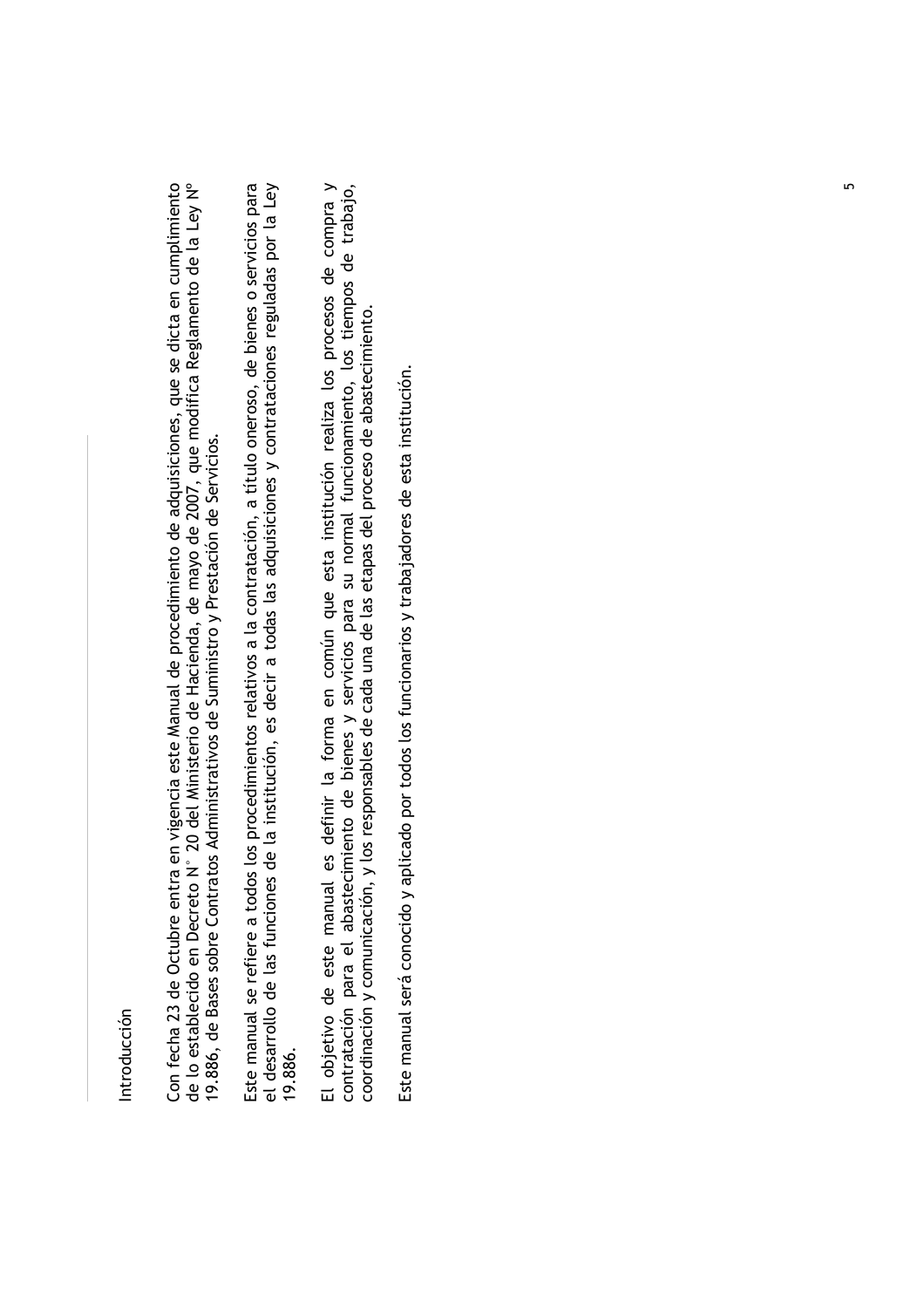### I. Definiciones

Para efecto del presente Manual, los siguientes conceptos tienen el significado que se indica a continuación:

- Bodega: Espacio físico organizado destinado a almacenar los productos de uso general y consumo frecuente adquiridos con la finalidad de mantener niveles de inventarios necesarios para evitar quiebres de stock en la gestión de abastecimiento periódica.
- $\overline{a}$ Boleta de Garantía: Documento mercantil de orden administrativo y/o legal que tiene como función respaldar los actos de compras, ya sea para cursar solicitudes, llamados a licitación (seriedad de la oferta), como también la recepción conforme de un bien y/o servicio (fiel cumplimiento de contrato). En casos en que el monto de contratación sea superior a UTM 1000 será siempre exigible.
- Factura: Documento tributario que respalda el pago, respecto de la solicitud final de productos o servicios, y que está asociado a una orden de compra.  $\bullet$
- Guía de Despacho: Documento tributario, de registro interno, utilizado para trasladar mercadería fuera de la bodega hacia otros lugares de la institución.  $\bullet$
- Orden de Compra / Contrato: Documento de orden administrativo y legal que determina el compromiso entre la unidad demandante y proveedor, tiene como función respaldar los actos de compras o contratación, respecto de la solicitud final de productos o servicios. Estos documentos son validados con la firma de los responsables del proceso en toda su magnitud, ya sea en el documento o en forma electrónica según lo establezcan los procedimientos.  $\bullet$
- planifica comprar o contratar durante un año calendario. Los procesos de compra se deben elaborar en conformidad y Plan Anual de Compras: Corresponde a la lista de bienes y/o servicios de carácter referencial, que la institución en la oportunidad determinada en el Plan anual de compras elaborado por cada Entidad Licitante.<sup>1</sup>  $\bullet$
- **Portal ChileCompra:** (www.chilecompra.cl), Sistema de Información de Compras y Contrataciones de la<br>Administración, a cargo de la Dirección de Compras y Contratación Pública<sup>2</sup>, utilizado por las ÁREAS O UNIDADES DE<br>COMPR sus Bienes y/o Servicios.

<sup>&</sup>lt;sup>1</sup> Artículo 99 Reglamento de la Ley 19886.<br><sup>2</sup> Artículo 19 ley de Compras Públicas 19.886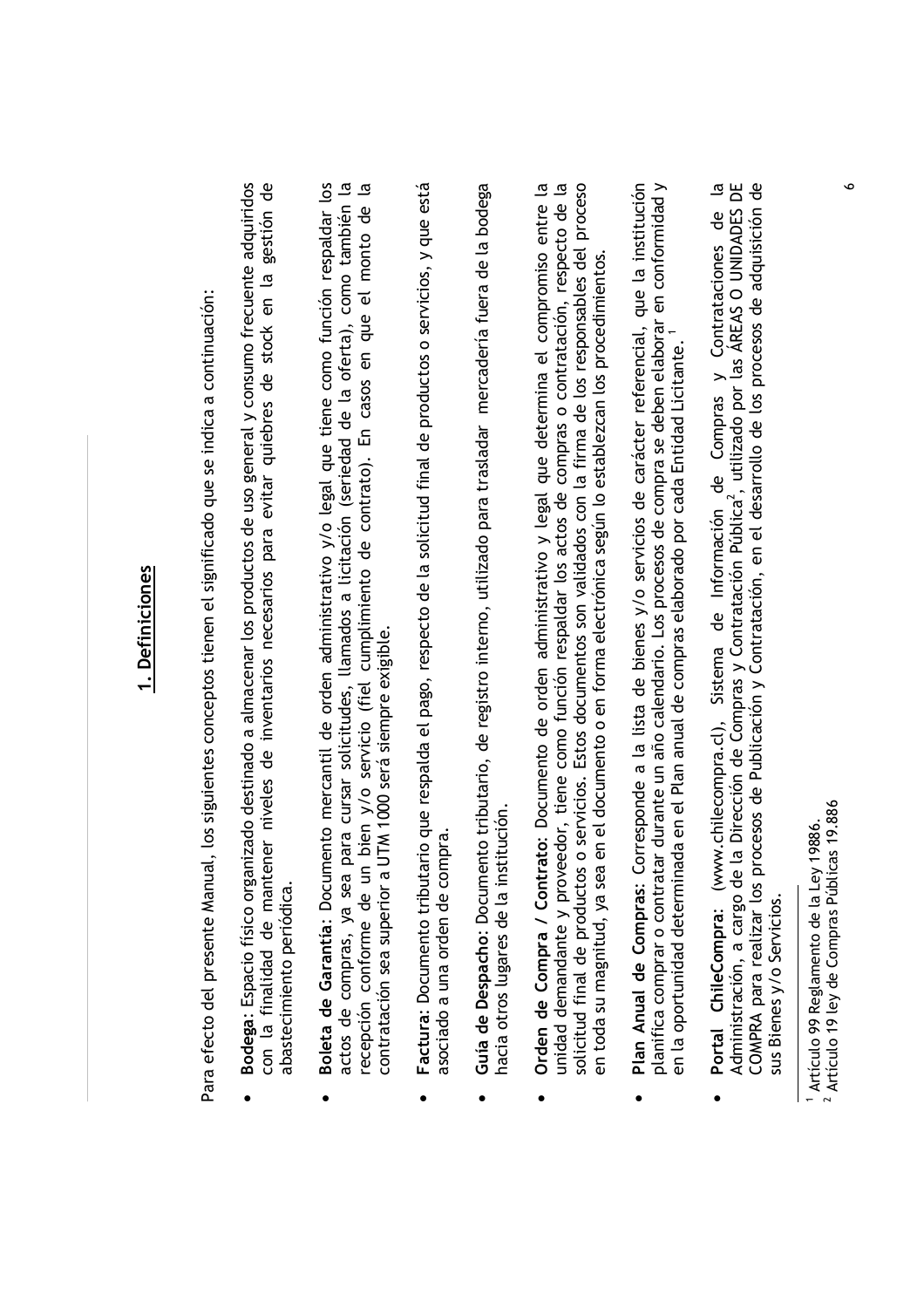- · Requerimiento: Es la manifestación formal de la necesidad de un producto o servicio que el Usuario Requirente solicita al Área o Unidad de Compra del Organismo.
- · Resolución: Acto administrativo dictado por una autoridad competente, en el cual se contiene una declaración de voluntad realizada en el ejercicio de una potestad pública.
- Siglas: Para los efectos del presente instrumento, las siglas que se indican tendrán los siguientes significados:
	- $\bullet$  AG Administración General.  $\cdot$
	- $\bullet$  ADQ Adquisición.  $\mathbb{R}^{\mathbb{Z}}$
	- $\bullet$  CM Convenio Marco.
	- ChileCompra: Dirección de Compras y Contratación Pública.
	- $\bullet$  LP Licitación Pública.
	- $\bullet$  LE Licitación Privada  $\bullet$  .
	- $\bullet$  OC Orden de Compra  $\mathbb{R}^{\mathbb{Z}}$
	- $\bullet$  SP Servicio Público.  $\mathbb{R}^{\mathbb{Z}}$
	- $\bullet$  TDR Términos de Referencia.  $\mathbb{R}^n$
	- $\bullet$  UC  $\mathbb{R}^{\mathbb{Z}}$ Unidad de Compra.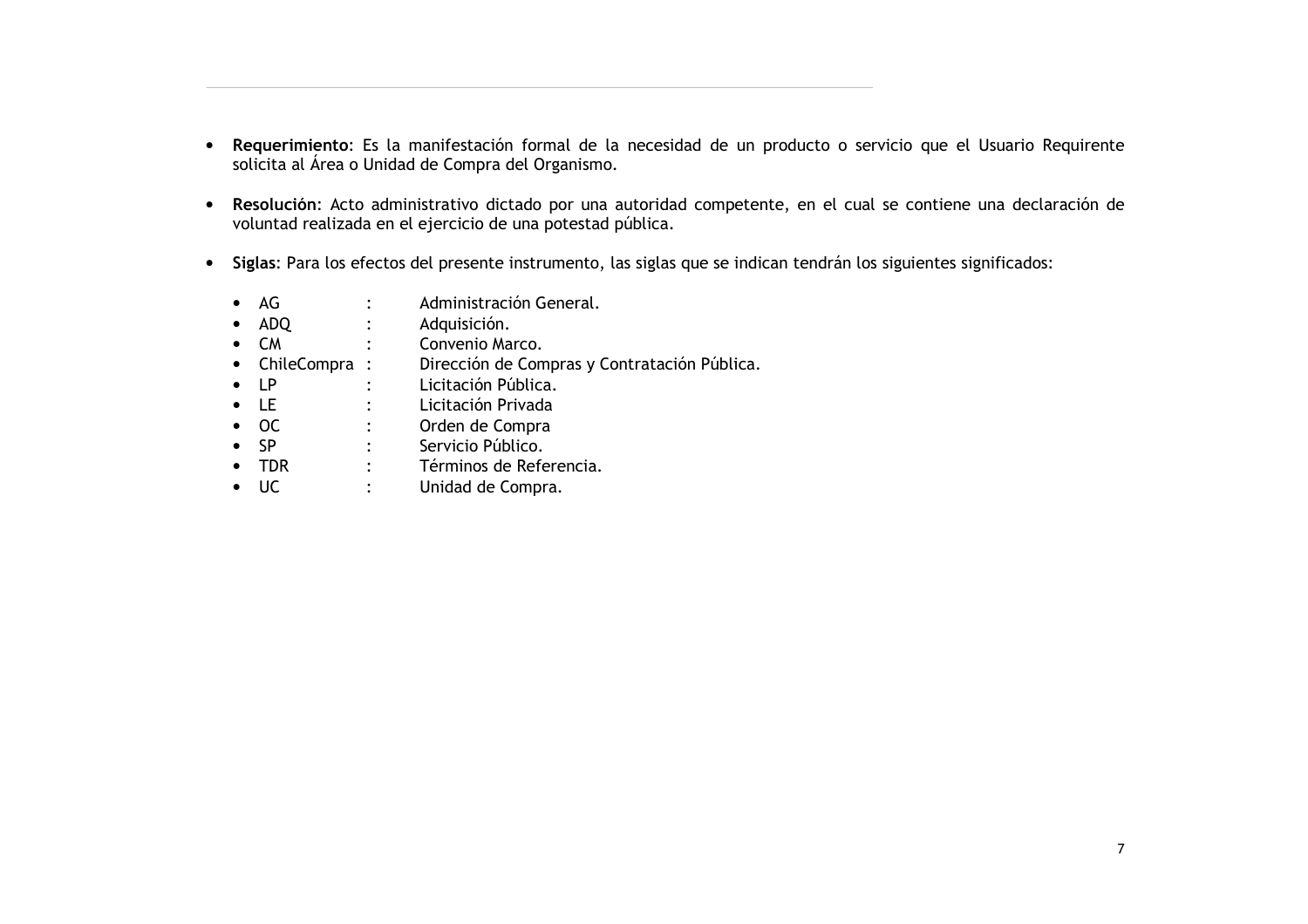### 2. Normativa que regula el proceso de compra

- Ley N°19,886, de Bases sobre Contratos Administrativos de Suministros y Prestación de Servicios, en adelante "Ley de Compras" y sus modificaciones.
- Decreto N°250, de 2004, del Ministerio de Hacienda, que aprueba el Reglamento de la Ley N°19.886, en adelante "el Reglamento", y sus modificaciones.
- · DFL 1-19.653 que fija el texto refundido, coordinado y sistematizado de la Ley 18.575 Orgánica Constitucional de Bases Generales de la Administración del Estado.
- Ley N° 19,880, que establece Bases de los Procedimientos Administrativos que rigen los Actos de los Órganos de la Administración del Estado.
- · Resolución N°520, de 1996, de la Contraloría General de la República, que fija el texto refundido, coordinado y sistematizado, que establece normas sobre exención del trámite de Toma de Razón.
- Ley de Presupuesto del Sector Público que se dicta cada año.
- Normas e Instrucciones para la ejecución del Presupuesto y sobre materias específicas, sancionadas por Resolución y/o Circular del Ministerio de Hacienda, documentos los cuales son prácticos y dictados año a año, en virtud a los contenidos que incorpore la Ley de Presupuesto.
- Lev de Probidad  $N^{\circ}$  16.653.
- Ley sobre documentos electrónicos, firma electrónica y servicios de certificación de dicha firma N° 19.799.
- Políticas y condiciones de uso del Sistema ChileCompra, instrucción que la Dirección de Compras Públicas emite para uniformar la operatoria en el Portal ChileCompra.
- Directivas de ChileCompra.
- Reglamento Interno de la Institución aprobado por resolución N° 382 del 22.10.2007.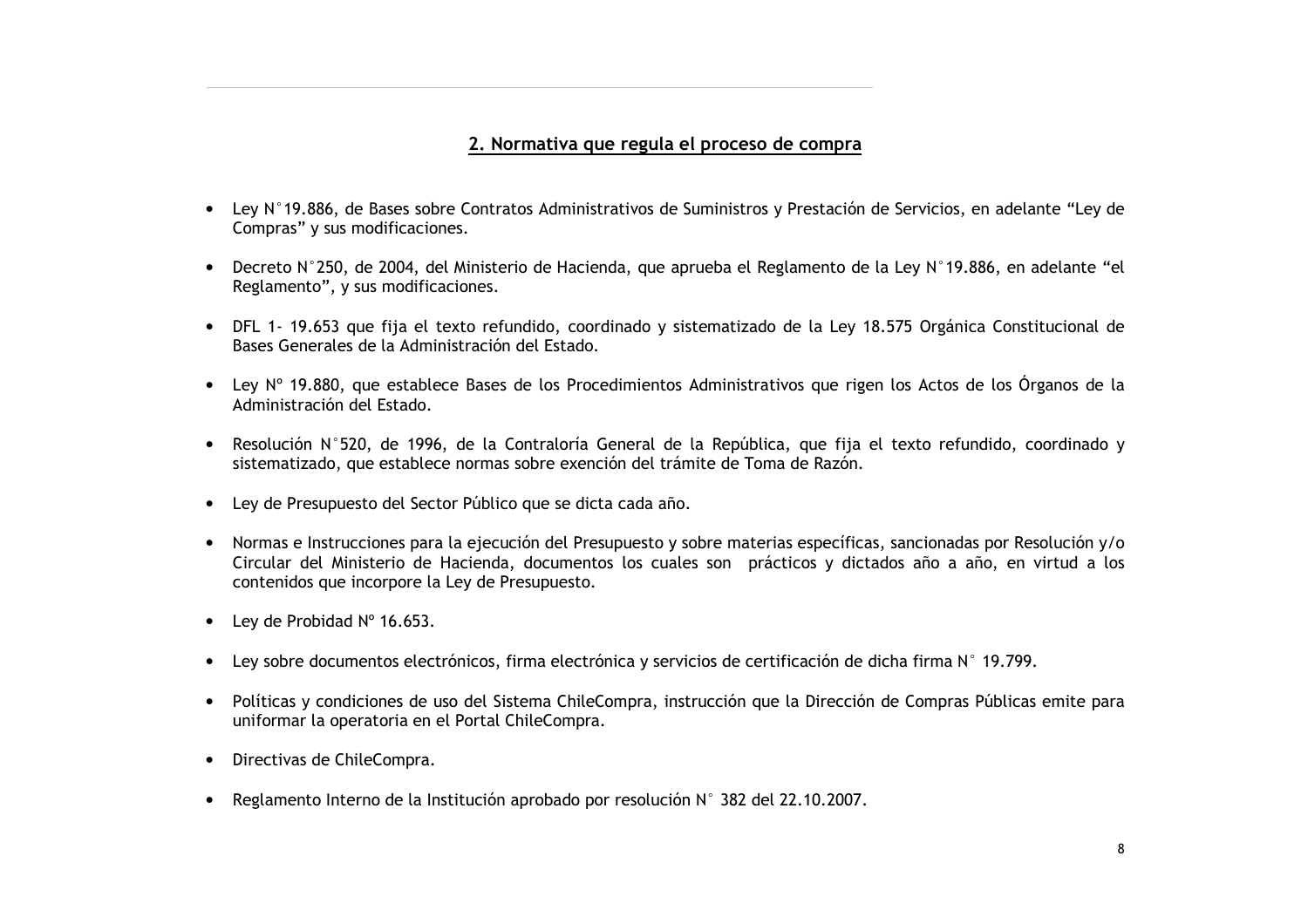# 3. Organización del abastecimiento en la Institución

# 3.1 Personas y unidades involucradas en el proceso de abastecimiento

Las personas y unidades involucradas en el proceso de abastecimiento de la institución son:

los procesos de compra y contratación de acuerdo a la normativa vigente, preservando máxima eficiencia y Gobernador Provincial de Copiapó: Responsable de generar condiciones para que las áreas de la organización realicen transparencia, y de las decisiones adoptadas en los procesos de compra, sean directas o delegadas.

Así también es responsable de la elaboración, publicación y control del cumplimiento del presente manual

- Administrador/a del Sistema ChileCompra: Nombrado por la Autoridad de la Institución, corresponde a un perfil del<br>sistema www.chilecompra.cl, el cual es responsable de: <sup>3</sup>  $\bullet$
- Crear, modificar y desactivar usuarios
- Determinar perfiles de cada usuario, como supervisores y compradores
- Crear, desactivar y modificar Unidades de Compra
- Modificar y actualizar la información institucional registrada en el Sistema.
- Administrador/a Suplente del Sistema ChileCompra: Es responsable de administrar el Sistema ChileCompra en ausencia del/a Administrador/a ChileCompra, es nombrado por la Autoridad de la Institución.  $\bullet$
- Usuario Requirente: Todos los funcionarios de la institución con facultades específicas para, a través de documentos os Usuarios requirentes deben enviar a la Oficina de Adquisiciones a través, de los procesos administrativos internos, internos, o correo electrónico generar requerimientos de compra. os requerimientos generados.  $\bullet$
- Unidad Requirente: Unidad a la que pertenece el Usuario Requirente

<sup>&</sup>lt;sup>3</sup> Perfiles Usuario de : https://www.chilecompra.cl/portal/terminos\_condiciones.html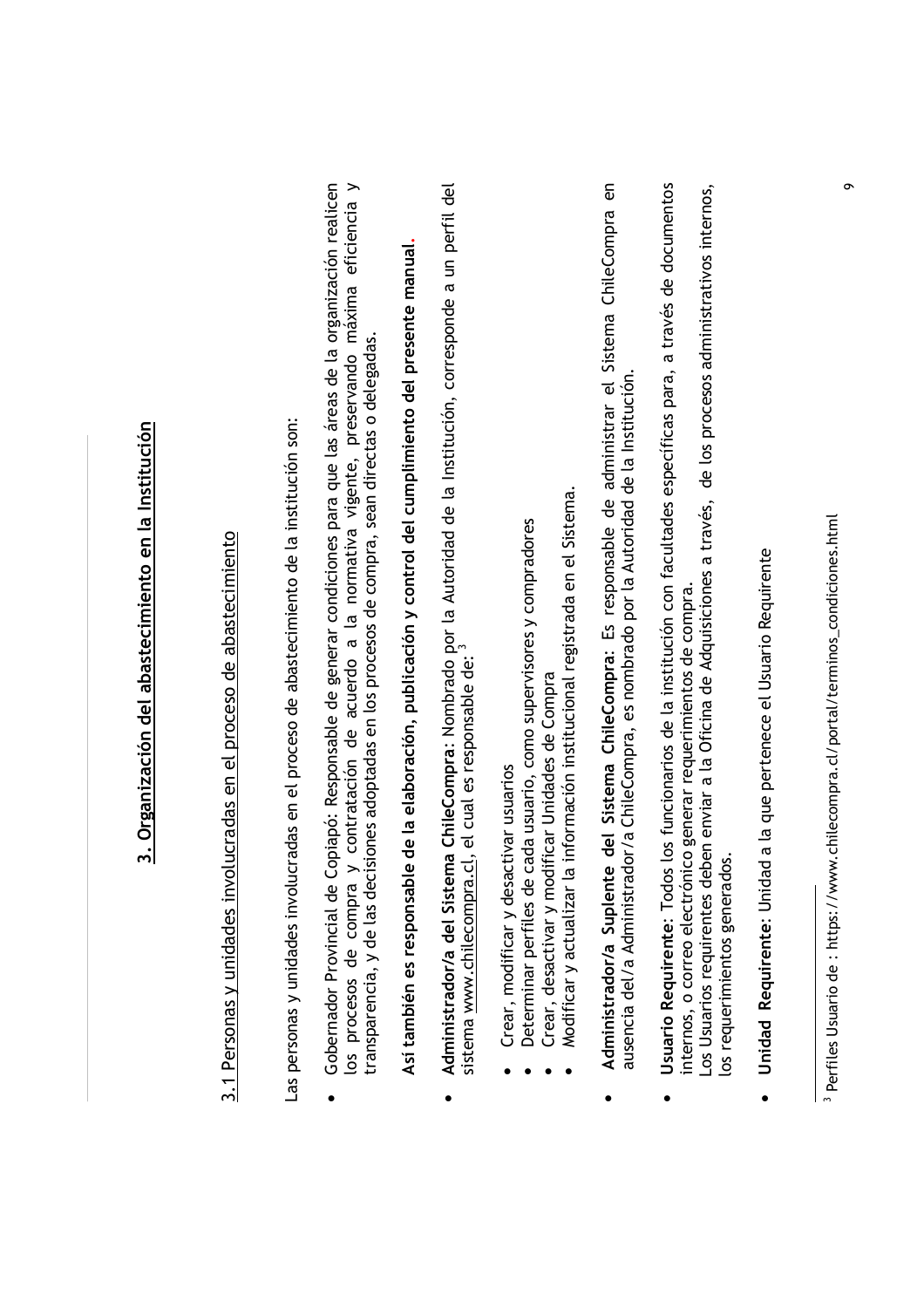- La Oficina de Adquisiciones: encargado de coordinar la Gestión de Abastecimiento de la institución y gestionar los requerimientos de compra que generen los Usuarios Requirentes. En su labor debe aplicar la normativa vigente de compras públicas, el presente manual y toda otra normativa relacionada.
- Sección de Bodega: Sección dependiente de la Oficina de Adquisiciones, encargada del almacenamiento, registro y control de los stocks de artículos, materiales e insumos, que se requiere para el normal funcionamiento de la nstitución.  $\bullet$
- ingresar en www.chilecompra.cl los requerimientos de los de los funcionarios envidados a través de documentos internos. Operadores/as de compras: Funcionarios del la Oficina de Adquisiciones. encargada de  $\bullet$
- Supervisores/as de Compras: Funcionarios del Depto. de Administración y Finanzas, encargados revisar y de validar los requerimientos de compra para posteriormente publicarlos en www.chilecompra.cl  $\bullet$

Además, una vez cerrados los procesos y recibidas las ofertas a través de www.chilecompra.cl, el Supervisor de Compras debe realizar el proceso de adjudicación, en virtud de los criterios de evaluación definidos o respecto de la recomendación de adjudicación de la comisión de evaluación.

- Unidad de Compra: Unidad dependiente del Departamento de Administración y finanzas, a la que pertenecen los operadores y supervisores de compra. Le corresponde realizar todo o parte de los procesos de adquisiciones, ajustadas a la normativa legal e interna, para proveer de productos y servicios a todas las dependencias, para el normal funcionamiento de la Institución. Esta unidad elabora o colabora en la preparación de bases, términos de referencia, solicitud de cotizaciones, etc., necesarias para generar la compra de un Bien y/o Servicio.  $\bullet$
- Presupuestarios, de registro de los hechos económicos, y de materialización de los pagos, respectivamente. Estas<br>Unidades, que se mencionan en función de su rol, apoyan la gestión de abastecimiento de la institución. Auditoría, todas partícipes conforme a su función siendo en general, la de asignación y/o autorización de Marcos Otras Unidades Relacionadas al proceso de Compra: Presupuesto, Contabilidad, Tesorería, Fiscalía, Áreas Técnicas,  $\bullet$
- Comisión de Evaluación: Grupo de personas internas o externas a la organización convocadas para integrar un equipo multidisciplinario que se reúne para evaluar ofertas y proponer el resultado de un llamado a Licitación.  $\bullet$

Su creación será necesaria siempre que se realice una licitación, sea ésta pública o privada, y estará, por lo general, consignada en las respectivas Bases de Licitación.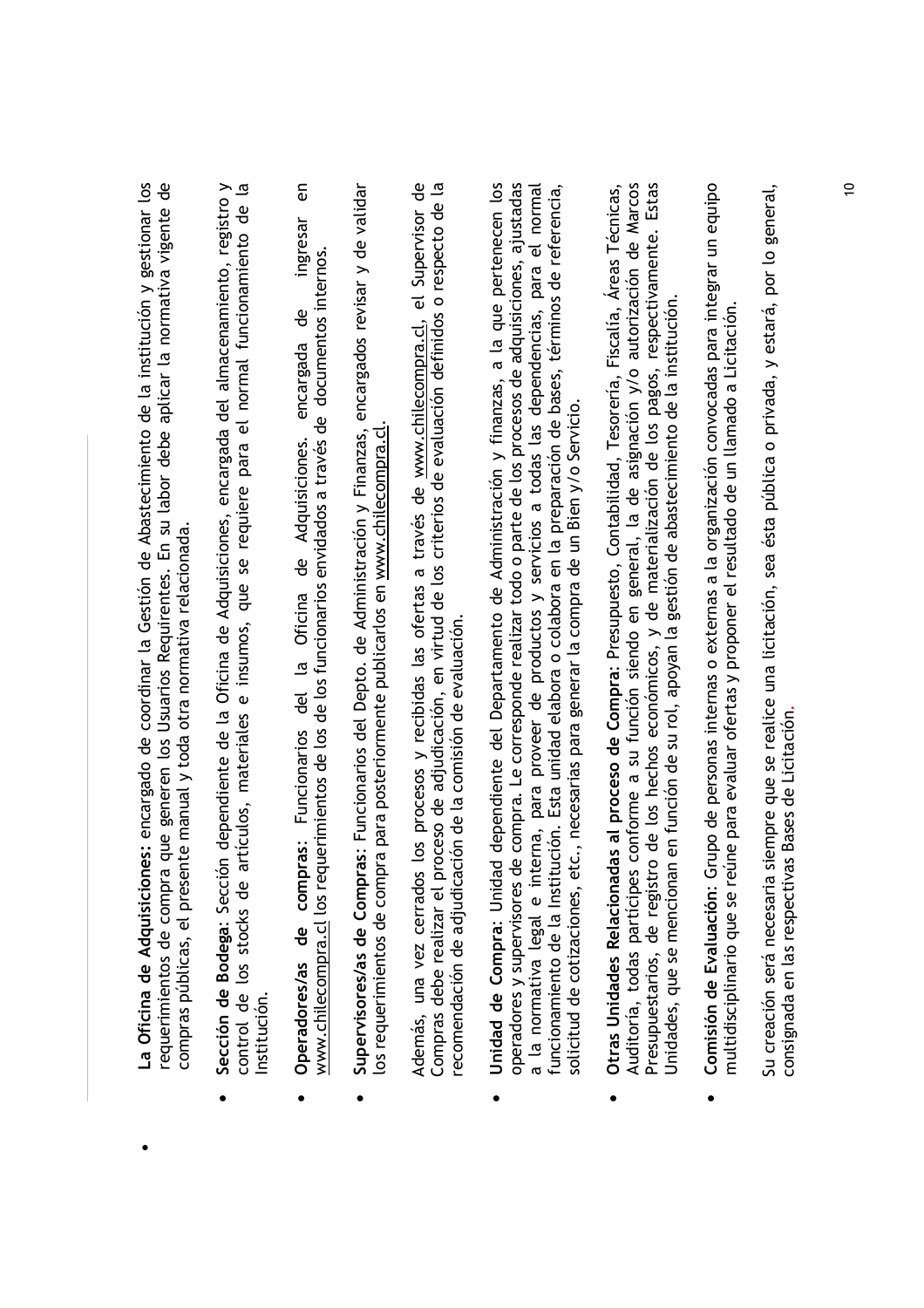- Jefe/a Departamento de Administración y Finanzas Responsable del procedimiento de compras ante el Gobernador Provincial de Copiapó, Encargado de administrar los requerimientos realizados a la Oficina de Adquisiciones por los Usuarios Requirentes de manera de asegurar eficiencia y eficacia en el abastecimiento institucional.
- · Jefe/a Departamento de Administración y Finanzas: Responsable de efectuar el compromiso presupuestario de las Órdenes de Compra, contratos y otros pagos relacionados con los procesos de compras.
- Abogado/a o Asesor/a Jurídico: Responsable de velar por el control de la legalidad de los actos y contratos administrativos de la institución, de revisar y visar las Bases, Resoluciones y Contratos asociados a los procesos de compras, prestar asesoría a los encargados de cada Unidad de Compra en materias jurídicas y orientar a las unidades funcionales internas respecto de las disposiciones legales y reglamentarias que rigen los actos y contratos de la Administración.

### 3.2 Competencias de las personas involucradas en el proceso de abastecimiento

Se entiende como competencias los conocimientos, técnicas y habilidades con que deben contar las personas involucradas en los procesos de abastecimiento de la Institución.

Dichas competencias deben ajustarse a los perfiles establecidos por la Dirección de Compras y Contratación Pública-ChileCompra.

### 3.3 El Proceso del abastecimiento en la Institución: Condiciones Básicas

El Usuario Requirente enviará al Jefe de administración y Finanzas Administración y Finanzas, con copia a la oficina de Adquisiciones, a través de Correo electrónico, el Formulario de Requerimiento, considerando un plazo mínimo de anticipación a la entrega del requerimiento según los siguientes parámetros:

- Para contrataciones menores a 100 UTM: [15 días de anticipación]
- Para contrataciones entre 100 y 1000 UTM: [25 días de anticipación]
- Para contrataciones mayores a 1000 UTM: [45 días de anticipación]  $\frac{1}{2} \left( \frac{1}{2} \right)$

Respecto del monto asociado a la adquisición de un producto, éste se calculará conforme al valor total de los productos requeridos, y para la contratación de un servicio, por el valor total de los servicios por el período requerido.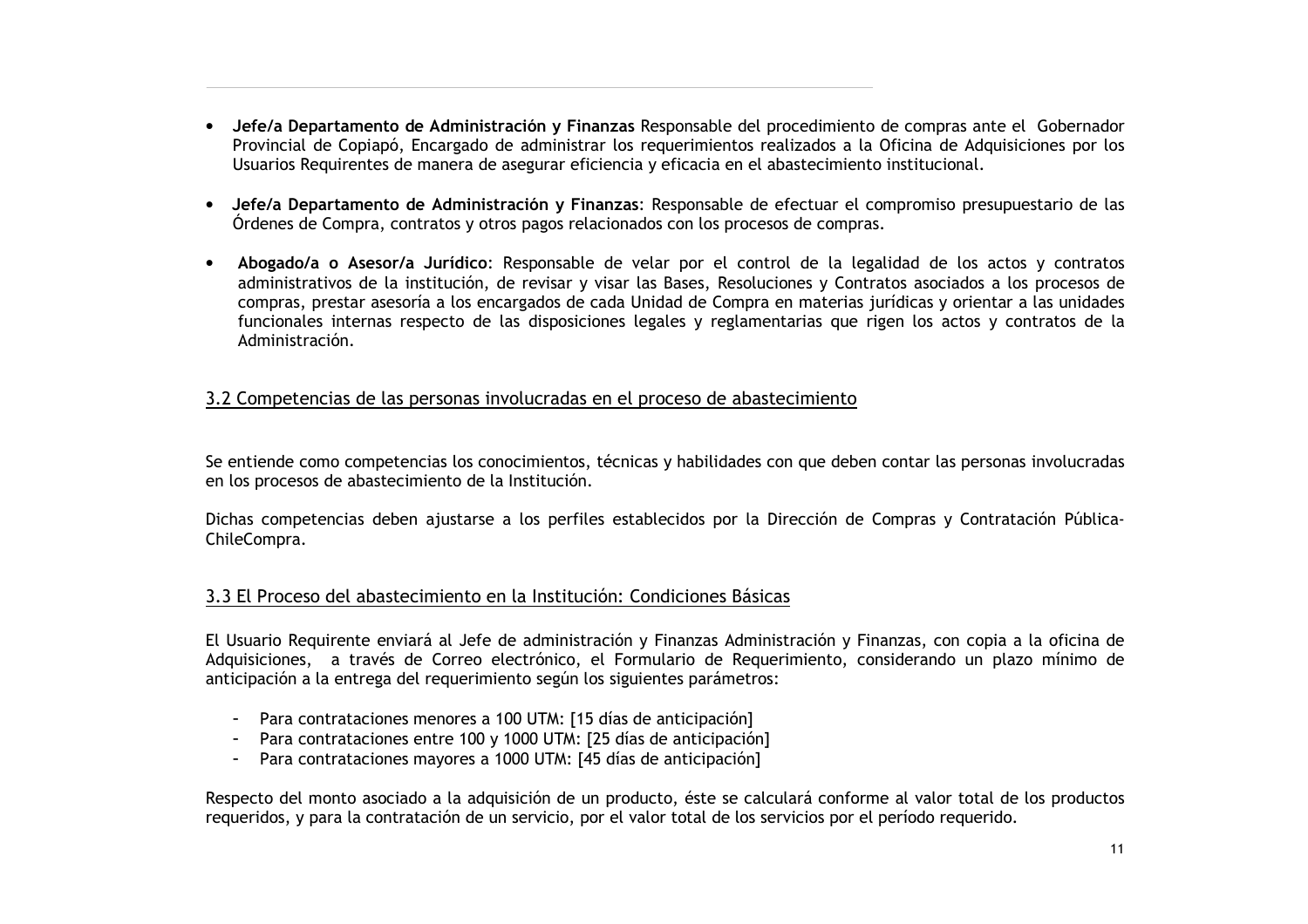El Formulario de Requerimiento enviado contendrá al menos:

- · Individualización del producto o servicio a contratar.
- Cantidad requerida.
- · Monto total estimado para la contratación.
- Fecha en que se requiere el bien o servicio y plazo por el cual se requiere.
- Criterios, ponderaciones y puntajes para seleccionar las ofertas que se presenten.

### Este Formulario se encuentra disponible en Carpetas Compartidas

Toda adquisición de bienes o contratación de servicios que realice la Institución, deberá realizarse a través de www.chilecompra.cl. Este será el medio oficial para la publicidad de los llamados a licitaciones o trato directo. De la misma forma se deben utilizar solamente los formularios definidos por ChileCompra para la elaboración de Bases y Términos de referencia, los que se encuentran disponibles en www.chilecompra.cl. Las excepciones a este proceder se encuentran claramente reguladas en el Art. 62 del Reglamento de la Ley 19.886.

### "Artículo 62º. Licitaciones en soporte papel:

Las Entidades podrán efectuar los Procesos de Compras y la recepción total o parcial de ofertas fuera del Sistema de Información, en las siguientes circunstancias:

1. Cuando existan antecedentes que permitan presumir que los posibles proveedores no cuentan con los medios tecnológicos para utilizar los sistemas electrónicos o digitales establecidos de acuerdo al Reglamento, todo lo cual deberá ser justificado por la Entidad Licitante en la misma resolución que aprueba el llamado a licitación.

2. Cuando haya indisponibilidad técnica del Sistema de Información, circunstancia que deberá ser ratificada por la Dirección.

3. Cuando en razón de caso fortuito o fuerza mayor no es posible efectuar los Procesos de Compras a través del Sistema de Información.

4. Cuando no exista de manera alguna conectividad en la comuna correspondiente a la Entidad Licitante para acceder u operar a través del Sistema de Información.

5. Tratándose de contrataciones relativas a materias calificadas por disposición legal o por decreto supremo como de naturaleza secreta, reservada o confidencial.

En el caso de las garantías, planos, antecedentes legales, muestras y demás antecedentes que no estén disponibles en formato digital o electrónico, podrán enviarse a la Entidad Licitante de manera física, de acuerdo a lo que establezcan en cada caso las Bases".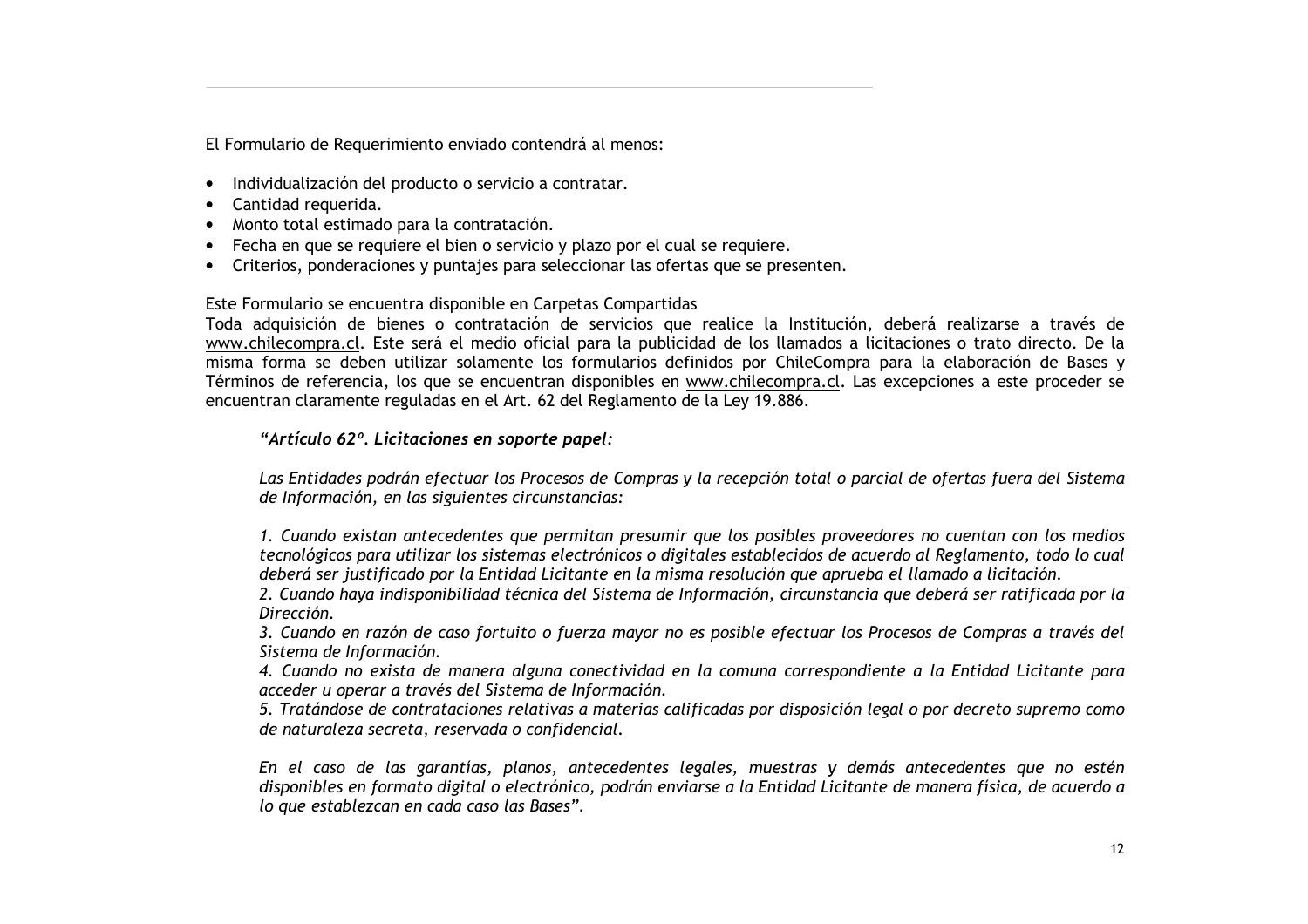Con este requerimiento, el Operador de Compra procederá a ejecutar el procedimiento de contratación correspondiente, en función de los siguientes criterios:

### a. Compras y Contrataciones inferiores a UTM 3 (impuestos incluidos).

En estos casos, el Jefe del resolverá, de acuerdo a las siguientes reglas:

- Requerimiento previo, por escrito, de la Unidad Requirente, en el formulario correspondiente.
- La Unidad Requirente del bien o servicio a adquirir deberá fundamentar claramente la razón o motivo que origine su adquisición, lo cual deberá quedar explicitado en la respectiva resolución de compra.

### b. Compras y Contrataciones superiores a UTM 3 e inferiores a UTM 100 (impuestos incluidos).

El Gobernador Provincial de Copiapó, resolverá y ejecutará estas compras y contrataciones. En caso de ausencia de éste, por el funcionario Subrogante del Jefe de Servicio. En estas contrataciones se procederá de acuerdo a las siguientes reglas:

- Requerimiento previo por escrito de la División o Departamento que lo formula, el que deberá ser autorizado por Jefe del Administración y finanzas, en función de la fundamentación de su adquisición y de la disponibilidad presupuestaria.
- La unidad Requirente deberá redactar los contenidos básicos de términos de referencia, o bases de licitación, según sea el caso, en las que se establezcan los aspectos administrativos más fundamentales, tales como: definición técnica del bien o servicio, forma de pago, plazo de entrega, garantía de fabricación y todas las características necesarias para individualizar el bien o servicio y las condiciones de prestación. Las bases de los procesos de licitación deberán ser visadas por el Departamento Jurídico.
- Se deberán publicar los llamados a licitación o cotizaciones a través del Sistema de Información www.chilecompra.cl, salvo los casos de indisponibilidad señalados en el Reglamento de la Ley N° 19.886<sup>4</sup>.
- Las resoluciones que aprueben las bases respectivas, que las modifiquen o aclaren, y todos los demás actos administrativos que se realicen durante los procesos de contratación serán suscritos por el Gobernador Provincial de Copiapó, En caso de ausencia de éste, por el funcionario Subrogante del Jefe de Servicio, revisión del Departamento Jurídico.

<sup>4</sup> Artículo 62 del Reglamento de la Ley 19.886. Éste se encuentra definido en el punto 3.3 Proceso de abastecimiento en la Institución: Condiciones Básicas.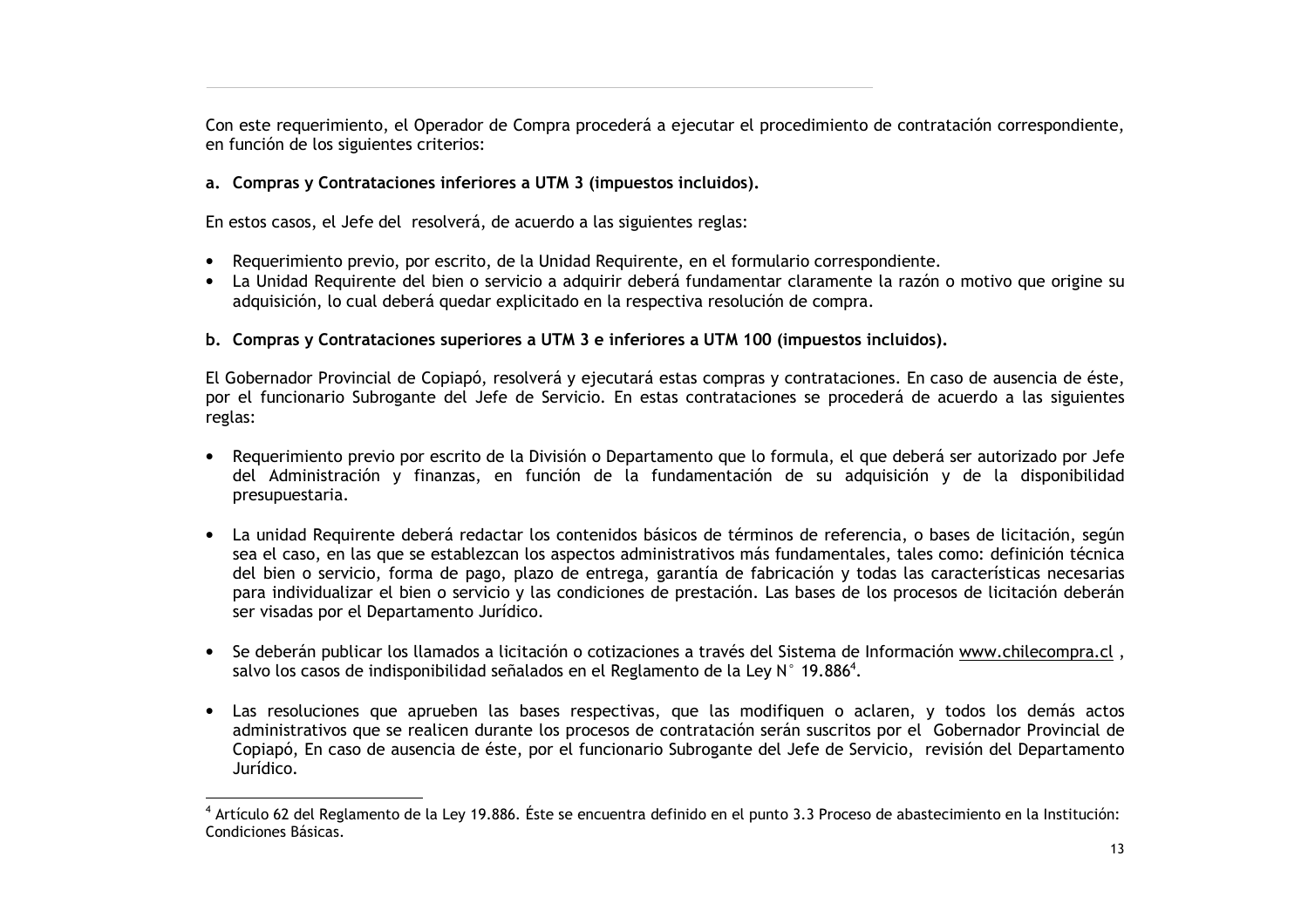completos y fundamentados y atenderán a todos los criterios de evaluación definidos. Además, deberán ser suscritos por la Comisión Evaluadora pertinente, la que deberá estar integrada por a lo menos un funcionario de Administración Los cuadros comparativos que se elaboren sobre la base de la información recibida a través del Sistema, deben ser y Finanzas y uno de la Unidad Requirente. La resolución de adjudicación o la resolución que declara el proceso de contratación desierto, deberá ser suscrita por el Jefe de Servicio, en caso de ausencia de este por el funcionario Subrogante del Jefe de Servicio.

- En ella se establecerá de manera clara y precisa el fundamento de la decisión que se adopta, debiendo contar con la revisión del Departamento Jurídico. Asimismo, los contratos que se celebren serán suscritos por el Jefe División primer subrogante del Jefe de Servicio
	- Compras y Contrataciones Superiores a UTM 100 (impuestos incluidos). ن

Resuelve el Gobernador Provincial de copiapó, de acuerdo a las siguientes reglas:

- respectivas, que las modifiquen o aclaren, y todos los demás actos administrativos que se realicen durante los<br>procesos de contratación serán suscritos por el Gobernador Provincial de Copiapó, previa visación del Asesor Ju Se seguirán las mismas reglas establecidas precedentemente. Asimismo, las resoluciones que aprueben las bases
- La Resolución de Adjudicación o la resolución que declara el proceso de contratación desierto, será suscrita directamente por el Gobernador.  $\bullet$ 
	- El Gobernador podrá delegar expresa y específicamente estas funciones en alguno de los Jefes de Departamento de la Institución o en el Jefe de Administración y Finanzas.

Una vez ejecutado el proceso de contratación seleccionado, los productos o servicios requeridos son entregados, según las condiciones establecidas en el formulario de requerimiento al Usuario Requirente, quien deberá evaluar su conformidad con los productos o servicios recibidos, a través de www.chilecompra.cl o de los formularios que la oficina de Adquisiciones disponga al efecto.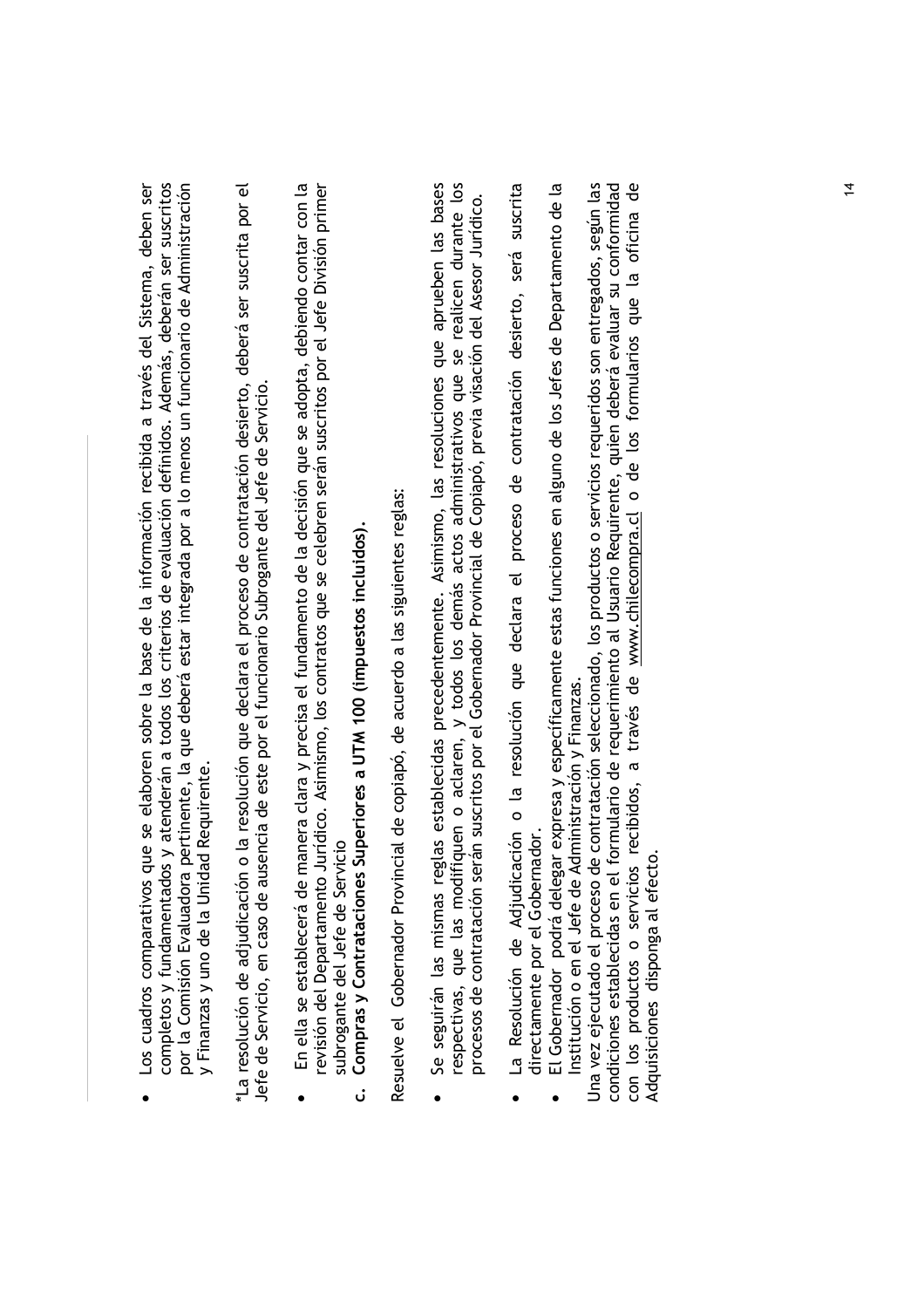### 4. Procedimiento planificación de compras

Cada Unidad de la Institución debe elaborar un Plan Anual de Compras que debe contener los procesos de compra de bienes y/o servicios que se realizarán a través del sistema www.chilecompra.cl, durante el año siguiente, con indicación de la especificación a nivel de artículo, producto o servicio, cantidad, periodo y valor estimado.

### Procedimiento elaboración Plan Anual de Compras:

- 1. La Dirección de Presupuestos envía Instrucciones acerca de la formulación del Anteprovecto Presupuestario.
- 2. La Oficina de Administración y finanzas recepciona esta información o la unidad o departamento que la Institución determine.
- 3. El encargado de la unidad de Adquisiciones, durante el mes de junio solicita los requerimientos de bienes y servicios a contratar el año siguiente a todas las Unidades demandantes.
- 4. Las Unidades Demandantes recepcionan la solicitud, completan formulario de bienes y servicios a contratar el año siguiente y lo envían a Administración o a la Unidad que determine la Institución.

Para lograr una mejor planificación de las compras referidas a material común y fungible, se debe considerar a lo menos las siguientes variables:

- N° de personas que componen la unidad
- La cantidad de producto que ocupa cada persona
- La frecuencia del uso del producto
- La información histórica de consumo de bienes y servicios
- Proyectos nuevos planificados durante el periodo a detallar
- Disponibilidad Presupuestaria

Para el caso de material estratégico, se deben considerar las siguientes variables:

- Consumos históricos
- Stock de reserva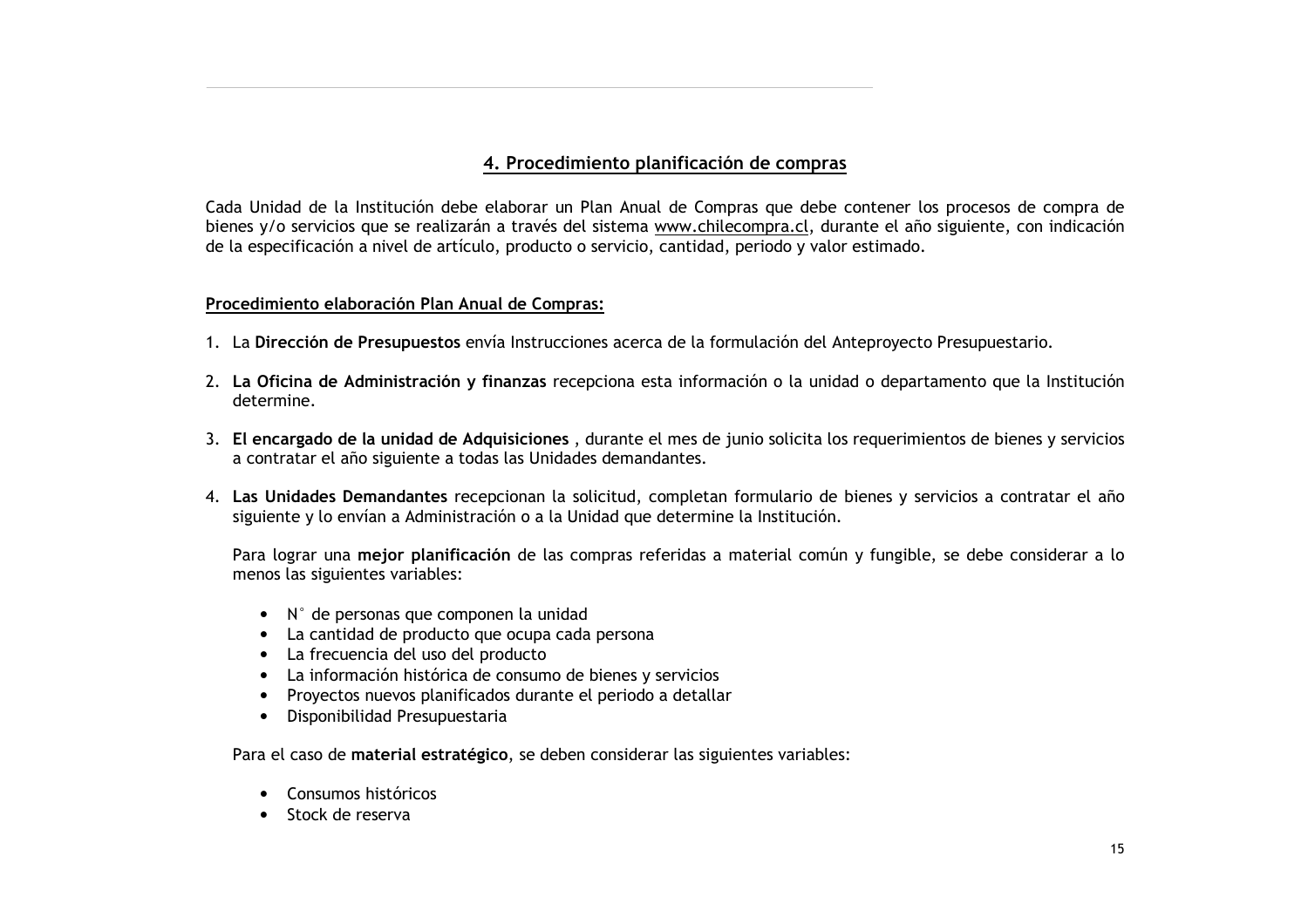· Disponibilidad Presupuestaria

Para la contratación de servicios y proyectos, se deben considerar las siguientes variables:

- Provectos planificados a ejecutar en el período.
- Carta Gantt de Provectos
- Cuantificación de Servicios de apoyo en función de Proyectos
- 5. La Unidad de Administración y Finanzas durante el mes de Julio, recepciona información de requerimientos y la analiza a través de la evaluación de las siguientes variables:
	- · Análisis histórico de consumo, por tipo de materiales de uso habitual.
	- Análisis histórico de consumo, por tipo de materiales de uso contingencial y excepcional.
	- · Stock en bodega.
	- · Unidades que comprometan en su gestión nuevos consumos, productos, etc.

Está información es relevante para la planificación correcta de los insumos a comprar el año siguiente.

- 6. La unidad de adquisiciones, durante el mes de Agosto con los datos obtenidos, recopilados y analizados procede a consolidar la información para construir el plan de compras exploratorio del siguiente año, y la envía a la unidad que consolida el proceso de planificación de compra en la Institución.
- 7. El Encargado de Compras Institucional en el mes de agosto, recepciona la información, y evalúa el contenido respecto a cantidades, montos y tiempos expuestos en el informe.

En caso de disconformidad se devuelve a para generar modificaciones. Una vez preaprobado el Informe se envía al Gobernador Provincial para que apruebe documento final. Una vez aprobado se envía documento a la unidad que consolida el proceso de planificación de compras en la Institución, para adjuntarlo al anteprovecto institucional con las debidas fundamentaciones de gasto e inversión de acuerdo a los formatos que la Dirección de Presupuestos genere cada año.

- 8. Se recepciona Presupuesto Marco aprobado por el Congreso, Ministerio de Hacienda, Dirección de Presupuestos y entes que los regulan, itemizado por las partidas globales.
- 9. La Unidad de Administración y Finanzas informa a las unidades requirentes el Presupuesto Marco.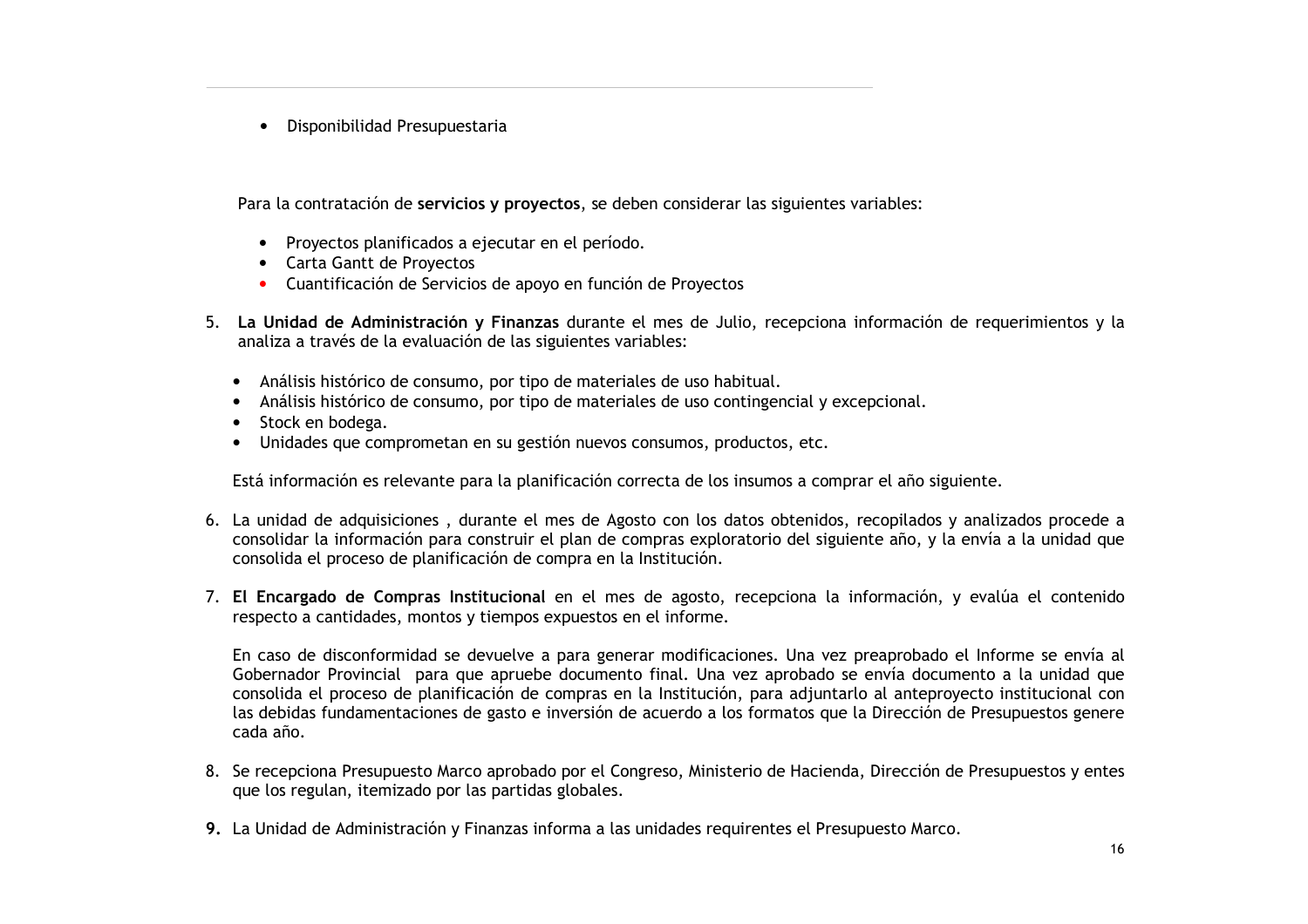- 10. Las Unidades Demandantes son informadas sobre Presupuesto Marco, y reciben información acerca de la planificación de compras institucional.
- la Dirección de Compras y Contratación Pública cada año, y cuadra con el presupuesto asignado, dentro de las partidas indicadas por la legislación chilena en esta materia. Paralelamente genera Plan de Compras itemizado de acuerdo a formato del Clasificador Presupuestario, indicado en las instrucciones presupuestarias de cada año, generado por la 11. El Encargado de Compras Institucional genera propuesta de Plan de Compras, de acuerdo a formatos entregados por Dirección de Presupuestos.
- 12. Publicación del Plan de Compras en el sistema de información: La Administración o Unidad que determine la institución se encargará de revisar, ingresar, modificar, enviar a aprobar, y aprobar el plan de compras.
- 13. El Administrador del Sistema ChileCompra en la Institución aprueba el Plan de Compras y lo publica en el Sistema de Compras y Contratación Pública, el que genera un Certificado que acredita el ingreso y publicación.

La aprobación del Plan en el sistema se realiza sólo una vez, sin perjuicio de las posteriores modificaciones que se pudieran informar a través del sistema en otra ocasión, oportunidad y modalidad que son informadas por la Dirección de Compras y Contratación Pública.

- 14. En el caso que el Administrador del Sistema ChileCompra no apruebe el Plan de Compras, éste se devuelve a la  $\vec{0}$ Unidad que esté encargada del ingreso, para que se proceda a modificar sobre la base de los reparos realizados por Administrador.
- 15. Difusión del plan de compras al interior de la Institución: La unidad de adquisiciones se encargará de difundir el Plan de compras, con el objetivo de que sea conocido por todas las Unidades Demandantes de la Institución.
- Adquisiciones basándose en la programación de compras realizada o, en la medida de que se presentan sus Ejecución del Plan de Compras: Las Unidades demandantes envían solicitud de bienes y/o servicios a la oficina de necesidades.  $\ddot{\mathbf{6}}$

İŻ.

Una vez recibido el Requerimiento por parte de la Unidad de Compras, se procederá a hacer entrega del producto si es que se encuentra en bodega, o en caso contrario, recepcionará la solicitud y procederá a realizar compra de producto y/o servicio solicitado, de acuerdo a los procedimientos descritos anteriormente.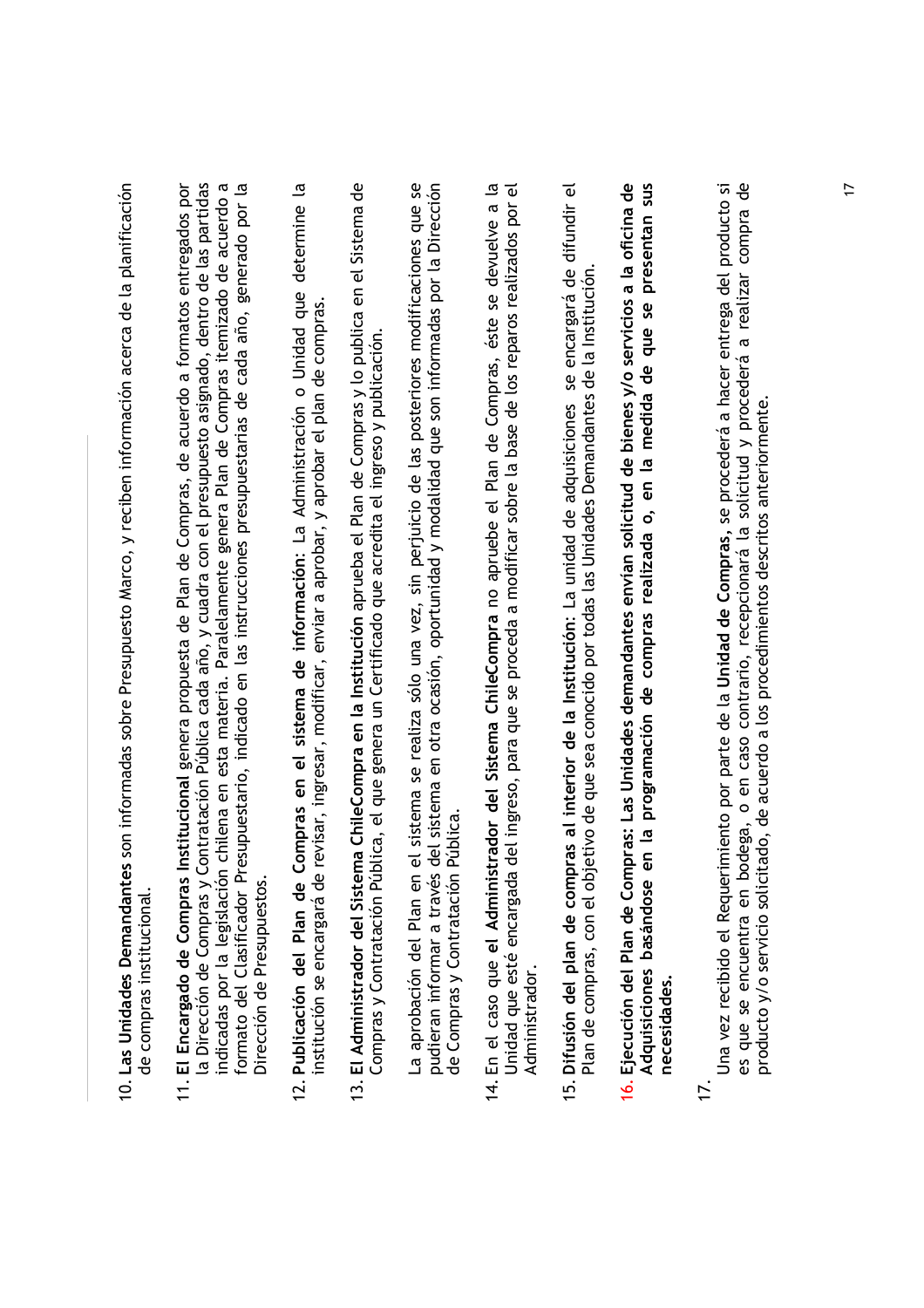- 18. El Encargado de Compras Institucional efectuará el seguimiento del Plan, comparándolo con las compras y contrataciones realizadas por cada partida, ítem, que corresponda, e informa trimestralmente desviaciones a la oficina de administración y finanzas. Esta Unidad será la responsable de sugerir mecanismos de control para efectuar mejoramiento continuo del proceso de planificación anual para el próximo año calendario.
- 19. Modificaciones y Actualizaciones: El plan de compras podrá ser modificado cuando el organismo lo determine, lo cual podrá ser informado en el Sistema en la oportunidad y modalidad que la Dirección de Compras determine. En estos casos se procederá según lo dispuesto en los puntos 9, 13,14 y 15.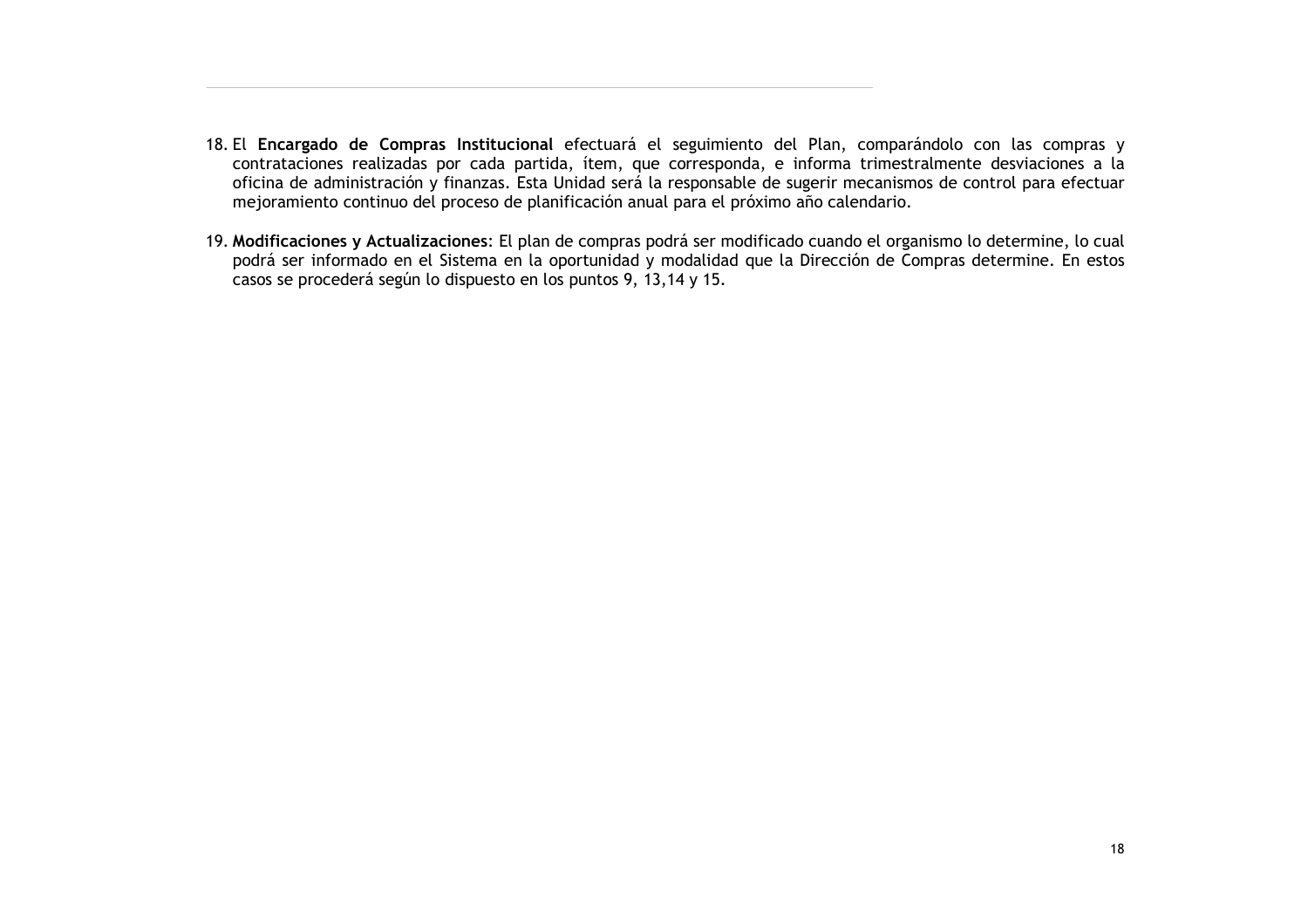### 5. Proceso de Compra

### 5.1 Proceso de compra para bienes y servicios de baja complejidad

Para la contratación de bienes y servicios de baja complejidad, cuya definición no requiera de competencias técnicas mayores, y cuyo monto involucrado no supere las UTM 100, la institución utilizará el catálogo ChileCompra Express.

En caso que los productos o servicios requeridos no se encuentren disponibles en el catálogo ChileCompra Express, el Supervisor de Compras verificará si la institución cuenta con convenios de suministro vigentes para la adquisición de los productos o servicios requeridos. De existir convenios de suministro vigentes, el Supervisor de Compras enviará la respectiva OC preparada por el Operador de Compras.

En caso de no contar con convenios de suministro vigentes, el Supervisor de Compras evaluará la pertinencia de generar un nuevo convenio, considerando la periodicidad con que se requieren los productos o servicios respectivos, la posibilidad de agregar compras y de obtener descuentos por volumen.

En caso de determinar que se generará un nuevo convenio de suministro, la adquisición se considerará como una compra compleja y se aplicará el procedimiento definido al efecto en el presente manual. En caso contrario, ajustándose a lo indicado en el art. 8 de la ley de Compras y 10 del reglamento de la mencionada ley, se procederá a realizar una contratación a través de Trato Directo, previa Resolución Fundada que autorice la procedencia de éste.

### 5.1.1 Compra a través de ChileCompra Express

### Paso 1: Completar formulario de requerimiento disponible en Carpeta Compartida

Todo departamento o unidad que requiera un producto o servicio no incluido en el plan anual de compras, debe completar el Formulario de Requerimiento.

### Paso 2: Autorización del Requerimiento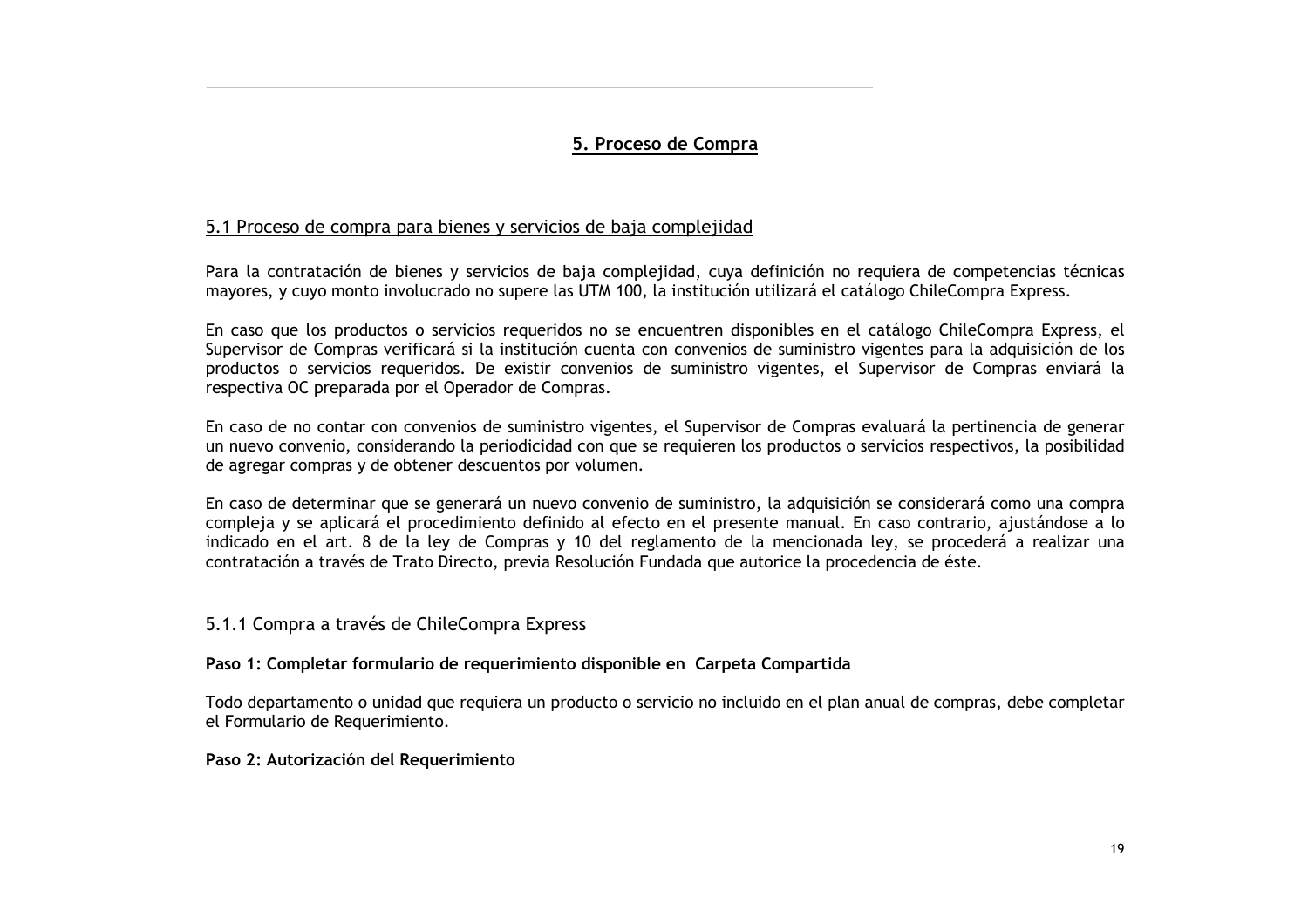El jefe de Departamento de la unidad en que emana el requerimiento, en caso de estar de acuerdo con lo solicitado, firma el Formulario de Requerimiento y lo deriva a la unidad de Administración y Finanzas. En caso de no estar de acuerdo con lo solicitado, devuelve el Formulario de Requerimiento al remitente, con sus observaciones.

### Paso 3: Revisión y Aprobación del requerimiento

El Depto, de Administración y finanzas revisa el Formulario de Requerimiento, verifica que no tenga errores ni le falten datos y para sancionar la disponibilidad inicial de presupuesto (refrendación presupuestaria).

### Paso 4: Emisión orden de compra

Una vez revisado el Formulario de Requerimiento, Jefe de Administración y finanzas, solicita al encargado de la oficina de adquisiciones generar la respectiva orden de compra a través del catálogo ChileCompra Express.<sup>5</sup>

Con todo, en este caso, luego de haber informado a ChileCompra, el encargado de adquisiciones podrá recurrir la licitación pública o en su defecto a alguno de los procedimientos de excepción que la ley de compras establece.

### Paso 5: Solicitar Compromiso Presupuestario

Con la orden de compra generada, el operador de compra deberá solicitar el compromiso presupuestario correspondiente, indicando claramente la información del centro de responsabilidad, el producto estratégico, subproducto específico y el programa presupuestario.

### Paso 6: Firma de documento compromiso presupuestario por encargado

Si el compromiso presupuestario se realizó, el encargado de compromiso firma la documentación y le registra el N°ID correspondiente, así como la ratificación de la cuenta presupuestaria.

### Paso 7: Firma de documento compromiso presupuestario por autoridad

Posteriormente, este documento debe ser revisado y firmado por la autoridad competente. En caso de que existan observaciones antes de la firma, la autoridad competente devuelve al operador de compra el documento. De lo contrario solicita el Visto Bueno (V°B°) del jefe de departamento donde emana el requerimiento.

### Paso 8: Envío OC al proveedor

<sup>&</sup>lt;sup>5</sup> El procedimiento a seguir para este proceso en www.chilecompra.cl se encuentra contenido en el Capítulo 11 del presente manual.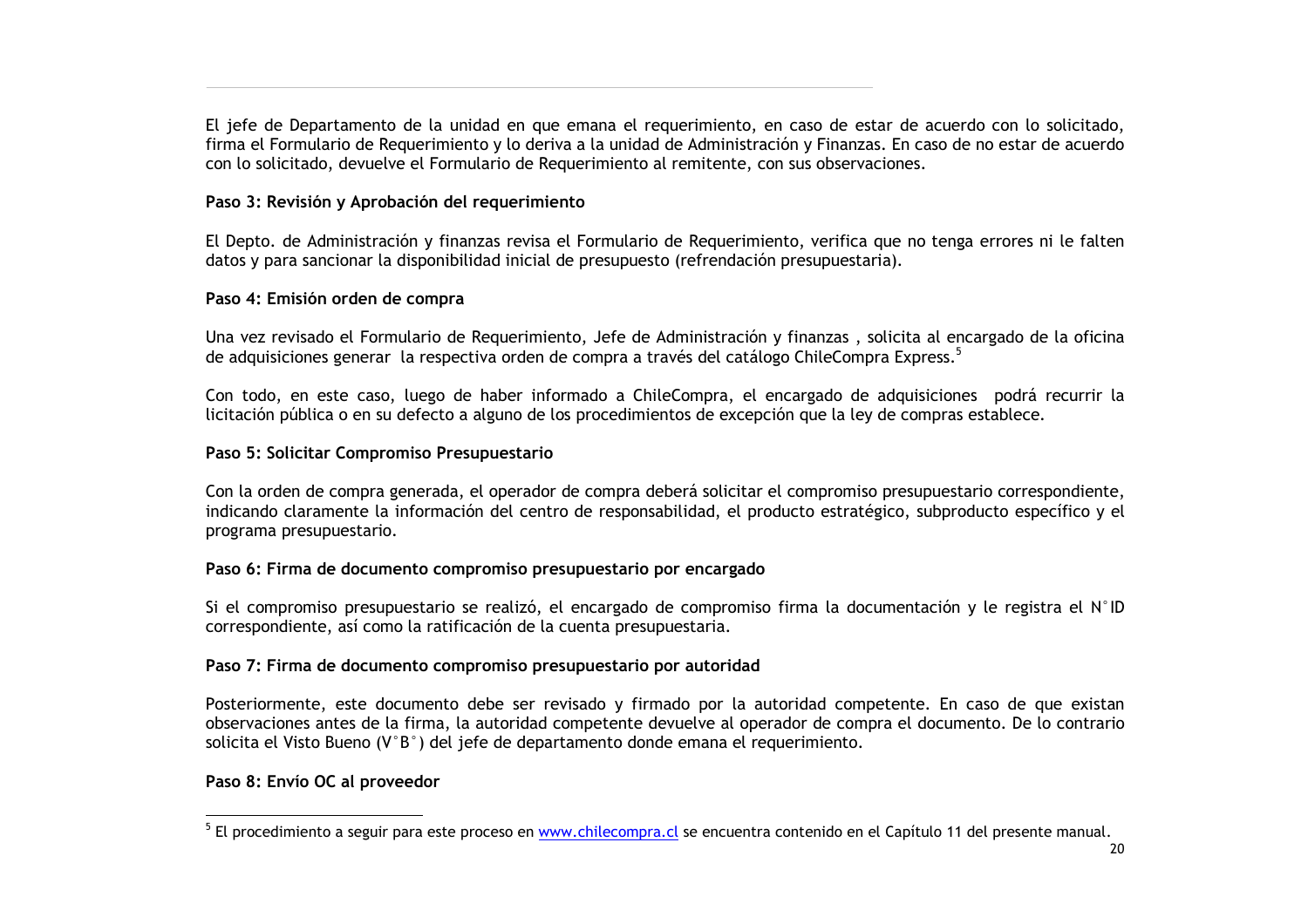Una vez que el jefe de departamento entrega su V°B°, el Supervisor de compra envía la Orden de compra al proveedor.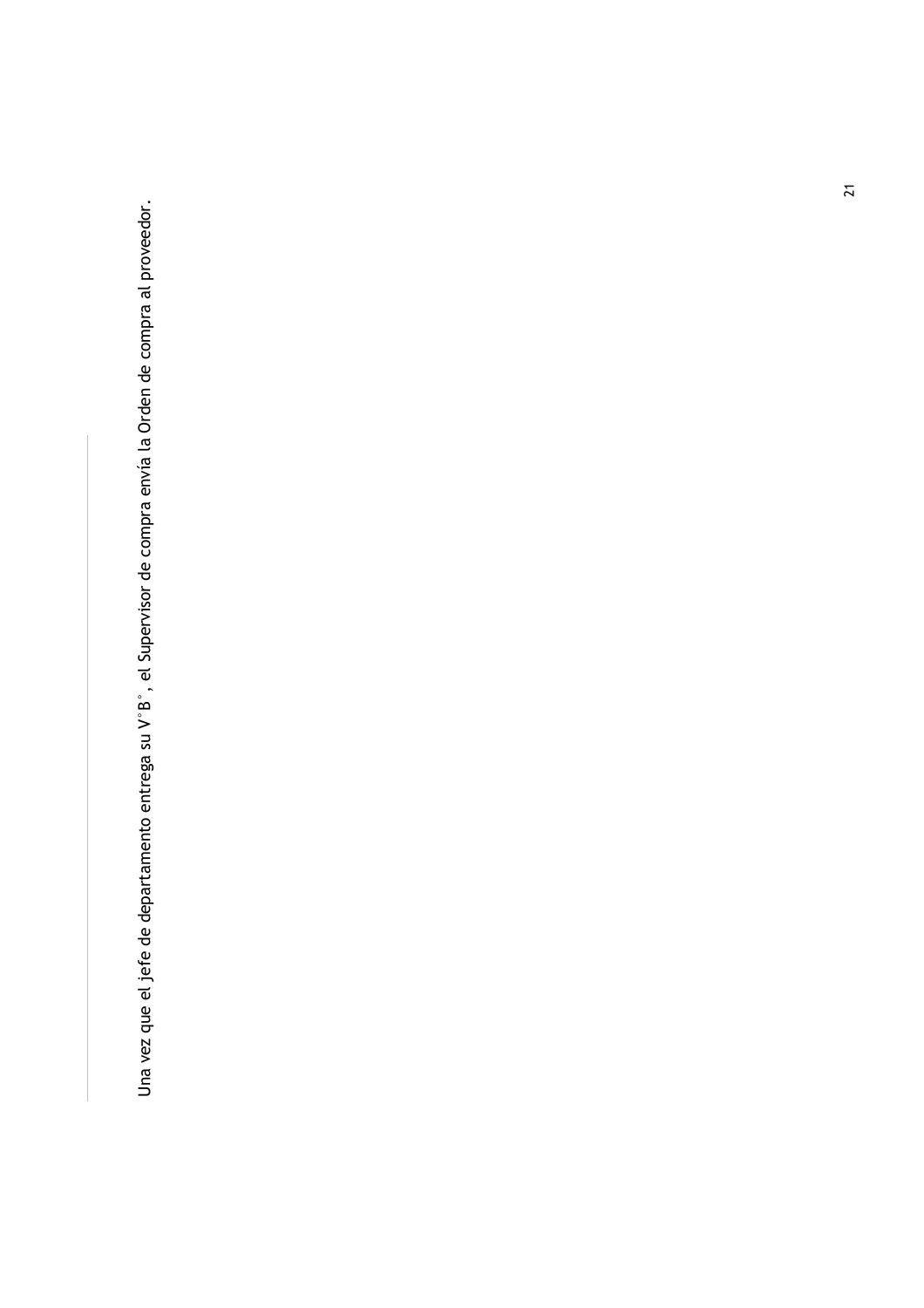### Paso 9: Aceptación OC por el proveedor y despacho de bienes y/o servicios

El proveedor acepta la orden de compra y la envía los bienes o servicios.

### Paso 10: Informar recepción conforme para pago

Una vez que la Unidad Demandante recibe los bienes o servicios solicitados, solicita al Usuario Requirente la emisión del Informe de Recepción conforme, que funda el pago. Lo envía al depto, de administración y Finanzas registra el número respectivo interno y lo envía a Finanzas para pago y la evaluación de proveedores se la envía al Supervisor de Compras de la Unidad de Compras para su registro, control y gestión.

### Paso 11: Clasificación a Proveedor(es) Adjudicados

El usuario requirente califica en www.chilecompra.cl al proveedor, a través de funcionalidad correspondiente.<sup>6</sup>

### Observaciones Respecto del Proceso de Compra a través de ChileCompra Express

En caso que el operador de Compra, considerando todos los costos y beneficios asociados a la compra o contratación del producto o servicio motivo del requerimiento, identifique condiciones objetivas, demostrables y substanciales, que configuren una oferta más ventajosa que la existente en ChileCompra Express para el producto o servicio en cuestión, debe informar esta situación a ChileCompra, a través del formulario web disponible al efecto en www.chilecompra.cl. Además, el operador de compra deberá respaldar la información en virtud de una posible auditoría.

En caso que la Unidad requirente no cuente con el perfil para acceder a www.chilecompra.cl y constatar el estado del proceso o realizar acciones directamente, la unidad de Adquisiciones le enviará reportes periodicos que den cuenta de los avances en el proceso y el formulario para que la Unidad requirente realice la calificación del proveedor.

<sup>&</sup>lt;sup>6</sup> El procedimiento a seguir para este proceso en www.chilecompra.cl se encuentra contenido en el Capítulo 11 del presente manual.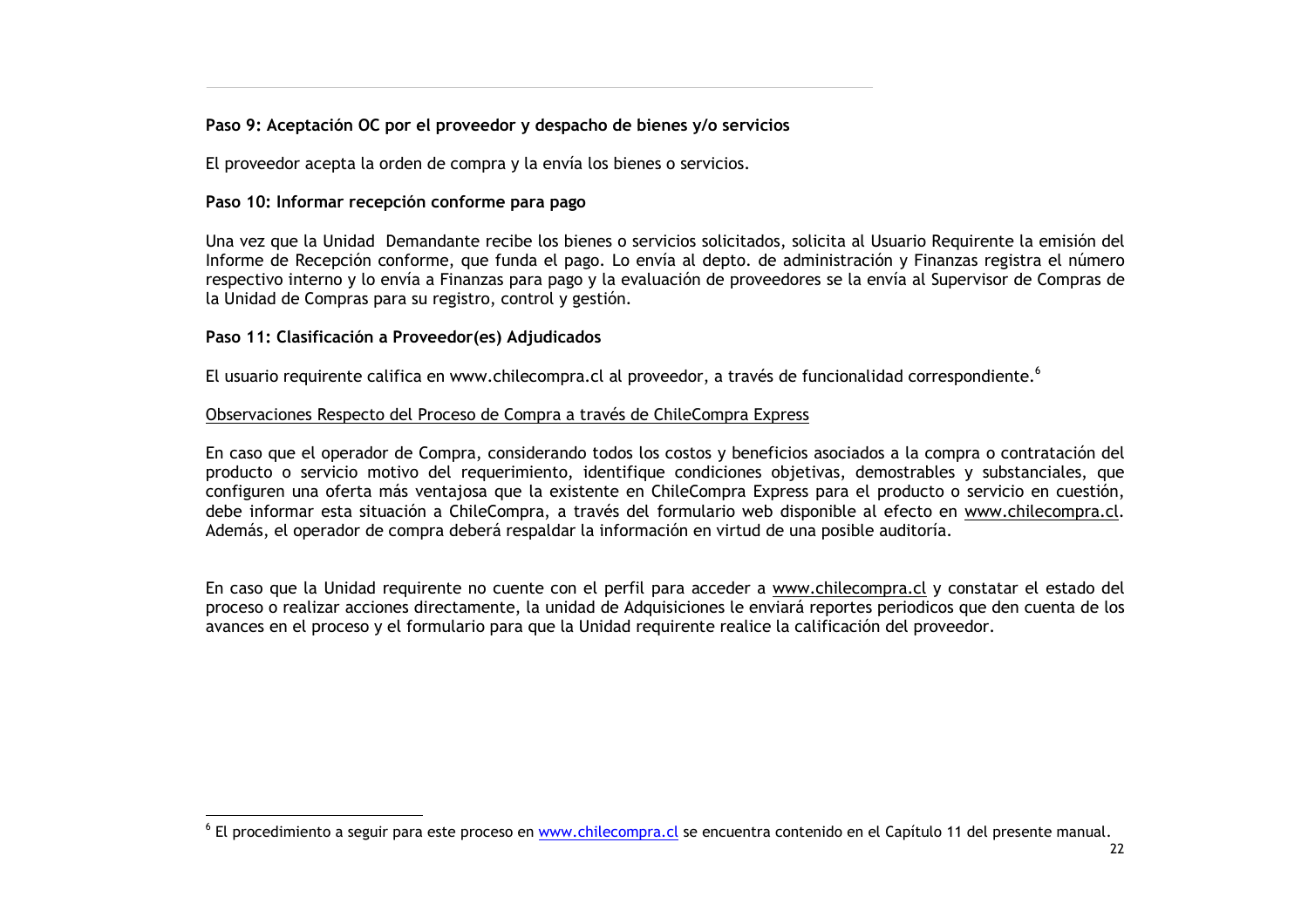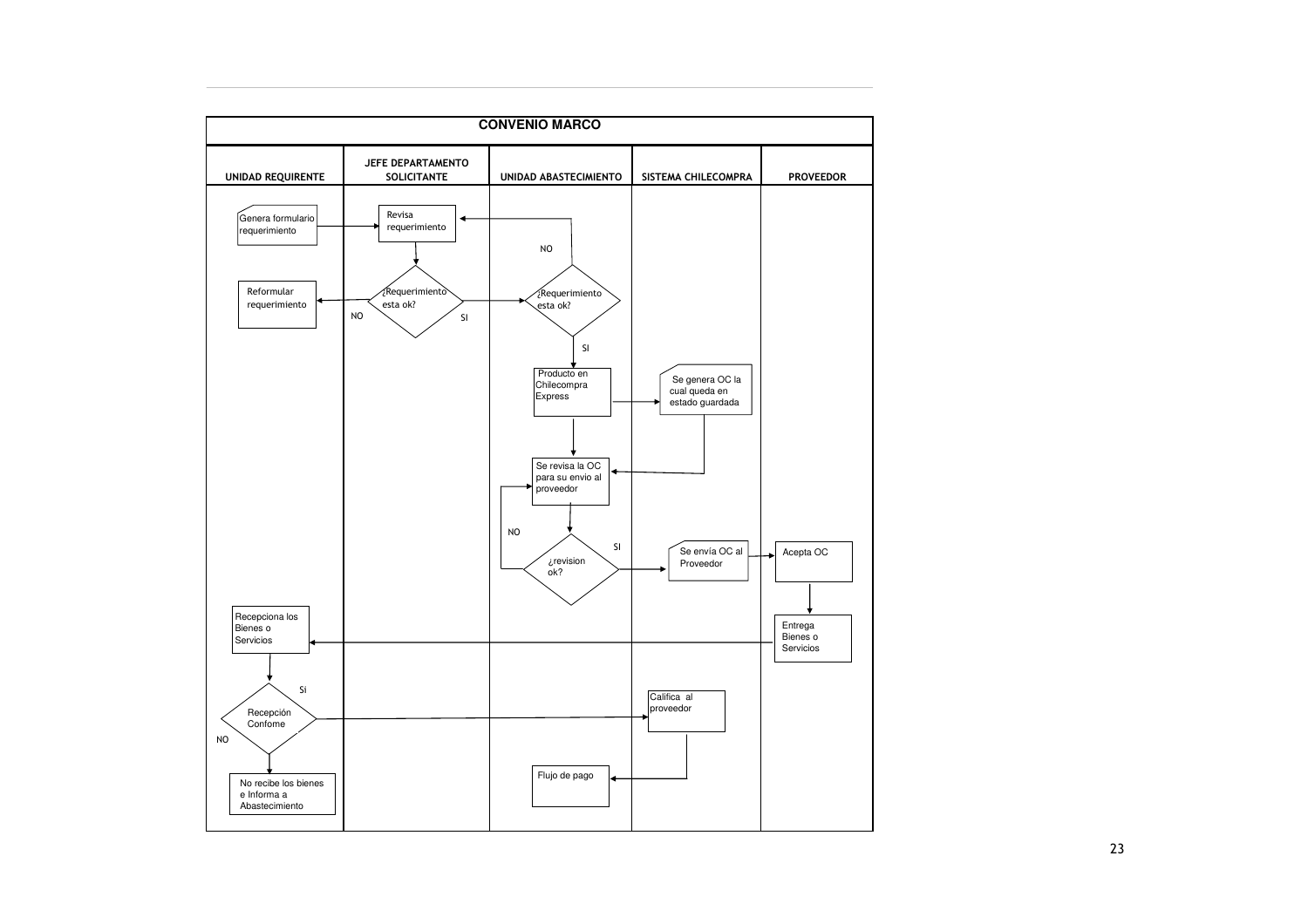### 5.1.2 Compra a través de convenios de suministro vigentes de la Institución

### Paso 1: Completar formulario requerimiento

Todo departamento o unidad que requiera un producto o servicio no incluido en el plan anual de compras, pero contenido en un convenio de suministro vigente en la institución, debe completar el Formulario de Requerimiento.

### Paso 2: Autorizar requerimiento

El jefe de Departamento de la unidad que emana el requerimiento, en caso de estar de acuerdo con lo solicitado, firma el Formulario de Requerimiento y lo deriva a la unidad de Adquisiciones. En caso de no estar de acuerdo con lo solicitado devuelve el Formulario de Requerimiento al remitente, con sus observaciones.

### Paso 3: Revisión y aprobación requerimiento

El Departamento de Administración y finanzas revisa el Formulario de Requerimiento, para verificar que no tenga errores ni le falten datos y para sancionar la disponibilidad inicial de presupuesto, y lo envía a la unidad de adquisiciones.

### Paso 4: Asignación del operador responsable y selección del proveedor

En caso de que el producto o servicio requerido se encuentre disponible en un convenio de suministro vigente, el Jefe del El Jefe de Administración y Finanzas, envía a la unidad de adquisiciones para que genere el respectivo proceso de compra a través www.chilecompra.cl.<sup>7</sup>

El Supervisor de Compra determina a qué proveedor(es) enviará la orden de compra, según la tabla de evaluación de los proveedores que se encuentran adjudicados en este convenio de suministro, establecida en las respectivas bases o TDR según corresponda, y deriva esta información al operador de compra.

### Paso 5: Emisión OC

El operador de Compra genera la Orden de Compra a través de www.chilecompra.cl<sup>8</sup>

<sup>7</sup> El procedimiento a seguir para este proceso en www.chilecompra.cl se encuentra contenido en el Capítulo 11 del presente manual.

<sup>8</sup> El procedimiento a seguir para este proceso en www.chilecompra.cl se encuentra contenido en el Capítulo 11 del presente manual.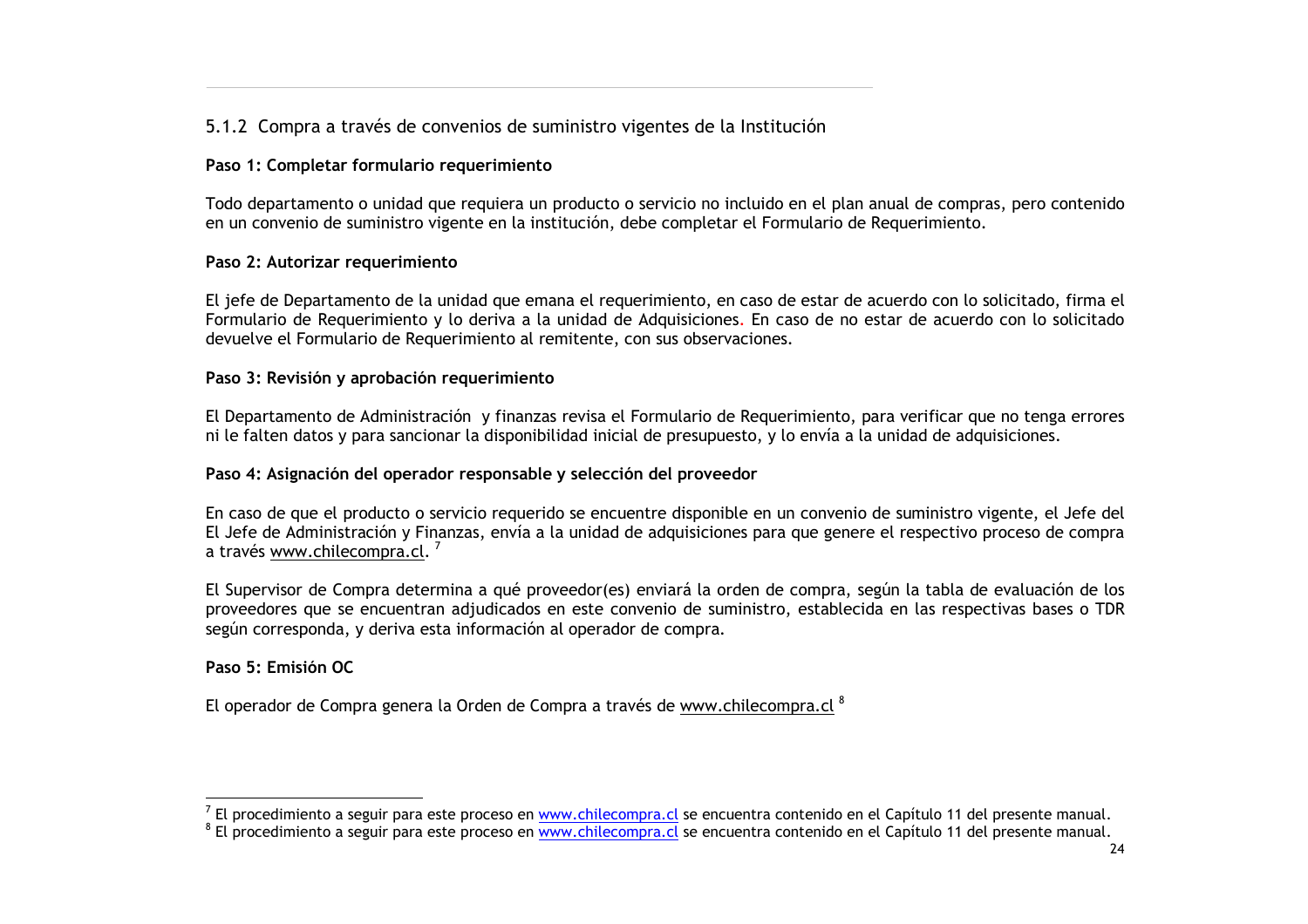### Paso 6: Solicitud Compromiso Presupuestario

Con la orden de compra generada, el operador de compra deberá solicitar el compromiso presupuestario correspondiente, indicando claramente la información del centro de responsabilidad, el producto estratégico, subproducto específico y el programa presupuestario.

### Paso 7: Firma documento Compromiso Presupuestario

Realizado el compromiso presupuestario, el encargado de compromiso firma la documentación y le registra el N°ID correspondiente, así como la ratificación de la cuenta presupuestaria donde se realizó el compromiso.

Posteriormente, este documento debe ser revisado y firmado por la autoridad competente. En caso de que existan observaciones antes de la firma, la autoridad competente devuelve al operador de compra el documento. De lo contrario solicita el V°B° del jefe de departamento donde emana el requerimiento.

### Paso 8: Envío de OC al proveedor

Una vez que el jefe de departamento entrega su V°B°, el Supervisor de compra envía la Orden de compra al proveedor.

### Paso 9: Aceptación de OC por el proveedor

El proveedor acepta la orden de compra y la envía los bienes o servicios.

### Paso 10: Informe Recepción conforme de pago

Una vez que la Unidad Demandante recibe los bienes o servicios solicitados, si está conforme con los bienes o servicios adquiridos se procede por parte del Usuario Requirente a la emisión del documento administrativo que sirve para permitir el pago y lo envía a la unidad de adquisiciones, quien registra el número respectivo y lo envía a Finanzas para pago y la evaluación de proveedores se la envía al Supervisor de Compras de la Unidad de Compras para su registro, control y gestión.

### Paso 11: Calificación Proveedor

El usuario requirente califica en www.chilecompra.cl al proveedor, a través de funcionalidad correspondiente.<sup>9</sup>

<sup>&</sup>lt;sup>9</sup> El procedimiento a seguir para este proceso en www.chilecompra.cl se encuentra contenido en el Capítulo 11 del presente manual.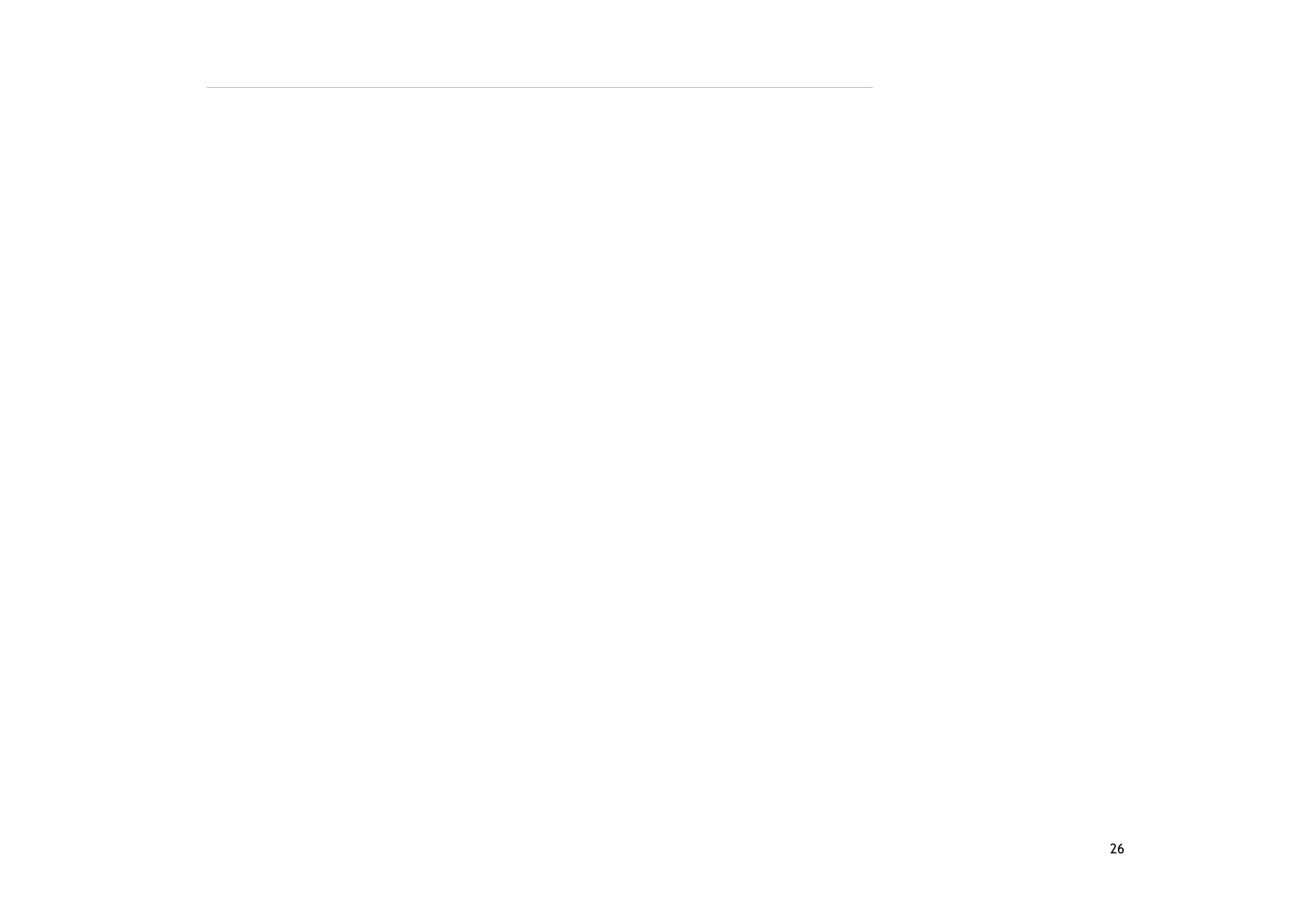# Observaciones Respecto del Proceso Convenio de Suministro

En caso de que la Unidad requirente no cuente con el perfil para acceder a <u>www.chilecompra.cl</u> y constatar el estado del<br>proceso o realizar acciones directamente, la unidad de adquisiciones, le enviará reportes periódicos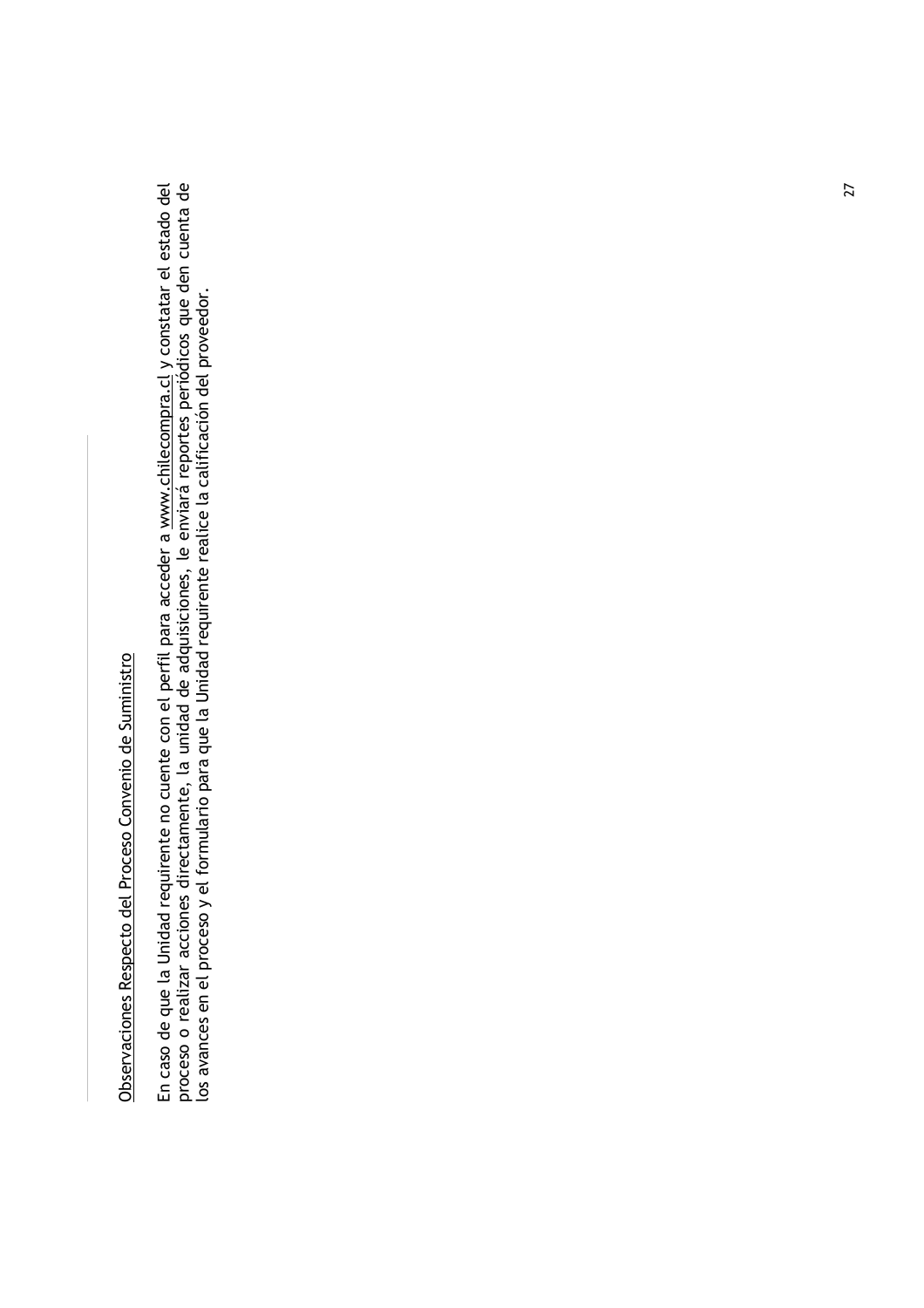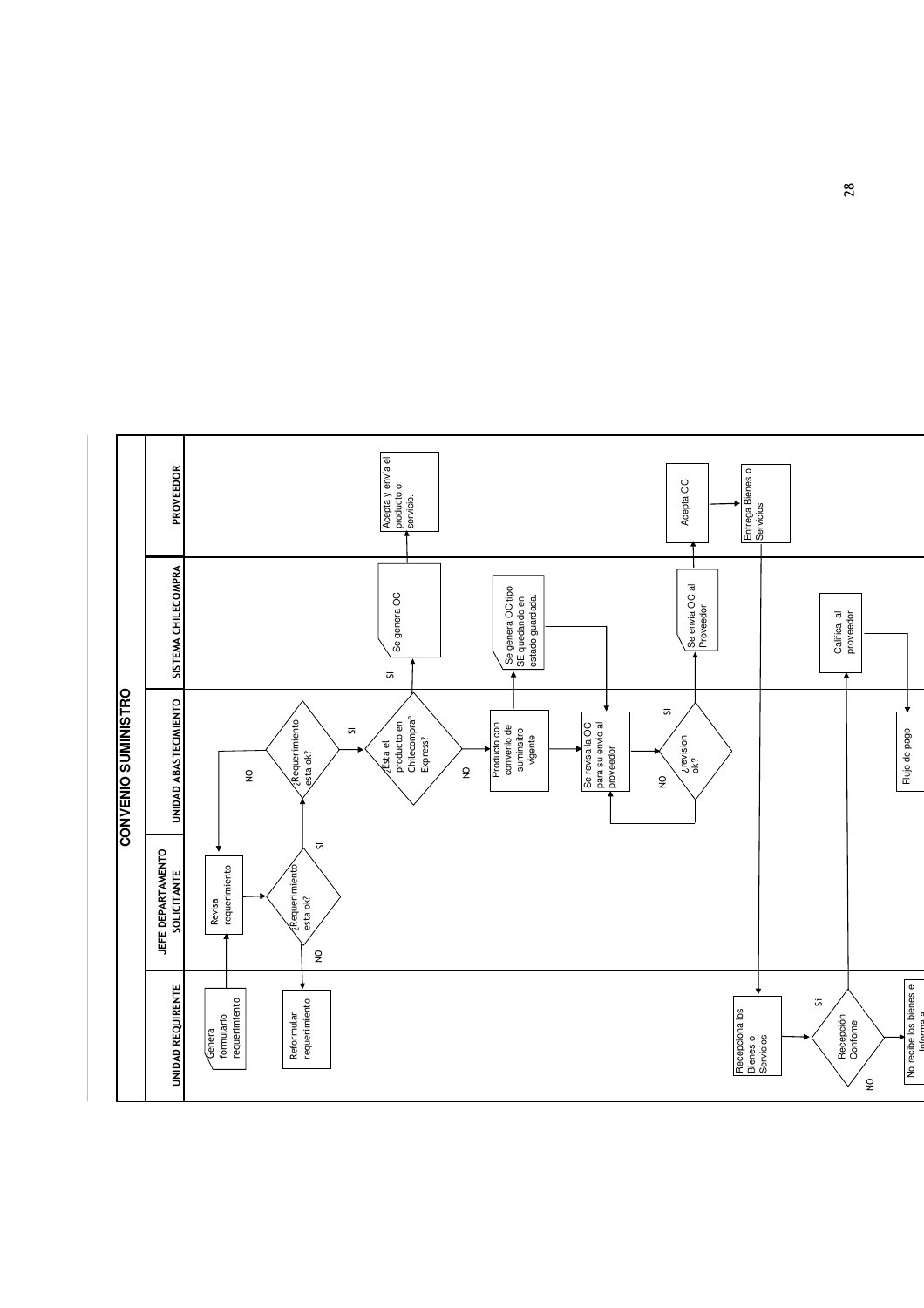5.1.3 Compra a través de Trato o Contratación Directa menor 100 UTM

# Paso 1: Completar Formulario requerimiento

Todo departamento o unidad que requiera un producto o servicio no incluido en el plan anual de compras, que no se<br>encuentra disponible en el catálogo ChileCompra Express ni a través de un Convenio de Suministro vigente en institución, debe completar el Formulario de Requerimiento.

## Paso 2: Firma Formulario Requerimiento

Formulario de Requerimiento y lo deriva al unidad de adquisiciones En caso de no estar de acuerdo con lo solicitado El jefe de Departamento de la unidad que emana el requerimiento, en caso de estar de acuerdo con lo solicitado firma el devuelve el Formulario de Requerimiento al remitente, con sus observaciones.

# Paso 3: Asignación y Aprobación Requerimiento

El encargado de adquisiciones revisa el Formulario de Requerimiento, para verificar que no tenga errores ni le falten datos y para sancionar la disponibilidad inicial de presupuesto.

## Paso 4: Se asigna Operador Responsable

La Unidad Requirente deberá proponer los Términos de Referencia, considerando al menos los siguientes parámetros:

- · La descripción y requisitos mínimos de los productos/servicios requeridos.
- Objeto o motivo del contrato o compra
- Requisitos que deben cumplir los oferentes
	- Criterios de evaluación
- Entrega y Apertura de las ofertas; (Modalidades)
	- Formas y Modalidad de Pago
- Indicación del Precio o valor de parte de los oferentes de los servicios que prestarán.
	- Plazos de entrega del Bien y/o Servicio
- Nombre y Medio del Contacto en la Institución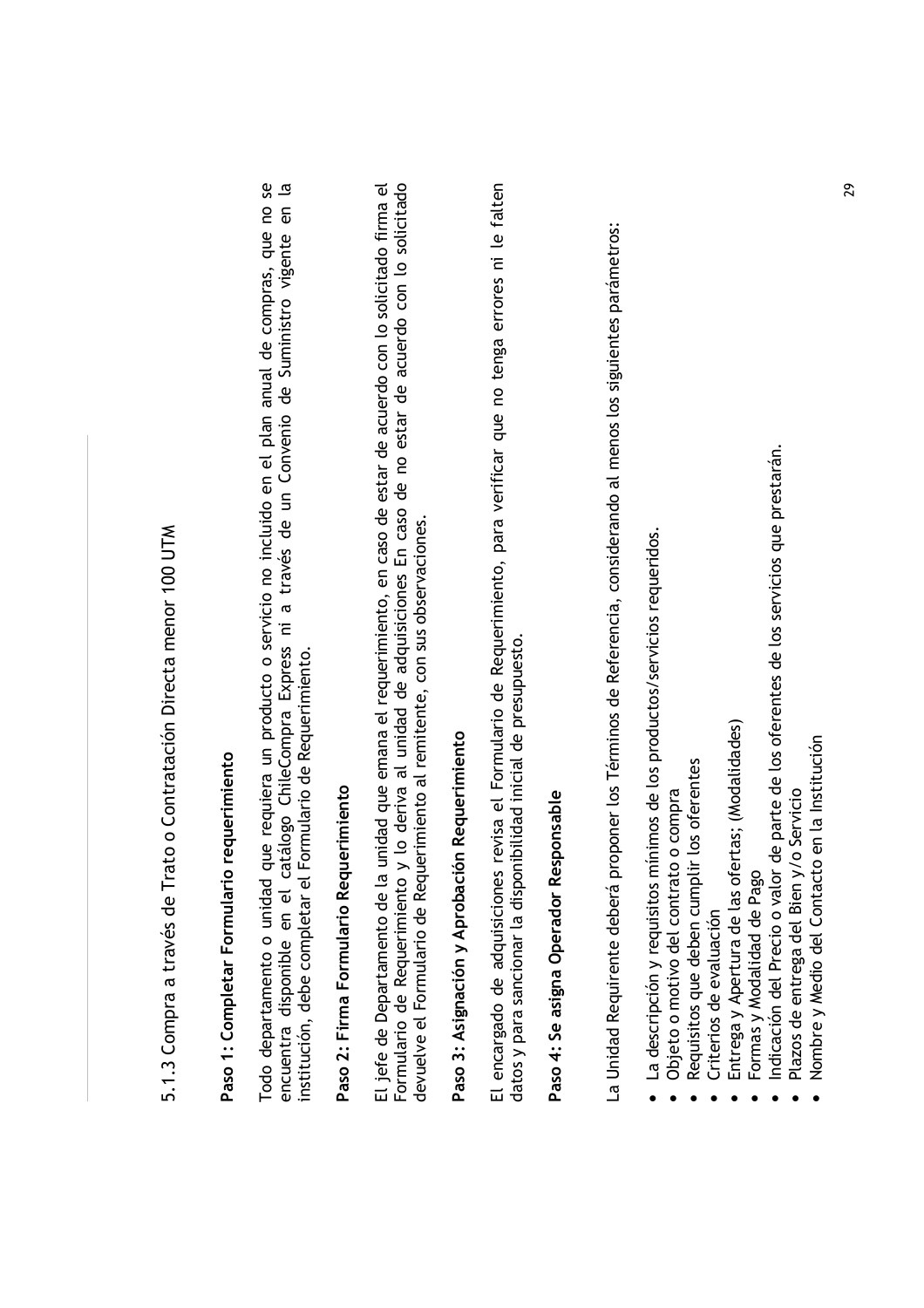- 
- Garantías que se exigirán, si fuere necesario<br>• Etapas de preguntas y respuestas cuando el tiempo lo permite.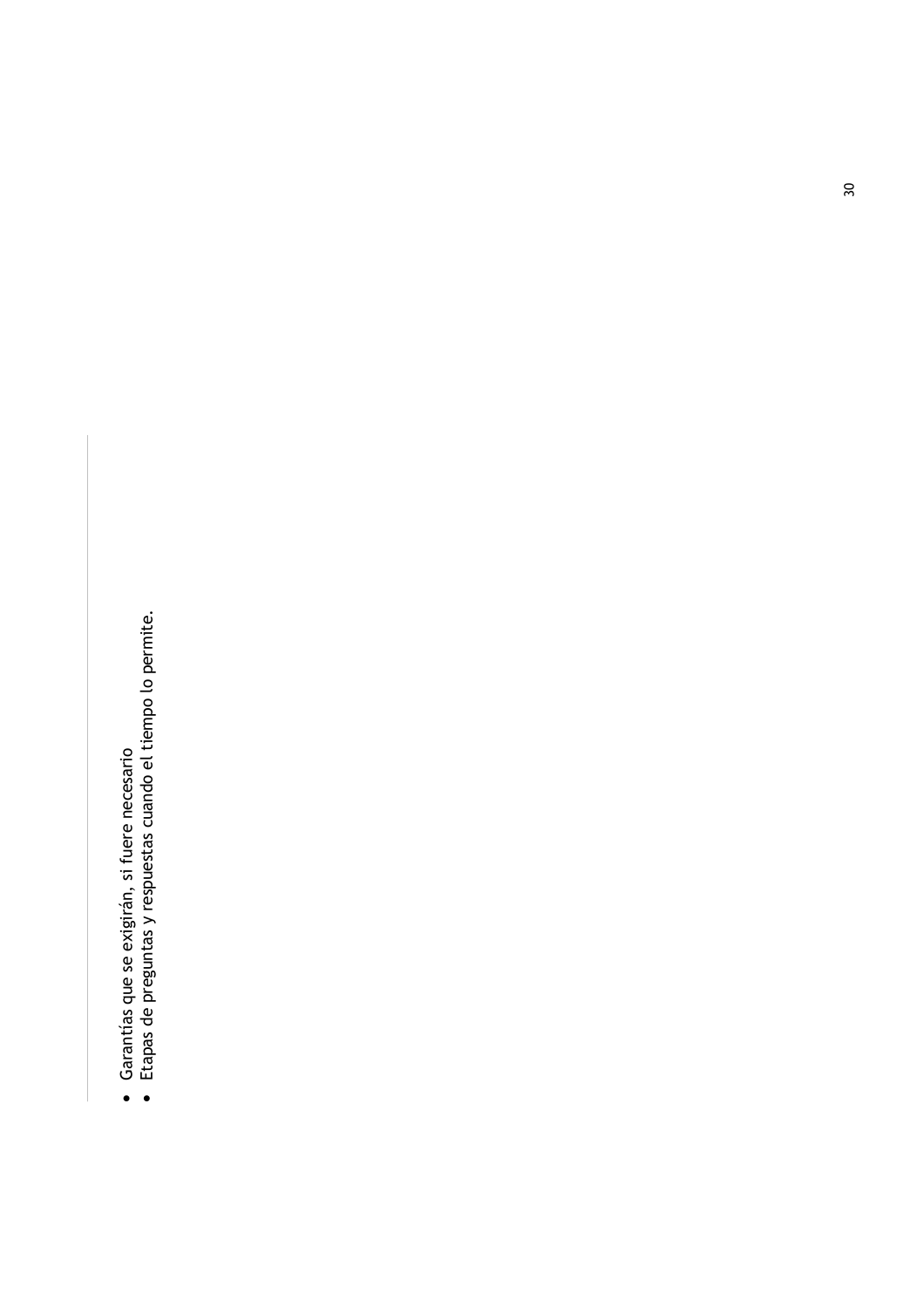| J           |  |
|-------------|--|
| ì           |  |
| i<br>ř<br>ı |  |
| j<br>ē<br>i |  |
| ů<br>j      |  |
| ١<br>ŗ      |  |

Con las ofertas presentadas en el sistema de información y una vez cumplidos los plazos de publicación señalados en el punto anterior, el encargado de la publicación deberá elaborar el cuadro comparativo correspondiente al proceso.

### Paso 6: Evaluación

La comisión evaluadora o, en caso de no existir la mencionada comisión, la unidad requirente será la que determine quién es el (o los) adjudicado(s), considerando los criterios de evaluación definidos para el proceso.

# Paso 7: Creación Resolución Adjudicación

El Departamento Jurídico genera la Resolución que aprueba la compra en la que, además, establece la procedencia de la<br>contratación directa en función del monto del proceso, y la entrega para su V°B°. Esta resolución debe e los criterios de evaluación que se definieron por parte de la Unidad Requirente.

# Paso 8: Aprobación Resolución de Adjudicación y publicación en www.chilecompra.cl

de estar de acuerdo con la decisión de contratación firma la resolución y la deriva al encargado de Adquisiciones, quien<br>ingresa y publica de la decisión de contratación en <u>www.chilecompra.cl</u>. <sup>10</sup> La Resolución que aprueba la compra con los V°B° correspondientes es enviada a la autoridad competente, quien en caso

## Paso 9: Emisión OC al proveedor

Una vez que el jefe de departamento entrega su V°B°, el Supervisor de compra envía la Orden de Compra al proveedor.

### Paso 10: Informe Recepción

informe de recepción conforme, que funda el pago y lo envía a Finanzas. Luego, le asigna un número y lo envía a Finanzas Una vez que la Unidad Demandante recibe los bienes o servicios solicitados, solicita al Usuario Requirente la emisión del para pago, y la evaluación de proveedores se la envía al Supervisor de Compras de la Unidad de Compras para su registro, control y gestión.

<sup>&</sup>lt;sup>10</sup> El procedimiento a seguir para este proceso en www.chilecompra.cl se encuentra contenido en el Capítulo 11 del presente manual.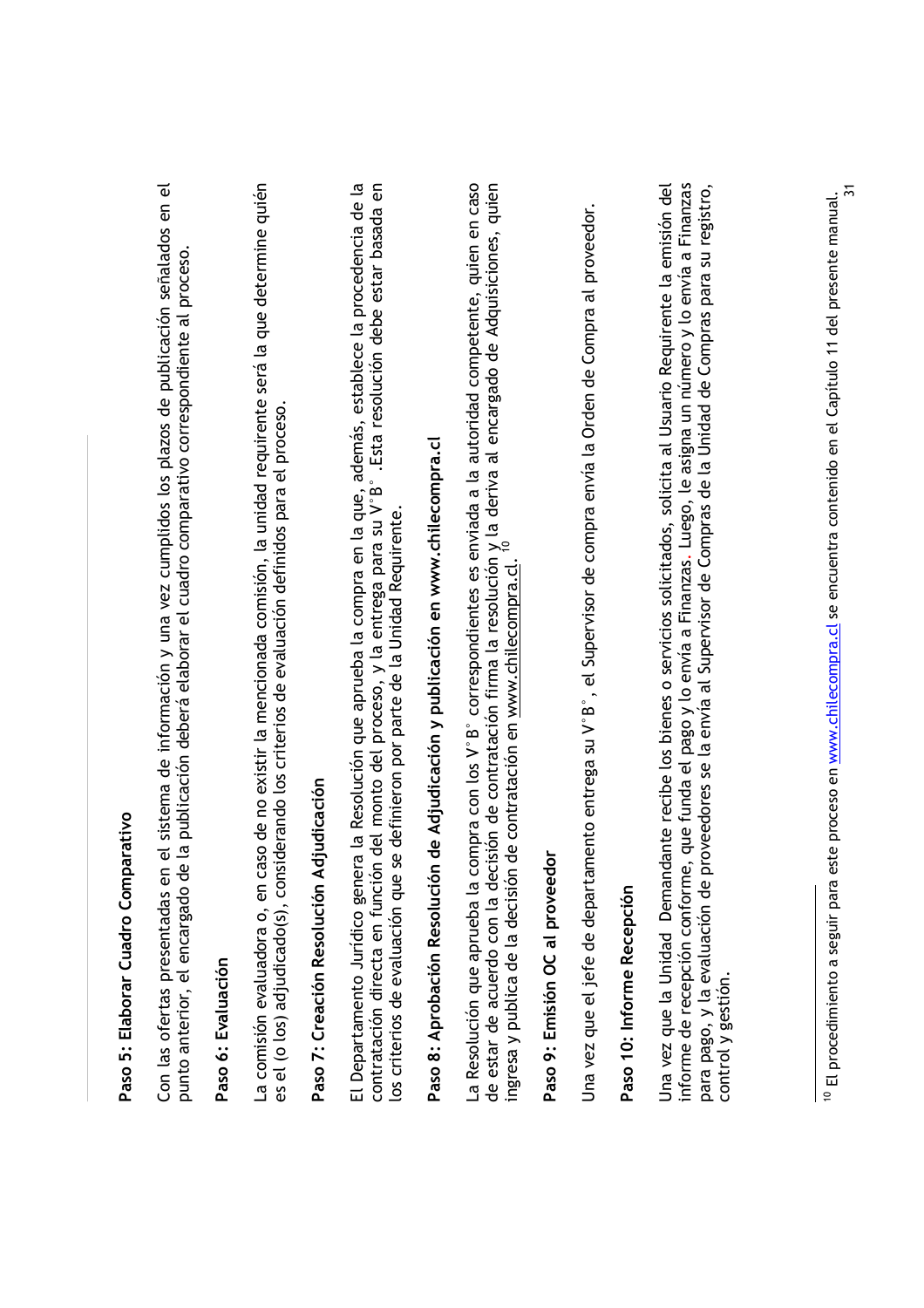| i      |
|--------|
|        |
|        |
|        |
|        |
|        |
|        |
|        |
| i<br>١ |
|        |
|        |
|        |
|        |
|        |
|        |
| í      |
|        |
|        |
|        |
|        |
|        |
|        |
| ţ      |
|        |
|        |
|        |
|        |
|        |
|        |
| ì      |
|        |
|        |

El usuario requirente califica en www.chilecompra.cl al proveedor, a través de funcionalidad correspondiente.

### Paso 11: Proceso de Cierre

La oficina de adquisiciones envía por correo electronico los proveedores que ofertaron con los resultados finales del proceso y agradece su participación, invitándoles a seguir participando en futuras adquisiciones.

### Paso 12: Gestión de Contrato

La Unidad de finanzas realiza seguimiento para analizar el grado de cumplimiento de lo comprometido por el proveedor.

### Paso 13: Gestión de Reclamos

En caso de que se presente un reclamo relacionado al proceso, el Jefe de Servicio debe derivar este reclamo a quien corresponda, para que en un plazo no superior a 48 horas, se comuniquen con el proveedor y le hagan llegar por escrito la respuesta.

# Observaciones Respecto del Proceso Trato o Contratación directa menor a 100 UTM

proceso o realizar acciones directamente, el encargado/a de adquisiciones le enviará reportes periódicos que den cuenta En caso de que la Unidad Requirente no cuente con el perfil para acceder a www.chilecompra.cl y constatar el estado del de los avances en el proceso y el formulario para que la Unidad Requirente realice la calificación del proveedor.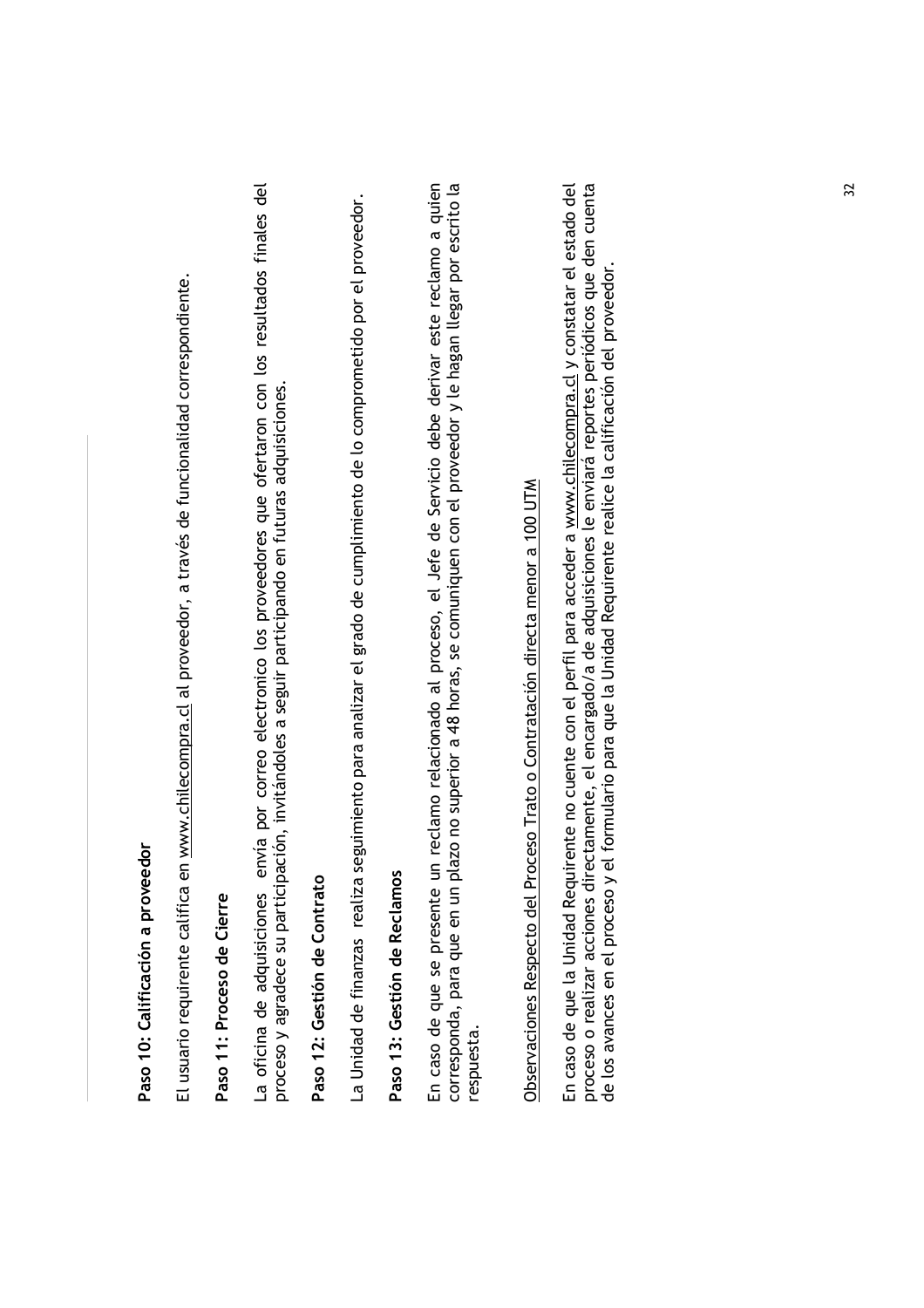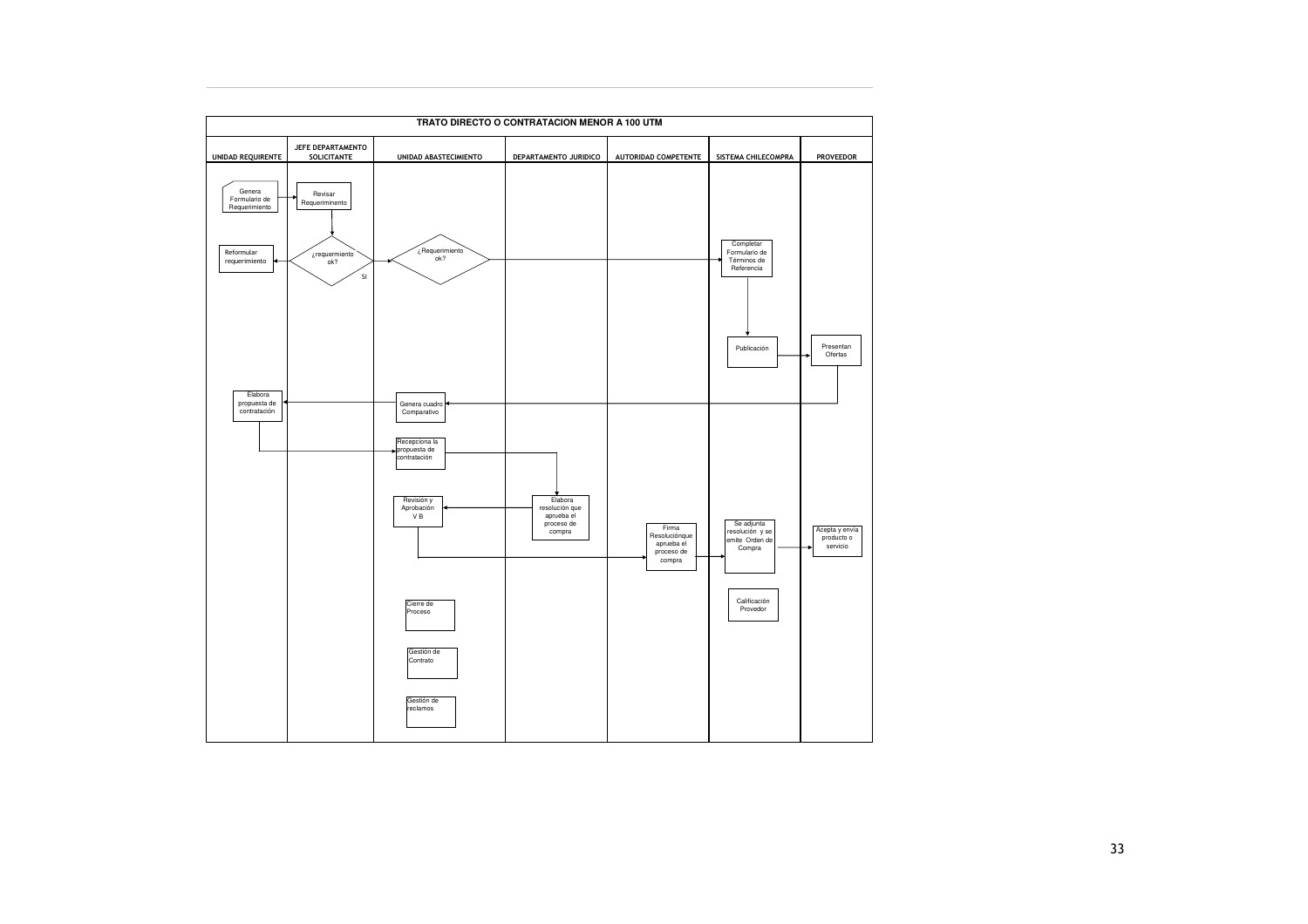| ם הבכת ה+ה סק טכנונינסט > טפפפה ה"ה ה"א ה"א סק סק סק |
|------------------------------------------------------|
|                                                      |
|                                                      |
| ) SSS SSS SSS S                                      |
|                                                      |
|                                                      |
|                                                      |
|                                                      |
|                                                      |
|                                                      |
|                                                      |
| )<br>!                                               |
| .<br>י                                               |
|                                                      |
|                                                      |
| ´                                                    |
|                                                      |
| ֺ֚֚֚<br>֧֚֚֚֚֚֚֚֚֚֚֚֚֝                               |
|                                                      |
|                                                      |
|                                                      |
|                                                      |

Para la contratación de bienes y servicios de alta complejidad, cuya definición requiera de competencias técnicas mayores, y cuyo monto involucrado exceda las UTM 100, la institución utilizará el catálogo ChileCompra Express.

que la institución no cuente con convenios de suministro vigentes para la adquisición de los productos o servicios En caso de que los productos o servicios requeridos no se encuentren disponibles en el catálogo ChileCompra Express, y requeridos, deberá realizar una Licitación Pública.

5.2.1 Compra por Licitación Pública

# Paso 1: Completar Formulario Requerimiento

Todo departamento o unidad que requiera un producto o servicio que no se encuentra disponible en el catálogo<br>ChileCompra Express ni a través de un Convenio de Suministro vigente en la Institución, debe completar el Formula Requerimiento.

## Paso 2: Autorizar Requerimiento

el Formulario de Requerimiento y lo deriva al Jefe Depto. de Finanzas. En caso de no estar de acuerdo con lo solicitado<br>devuelve el Formulario de Requerimiento al remitente, con sus observaciones. El jefe de Departamento de la unidad en que emana el requerimiento en caso de estar de acuerdo con lo solicitado firma

## Paso 3: Revisión Requerimiento

El Jefe de Finanzas revisa el Formulario de Requerimiento, para verificar que no tenga errores ni le falten datos y para sancionar la disponibilidad inicial de presupuesto.

## Paso 4: Asignación Requerimiento

El Jefe de Finanzas envía al encargado de adquisiciones el requerimiento de compra para que complete el formulario de bases en www.chilecompra.cl'1 y lo publique, con apoyo de la unidad requirente.

### Paso 5: Envío de Bases

<sup>&</sup>lt;sup>11</sup> El procedimiento a seguir para este proceso en www.chilecompra.cl se encuentra contenido en el Capítulo 11 del presente manual.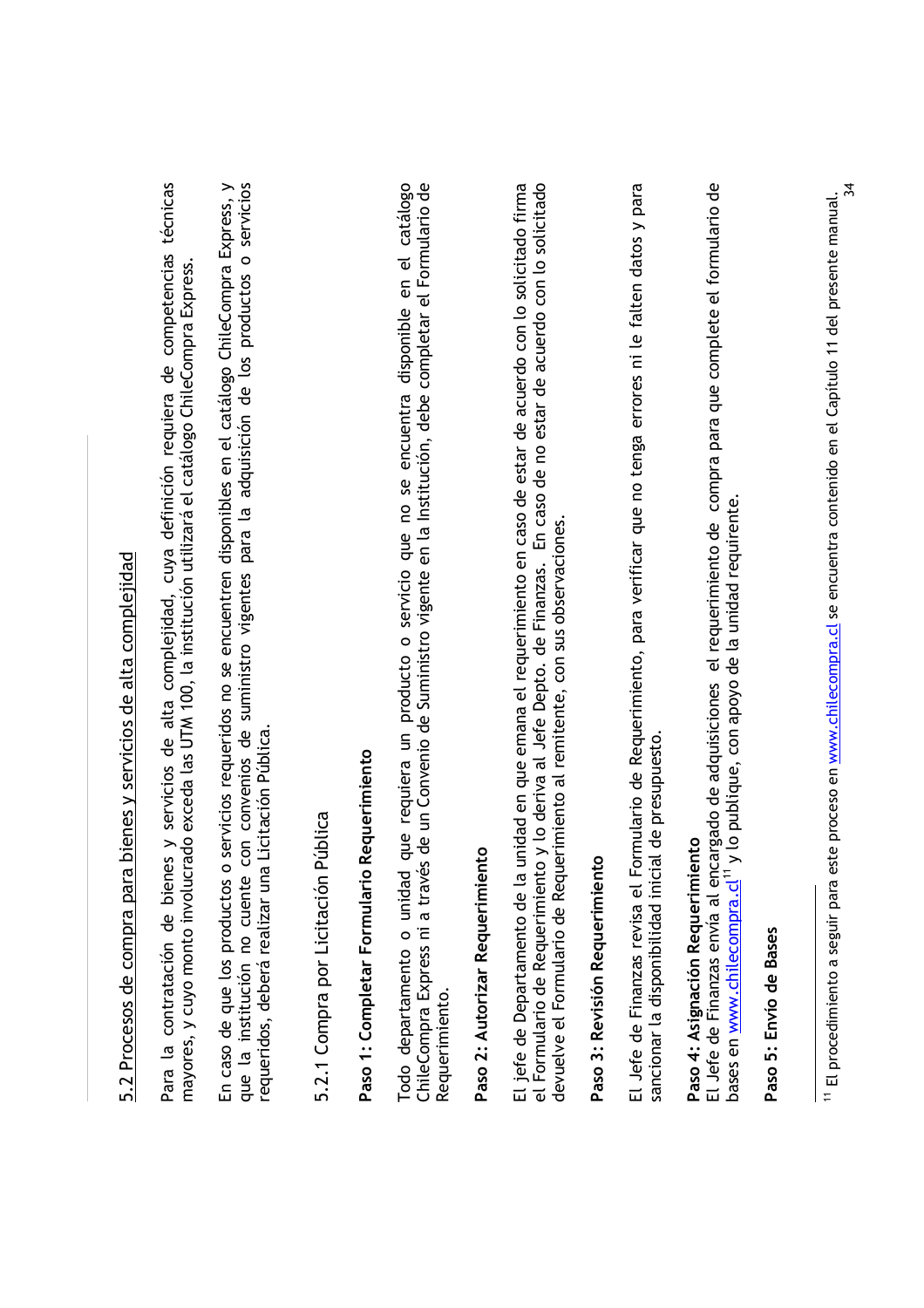Una vez completado, el operador de compra, envía el formulario de bases al Departamento Jurídico para su revisión y  $V^{\circ}B^{\circ}$ .

### Paso 6: Revisión y aprobación del formulario de bases

El Departamento Jurídico revisa y valida el formulario de bases en el Sistema de Información, genera la resolución que aprueba las bases y la envía a la autoridad competente para su autorización.

### Paso 7: Publicación de Bases

La autoridad competente autoriza, a través del Sistema, la publicación de la adquisición y envía al Departamento de administración y finanzas la resolución que aprueba las bases, documento que el Supervisor de la compra utiliza como respaldo para publicar en www.chilecompra.cl<sup>13</sup>.

### Paso 8: Evaluación de las Ofertas

Al cumplirse la fecha de cierre, el encargado de adquisiciones habiendo realizado los correspondientes procesos de apertura bajará las ofertas presentadas, con las que se realizará el proceso evaluación de ofertas<sup>14</sup> en función de los criterios de evaluación y todos los parámetros definidos en las bases de licitación.<sup>15</sup>

### Paso 9: Determinar adjudicación

La comisión evaluadora o, en caso de no existir la mencionada comisión, la unidad requirente, será la que determine quién es el (o los) adjudicado(s), considerando los criterios de evaluación definidos para el proceso.

### Paso 10: Generación Resolución Adjudicación

El Departamento Jurídico procederá a generar la Resolución de Adjudicación y la entrega para su V°B° al Jefe de Servicio, Esta resolución debe estar basada en los criterios de evaluación que se definieron por la Unidad Requirente.

<sup>&</sup>lt;sup>12</sup> El procedimiento a seguir para este proceso en www.chilecompra.cl se encuentra contenido en el Capítulo 11 del presente manual.

<sup>&</sup>lt;sup>13</sup> El procedimiento a seguir para este proceso en www.chilecompra.cl se encuentra contenido en el Capítulo 11 del presente manual. <sup>14</sup> Para mayor información respecto del proceso de evaluación de ofertas, ver capítulo

<sup>&</sup>lt;sup>15</sup> El procedimiento a seguir para este proceso en www.chilecompra.cl se encuentra contenido en el Capítulo 11 del presente manual.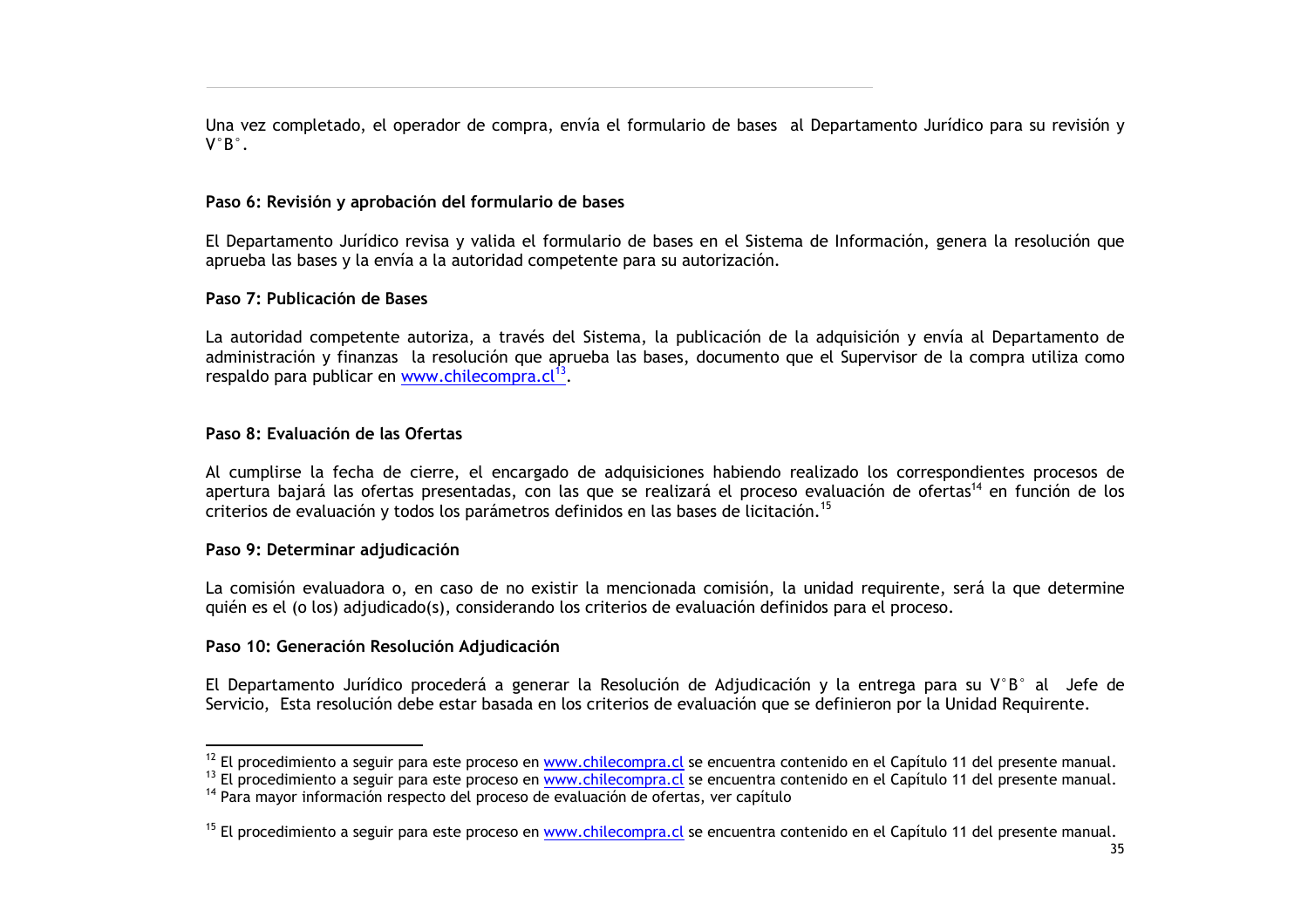### Paso 11: Aprobación Resolución de Adjudicación y publicación en www.chilecompra.cl

La Resolución de Adjudicación con los V°B° correspondientes es enviada a la autoridad competente quien, en caso de estar de acuerdo con la propuesta de adjudicación firma la resolución y la deriva al unidad de Adquisiciones quien procederá a realizar el proceso de adiudicación en www.chilecompra.cl.<sup>16</sup>

### Paso 12: Elaboración Contrato

Si el monto de la contratación es mayor a 100 UTM, el Depto, de Administración y finanzas envía los antecedentes del proceso al Departamento Jurídico, para que elabore el respectivo contrato.

### Paso 13: Creación de resolución que aprueba contrato

El Departamento Jurídico elabora el respectivo contrato y gestiona que sea suscrito por las partes involucradas. Una vez suscrito genera la resolución que apruebe el contrato.

### Paso 14: Anexar contrato a www.chilecompra.cl

El contrato suscrito por ambas partes y la resolución que aprueba contrato son enviados por el departamento Jurídico al área de abastecimiento, para ésta lo anexe en la ficha del proceso publicado en www.chilecompra.cl<sup>17</sup>.

### Paso 15: Informe Recepción

Una vez que la Unidad Demandante recibe los bienes o servicios solicitados, solicita al Usuario Requirente la emisión del informe de recepción conforme, que funda el pago y lo envía a la unidad de Adquisiciones. Luego, asigna un número respectivo y lo envía a Finanzas para pago y la evaluación de proveedores se la envía al Supervisor de Compras de la Unidad de Compras para su registro, control y gestión.

### Paso 16: Envío Factura

Cuando el proveedor envíe la Factura concerniente a la adquisición, la oficina de adquisiciones enviará los documentos de respaldo a la Unidad Finanzas para que efectúe el pago.

### Paso 17: Calificación del proveedor

<sup>&</sup>lt;sup>16</sup> El procedimiento a seguir para este proceso en www.chilecompra.cl se encuentra contenido en el Capítulo 11 del presente manual.

<sup>&</sup>lt;sup>17</sup> El procedimiento a seguir para este proceso en www.chilecompra.cl se encuentra contenido en el Capítulo 11 del presente manual.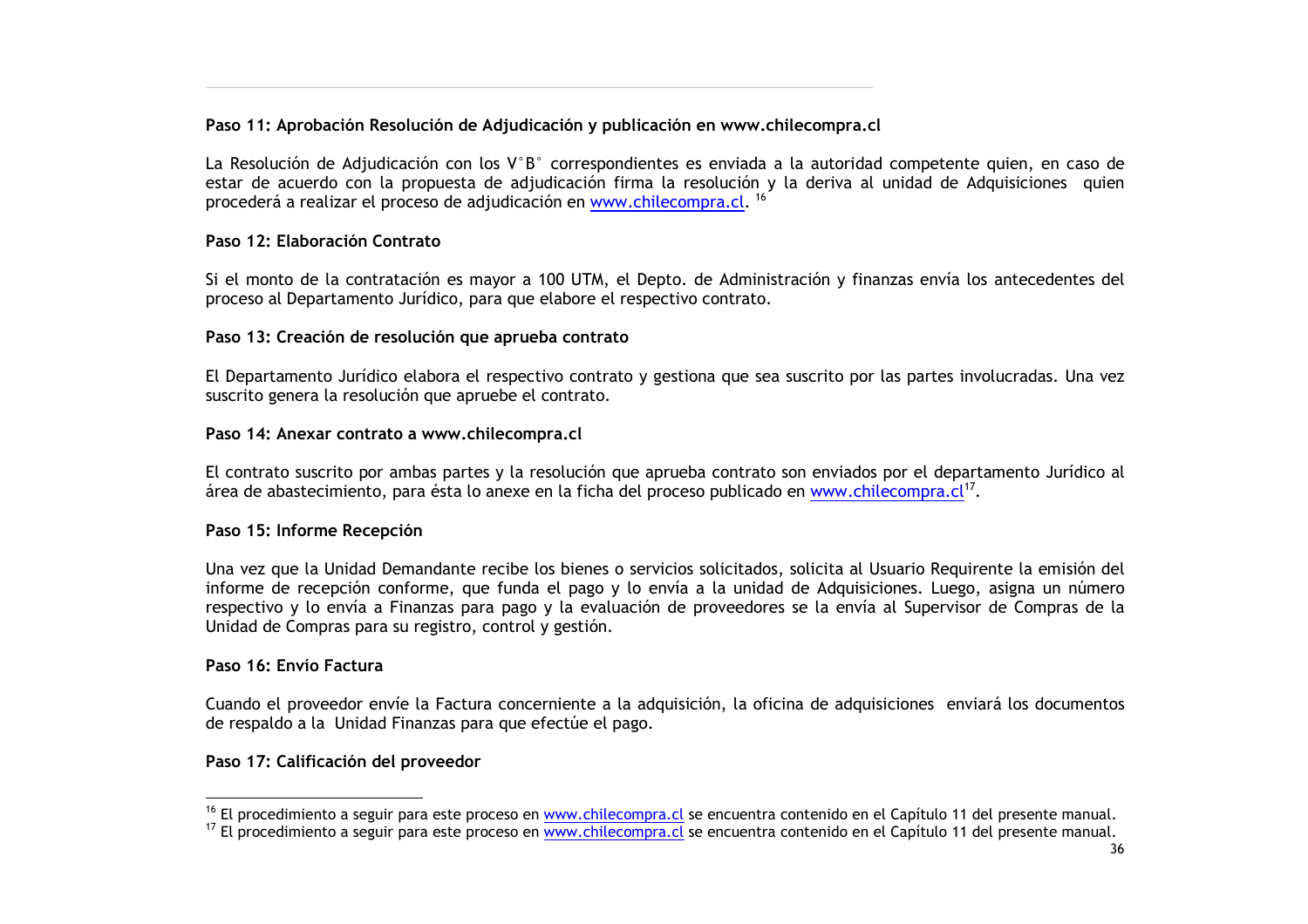El usuario requirente califica en www.chilecompra.cl al proveedor, a través de la funcionalidad correspondiente.

#### Paso 18: Proceso de Cierre

La Oficina de Adquisiciones envía por correo electrónico a los proveedores que ofertaron con los resultados finales del proceso y agradeciendo su participación, invitándoles a seguir participando en futuros procesos de adquisición,

#### Paso 19: Gestión de Contrato

El Jefe de Administración y Finanzas realiza seguimiento para analizar el grado de cumplimiento de lo comprometido por el proveedor.

#### Paso 20: Gestión de Reclamos

En caso de que se presente un reclamo relacionado al proceso, el Jefe de Servicio, debe derivar este reclamo a quien corresponda, para que en un plazo no superior a 48 horas, se comuniquen con el proveedor y le hagan llegar por escrito la respuesta.

#### Observaciones Respecto del Proceso Licitación Pública

En caso que la Unidad requirente no cuente con el perfil para acceder a www.chilecompra.cl y constatar el estado del proceso o realizar acciones directamente, la oficina de Adquisiciones le enviará reportes periódicos que den cuenta de los avances en el proceso y el formulario para que la Unidad requirente realice la calificación del proveedor.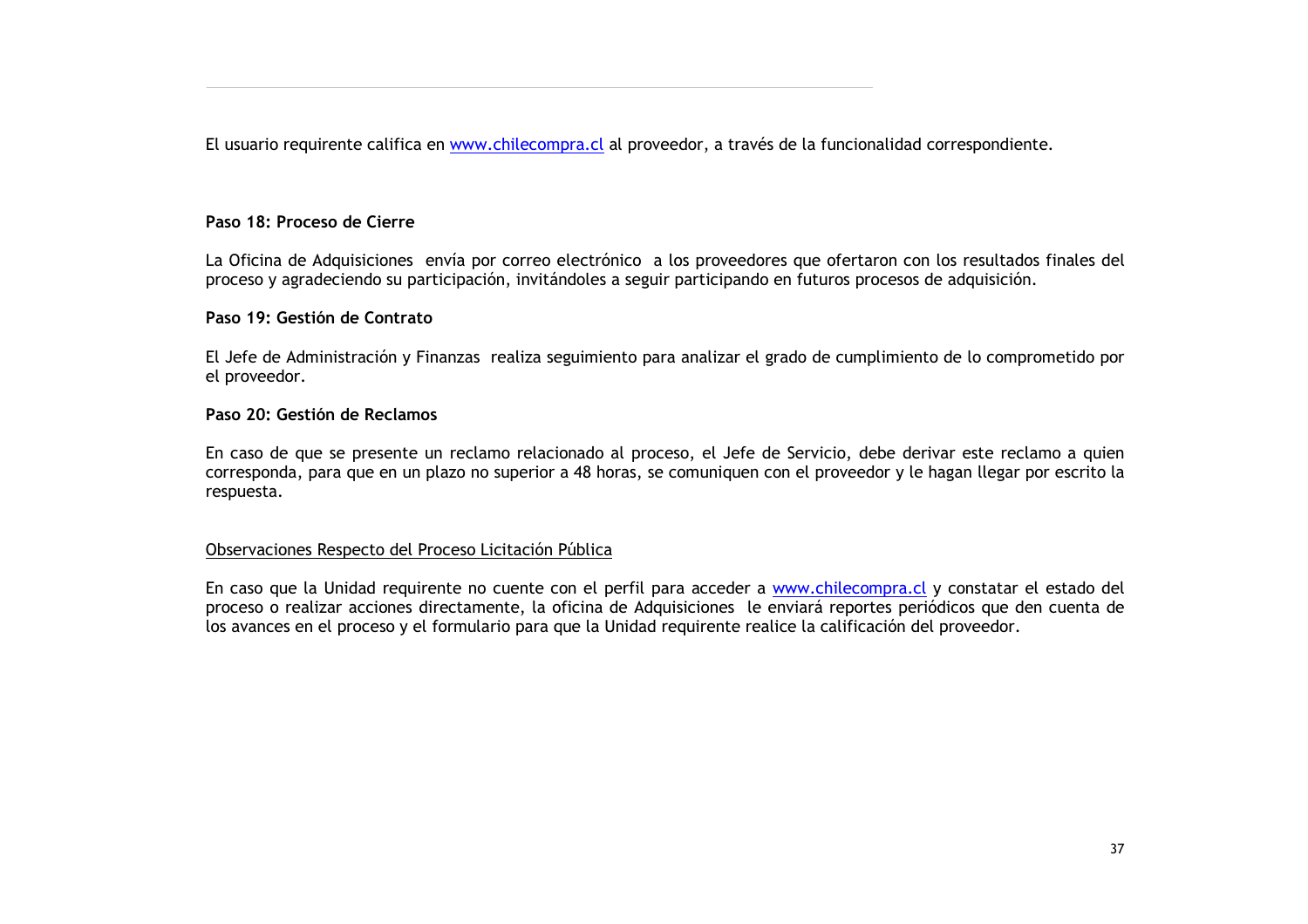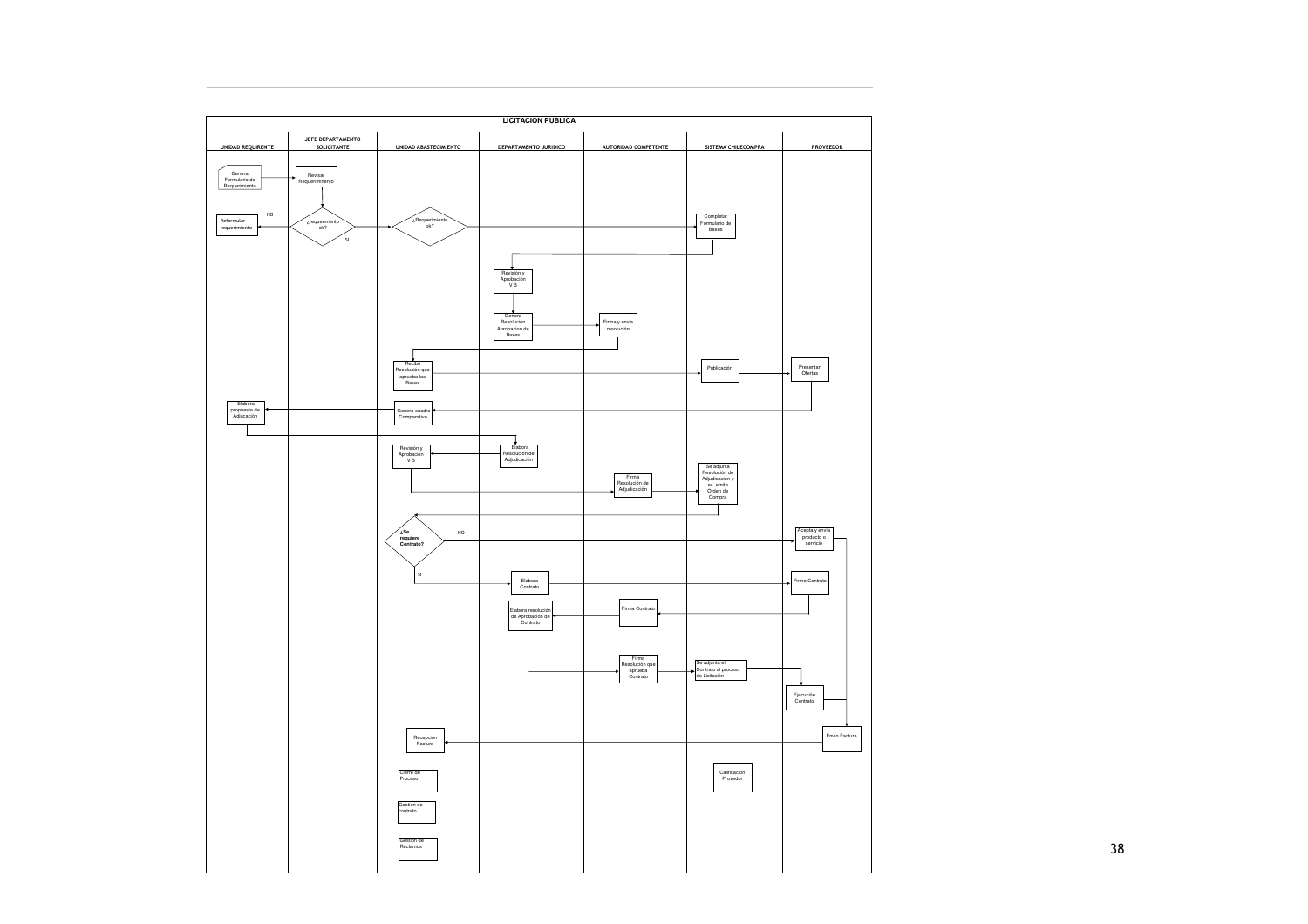#### 5.2.1 Compra por Licitación Privada

Los pasos a seguir para el procedimiento de compra a través de licitación privada deben ser los mismos que en el de la pública, exceptuando lo indicado en el art. 8 de la ley de compras y 10 del reglamento.

Se procederá a realizar una contratación a través de licitación privada, previa resolución fundada que autorice la procedencia de éste, así también el tipo de convocatoria será diferente ya que en este caso será cerrada (paso 7).

#### 5.2.3 Formulación de bases

Para determinar el contenido de las Bases se debe considerar la siguiente información: lo dispuesto en la Ley Nº 19.886, lo señalado en los artículos 9, 19 al 43 y 57 letra b), del Reglamento de la Ley Nº 19.886 y lo indicado en las normas comunes de esta normativa, junto con la responsabilidad de cada actor dentro del proceso.

#### Contenidos de las Bases

- $\bullet$  Introducción
- Objetivos de la Licitación
- Perfil y requisitos de los participantes
- Etapas y Plazos de la Licitación
- Calificación e idoneidad de los participantes. Este punto será validado con los antecedentes legales y administrativos que los oferentes en forma física presenten o que estén disponibles en el portal ChileProveedores.
- Entrega y Apertura de las ofertas (Modalidades)
- Definición de criterios y evaluación de las Ofertas (Nombramiento de Comisión, si corresponde)
- Contenido del Contrato: objeto del contrato, plazo y duración, administrador del contrato, término anticipado,  $etc.$
- Modalidad de Pago
- Naturaleza y monto de las garantías de seriedad de la oferta, de fiel cumplimiento y de anticipo cuando corresponda.
- Montos de las garantías, forma y oportunidad de restitución
- Multas y Sanciones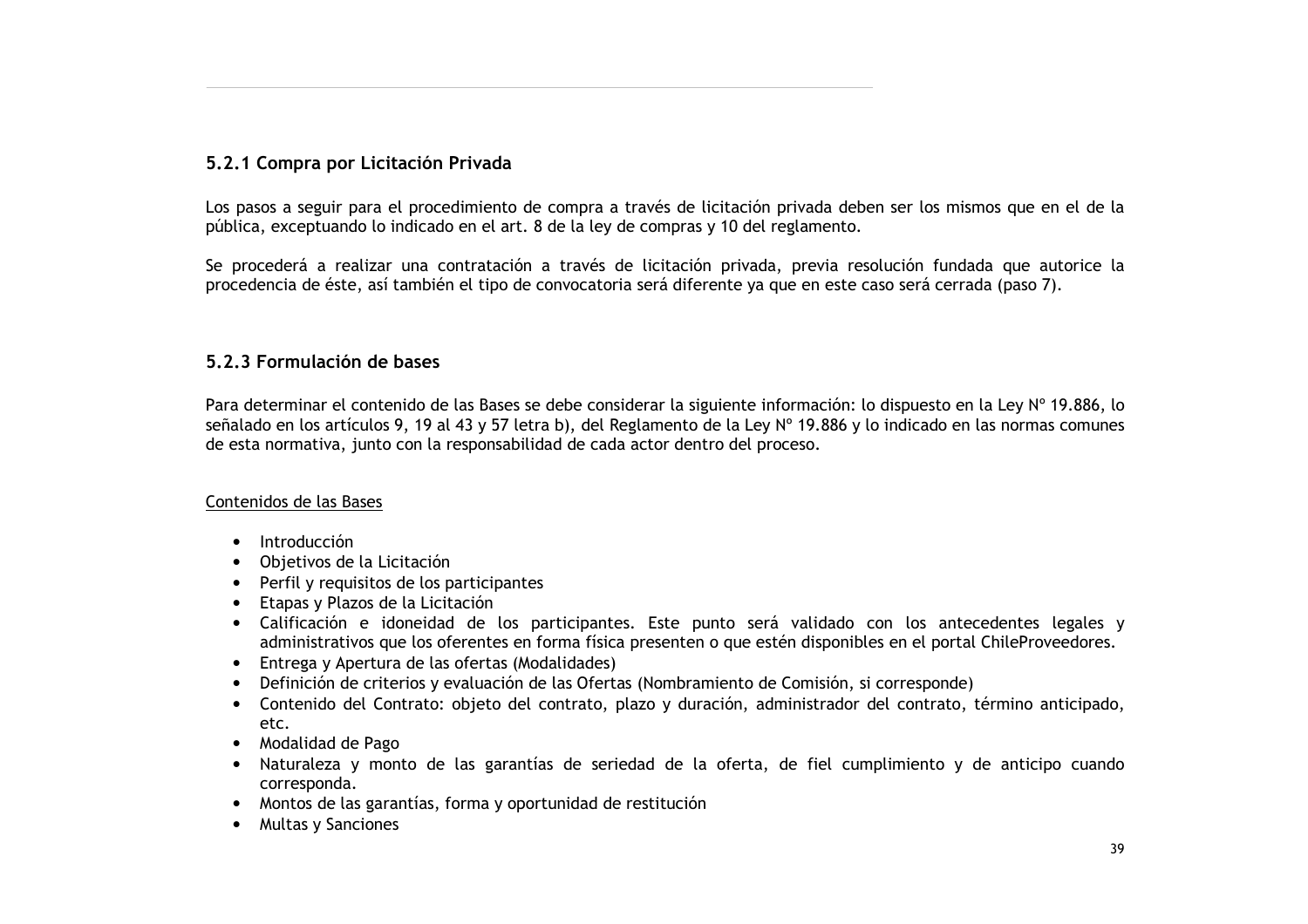· Nombre y Medio de contacto en la Institución

En cuanto a las especificaciones técnicas de los bienes y servicios a contratar, se requiere de lo mínimo:

- Descripción de los Productos/Servicios
- 
- Requisitos mínimos de los Productos<br>Plazos de entrega del Bien y/o Servicio

Estas condiciones deben ser expresadas en forma genérica. De ser necesario hacer referencia a marcas específicas, debe agregarse a la marca sugerida la frase "o equivalente" (Artículo 22 del Reglamento). Las Bases podrán contener otros elementos que se relacionen con el llamado a Licitación, con el objeto de precisar la<br>materia de la compra del bien y/o servicio, siempre que no contradigan las disposiciones de la Ley de Co Reglamento.

De estas definiciones se extraerá la información necesaria para completar el formulario de Bases disponible en el Portal.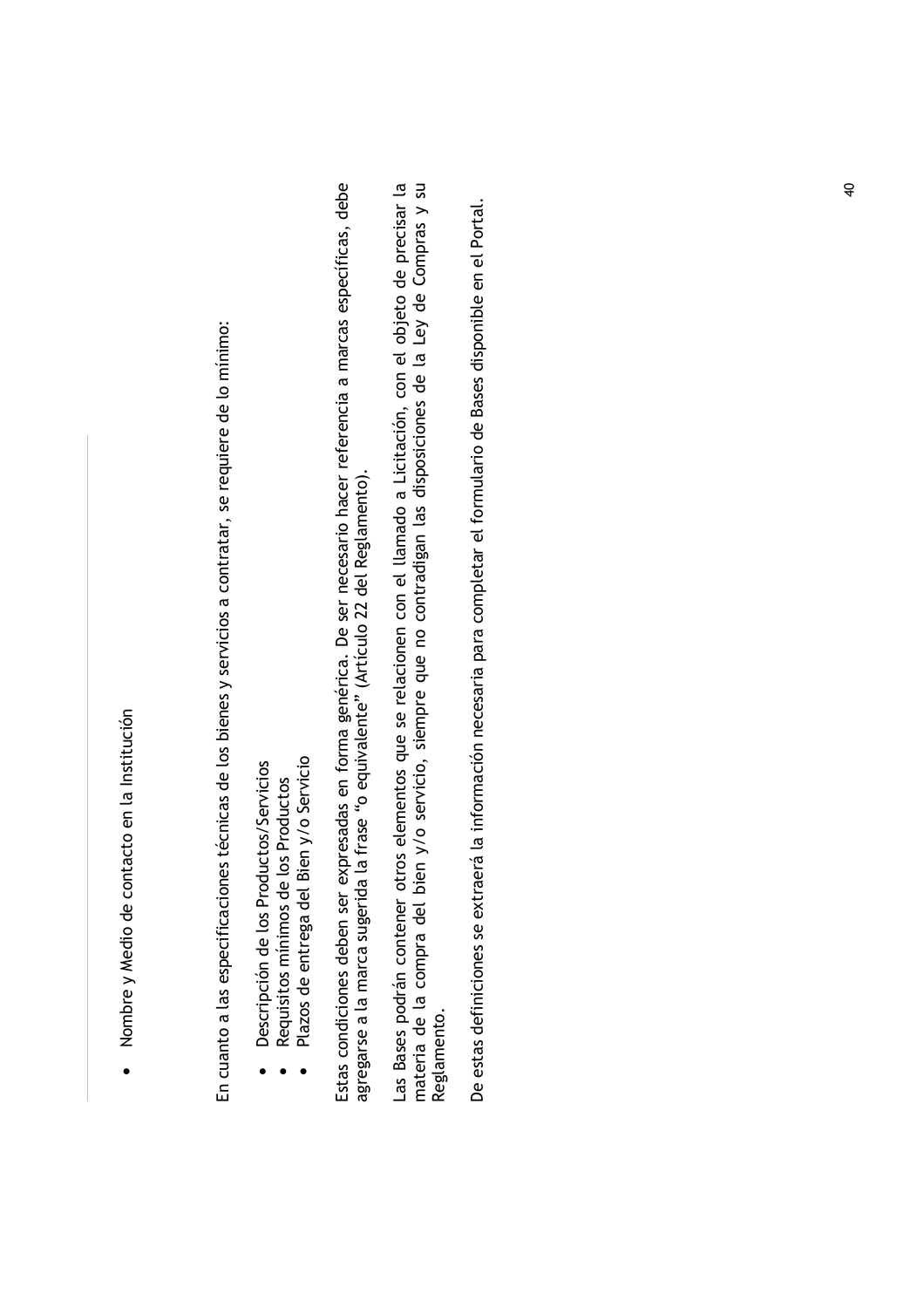# 6. Evaluación de las ofertas

# 6.1 Criterios de evaluación

os criterios de evaluación son parámetros cuantitativos y objetivos que siempre serán considerados para decidir la adjudicación, atendiendo a la naturaleza de los bienes y servicios que se licitan, la idoneidad y calificación de los oferentes y cualquier otro antecedente que sea relevante para efectos de la Adjudicación.

Es obligatorio que todos los procesos de contratación cuenten con criterios de evaluación.

Los criterios de evaluación se pueden clasificar en:

por ejemplo, precio final del producto o servicio (que incluye valorización del servicio de Criterios Económicos, mantenimiento). Criterios Técnicos, tales como: garantía post venta de los productos, experiencia del oferente y del equipo de trabajo, plazos de entrega, infraestructura, solidez financiera, calidad técnica de la solución propuesta, cobertura, etc.

entre otros. Estos elementos, en general, no tienen ponderación en la evaluación de la oferta sino que, más bien, se<br>consideran requisitos de postulación, debido a que si alguno se omite, la oferta se considera incompleta. administrativos y legales que se solicitan a los oferentes, como por ejemplo: constitución de la sociedad, vigencia de la Criterios Administrativos, que tienen mayor relación con el cumplimiento de presentación de los antecedentes sociedad, certificado de la inspección del trabajo, declaraciones juradas o simples de diversa índole, boletas de garantía,

Estos antecedentes se pueden encontrar vigentes en ChileProveedores, por lo cual no deben ser solicitados por papel adicionalmente. La aplicación de los criterios debe ser realizada únicamente en función de los parámetros y ponderaciones debidamente establecidos en las respectivas Bases o TDR, según corresponda. Para determinar los Criterios Evaluación es necesario tener claridad respecto de los objetivos de la contratación (qué se cumplimiento de los objetivos). Estas variables deben estar asociadas a ponderadores, en función de la relevancia de cada quiere obtener), los que deben estar asociados a variables cuantificables (Variables observables que permitan medir el una de las ellas para el proceso de contratación.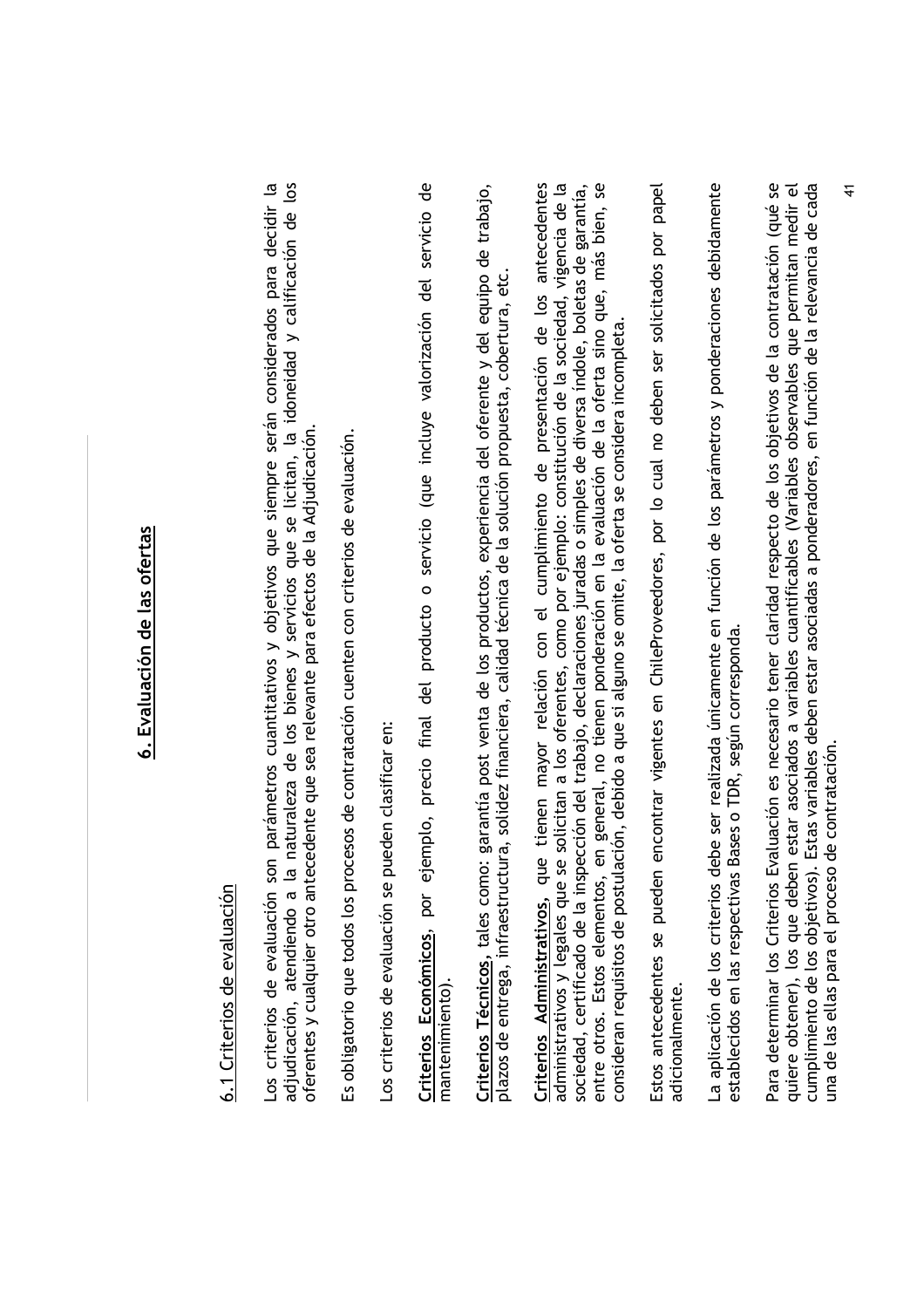Las Variables a medir deben tener asociadas una Meta o estándar (Valor deseado o ideal para cada indicador, incluyendo su tolerancia) con sus respectivos Tramos de Evaluación (Valoración de las diferencias en relación a la meta) y Método de medición. Cada proceso de evaluación debe constar de al menos dos criterios de evaluación.

| Variable a medir                                                                                     | Ponderador | <b>Tramos</b>    | <b>Puntos</b> |
|------------------------------------------------------------------------------------------------------|------------|------------------|---------------|
| •Experiencia comprobable en el desarrollo del tema de Eficiencia<br>Energética.                      | 30         | $X = 0$          | $\Omega$      |
| $X = No$ proyectos relacionados al tema en que ha participado<br>directamente                        |            | $0 < X > = 5$    | 50            |
|                                                                                                      |            | X > 5            | 100           |
| •Experiencia en proyectos de asistencia técnica en materias de<br>eficiencia energética.             | 40         | X < 3            | $\mathbf{0}$  |
| $X = No$ proyectos de asistencia técnica que ha desarrollado en<br>materias de eficiencia energética |            | $3 = < X > = 10$ | 50            |
|                                                                                                      |            | X > 10           | 100           |
| •Conocimiento del actual modelo de compras públicas<br>$X = Nota$ Entrevista personal                | 20         | $X = 4$          | $\mathbf{0}$  |
|                                                                                                      |            | 4 < X > 6        | 50            |
|                                                                                                      |            | X > 6            | 100           |
| •Experiencia de trabajo con el Sector Público y Municipalidades,<br>deseable.                        | 10         | $X=0$            | $\mathbf{0}$  |
| $X = No$ proyectos en que ha trabajado para el sector público y<br>municipalidades, en el tema de EE |            | $0 < X > = 3$    | 50            |
|                                                                                                      |            | x > 3            | 100           |

Ejemplo de cuadro de Criterios de Evaluación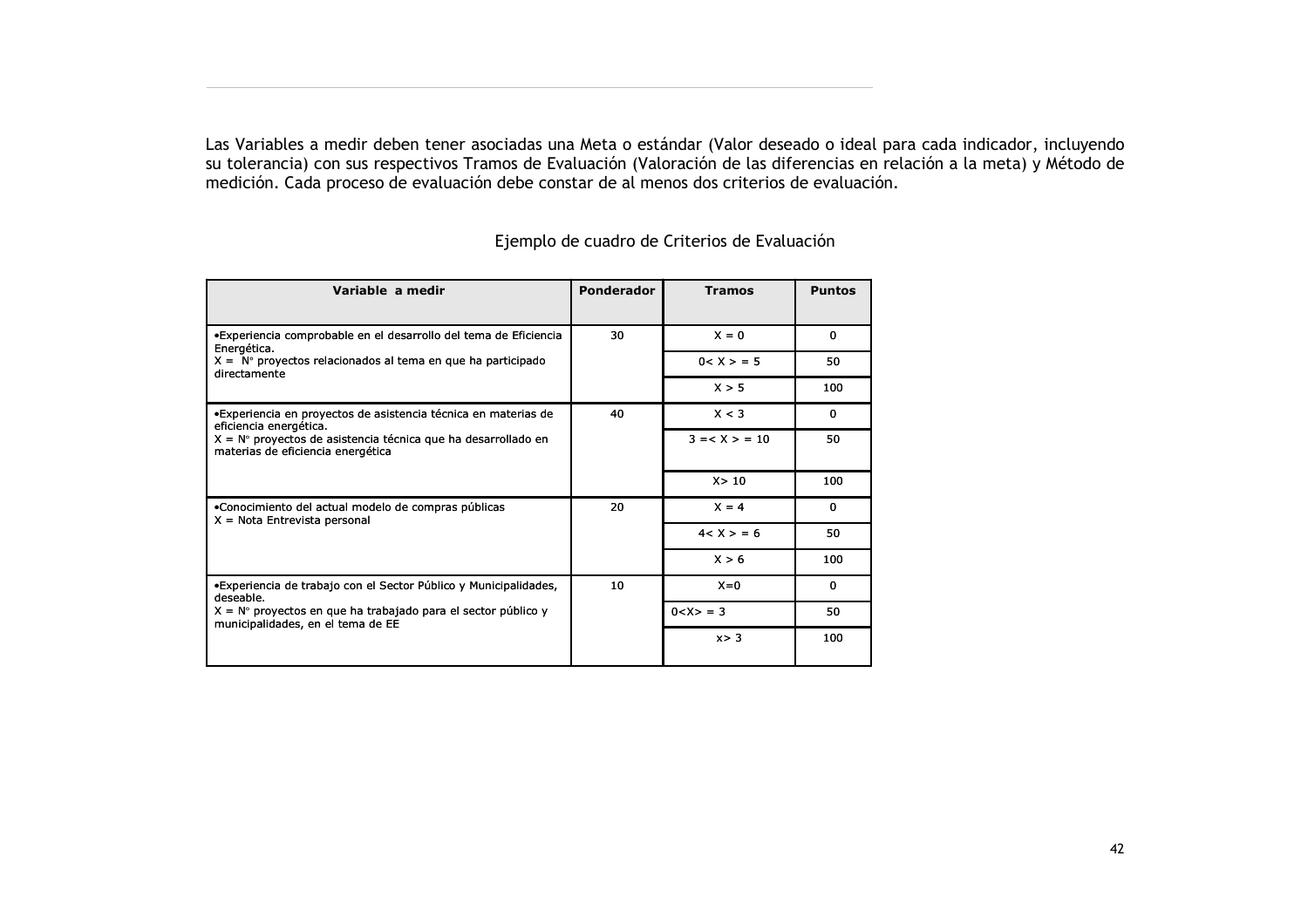| Variable a medir Proveedor X                                                                                                    | Ponderador | <b>Tramos</b>    | <b>Puntos</b> | <b>Puntos</b><br>totales |  |
|---------------------------------------------------------------------------------------------------------------------------------|------------|------------------|---------------|--------------------------|--|
| •Experiencia comprobable en el desarrollo del tema de Eficiencia<br>Energética.                                                 | 30         |                  |               |                          |  |
| $X = No$ proyectos relacionados al tema en que ha participado<br>directamente (7 proyectos)                                     |            | X > 5            | 100           | 30                       |  |
|                                                                                                                                 |            |                  |               |                          |  |
| •Experiencia en proyectos de asistencia técnica en materias de<br>eficiencia energética.                                        | 40         |                  |               |                          |  |
| $X = No$ proyectos de asistencia técnica que ha desarrollado en<br>materias de eficiencia energética (7 Proyectos)              |            | $3 = < X > = 10$ | 50            | 20                       |  |
|                                                                                                                                 |            |                  |               |                          |  |
| •Conocimiento del actual modelo de compras públicas<br>$X =$ Nota Entrevista personal (5.8)                                     | 20         |                  |               |                          |  |
|                                                                                                                                 |            | 4 < X > 56       | 50            | 10                       |  |
|                                                                                                                                 |            |                  |               |                          |  |
| •Experiencia de trabajo con el Sector Público y Municipalidades,                                                                | 10         |                  |               |                          |  |
| deseable.<br>$X = No$ proyectos en que ha trabajado para el sector público y<br>municipalidades, en el tema de EE (5 proyectos) |            | x > 3            | 100           | 10                       |  |
|                                                                                                                                 |            |                  |               |                          |  |

Ejemplo de cuadro de Criterios de Evaluación aplicado a una oferta

Total Puntaje Proveedor X: 70 puntos.

#### 6.2 Evaluación de ofertas para procesos de baja complejidad

Para contrataciones de baja complejidad, la evaluación de las ofertas presentadas por los proveedores debe ser realizada por la unidad de adquisiciones, quien debe levantar la información de las ofertas, y aplicar a éstas los criterios de evaluación previamente definidos en las respectivas Bases o TDR, según corresponda.

Con la información de las ofertas recibidas, el Gestor de Compra debe generar el Cuadro Comparativo de Ofertas, documento que registra la información de los distintos parámetros a considerar en la evaluación de las ofertas.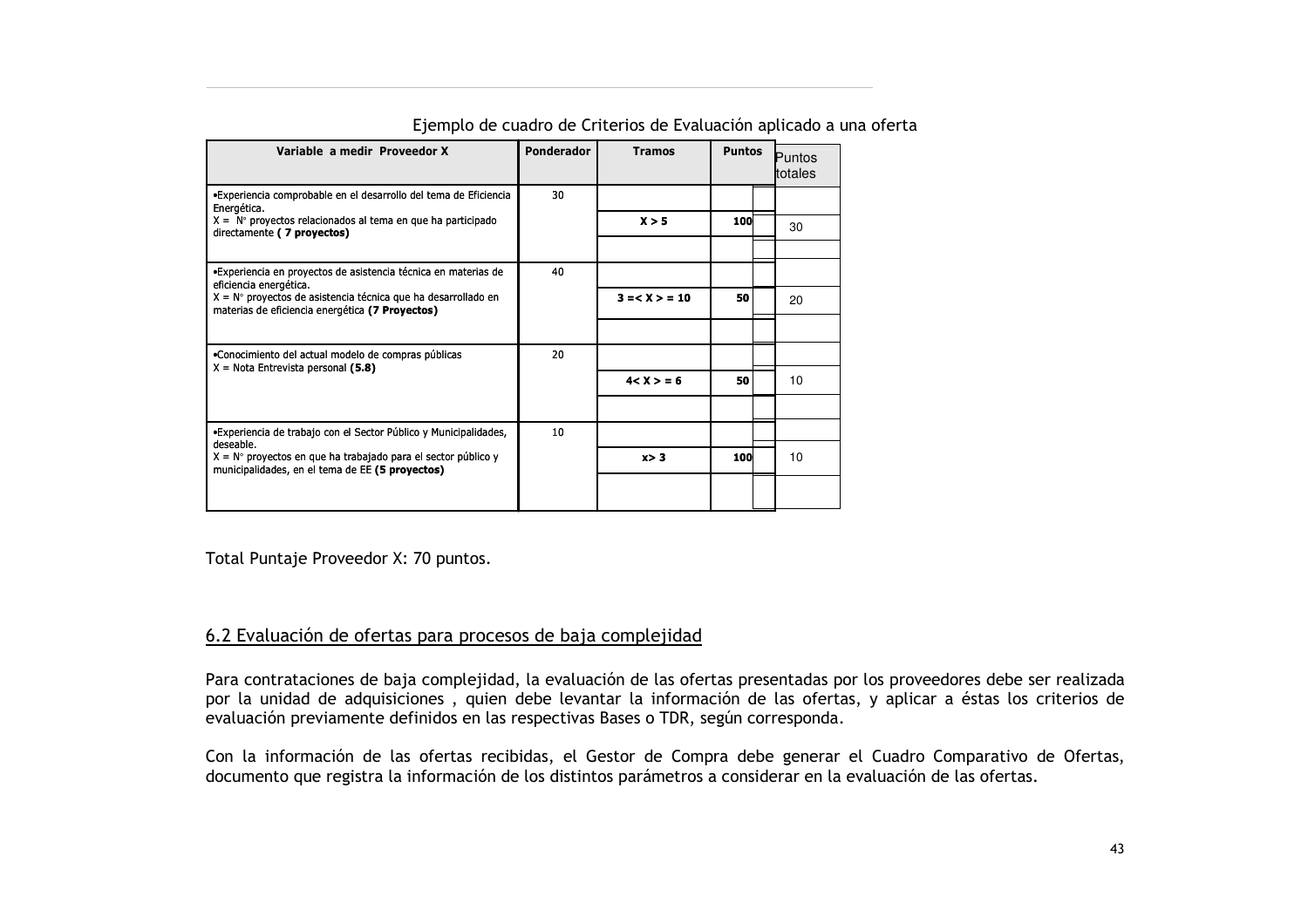A partir del Cuadro Comparativo de Ofertas, el Gestor de compras aplica los Criterios de Evaluación y genera el Informe de Evaluación, documento que registra el puntaje final obtenido por cada una de la ofertas en función de los Criterios de Evaluación, y que debe estar anexado a la Resolución que da cuenta del resultado final del proceso de contratación,

#### 6.3 Evaluación de ofertas para procesos de alta complejidad

En los casos de contrataciones de alta complejidad, la evaluación de las ofertas presentadas por los proveedores será realizada por una Comisión de Evaluación.

Podrán integrar la Comisión de Evaluación una o más personas del Departamento o Unidad al que pertenece el Usuario Requirente, una o más personas del Departamento Jurídico, una o más personas del Departamento de Finanzas, una o más personas del Departamento de Administración, expertos externos, unidades técnicas especiales, u otras personas, según lo determine el Jefe de Servicio.

El Jefe de Administración y finanzas entregará a cada uno de los integrantes de la Comisión de Evaluación la información completa de las ofertas recibidas, información con al que la Comisión de Evaluación procederá a iniciar su trabajo.

La Comisión de Evaluación, a través de metodología de panel de expertos u otra que defina al efecto, procederá a aplicar los Criterios de Evaluación y generar el Acta de Evaluación, documento que deja constancia, entre otros aspectos, de:

- Los integrantes que participaron en el proceso de evaluación;
- Las ofertas evaluadas:
- Los criterios, ponderaciones y puntajes establecidos en las bases y que fueron utilizados para la evaluación:
- Las solicitudes de aclaraciones, pruebas y rectificaciones de defectos formales y las respuestas a dichas solicitudes:
- · Las evaluaciones de cada oferta, el puntaje final obtenido por cada una de la ofertas en función de los Criterios de Evaluación y la recomendación de adjudicación, deserción o declaración de inadmisibilidad y su justificación.

El resultado del trabajo realizado por la Comisión de Evaluación quedará registrado en una Acta de Evaluación firmada por todos los miembros de la comisión evaluadora y debe anexarse a la Resolución que da cuenta del resultado final del proceso de contratación.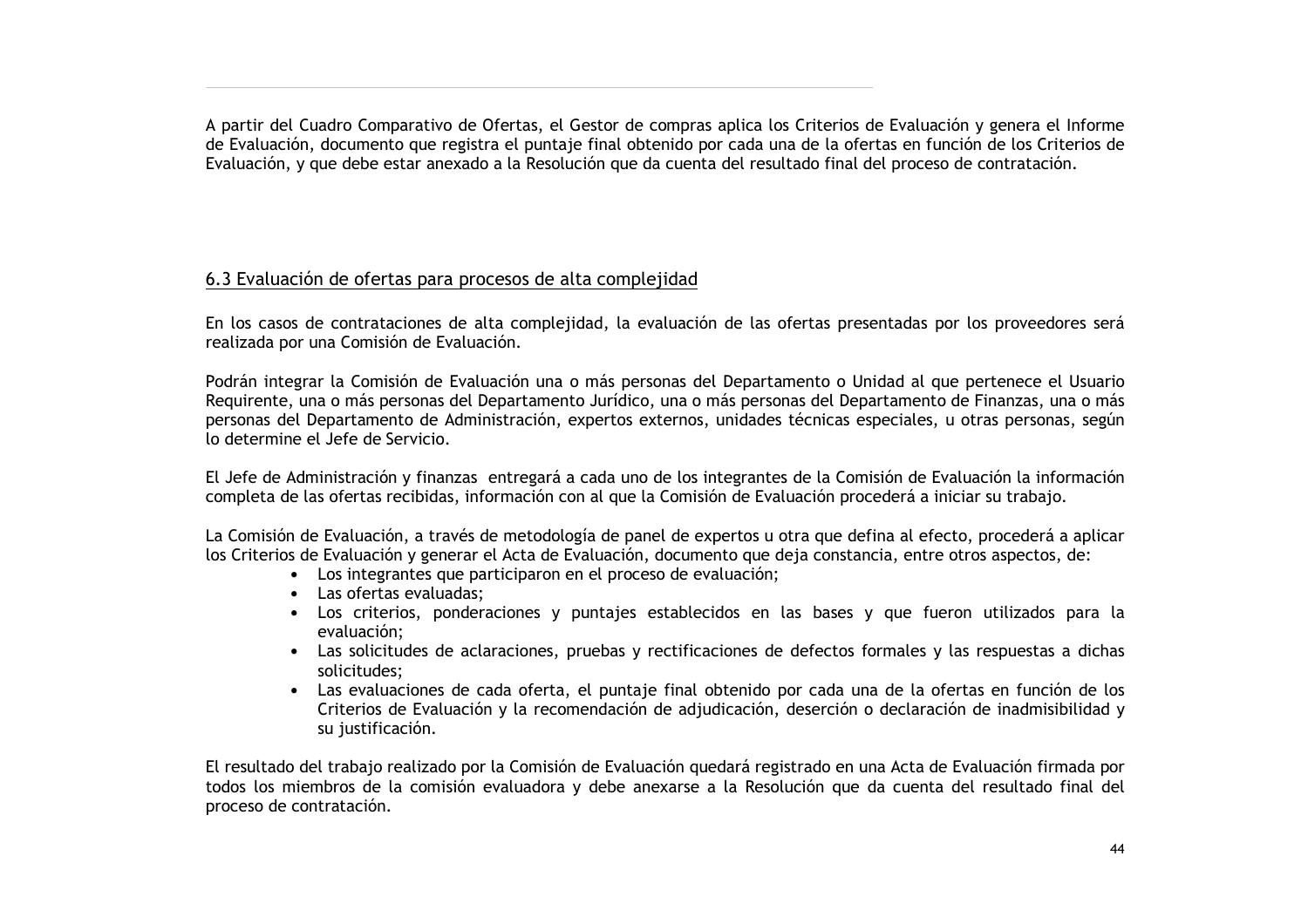#### 7. Cierre de Procesos

Terminado el proceso de evaluación de ofertas y generado el Informe o Acta de Evaluación, según corresponda, el encargado/a de la unidad de Adquisiciones, debe realizar el cierre del proceso, entregando toda la información necesaria para fundamentar la decisión final respecto del proceso, establecer métodos para resolver las inquietudes de proveedores respecto del proceso y agradecer la participación de proveedores.

#### 7.1 Fundamentación de la decisión de compra

Cada decisión de compra debe ser fundamentada en el Informe o Acta de Evaluación según corresponda, documento que debe dar cuenta, en forma clara y ajustándose a los criterios previamente establecidos en las respectivas Bases o TDR, del resultado final del procesos y de la decisión final de la Institución, y que debe ser anexado a la Resolución que establece la decisión final del proceso.

La Resolución que da cuenta del resultado final del proceso debe estar en concordancia con el Informe o Acta de Evaluación, y establecer claramente las condiciones en las cuales se contratará con los proveedores adjudicados, o de lo contrario, las condiciones que hacen necesario declarar desierto todo o parte del proceso.

#### 7.2 Comunicados de resultados y agradecimientos

Una vez concluido cualquier proceso de adquisición de la Institución, el Departamento de Administración o Abastecimiento] enviará un comunicado, a través de mail o carta formal, a nombre del Jefe del Servicio, a los proveedores participantes del proceso, informando que se encuentra disponible en www.chilecompra.cl la información del término del proceso de adquisición.

En el comunicado además se agradecerá la participación de los proveedores en el proceso, se establecerá la posibilidad de manifestar al Jefe del Servicio inquietudes respecto de la decisión final de la institución, e invitará a continuar participando de los procesos de adquisiciones que la Institución realice.

En caso de procesos que no hubiesen sido realizados a través de www.chilecompra.cl y por tanto no sea posible conocer el resultado del proceso por esa vía, el comunicado deberá contener la Resolución correspondiente que da cuenta del resultado final del proceso.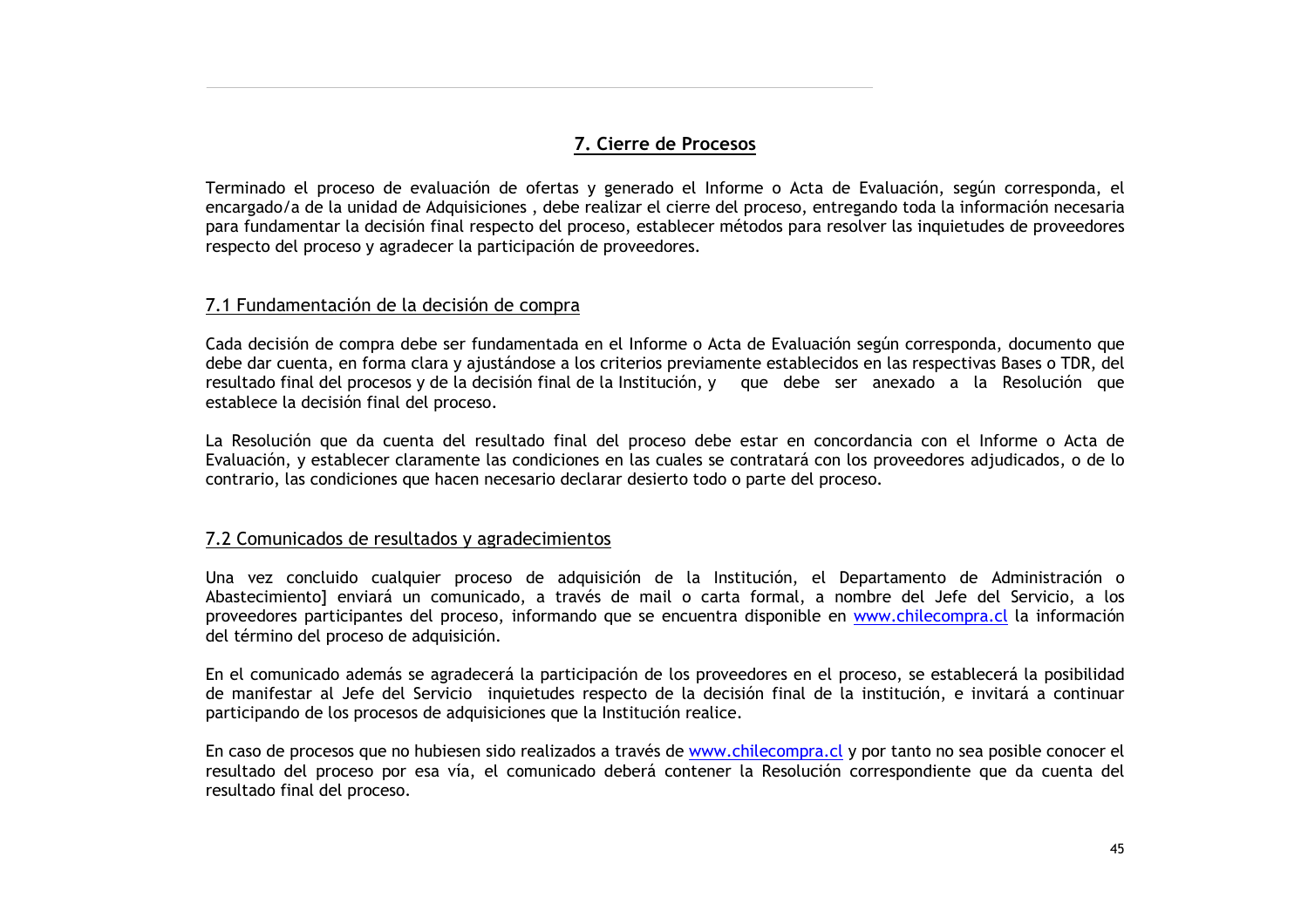# 7.3 Resolución de inquietudes

as inquietudes que los proveedores manifiesten, respecto de los procesos de adquisición que la Institución realice, serán recibidas por el Jefe del Servicio. En caso de que otro funcionario de la Institución reciba directamente consultas o quien gestionará las respuestas a cada una de las inquietudes y derivará las consultas al responsable de cada uno de los inquietudes respecto de algún proceso de adquisición de la Institución deberá derivar esta consulta al Jefe del Servicio, procesos. El responsable de cada proceso deberá preparar la respuesta a la inquietud del proveedor, la que deberá remitir directamente al proveedor, vía correo electrónico, con copia al Jefe del Servicio. La respuesta al proveedor deberá ser enviada en un plazo no superior a 48 horas hábiles. En caso de que se reciban reclamos de proveedores en forma directa o a través de la plataforma Probidad Activa de ChileCompra, respecto de algún proceso de adquisición de la Institución, los responsables de cada proceso deberán dar respuesta, las que deberán ser canalizadas por el encargado de adquisiciones a través de la funcionalidad disponible en www.chilecompra.cl al efecto. El tiempo de respuesta no debe superar las 48 horas.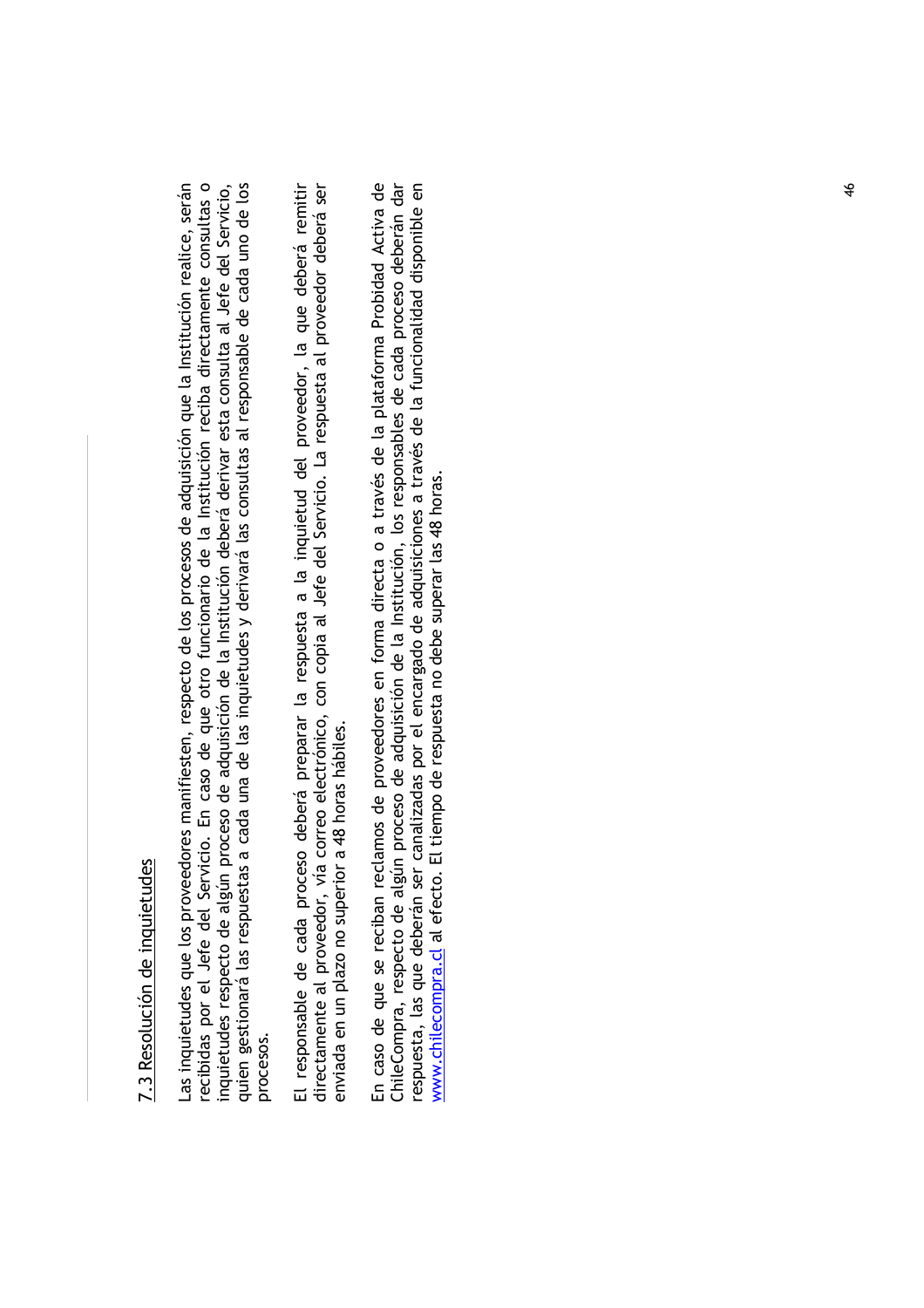| 8. Recepción de bienes y servicios                                                                                                                                                                                                |
|-----------------------------------------------------------------------------------------------------------------------------------------------------------------------------------------------------------------------------------|
| que se requieren para recibir, comprobar e informar la entrega de los Bienes y Servicios<br>de se han requeridatiridu<br>Se define como las actividades                                                                           |
| siguiente:<br>Para esto el procedimiento es el                                                                                                                                                                                    |
| Definir la unidad o cargo del encargado de la recepción de los insumos entregados por el proveedor, para determinar el<br>procedimiento de almacenamiento de los insumos<br>Paso <sub>1</sub>                                     |
| Verificar que los artículos corresponden a lo solicitado en la Orden de Compra o Contrato y generar recepción conforme a<br>través del correspondiente formulario, que se encuentra disponible en carpetas compartidas.<br>Paso 2 |
| Si existe conformidad, generar informe de recepción y enviarlo a Finanzas para que proceda al pago.<br>Paso 3                                                                                                                     |
| Si no hay conformidad con los productos o servicios requeridos, emitir informe de rechazo y enviarlo al proveedor.                                                                                                                |
| Despachar los artículos solicitados a los requirentes.<br>Paso 4                                                                                                                                                                  |
| Posteriormente registrar los antecedentes en el formulario de recibo.<br>Paso 5                                                                                                                                                   |
| a la unidad requirente y obtener la conformidad de los artículos<br>Solicitar el informe de recepción de los artículos<br>entregados con la firma del formulario de recepción.<br>Paso 6                                          |
| Evaluado el proveedor, independiente de la calificación que éste obtenga, deberá emitirse el correspondiente documento<br>que respalda esta evaluación.<br>Paso 7                                                                 |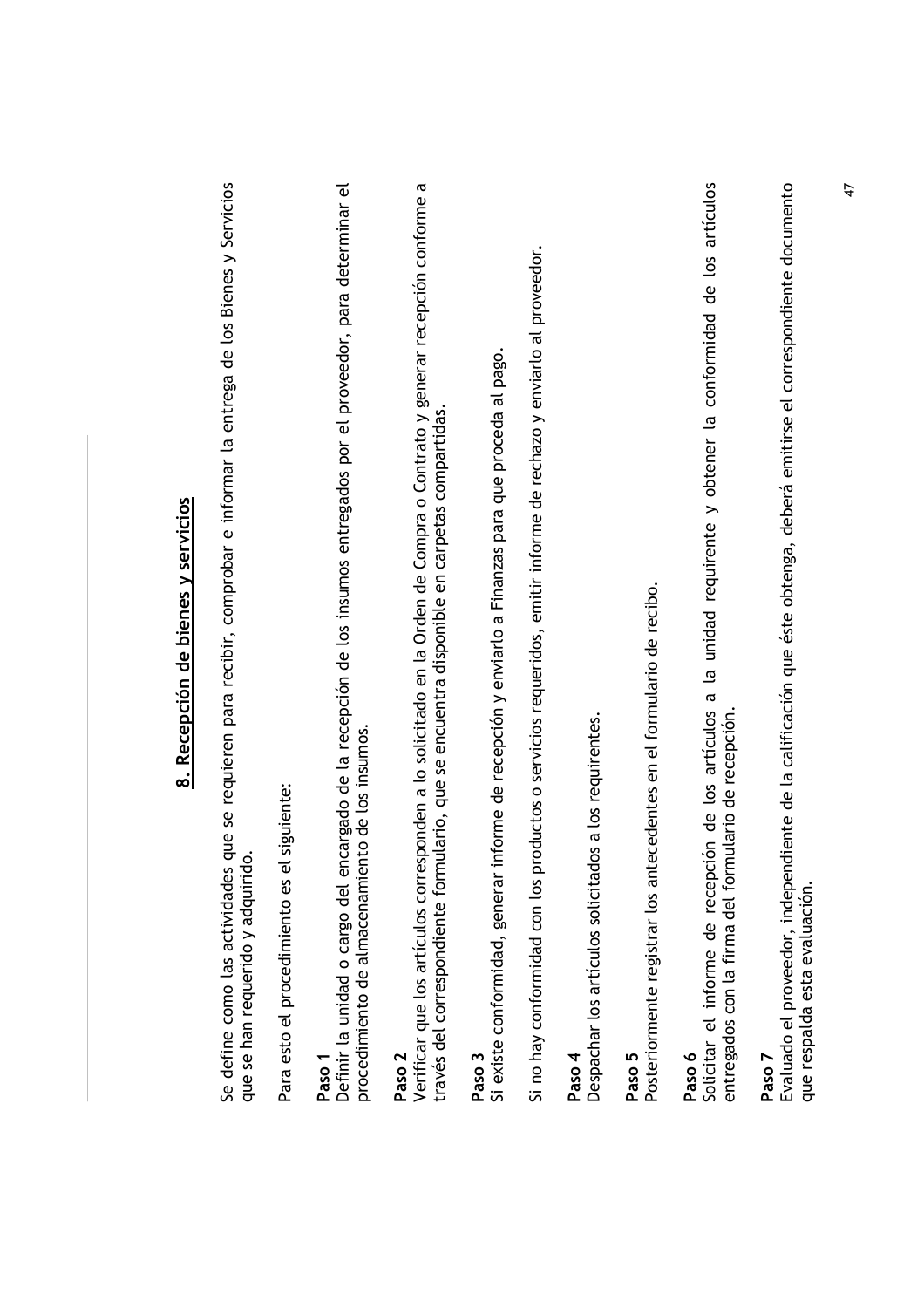**Paso 8**<br>Envío del reporte con la calificación obtenida al ejecutivo de ventas de la empresa proveedora, pudiendo ser vía correo<br>electrónico, o vía correo normal. En este documento se le informará la calificación obtenida.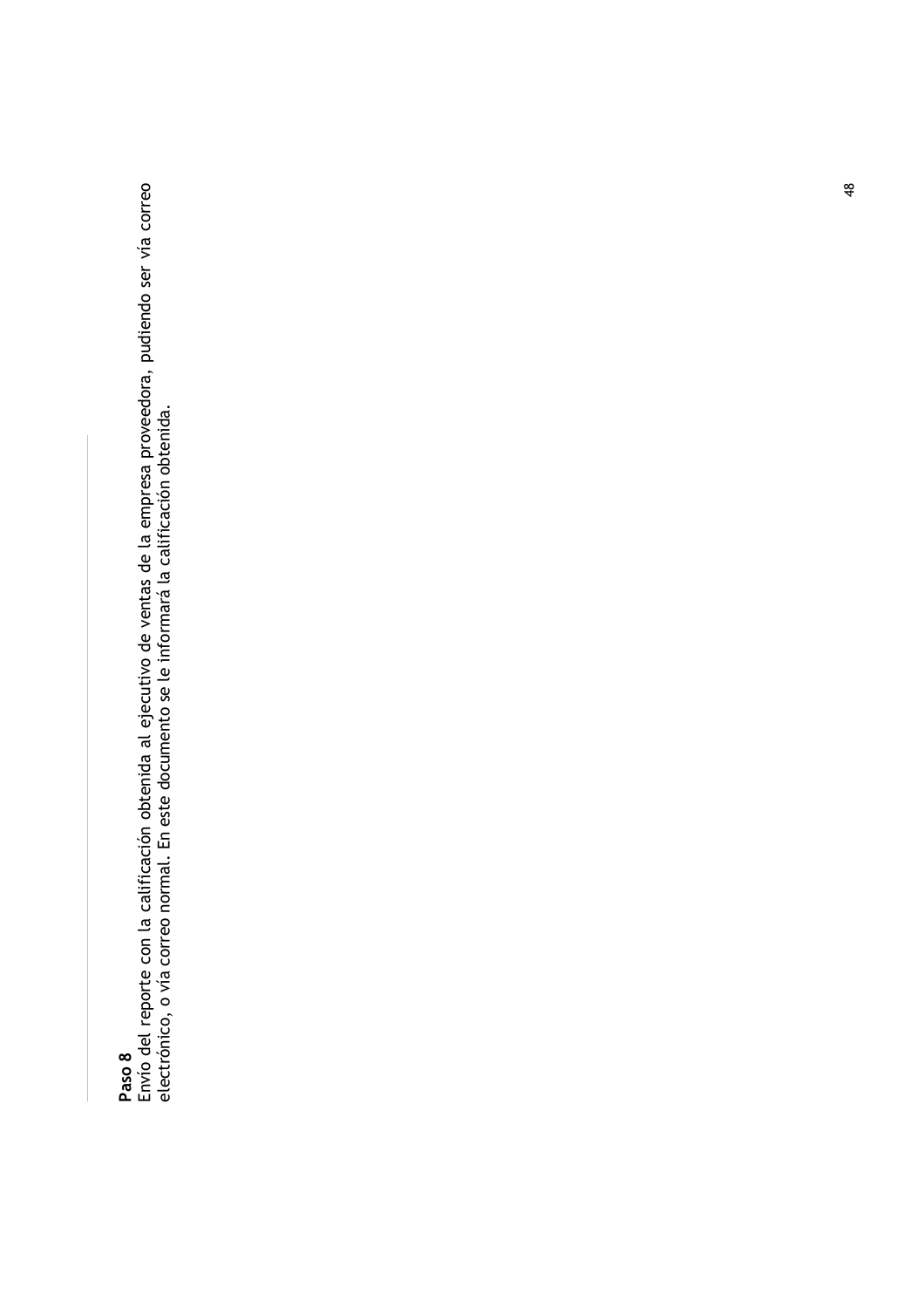#### 9. Procedimiento de pago

Todo el procedimiento debe adecuarse a lo establecido en la CIRCULAR N° 3 del Ministerio de Hacienda, que establece que los pagos deben ser realizados dentro de los 30 días desde la recepción de la factura.

Previo a la emisión de la resolución de pago respectivo se deberá reguerir completar el "Formulario de ejecución de compras y contratos", disponible en Carpeta compartida, debidamente aprobado y firmado por el Jefe de finanzas, nto o encargado del área que recepcionó el bien o verificó el cumplimiento de los servicios contratados.

Asimismo se deberá adjuntar informes completos y rigurosos en caso de adquisiciones de bienes y servicios de valor superior a 3 UTM.

#### 9.1 Respaldar el pago con el Informe de Recepción Conforme

Con el objeto de poder materializar un pago a un tercero se requerirá siempre, salvo aquellos que se realicen por Caja Chica, una Resolución, a la que se adjuntará el Informe de recepción de bienes y servicios, que lo autoriza de acuerdo al tramo que se establece a continuación:

#### 9.2 Realizar resolución de pago

- o Pagos inferiores a UTM 3 deberán ser autorizados mediante Resolución suscrita por el Jefe de Servicio o su subrogante o suplente según corresponda.
- Pagos entre UTM 3 y UTM 100, la Resolución deberá estar suscrita por el Jefe del Servicio, Subrogante, y en caso de faltar este último firmará la autoridad delegante, previa revisión de del Asesor Jurídico de la Institución.
- o Para pagos superiores a UTM 100, la Resolución será suscrita por el Jefe de Servicio o Subrogante, previa revisión del Asesor Jurídico de la Institución.

Las personas autorizadas para hacer pago son:

- Gobernador Provincial de copiapó
- · Subrogante del Sr. Gobernador
- Jefe de Administración y Finanzas

El Jefe del Departamento de Finanzas deberá preparar la información contable y la planilla de pago correspondiente.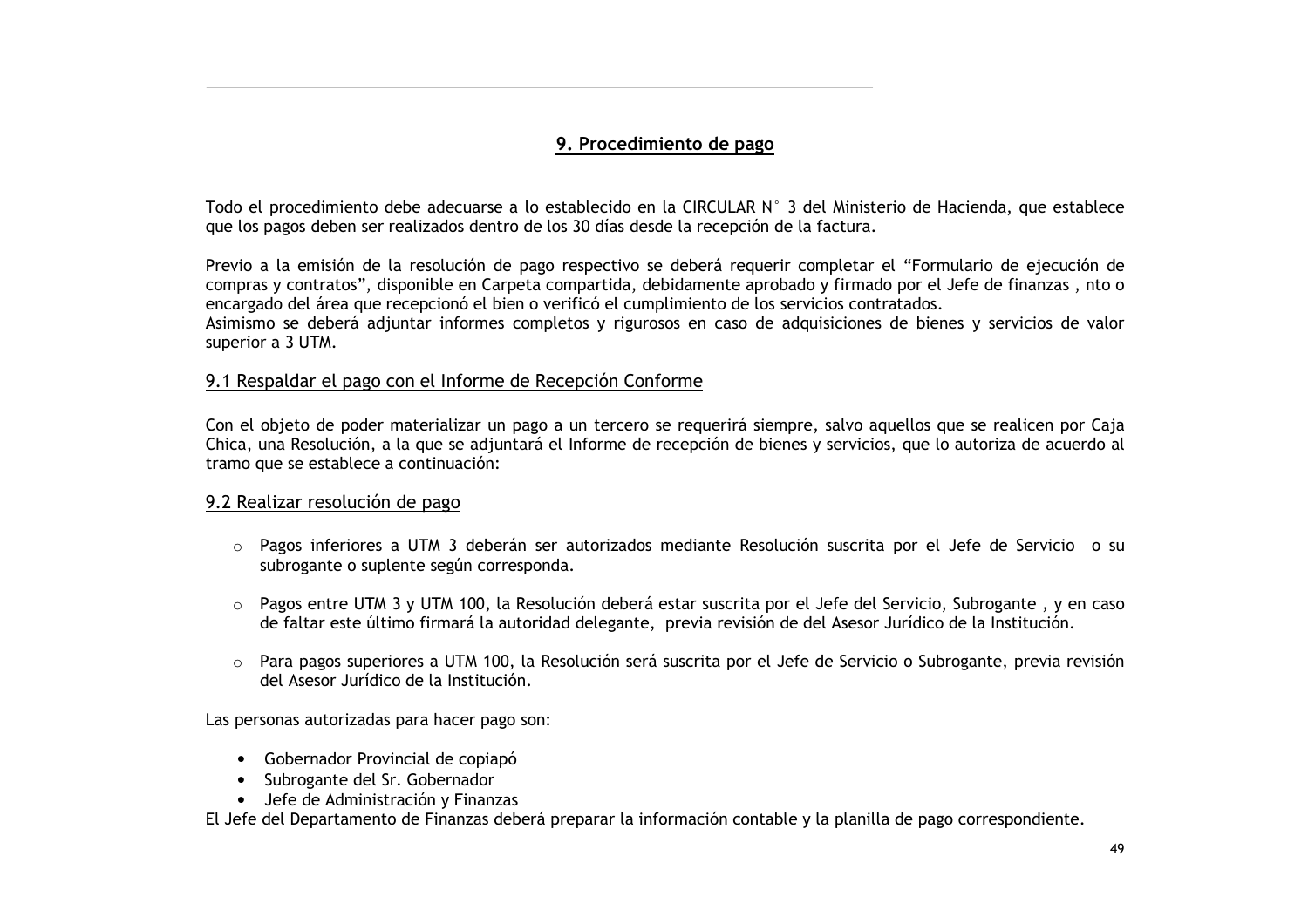# 10. Política de inventario

# 10.1 Objetivos específicos:

El objetivo principal de realizar control de inventarios reside en la óptima utilización de los productos que se guardan en bodega.

Garantizar la disponibilidad permanente del grupo de productos definidos como estratégicos, asegurando el adecuado funcionamiento operacional de la Institución. Establecer y determinar los volúmenes de producto que se manejarán en el Inventario, asegurando que dichos niveles sean óptimos y que representen un adecuado costo de operación.

mismo, que permitan asegurar y efectuar el adecuado control y seguimiento, y disponer de elementos que apoyen la dentificar los puntos del proceso asociado al manejo de inventario, definiendo mecanismos de registro y control del gestión del mismo.

## 10.2 Alcance

son administrados por parte del área de bodega, agrupándose en 3 grupos de productos en función del uso : Artículos de El alcance de la política de inventario estará acotado a los productos que se utilizan para el normal funcionamiento y que Oficina. Artículos de Aseo y Artículos Computacionales.

## 10.3 Proceso de inventario

# 10.3.1 Preparación de inventario

Las fases principales del proceso de inventario son las siguientes;

· Conservación: Localización y distribución correcta de los materiales para que puedan ser fácilmente inventariados.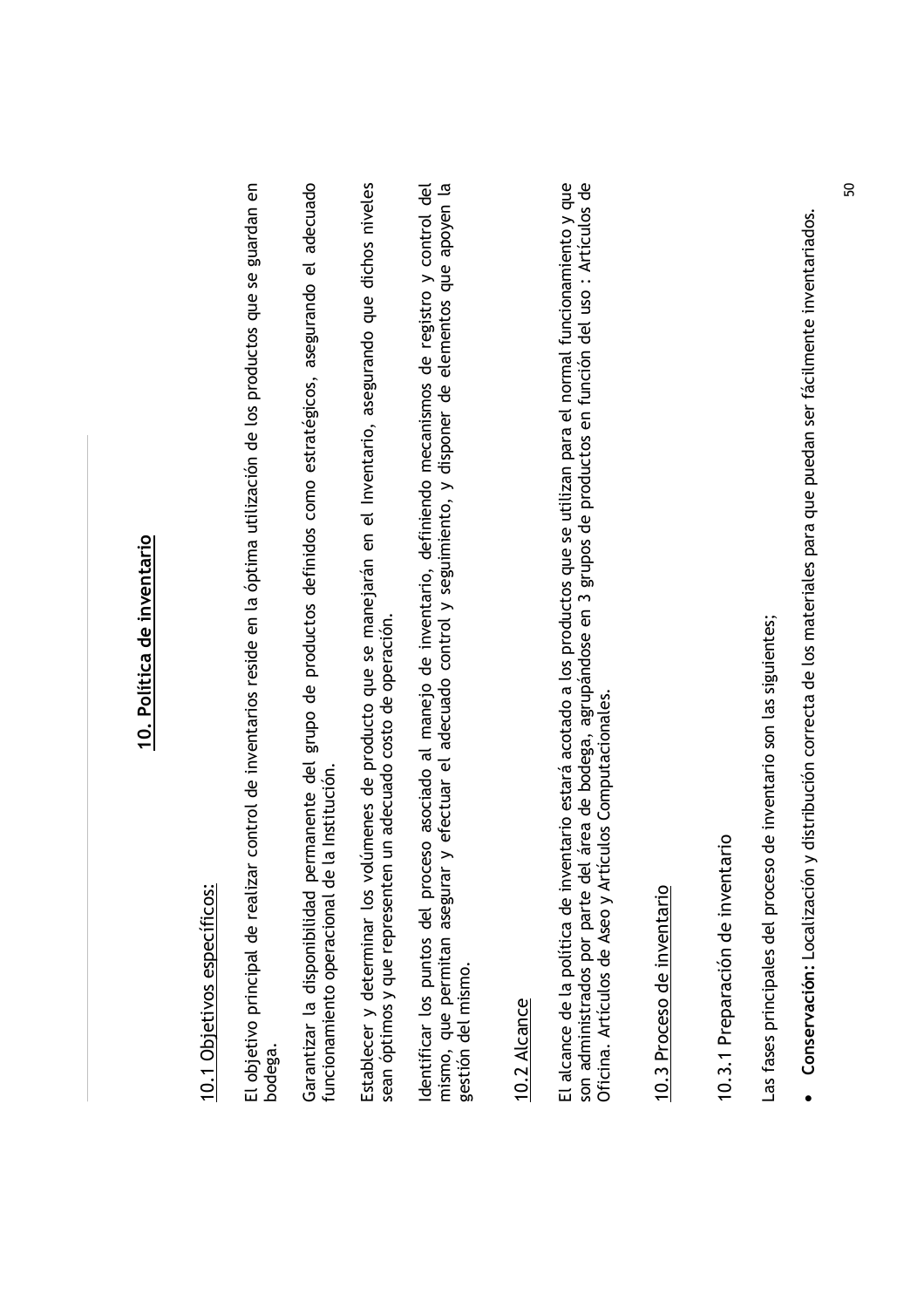- Identificación: Exactitud de la identificación de los componentes y solamente un número restringido de personas puede identificarlos correctamente.
	- Instrucción: Debe estar bien definida la función de cada actor en el proceso de inventario.
- Formación: Es necesario formar y recordar a los actores del proceso en el procedimiento óptimo de inventario.  $\bullet$

El proceso de inventario debe determinar cuales son las potencialidades y falencias del inventario, considerando lo siguiente para tomar acciones correctivas:

- Exceso de Inventario
- Insuficiencia de inventario
	- Robo
- Mermas
- Desorden

En el proceso de inventario participan fundamentalmente 5 actores: los usuarios, el encargado de bodega, el encargado<br>de adquisiciones , el Jefe depto. de Administración y Finanzas los Supervisores de compra Compras y los

El Control de Inventario se debe realizar sobre la base de los registros que se deben mantener.

Una vez al año, con el fin de corroborar que los archivos de stocks representan lo que se encuentra en bodega, se<br>realizará el levantamiento del inventario.

Para mantener el control de los inventarios se utilizarán los siguientes formatos: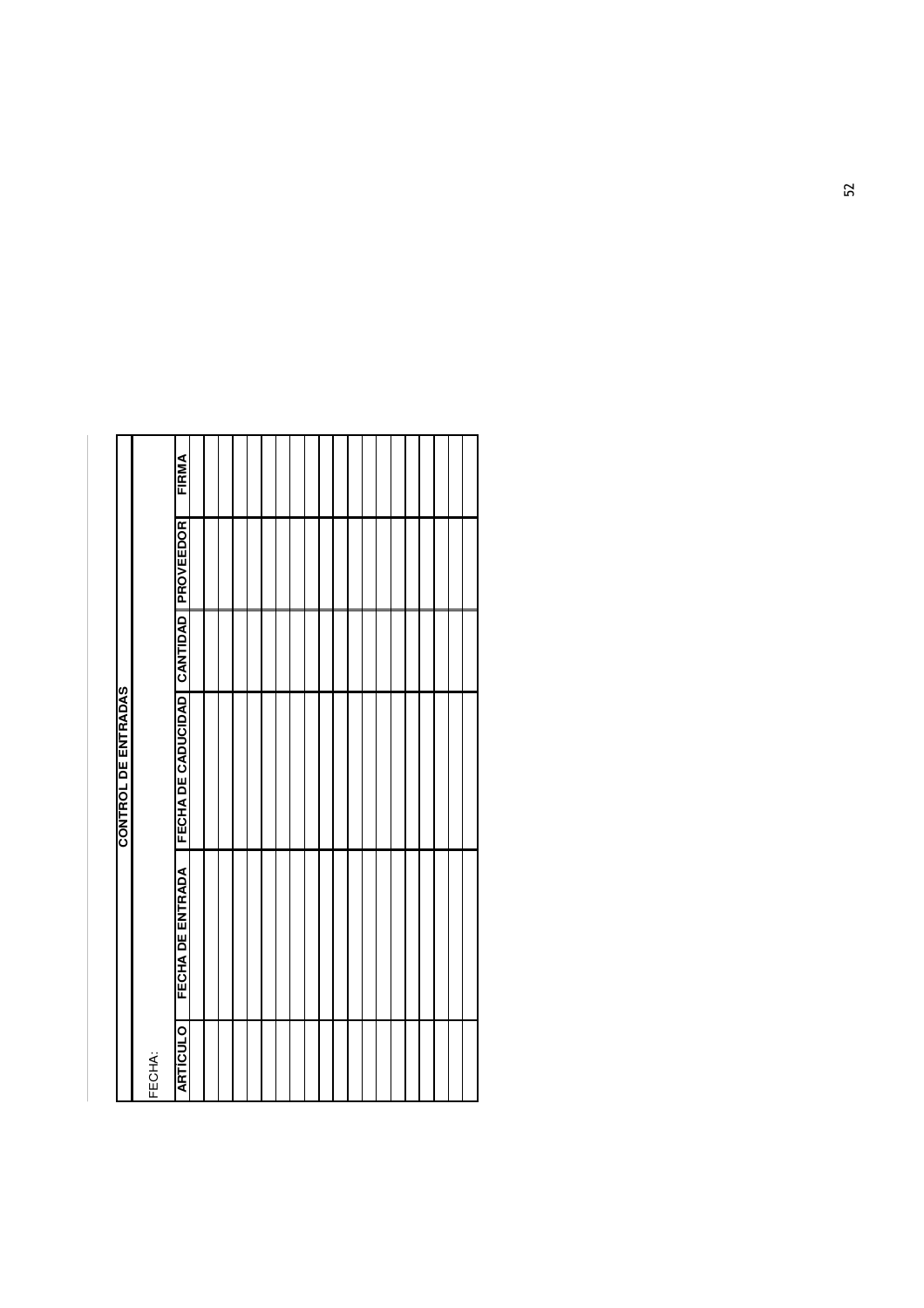|                          |        | <b>WASH AN ALCW</b> |  |  |  |  |  |  |  |  |  |
|--------------------------|--------|---------------------|--|--|--|--|--|--|--|--|--|
| <b>CONTROL DE MERMAS</b> |        | <b>DEPARTAMENTO</b> |  |  |  |  |  |  |  |  |  |
|                          |        | <b>GANTIDAD</b>     |  |  |  |  |  |  |  |  |  |
|                          | FECHA: | <b>ARTICULO</b>     |  |  |  |  |  |  |  |  |  |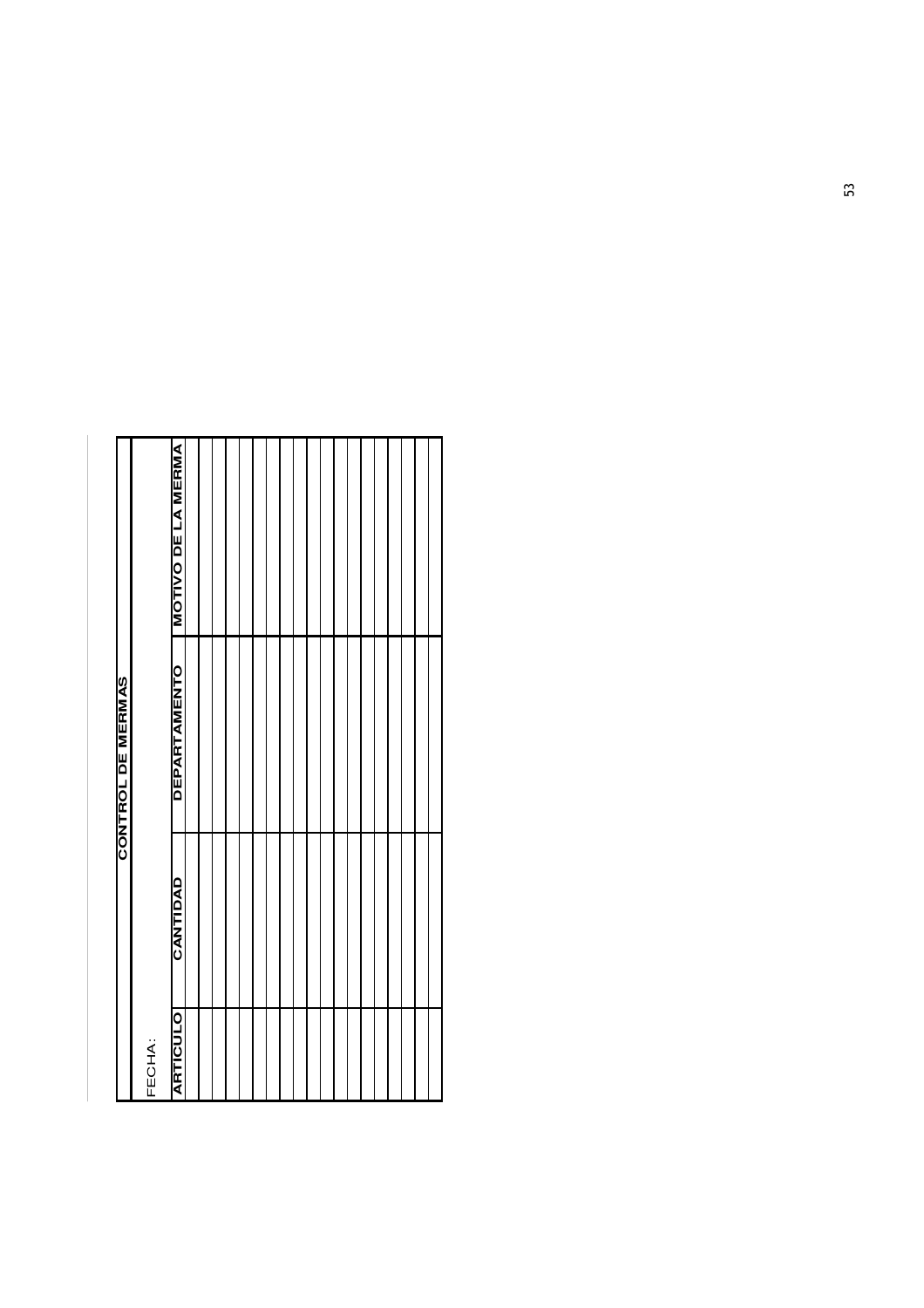| <b>ARTÍCULO</b><br>DEPARTAMENTO:<br>FECHA:<br>FOLIO:              | <b>CANTIDAD</b><br><b>FORMATO CONSUMO INTERNO</b> |
|-------------------------------------------------------------------|---------------------------------------------------|
|                                                                   |                                                   |
|                                                                   |                                                   |
|                                                                   |                                                   |
|                                                                   |                                                   |
| <b>FIRMA SOLICITANTE</b><br><b>AUTORIZACIÓN</b><br>OBSERVACIONES: |                                                   |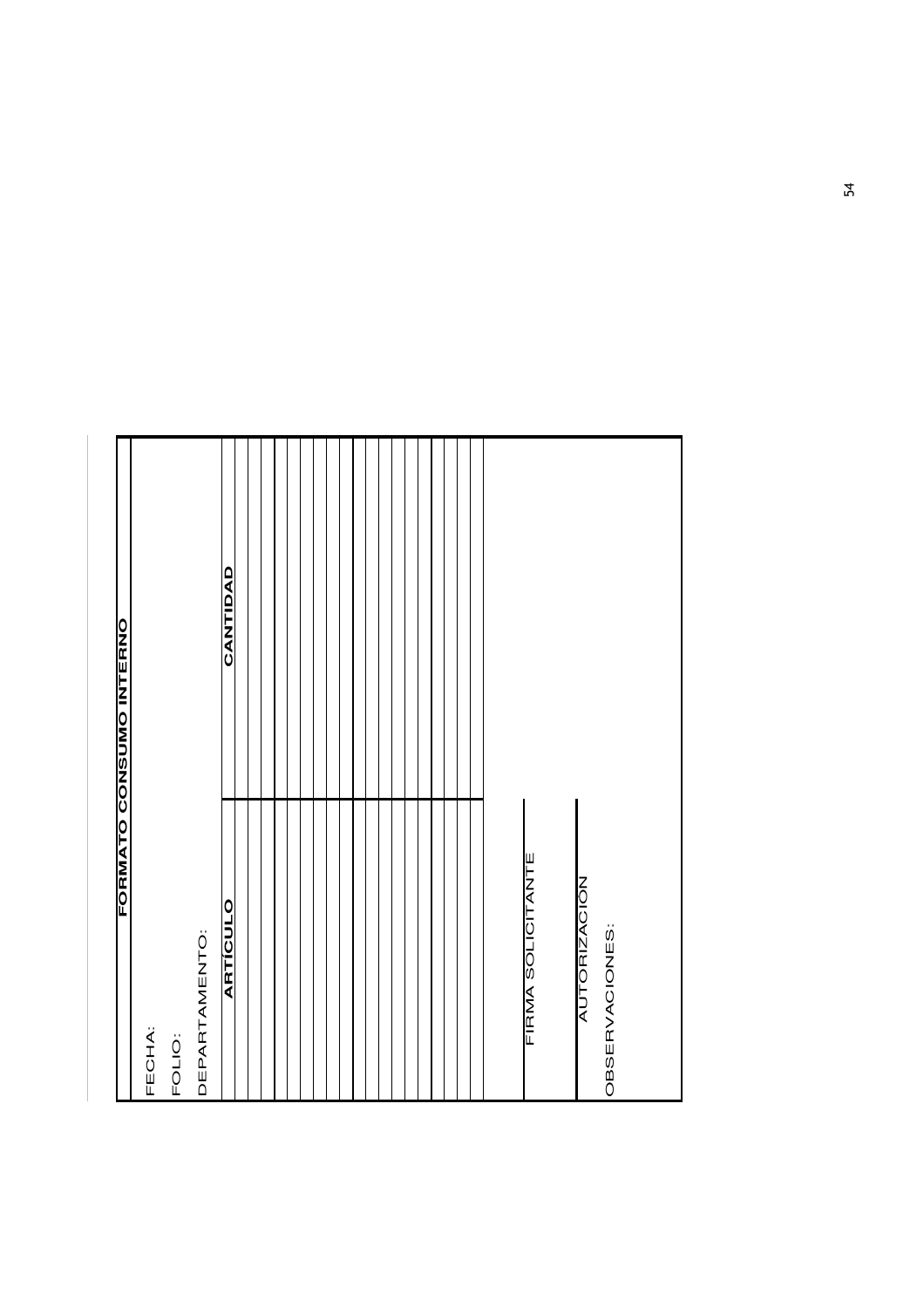|                                 | <b>FORMA DE PEDIDOS INTERNOS</b> |                 |
|---------------------------------|----------------------------------|-----------------|
| <b>DEPARTAMENTO:</b>            |                                  |                 |
| <b>ATEGORIA:</b>                |                                  |                 |
| <b>OLIO:</b>                    |                                  |                 |
| ECHA:                           |                                  |                 |
| <b>ARTICULO</b>                 | <b>NOIOVINES</b>                 | <b>CANTIDAD</b> |
|                                 |                                  |                 |
|                                 |                                  |                 |
|                                 |                                  |                 |
|                                 |                                  |                 |
|                                 |                                  |                 |
|                                 |                                  |                 |
|                                 |                                  |                 |
|                                 |                                  |                 |
|                                 |                                  |                 |
|                                 |                                  |                 |
|                                 |                                  |                 |
|                                 |                                  |                 |
|                                 |                                  |                 |
|                                 |                                  |                 |
|                                 |                                  |                 |
| FIRMA ENCARGADO<br>DEPARTAMENTO |                                  |                 |
| <b>AUTORIZACION</b>             |                                  |                 |
| <b>DBSERVACIONES:</b>           |                                  |                 |
|                                 |                                  |                 |
|                                 |                                  |                 |

10.3.2 Bodega de materiales

El acceso a la bodega de materiales está restringido al personal encargado.

Las mercaderías deben estar ordenadas, ya que el acomodo de las mercaderías ayuda a tener un mejor control, facilita el<br>conteo y localización inmediata. Un método recomendado es el PEPS (Primeras Entradas Primeras Salidas)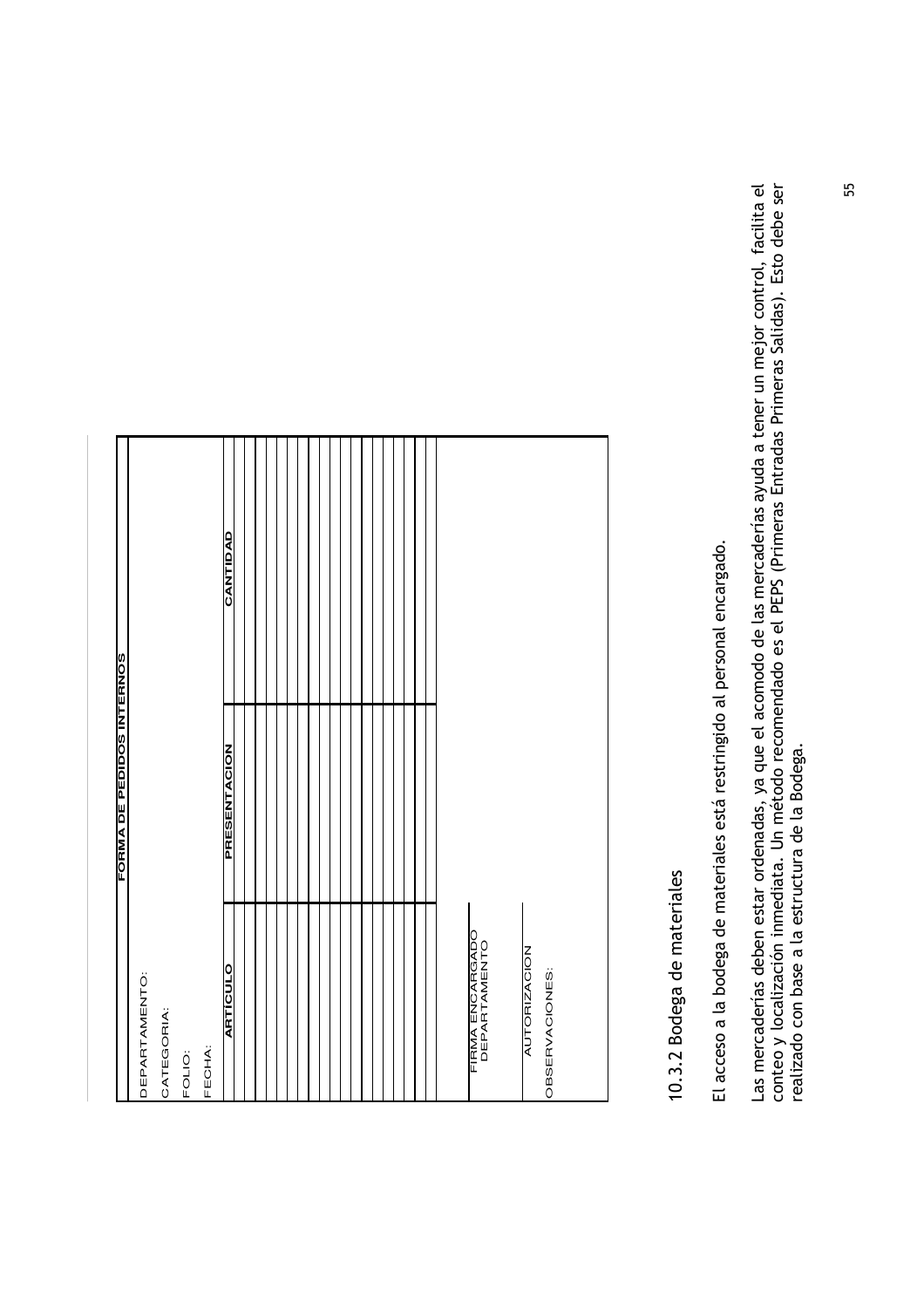Con respecto al control de mermas, se debe siempre tener la documentación que registre esto, con el fin de determinar<br>las causas y buscar correcciones.

10.3.3 Reposición de stock

Para el procedimiento de reposición de stock se deben definir los tiempos de entrega.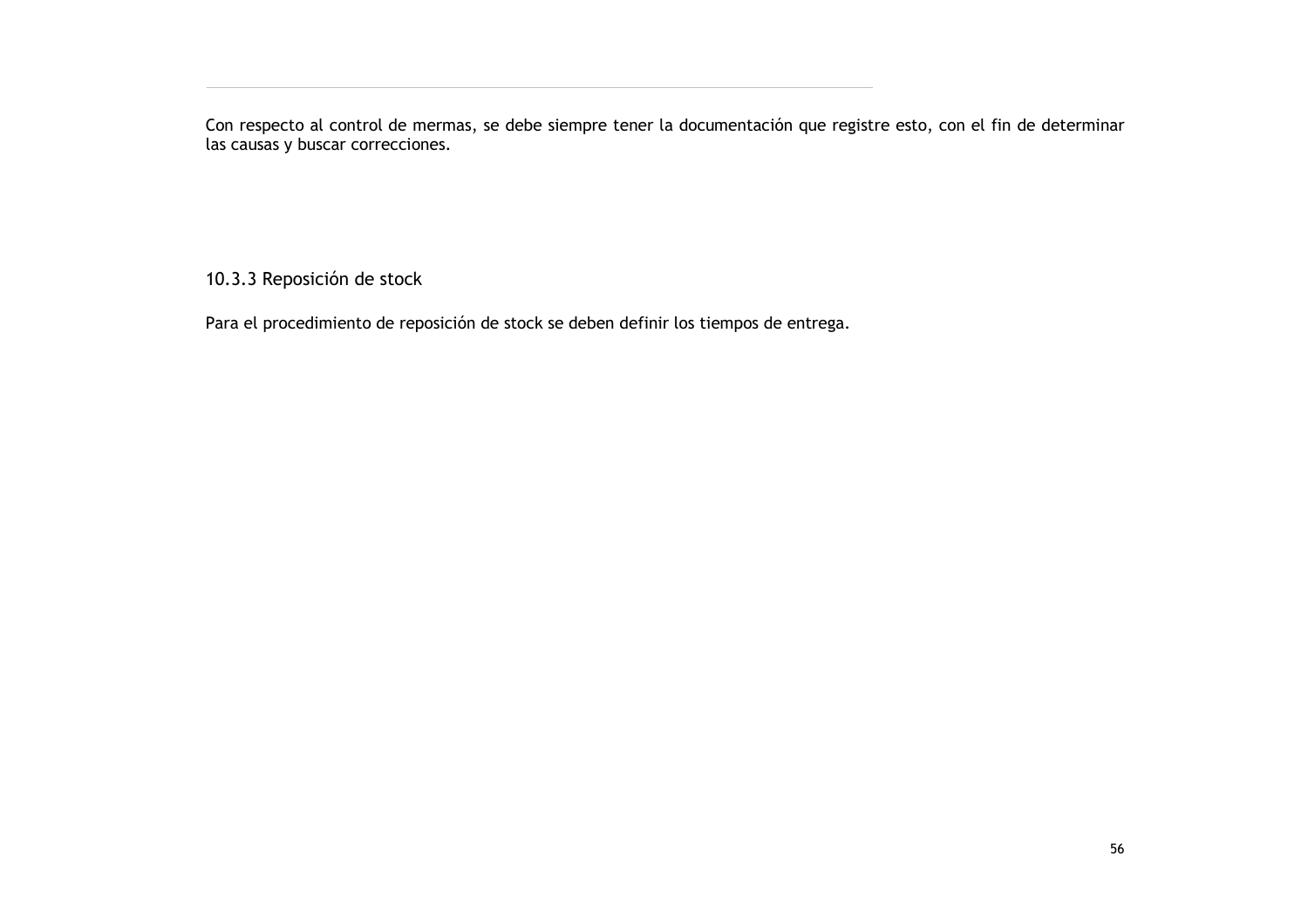# 11. Gestión de contratos y de proveedores

La Gestión de contratos significa **definir** las **"reglas de negocio"** entre la entidad compradora y los proveedores<br>minimizando los riesgos del proceso - y manejar **eficaz y eficientemente su cumplimiento**.

Comprende la creación del contrato, su ejecución, la gestión de las entregas de los productos o servicios y la relación con los proveedores. Una visión integral incluye además la gestión post entrega (o post venta), la evaluación de los contratos, el registro y uso de la información generada en cada adquisición para planificar las compras y tomar mejores decisiones. El depto. Jurídico, llevará registro y actualización de todos los contratos vigentes de la Institución. Esto, de acuerdo a familias clasificadas de la siguiente manera:

- Inmobiliarios (arriendos)
- Telecomunicaciones (telefonía fija y móvil, Internet, entre otros)
- Mantención y Servicios Generales (aseo, vigilancia, mantencion de infraestructura, entre otros)
	- Mantención vehículos y equipamiento
		- Servicios de Apoyo
			- Otros servicios

Cada registro debe contener los siguientes datos:

- Todas las contrataciones reguladas por contrato,
- Fecha de inicio de contrato
- Antigüedad del Contrato (en años y meses)
- Monto anual de contrato
- Si tiene cláusula de renovación automática
	- Si tiene cláusula de término anticipado
- Fecha de entrega de productos o cumplimiento de hitos
	- Fecha de pago
- Funcionario de la entidad responsable o coordinador de ese contrato
	- Garantias
		- Multas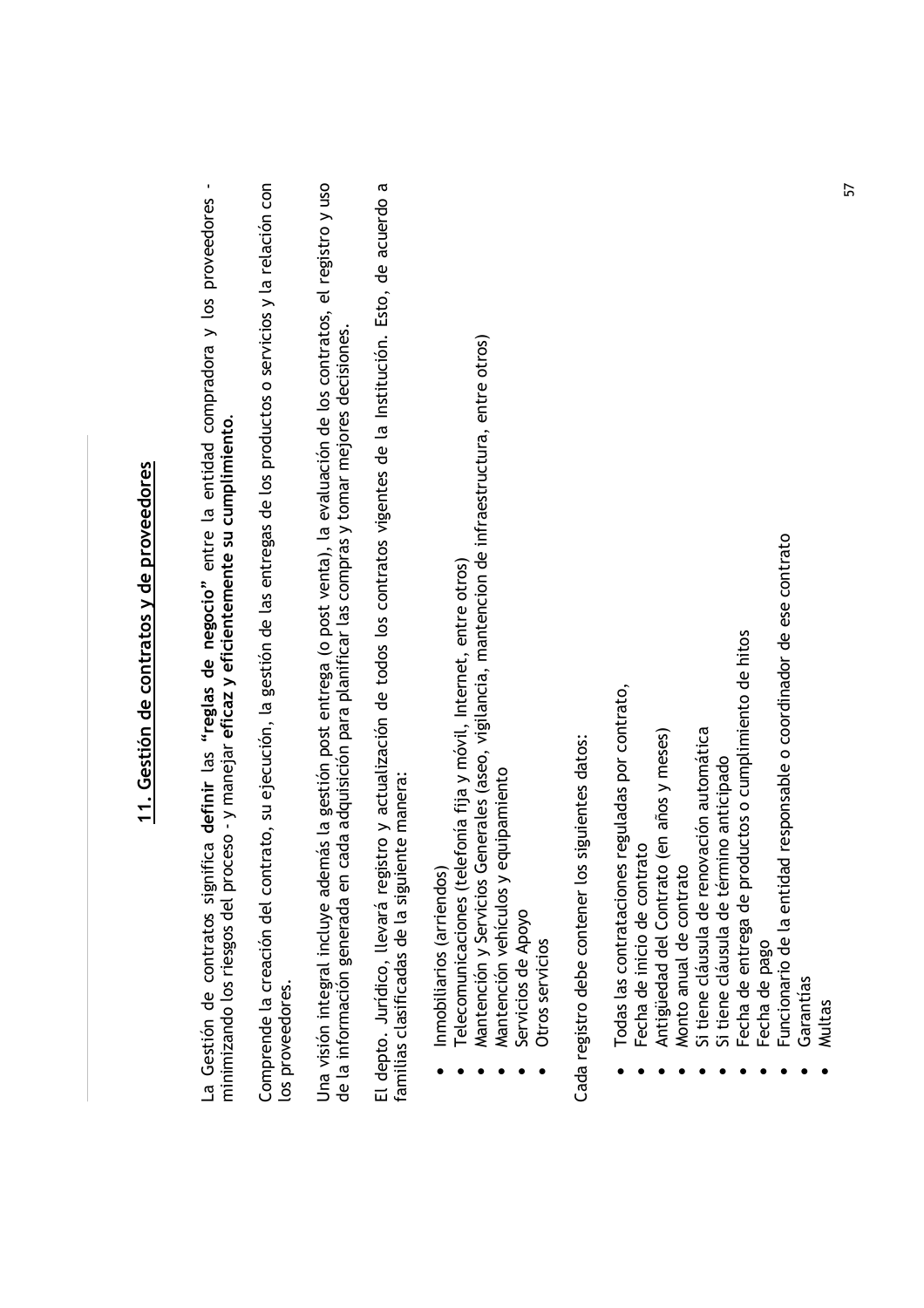| ఀ |
|---|
|   |
|   |
|   |
|   |
|   |
| ŗ |
|   |
|   |
|   |
|   |
|   |
| t |
|   |
|   |
|   |
| ١ |

El Departamento Jurídico actualizará la base de datos, de manera que contenga la información completa de cada contrato.

Esta información debe ser utilizada para verificar mensualmente si proceden pagos renovación, término u otros hitos.

La evaluación de los contratos debe ser realizada antes de la fecha de término o renovación establecida en los mismos. Se debe considerar los plazos de avisos anticipados establecidos en los contratos.

# Criterios a evaluar, cuando corresponda:

- Antigüedad<sup>18</sup>  $\circ$ 
	- Especificidad  $\circ$
- Complejidad de licitarlo  $\circ$
- Cláusulas de término de contrato  $\circ$
- Cumplimiento del contrato por parte del proveedor  $\circ$

El Departamento Jurídico definirá un calendario de actividades de evaluación, para realizar la evaluación oportuna, considerando: fechas de vencimiento contrato, condiciones de término, antigüedad del contrato. Los funcionarios de la institución designados coordinadores de contratos y los que estén a cargo de los pagos tienen la obligación de entregar al funcionario encargado de gestionar los contratos toda la información que éste requiera en forma oportuna, con el fin de evitar posibles reclamos de parte del proveedor o incumplimiento de contrato por parte de éste.

# Plazo para la suscripción de los contratos:

El plazo para la suscripción del contrato será aquel que se contemple en los términos de referencia o en las bases<br>respectivas; si nada se dice, deberá ser suscrito en un plazo no superior a 30 días corridos a partir de la notificación de la adjudicación.

El contrato definitivo podrá ser suscrito por medios electrónicos, de acuerdo a la legislación sobre firma electrónica.

Una vez suscrito, se deberá publicar en el Sistema de Información http://www.chilecompra.cl.

<sup>&</sup>lt;sup>18</sup> A mayor antigüedad, es recomendable evaluar la posibilidad de re-licitar.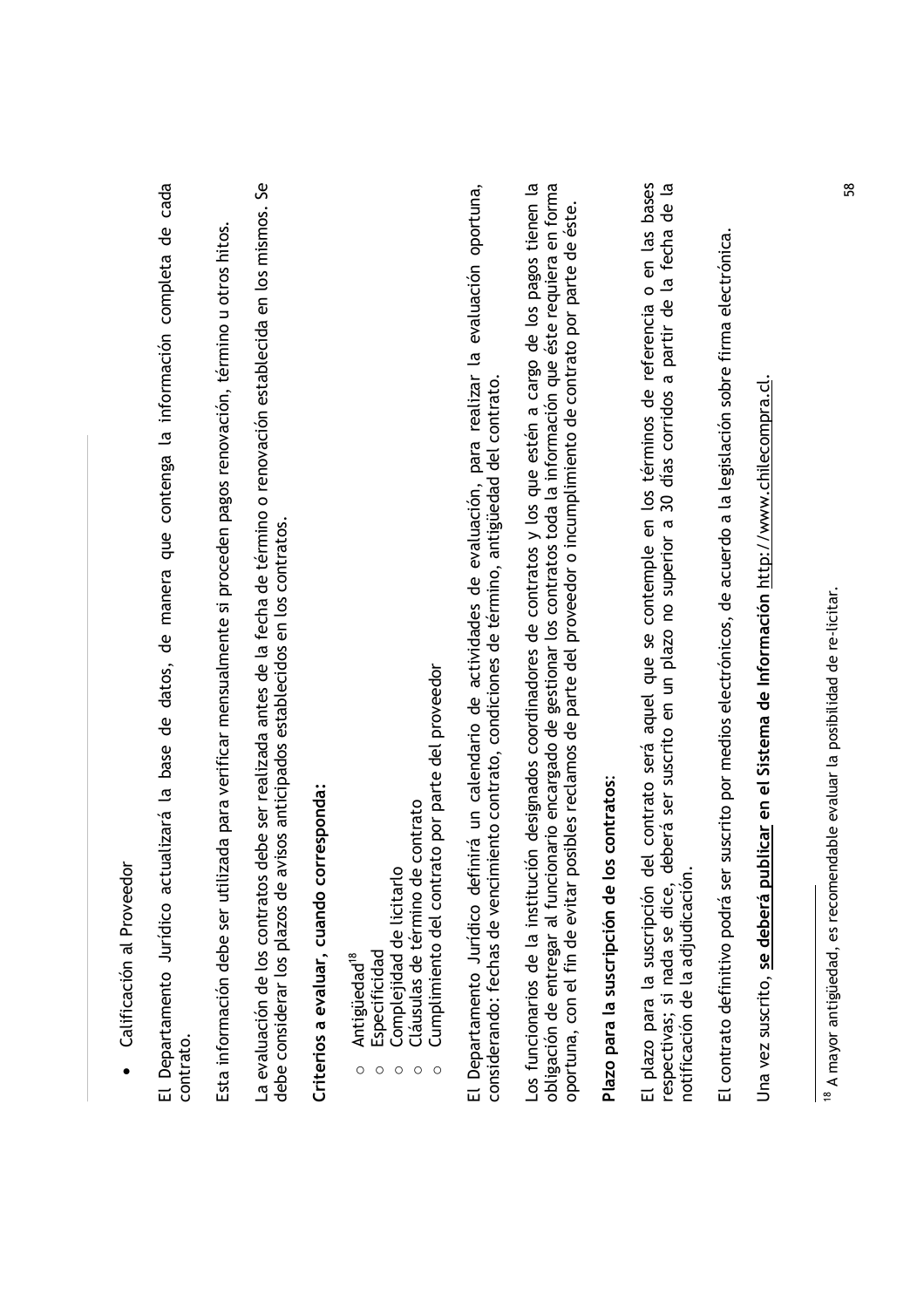# 12. Manejo de incidentes

La Institución siempre dará solución a todos los problemas que se pudieran generar producto de los procesos de adquisición que realiza.

Estos problemas serán analizados según se trate de situaciones o incidentes internos o externos.

## 12.1 Incidentes internos

Los incidentes internos son todas las situaciones irregulares, que involucren sólo a funcionarios de la Institución, no contenidas en el presente manual, que afecten la transparencia y eficiencia de los procesos de compra o contratación. Para dar respuesta a un incidente interno relacionado con una adquisición el Jefe de Administración o Abastecimiento convocará al Jefe de Servicio y al asesor Jurídico a constituir una comisión especial, que deberá determinar las acciones a seguir. En caso de que esta comisión no pueda determinar las acciones a seguir, sea por las competencias de quienes la componen o por la imposibilidad de lograr acuerdo absoluto, el incidente será sometido a la evaluación del comité de ética de la institución.

## 12.2 Incidentes externos

Los incidentes externos son todas las situaciones irregulares, que involucren a funcionarios de la Institución, proveedores o ciudadanos, no contenidas en el presente manual, que afecten la transparencia y eficiencia de los procesos de compra o contratación. Para dar respuesta a un incidente externo relacionado con una adquisición el Jefe de Administración o Abastecimiento convocará al Jefe de Servicio y al Asesor Jurídico a constituir una comisión especial, que deberá determinar las acciones a seguir.

 $\overline{a}$ componen o por la imposibilidad de lograr acuerdo absoluto, el incidente será sometido a la evaluación del comité de En caso de que esta comisión no pueda determinar las acciones a seguir, sea por las competencias de quienes ética de la institución.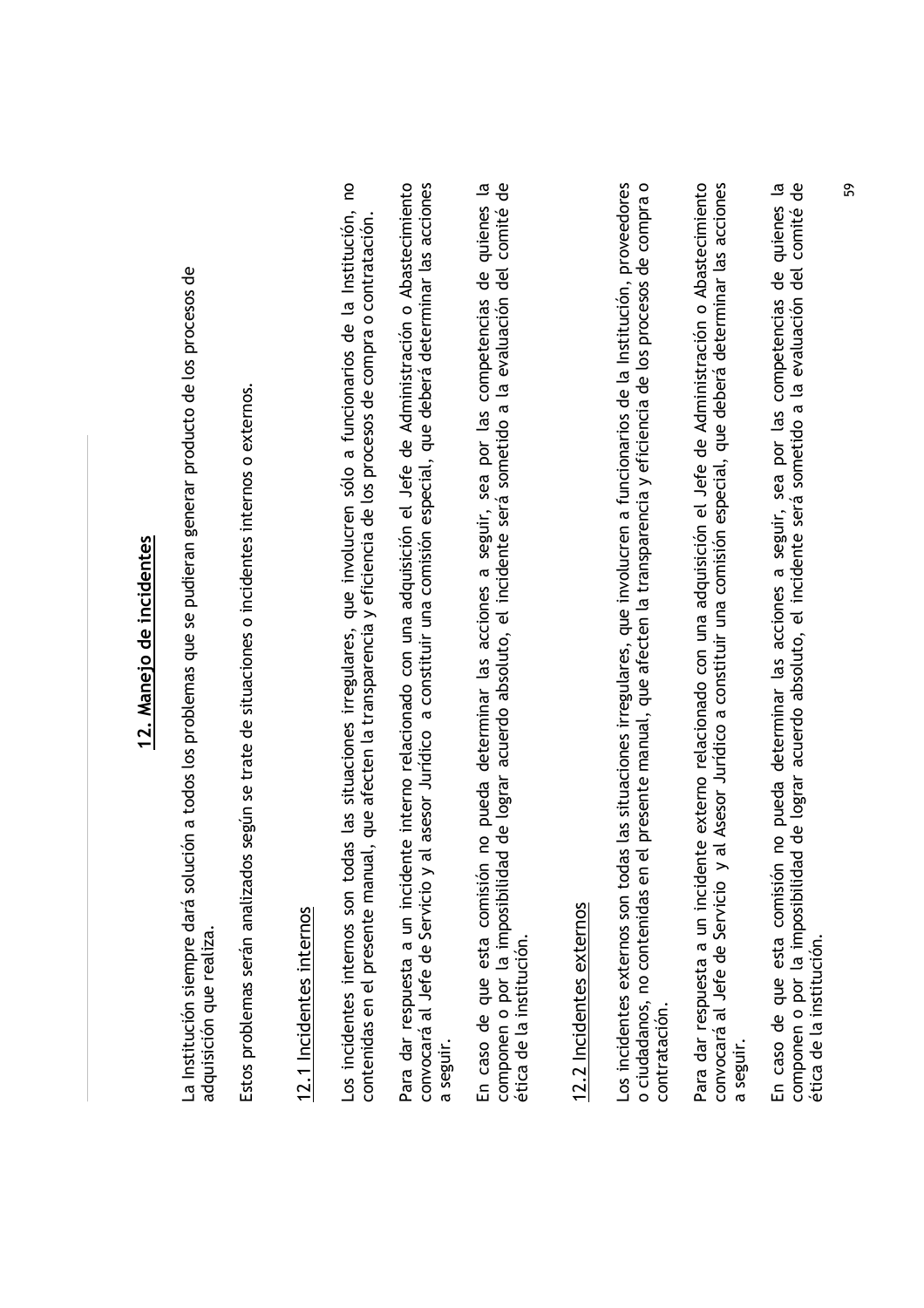#### 12.3 Comité de ética

Cualquier conducta apartada de las buenas prácticas de abastecimiento, que atente contra los principios y valores de la Institución, será sometida a la evaluación del comité de ética de la Institución.

El comité de ética estará conformado por el Jefe de Servicio, Jefe de Administración y Finanzas, Jefe de Gabinete, y tendrá como objetivo someter a evaluación los casos que le sean presentados y determinar si corresponde ejecutar acciones producto de conductas no apropiadas de funcionarios de la Institución.

El comité de ética podrá ser convocado en forma excepcional por el Jefe de Administración y Finanzas o encargado/a de Adquisiciones, para conocer de algún tema extraordinario.

Además, es responsabilidad del comité de ética conocer y sancionar incidentes internos y externos que no puedan ser solucionados por las comisiones que los evalúen, y determinar acciones a seguir en cada caso.

Las decisiones adoptadas por el comité de ética se formalizarán a través de las actas que se levantarán cada vez que el comité sesione.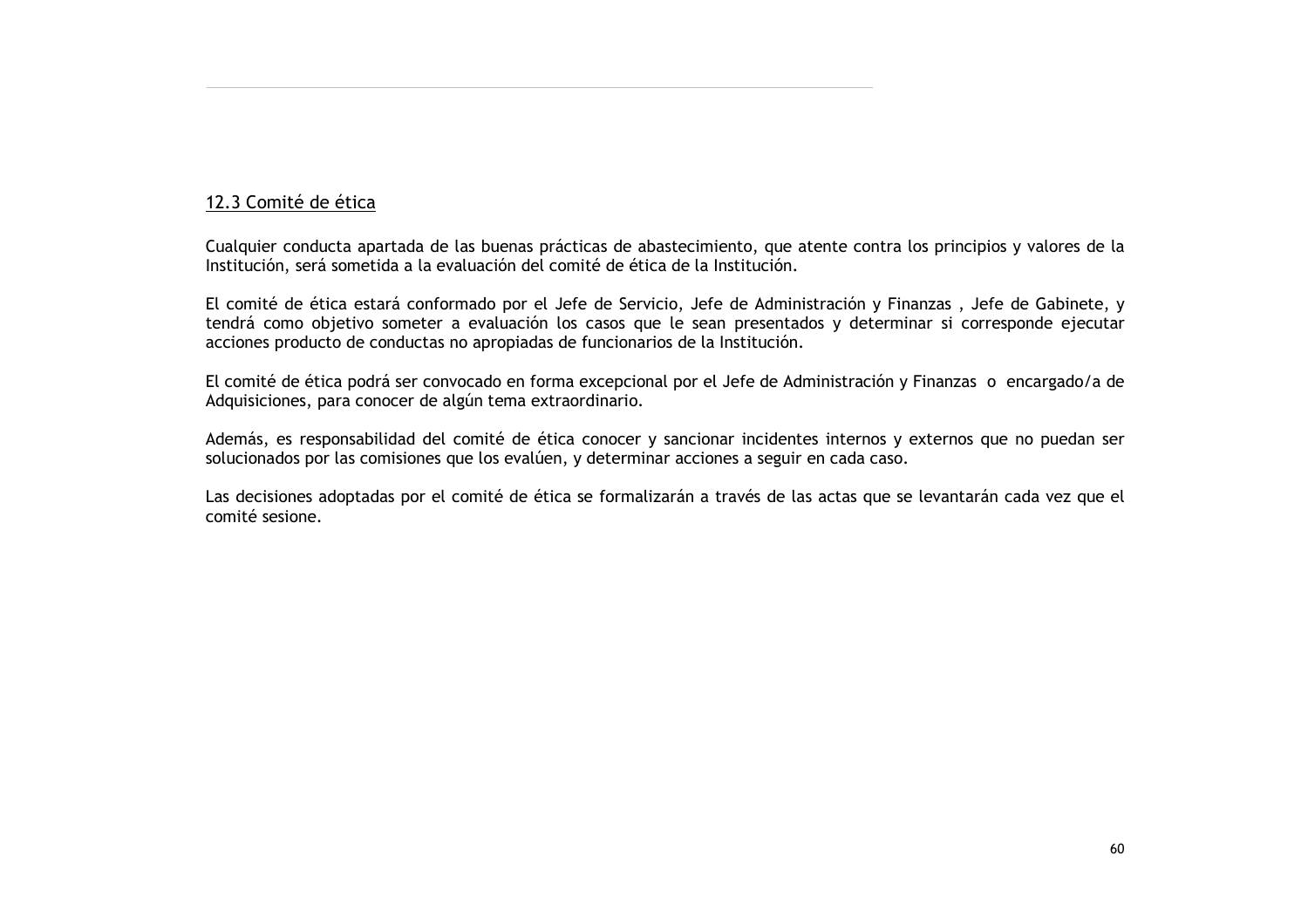<u>13. Uso del Sistema http://www.chilecompra.cl</u>

www.chilecompra.cl • **Fono: 600 7000 600**

#### Manual de Usuario

#### www.chilecompra.cl

#### **Compradores**

#### C H I L E C OMP R A

#### S I S T E M A D E C O M P R A S Y C O N T R A T A C I Ó N P Ú B L I C A

#### M A N U A L D E U S U A R I O S C O M P R A D O R E S

Fecha: 31-08-2007Versión 5.6 %

#### *<u>Índice</u>*

#### **CAPÍTULO 1 : SISTEMA CHILECOMPRA – COMPRADORES Pág. 4** Estructura del Portal ChileCompra para Compradores Requerimientos Técnicos Pág.5 Pág.6 **CAPÍTULO 2 : TRABAJAR CON CHILECOMPRA Pág.7** A.- Trabajar con www.chilecompra.cl B.- Mesa de Ayuda, Consultas y Reclamos <sup>a</sup> través del Portal C.- Capacitación en el uso del Portal: Pág.8 Pág.9 Pág.11 **CAPÍTULO 3 : MI ESCRITORIO Pág.13** Mi Escritorio Pág.14 **CAPÍTULO 4 : ADQUISICIONES Pág.17** Crear Adquisición Creación de una Orden de Compra por Convenio Marco (CM) Adquirir por Proceso de Adquisición Paso 1: Completar nombre y Tipo de Adquisición Paso 2: Definir Bases <sup>o</sup> Términos de Referencia (TDR) Paso 3: Enviar al Supervisor, creación de lista de Autorizadores Autorizar Adquisiciones Publicación de una Adquisición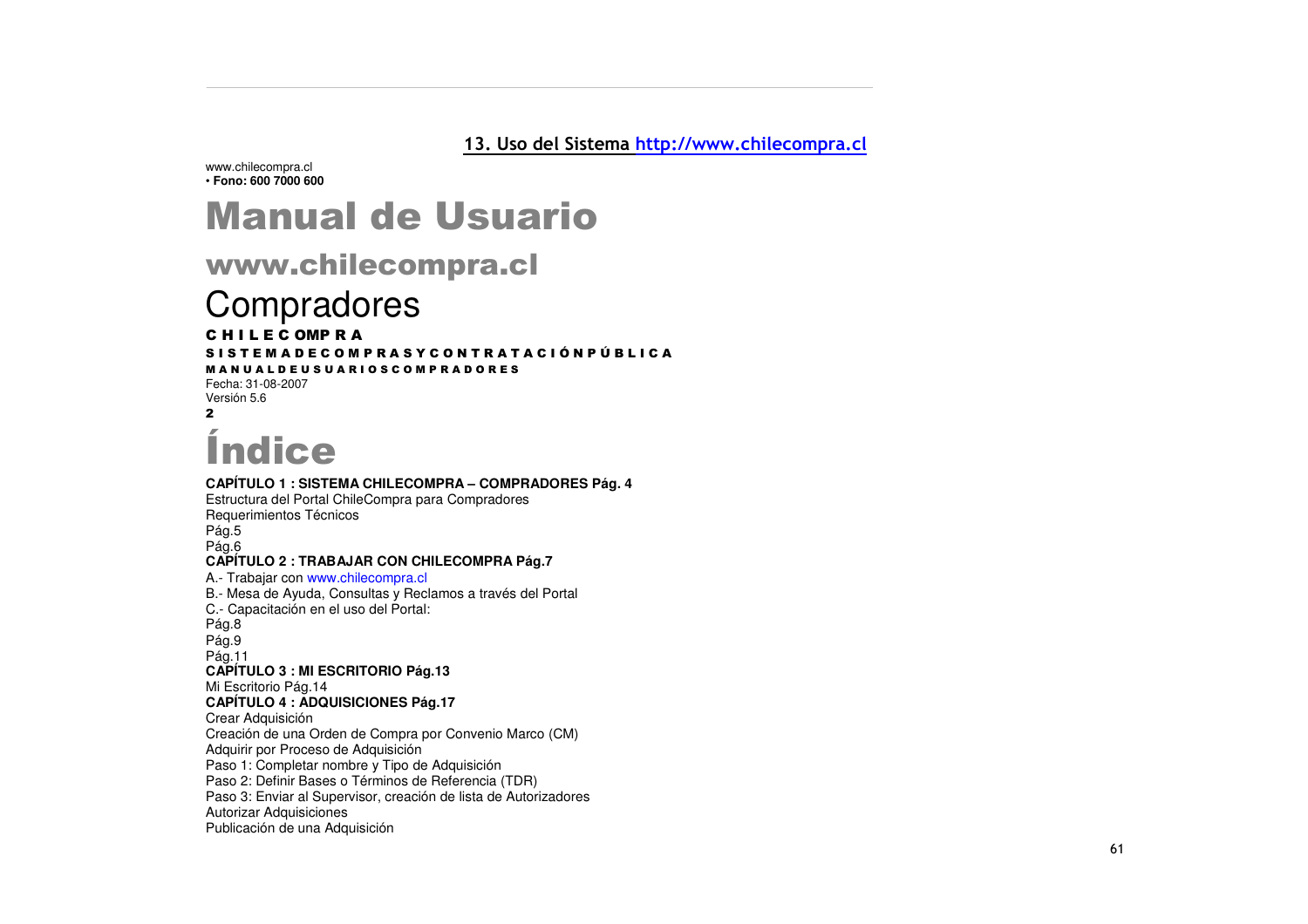ە<br>ت Gestión de Facturas Electrónicas Pág.114 **Pág. 105** ⋖ **Pág.114** Н. MPRADORES ⋖ ĸ <u>ທ</u> **D AT O** Н. Cancelación Unilateral de Orden de Compra Cancelación Unilateral de Orden de Compra Solicitar Autorización de Orden de Compra **ELE CTRÓNIC A**z Solicitar Autorización de Orden de Compra 0 ပ **D E** ≻ Copia de una Adquisición Externa **R** Copia de una Adquisición Externa **Pág.119** n o **DMINISTRADO** Administrador de Datos Pág.107 Apertura Electrónica de Ofertas ⋖ 0<br>0<br>0<br>2 Apertura Electrónica de Ofertas ĸ Autorizar Orden de Compra Autorizar Orden de Compra Δ. Otras Ordenes de Compra Otras Ordenes de Compra **CTURA**⋖ Σ A R <u>ທ</u> Copiar una Adquisición Calificaciones **Nuevo!! N E X O** ĸ Copiar una Adquisición 0 ALDEUSU Tipos de Licitaciones <u>≏</u> ပ Calificaciones **Nuev** Orden de Compra Σ Licitación Privada **ULO 6 : FA** ш Orden de Compra Licitación Privada Compra Urgente **ULO 5 : A ULO 7 : A** Compra Urgente 0 Adjudicaciones ٥ Visualización Y Adjudicaciones **Trato Directo** ⋖ ပ Trato Directo lconografía<br>Pág.120 Σ Iconografía ш ≤<br>⊃ Pág.126 ш コニエ Pág. 99 **C A PÍT** Pág.18 Pág.19 Pág.30 Pág.30 Pág.33 Pág.54 Pág.61 Pág.62 Pág.65 Pág.74 Pág.81 Pág.84 Pág.85 Pág.89 Pág.91 Pág.92 Pág.93 Pág.95 Pág.96 Pág.97 н. **CAPÍT C A PÍT** Z<br>2<br>2 თ<br>5<br>თ ပ

z <u>ρ.</u> 9

ن<br>1 ـا 1 ⋖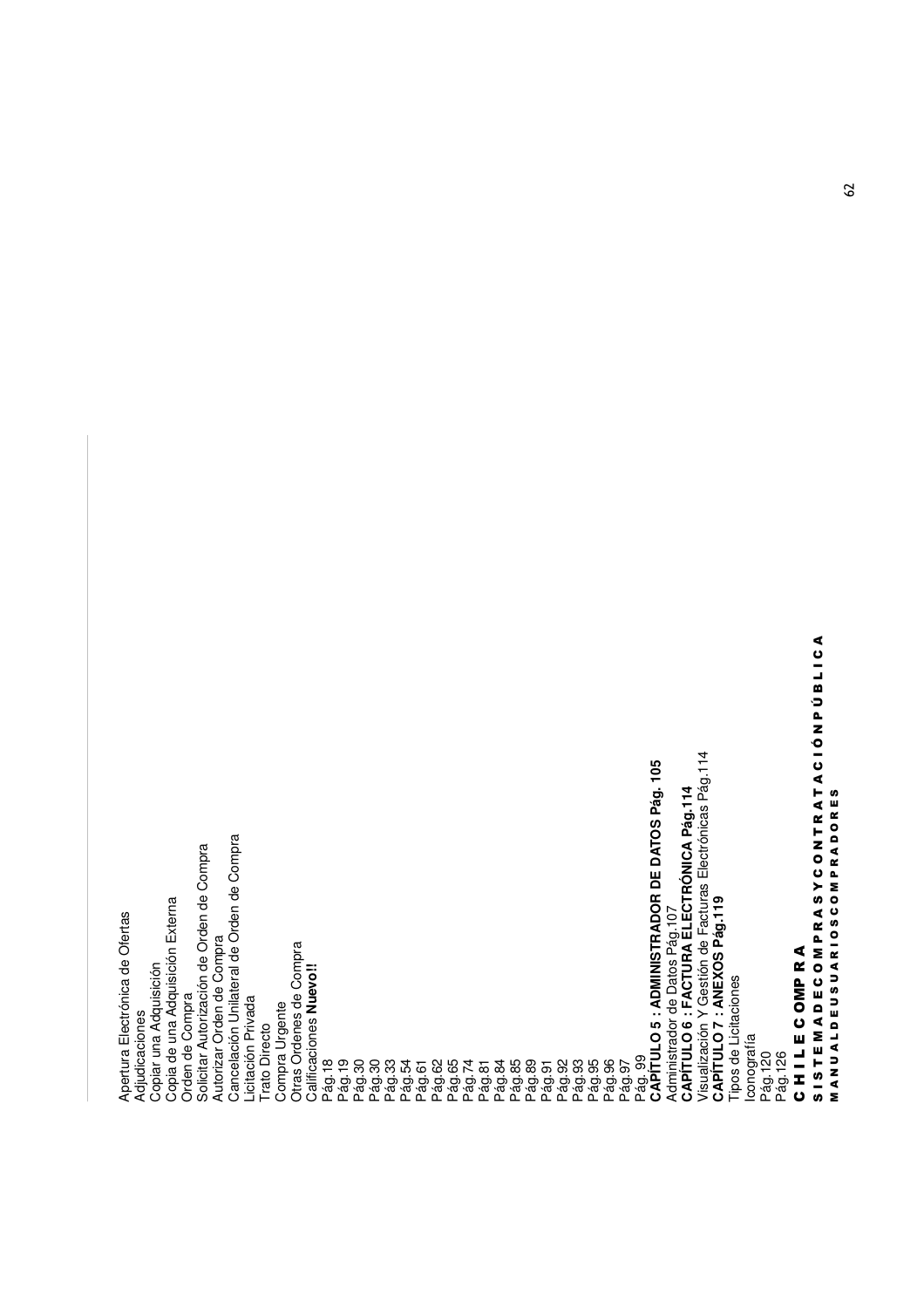Fecha: 31-08-2007 Fecha: 31-08-2007 Versión 5.6 Versión 5.6 **M** 

### Pres **enta** noio

primordiales lograr la transparencia en los procesos de compras; mejorar la eficiencia y obtener primordiales lograr la transparencia en los procesos de compras; mejorar la eficiencia y obtener -a Dirección de Compras y Contratación Pública-ChileCompra, tiene como objetivos La Dirección de Compras y Contratación Pública-ChileCompra, tiene como objetivos ahorros significativos para el Estado, a través de su plataforma electrónica ahorros significativos para el Estado, a través de su plataforma electrónica www.chilecompra.cl. www.chilecompra.cl.

Municipalidades, Fuerzas Armadas y otras Instituciones adscritas al Estado. Estos organismos Municipalidades, Fuerzas Armadas y otras Instituciones adscritas al Estado. Estos organismos Los organismos Compradores del Estado que utilizan este Sistema de Información ascienden Los organismos Compradores del Estado que utilizan este Sistema de Información ascienden a 870 Organizaciones, los que se distribuyen entre Servicios Públicos del Gobierno Central, 870 Organizaciones, los que se distribuyen entre Servicios Públicos del Gobierno Central, efectúan aproximadamente 480.000 transacciones anuales. efectúan aproximadamente 480.000 transacciones anuales.

creado el presente Manual de Usuarios Compradores de www.chilecompra.cl que puede ser creado el presente Manual de Usuarios Compradores de www.chilecompra.cl que puede ser utilizado como material de inicio al uso del Portal o como un instrumento de cabecera para utilizado como material de inicio al uso del Portal o como un instrumento de cabecera para www.chilecompra.cl, potenciar su trabajo y alcanzar eficiencia en sus operaciones, se ha www.chilecompra.cl, potenciar su trabajo y alcanzar eficiencia en sus operaciones, se ha En este marco y con el afán de apoyar y favorecer la incorporación de los Usuarios a En este marco y con el afán de apoyar y favorecer la incorporación de los Usuarios a consultar dudas o recordar acciones en su trabajo diario. consultar dudas o recordar acciones en su trabajo diario.

Este Manual es una herramienta especialmente diseñada con el propósito de dar a conocer los elementos contextuales y prácticos necesarios para que el Comprador pueda realizar con éxito Este Manual es una herramienta especialmente diseñada con el propósito de dar a conocer los elementos contextuales y prácticos necesarios para que el Comprador pueda realizar con éxito sus Procesos de Adquisición y apoyar su gestión de compras, al interior de la Plataforma. sus Procesos de Adquisición y apoyar su gestión de compras, al interior de la Plataforma. n el sistema

 $\rm _{m}$ n la medida q ue los Usuarios con 0ZCa11  $\mathtt{n}$  y ma $\mathtt{n}$ ejen

electrónico de Contratación ico de Con tratación y Compras Públicas vía web, se activarán las compras digitales y Compras Públicas vía web, se activarán n las compras digitales

y se ben eficiará al Sistema con n mejores ofertas y posibilidades de n egocio tan to den tro como fuera

del país.

## CHILECOMPRA C H I L E C OMP R A

## SISTEMADECOMPRASYCONTRATACIÓNPÚBLICA S I S T E M A D E C O M P R A S Y C O N T R A T A C I O N P U B L I C A<br>S I S T E M A D E C O M P R A T R A T A C I O N P U B L I C A MANUALDEUSUARIOSCOMPRADORES M A N U A L D E U S U A R I O S C O M P R A D O R E S

Fecha: 31-08-2007<br>Versión 5.6 Fecha: 31-08-2007 Versión 5.6 \*

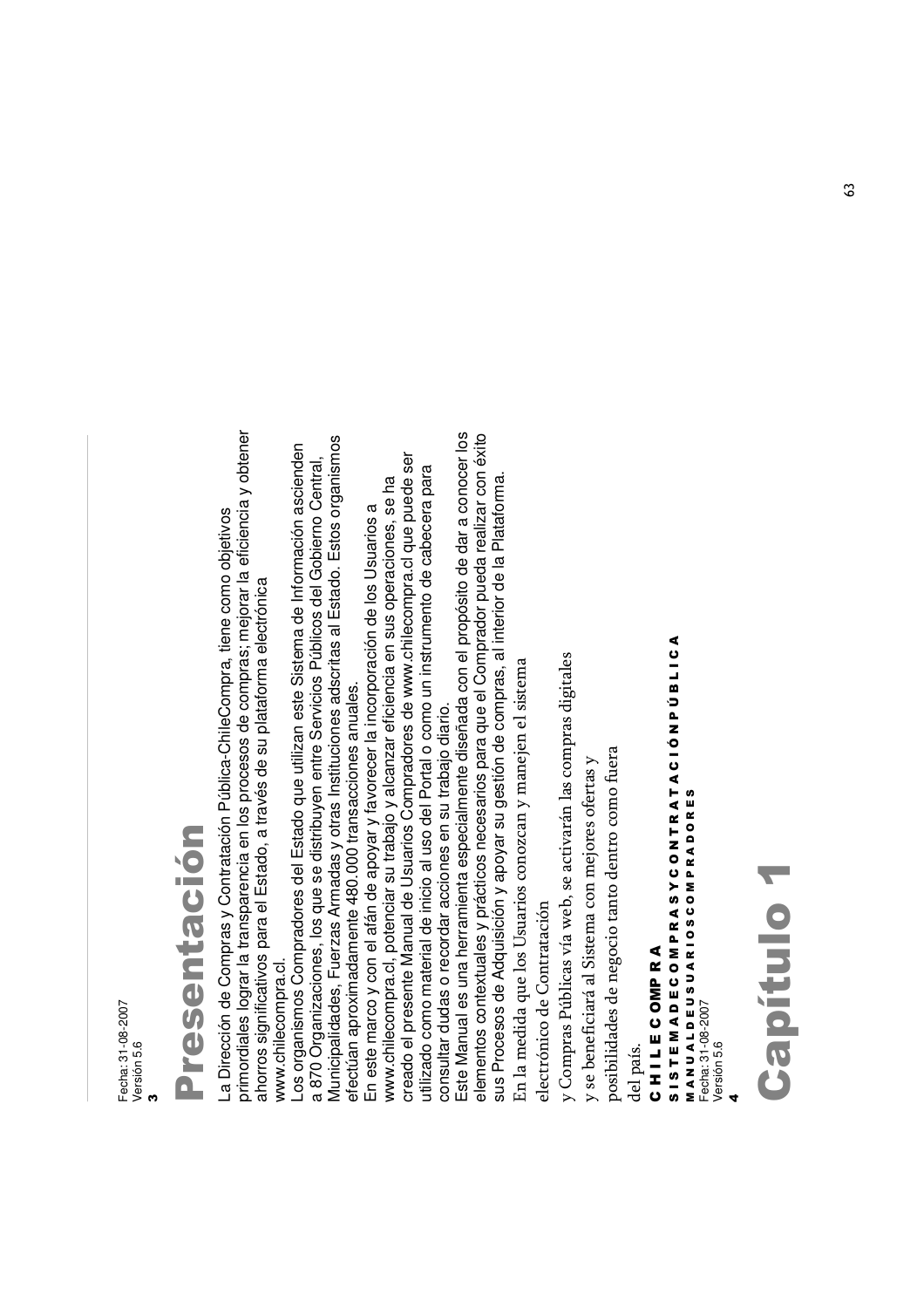#### Sistema ChileCompra

#### C H I L E C OMP R A

#### S I S T E M A D E C O M P R A S Y C O N T R A T A C I Ó N P Ú B L I C A

M A N U A L D E U S U A R I O S C O M P R A D O R E S

Fecha: 31-08-2007Versión 5.6

#### $\overline{a}$

#### *Estructura del Portal ChileCompra para Compradores*

El Portal de **ChileCompra** se presenta, visto en una estructura de árbol, como se muestra <sup>a</sup> continuación:

La Organización se genera con una estructura variable en el sentido que tendrá un

Administrador del Sistema, con un perfil que permite administrar los datos de la Organización, Unidades de Compra y Usuarios.

Uno <sup>o</sup> más Auditores que contarán con un perfil específico, que les permitirá auditar todas las Unidades Compradoras <sup>o</sup> solo una de ellas. (Este perfil se solicita <sup>a</sup> través de Oficio al Director de la Dirección de Compras).

Una <sup>o</sup> más Unidades de Compra, que <sup>a</sup> su vez, pueden tener uno <sup>o</sup> varios Usuarios, éstos pueden ser Supervisores, Compradores y/o usuarios de Factura Electrónica.

Cada Usuario puede tener distintos perfiles (asociados <sup>a</sup> privilegios <sup>o</sup> accesos al sistema), definidos por el "Administrador" de cada Servicio. Estos perfiles se muestran en el Sistema cuando se ingresa al ambiente privado (esto se ve en el capítulo 2).

#### C H I L E C OMP R A

#### S I S T E M A D E C O M P R A S Y C O N T R A T A C I Ó N P Ú B L I C A

M A N U A L D E U S U A R I O S C O M P R A D O R E S Fecha: 31-08-2007Versión 5.6 .

#### *Requerimientos Técnicos*

Para un buen funcionamiento del Sistema debe considerar los siguientes **Requerimientos Técnicos:**

1. Los navegadores adecuados para operar con el portal www.chilecompra.cl, son; Internet Explorer versión 5,5 <sup>o</sup> superior; NetScape 7,0 <sup>o</sup> superior, para los sistemas operativos Windows 98 (SE), Windows Millenium, Windows 2000 (Server y Professional), Windows XP (Home y Professional), Windows 2003 (Server), Linux, Unix y Mac OS.

2. Windows 98, Windows Millenium: Navegador Explorer 5,5 <sup>o</sup> superior, si usted navega con una versión anterior, tendrá problemas para ver los distintos tipos de menús desplegados en el portal, debido <sup>a</sup> las distintas versiones de bibliotecas del sistema operativo.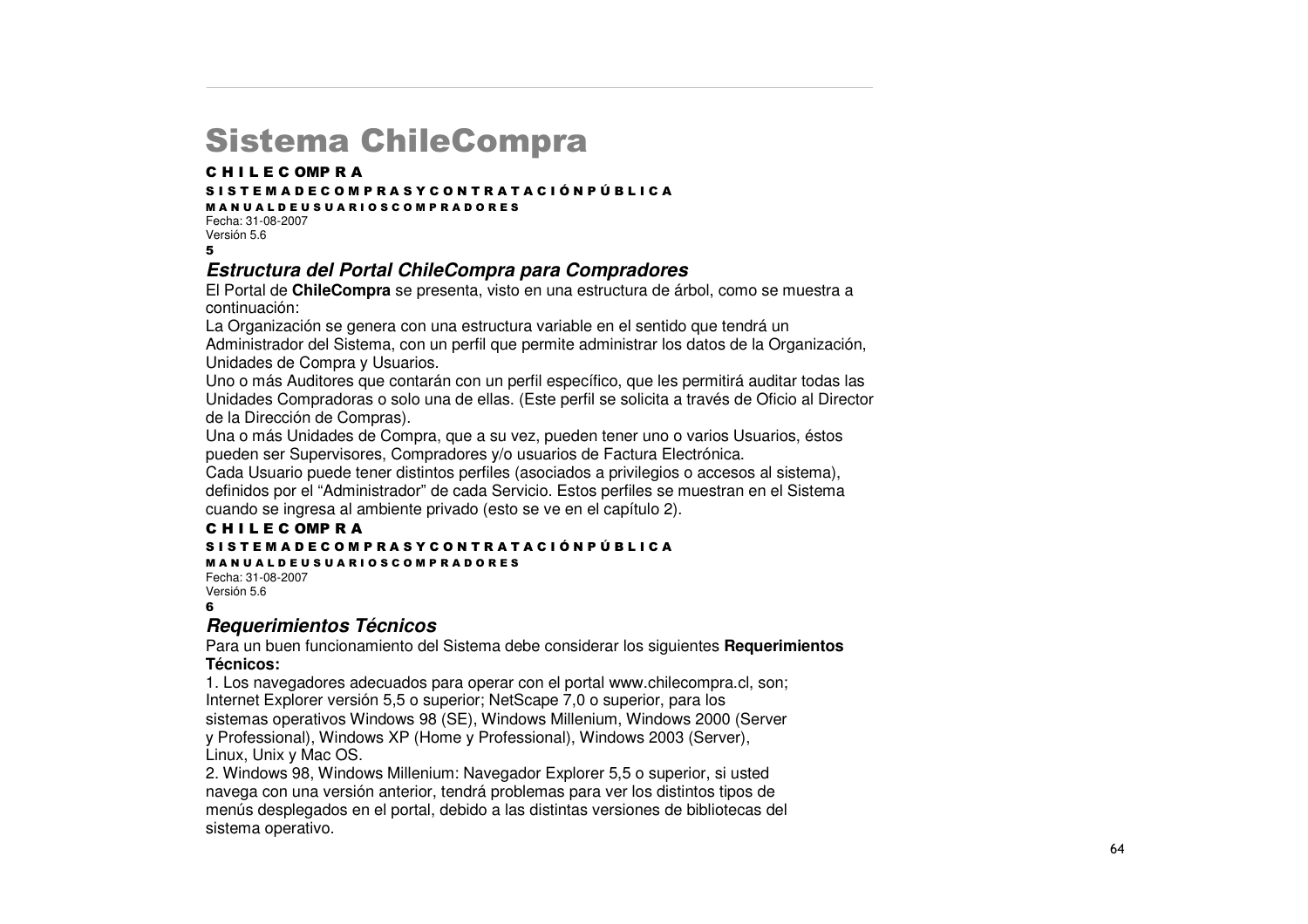3. Windows XP con Service Pack 2: Se debe configurar para que el sitio www.chilecompra.cl pueda desplegar los elementos emergentes. de lo contrario tendrá problemas para ver las distintas ventanas. También debería agregarlo como sitio de confianza.

4. Consideraciones sobre Proxy: Cuando existe una red con un servidor Proxy, este se debe configurar como sitio de confianza, y permitir la recepción de cookies, sin limitación en el número de aceptaciones.

Para realizar en forma electrónica las transacciones asociadas al Comprador, como Adquisiciones, Factura Electrónica, Configuración, etc., debe entrar al sitio privado de www.chilecompra.cl.

#### C H I L E C OMP R A

S I S T E M A D E C O M P R A S Y C O N T R A T A C I Ó N P Ú B L I C A M A N U A L D E U S U A R I O S C O M P R A D O R E S Fecha: 31-08-2007

```
Versión 5.6
/
```
#### **Capítulo 2**

#### Trabajar con ChileCompra

#### C H I L E C OMP R A

S I S T E M A D E C O M P R A S Y C O N T R A T A C I Ó N P Ú B L I C A

M A N U A L D E U S U A R I O S C O M P R A D O R E S

Fecha: 31-08-2007Versión 5.6 8

#### *A.- Trabajar con www.chilecompra.cl*

Para acceder <sup>a</sup> las oportunidades de negocio que entrega el Estado y <sup>a</sup> información relativa al Sistema de Compras Públicas y su funcionamiento, el usuario debe ingresar <sup>a</sup>

#### http://www.chilecompra.cl,

El Portal cuenta con dos ambientes, un ambiente de acceso público y otro con información privada de uso exclusivo para compradores y proveedores del Estado, que estén registrados en el Portal. De esta manera tendremos:

a) Ambiente Público: Se puede navegar sin necesidad de identificarse como usuario del Sistema Chilecompra.

b) Ambiente Privado: Para acceder <sup>a</sup> esta información los usuarios deben estar registrados. Al momento de ingresar deben identificarse digitando: nombre de usuario, organización <sup>a</sup> la que pertenece y su clave en el formulario que se encuentra en la parte superior derecha de la página de inicio. (se muestra en la siguiente figura).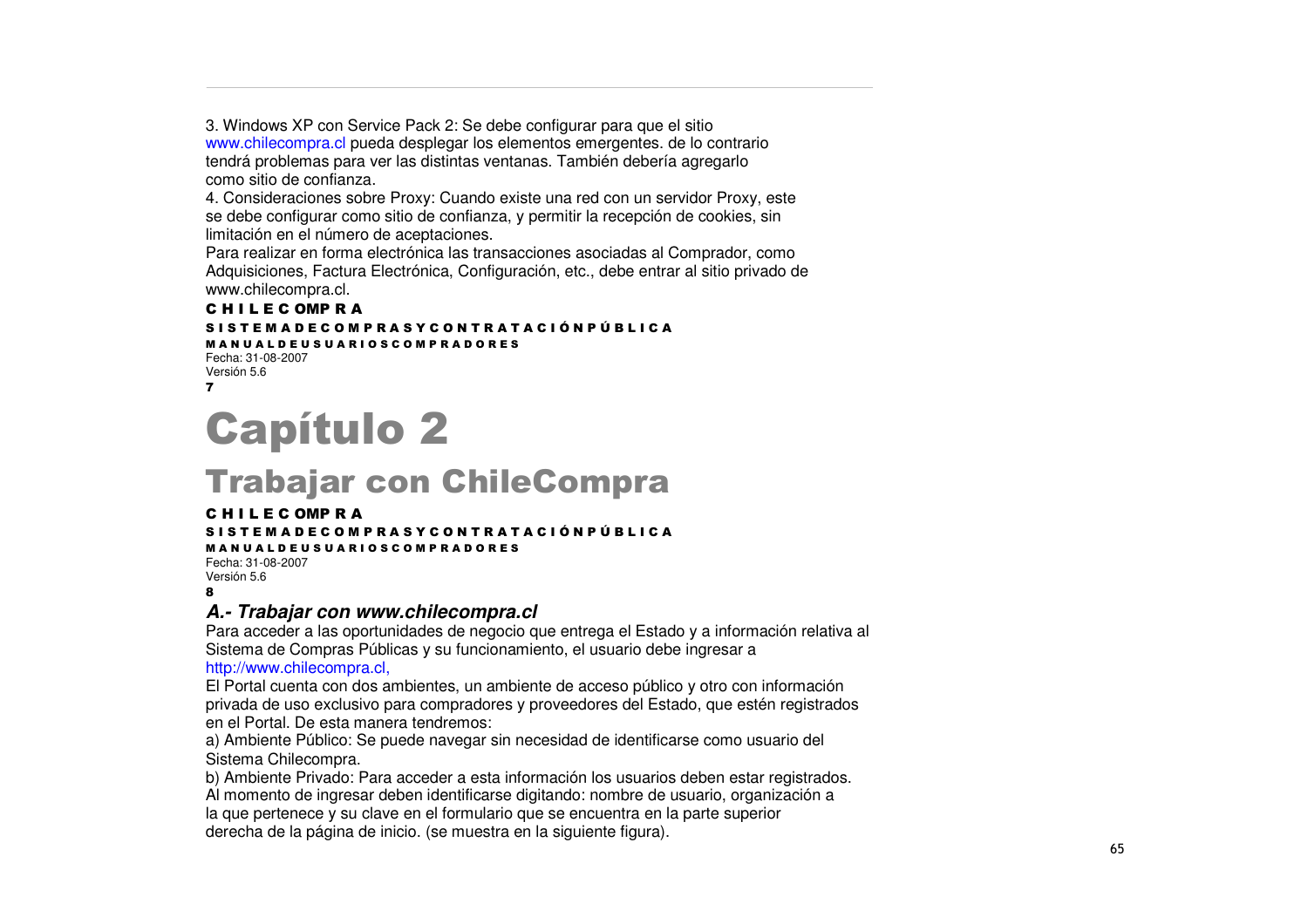Ad e m ás, ho y c onta m o<br>80 on una nue v a clasific a ción p ara a c c e d er a la inform a ción, esto es un  $\mathbf o$ ortal diferencia ੪ p ara c a d a tip o ಕಿ usuario. C o mprador, Proveedor o Ciud a d ano. L a princip al ventaja es que uste ত p o drá a c c e d er en form a Ξ ás dire cta a inform a ción c ں<br>ခ ontenid os esp e cífic os p ara c a d a tip o ಕಿ usuario.

Al la d o d ere o<br>co d e su p ortal, d e b erá ingresar los d atos d e a c c eso  $\Omega$ ara ingresar a su cuenta priv a d a d e Usuario  $\circ$ o m pra d or.

#### ပ コニエ ш ပ 0 Σ <u>≏</u> ĸ ⋖

#### თ<br>5<br>თ н. ш Σ ⋖ o ш ပ 0 Σ Δ. ĸ ⋖ n ≻ ပ 0 z н. ĸ ⋖ н. ⋖ ە<br>ت z Δ. 9 ن<br>1 ـا 1 ⋖ z<br>≼<br>∑ ≤<br>⊃ ALDEUSU ⋖ œ **DO 12** 0 MPRADORES Fecha: 31-08-2007

Versión 5.6

#### ග

En este formulario se d e b en ingresar los d atos d e los usuarios que y a están re gistra d os en el

Siste Ë a: N o m bre ಕಿ Usuario, Org aniza ción a la g<br>a d e b e

pertene c e el usuario y la cla v e d e a c c eso, lue g o

hacer clic en el b otón <Ingrese  $\dot{\mathsf{\land}}$ 

Si ha olvid a d o alguno d e los d atos re querid os p ದ<br>ಹ  $\overline{\Phi}$ ortal, d e b e ha c er clic

ac c eso al p en o p ción < L a olvid é >  $\mathord{\geqslant}$ ac c e d erá ಹ un siste ξ a d e a yud a que le orientará p ara

btener ese d ato.

o

#### *B.- Me s a de A yu da, C o n s ulta s y A yu da, y Re cla m o s a tra vé s del Po rtal.*

El Siste ξ a cuenta c on la o p ción "C onsultas y A yud a" ubic a d a en el e xtre Ξ o sup erior dere م<br>5 d e la p á gina d e Inicio n<br>B ortal C o m pra d or. En la p á gina a la que se a c c e d e enc ontrará ድ<br>አ guntas Fre cuentes, Guías d  $\bf{e}$ Uso, R e c o m end a ciones y ⋝ anuales d  $\bf{e}$ ayud a que fa cilitarán la o p era ción d entro d el p ortal w w w.chilecom pra.cl, a d e m ás d e la op ción "Sug erencias" p ara uste d nos envíe sus id e as.

En c aso g<br>a el usuario re quiera d e ma y or inform a ción, nuestro siste ma cuenta  $\mathbf{\mathsf{c}}$ on una ⋝ esa d e A yud a a la g<br>B pue d e acceder llam and o al 6 0 0 7 0 0 0 6 0 0, el horario ಕಿ atención es d e 0 8:0 0 a 2 0:0 0 hrs., d e Lunes a <u>(</u> á b a d os e x c e pto festiv os. Asimism o a tra v és d el portal se pue d e a c c e d er a la o p ción R e cla m os, ubic a d a en el e xtre έ o sup erior d e<br>er o<br>5 d e <u>.ದ</u> p antalla d e inicio.

#### ပ コニエ ш ပ 0 Σ உ ĸ ⋖

#### ⋖ ن<br>1 ـ ا 9 Δ. z ა<br>ნ ⋖ ► MPRADORES ⋖ ĸ ► z 0 ပ ≻ n 0 ⋖ 0<br>0<br>0<br>1 ĸ Δ. Σ œ ⋖ 0 ALDEUSU ပ ш Fecha: 31-08-2007 Fecha: 31-08-2007 Ω ⋖ Σ ⋖ ш ∍ ► z ဖ<br>5<br>၈ ∡<br>≥

/ersión 5.6 Versión 5.6

<u>ុ</u>

Si pincha la o p ción "R e cla m os", p o drá a c c e d er a re alizar Reclam os rela ciona d os c ទ Irre gularid a d es en alguna A ত quisición, p or P a g o a 3 0 días o bien d e funciona miento d el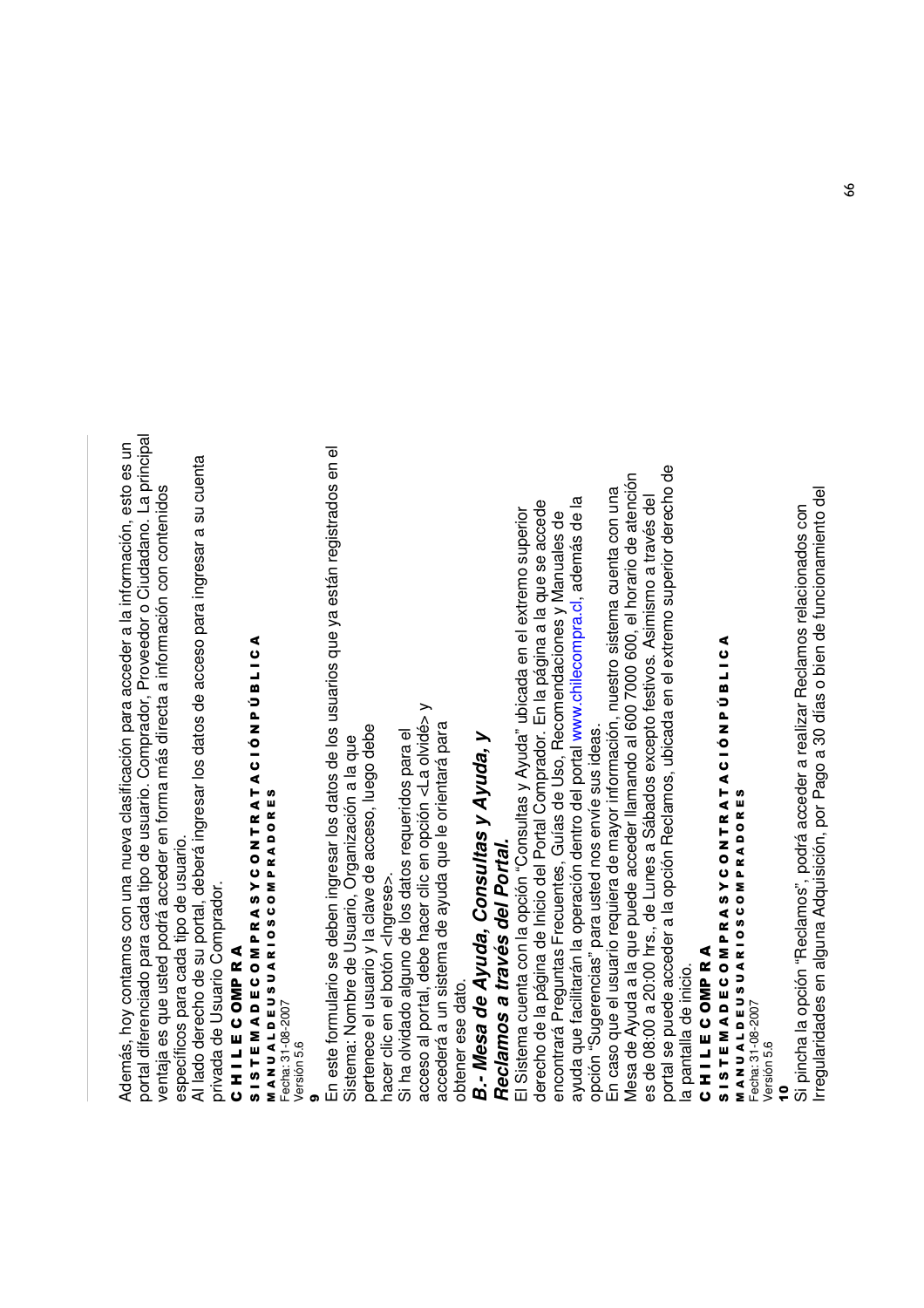ם ortal Chile c o m pra, al ha c erlo que d ará re gistra d o  $\mathbf{\mathsf{c}}$ on un núm ero al cual uste ত pue d e ha c er se guimiento re alizand o nue v a mente una c onsulta p or esta vía o a tra v és d el núm o<br>To d e teléfono d e nuestra ⋝ esa d e A yud a (6 0 0 7 0 0 0 6 0 0). Ad e m ás p o drá a c c e d er a re visar inform a ción rela ciona d a  $\mathbf{\mathsf{c}}$ on el Tribunal d  $\bf{e}$  $\circ$ ontrata s<br>ö

Públic a, presionand o en la o p ción c orresp ondiente al Tribunal.

#### ပ コニエ ш ပ 0 을<br>둘 ĸ ⋖

#### ⋖ ن<br>1 ـ ا ـ ا 9 Δ. z ە<br>ت ⋖ н. MPRADORES ⋖ ĸ н. z 0 ပ ≻ n 0 ⋖ 0<br>0<br>0<br>1 ĸ Δ. Σ œ ⋖ 0 ALDEUSU ပ ш Fecha: 31-08-2007 o ⋖ Σ ⋖ ш ∍ н. z თ<br>5<br>თ ∡<br>≥

Fecha: 31-08-2007 /ersión 5.6 Versión 5.6

,,

#### *C.- Cap acita ció nenel u sodel Po rtal:*

Chile c o m pra<br>D p one a su disp osición im  $\Omega$ ortantes herra mientas p ara su instruc ción: Ca p a cita ciones presenciales, Curso ಕಿ Auto instruc ción, M aterial Audio Visual, D o cum entos de A p o y o e información acerca d e los Diplo ξ a d os. Estas herra mientas tienen p o<br>ŏ bjetiv o ayud ar y fa cilitar el a prendizaje  $\mathord{\geqslant}$ ٤ anejo d e los p asos ne c esarios p ara tra b ajar a tra v és d el "Siste έ a d e  $\circ$ o m pras y  $\circ$ ontrata ción Públic ರ<br>"ಸ el p ortal Chile ِبِ o m .<br>ը<br>

#### **Curs o W e b**

ם. ara ingresar al Curso W e b, d e b e presionar el b otón "Ingresar a Curso d e Auto-Instruc ción", que a p are c e en la p á gina d e F orm a ción d ء<br>ھ ortal y sele c cione el curso g<br>B dese a re alizar.

Este curso es m o dular, p ermite a v anzar a su pro pio ritm o, retro c e d er, re p etir se cuencias hasta a<br>B esté se o<br>Du d e ha b er entendid o la o p eratoria.

#### ပ コニエ ш ပ e<br>S ≃ ⋖

#### ဖ<br>5<br>၈ ► ш Σ ⋖ Ω ш ပ 0 Σ Δ. ĸ ⋖ n ≻ ပ 0 z ► ĸ ⋖ ► ⋖ ა<br>ნ z Δ. 9 ن<br>1 ـ ا ⋖ z<br>≼<br>∑ ≤<br>⊃ ALDEUSU ¤<br>¤ 0<br>2<br>0<br>2 o MPRADORES

Fecha: 31-08-2007 Fecha: 31-08-2007 /ersión 5.6 Versión 5.6

#### $\overline{a}$ **Sitio d e**  $\mathbf{\mathbf{c}}$ **a p a cita ció n**

El Sitio d e capacita ción es una herra mienta g<br>B  $\Omega$ ermite ingresar, c on cla v es d e a c c eso esp e ciales, a una c o pia id éntic a d el Sitio w w w.chilecom pra.cl, d ond e el usuario p o drá ը<br>ք ں<br>تا ar to d os los p asos d el pro c eso.

Para ingresar al Sitio d e  $\circ$ a p a cita ción, d e b e presionar el b otón "Sitio d e  $\circ$ a p a cita ción" que ap are c e en la p á gina d e F orm a ción d ء<br>ھ ortal, se ಹ brirá una nue v a p antalla g<br>B c ontiene e<br>ه enciona d o sitio.

#### ပ コニエ ш ပ 0 Σ உ ĸ ⋖

#### თ<br>5<br>თ ⊢ ш Σ ⋖ ē ပ<br>။ 0 Σ Δ. ⊄<br>⊄ ー<br>の ပ 0 z ⊢ œ <<br>T<br>< ە<br>ت z Δ. כ ن<br>1 ـ ا ـ ا ⋖ z ≤<br>⊃ ALDEUSU ⋖ ≃ 0<br>0<br>0<br>2 0 MPRADORES

Fecha: 31-08-2007 Fecha: 31-08-2007 /ersión 5.6 Versión 5.6⋖<br>≊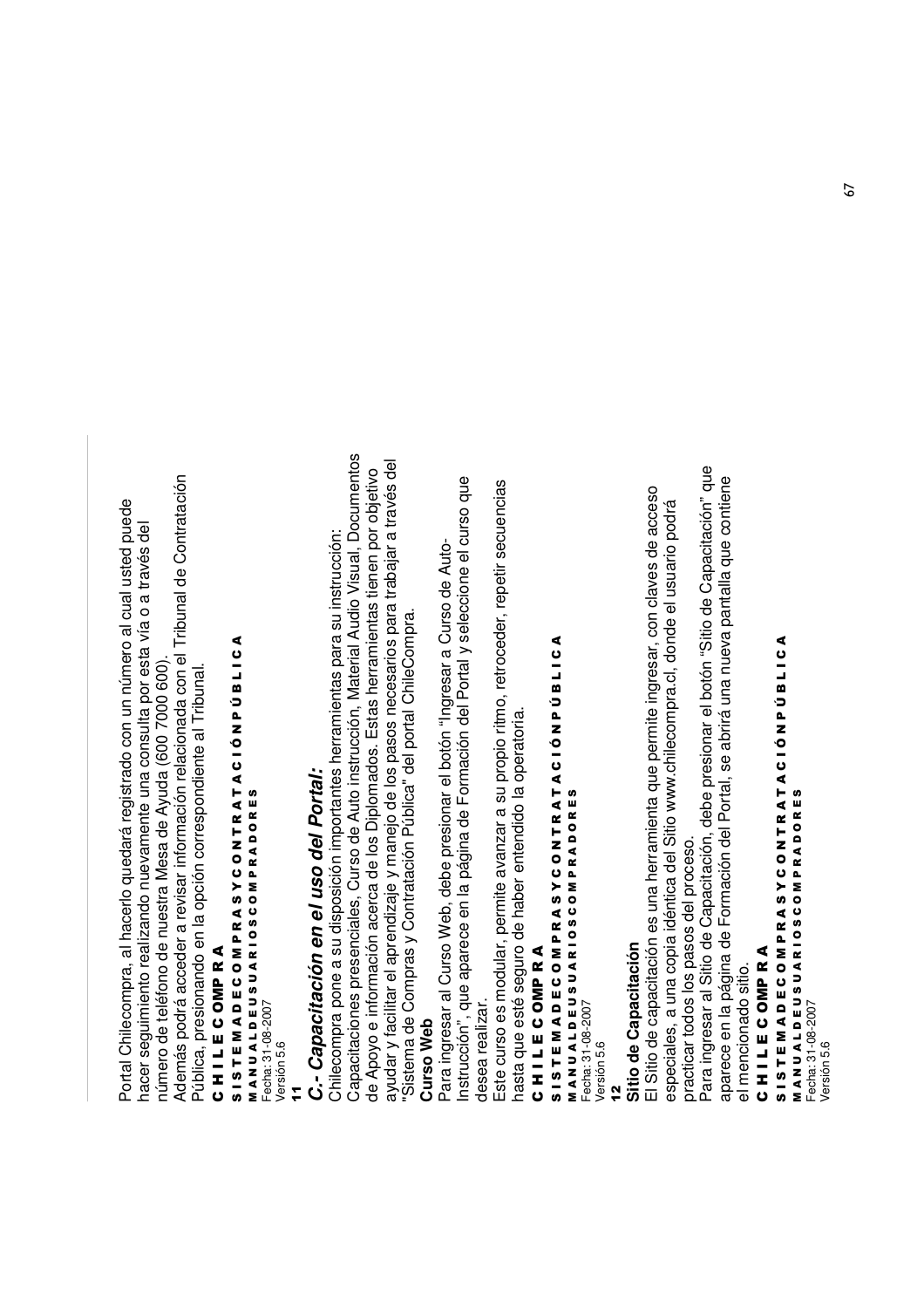#### <u>ო</u>

## 8 pítulo 3

## **Mi Escritorio** critorio

### CHILECOMPRA C H I L E C OMP R A

### SISTEMADECOMPRASYCONTRATACIÓNPÚBLICA S I S T E M A D E C O M P R A S Y C O N T R A T A C I Ó N P Ú B L I C A<br>S I S T E M A D E C O M P R A T R A T A C I Ó N P Ú B L I C A MANUALDEUSUARIOSCOMPRADORES M A N U A L D E U S U A R I O S C O M P R A D O R E S Fecha: 31-08-2007 Fecha: 31-08-2007

Versión 5.6 Versión 5.6 ,\*

#### **Mi Escritorio** *Mi Escritorio*

realizar una gestión más eficiente al acceder a la información sobre Adquisiciones, Ordenes de Al ingresar sus datos de acceso, ingresa a la sección denominada Mi Escritorio, que permitirá realizar una gestión más eficiente al acceder a la información sobre Adquisiciones, Ordenes de Al ingresar sus datos de acceso, ingresa a la sección denominada **Mi Escritorio**, que permitirá directa y fácil, así como revisar ayudas en forma rápida y ordenada. Para ingresar a cada una directa y fácil, así como revisar ayudas en forma rápida y ordenada. Para ingresar a cada una Compra y Documentos Tributarios Electrónicos (DTE) y Calificaciones, de manera resumida, Compra y Documentos Tributarios Electrónicos (DTE) y Calificaciones, de manera resumida, de estas opciones, debe seleccionar el signo de estas opciones, debe seleccionar el signo

## CHILECOMPRA C H I L E C OMP R A

## SISTEMADECOMPRASYCONTRATACIÓNPÚBLICA S I S T E M A D E C O M P R A S Y C O N T R A T A C I O N P U B L I C A<br>S I S T E M A D E C O M P R A T R A T A C I O N P U B L I C A **MANUALDEUSUARIOSCOMPRADORES** M A N U A L D E U S U A R I O S C O M P R A D O R E S

Fecha: 31-08-2007 Fecha: 31-08-2007 /ersión 5.6 Versión 5.6

#### ,-

deberá cambiarse haciendo clic en la parte superior de la pantalla como lo muestra la siguiente En la parte superior del Escritorio, aparecerá el nombre del Usuario y la Unidad de compra a la deberá cambiarse haciendo clic en la parte superior de la pantalla como lo muestra la siguiente En la parte superior del Escritorio, aparecerá el nombre del Usuario y la Unidad de compra a la revisar la información que contiene el Escritorio. Si desea trabajar en otra unidad de compra, revisar la información que contiene el Escritorio. Si desea trabajar en otra unidad de compra, que pertenece o en la que se está trabajando actualmente, dato importante al momento de que pertenece o en la que se está trabajando actualmente, dato importante al momento de

de Adjudicación, Órdenes de Compra, DTE, Calificaciones a los Proveedores, Calificaciones a Adquisiciones en Creación, Adquisiciones Publicadas en la Unidad, Adquisiciones en Proceso de Adjudicación, Órdenes de Compra, DTE, Calificaciones a los Proveedores, Calificaciones a Adquisiciones en Creación, Adquisiciones Publicadas en la Unidad, Adquisiciones en Proceso magen.<br>Contiene también un buscador rápido de Adquisiciones, en Destacados podrá visualizar las Contiene también un buscador rápido de Adquisiciones, en Destacados podrá visualizar las mi Organismo y al final de la pantalla encontrará su "Informe de Gestión" el cual podrá mi Organismo y al final de la pantalla encontrará su "Informe de Gestión" el cual podrá descargar en formato Excel, para facilitar su gestión. descargar en formato Excel, para facilitar su gestión.

 $\overline{a}$ Para acceder a cada una de las opciones, solo debe presionar en el número que aparece a la Para acceder a cada una de las opciones, solo debe presionar en el número que aparece a derecha. Si el número es cero, significa que no hay procesos en esa categoría. derecha. Si el número es cero, significa que no hay procesos en esa categoría. Los procesos que se muestran son: Los procesos que se muestran son:

Adquisiciones en creación: Adquisiciones en creación:

Adquisiciones guardadas: Debe completar con el proceso de creación y publicación, o Adquisiciones guardadas: Debe completar con el proceso de creación y publicación, o de lo contrario deberá eliminarlas.de lo contrario deberá eliminarlas.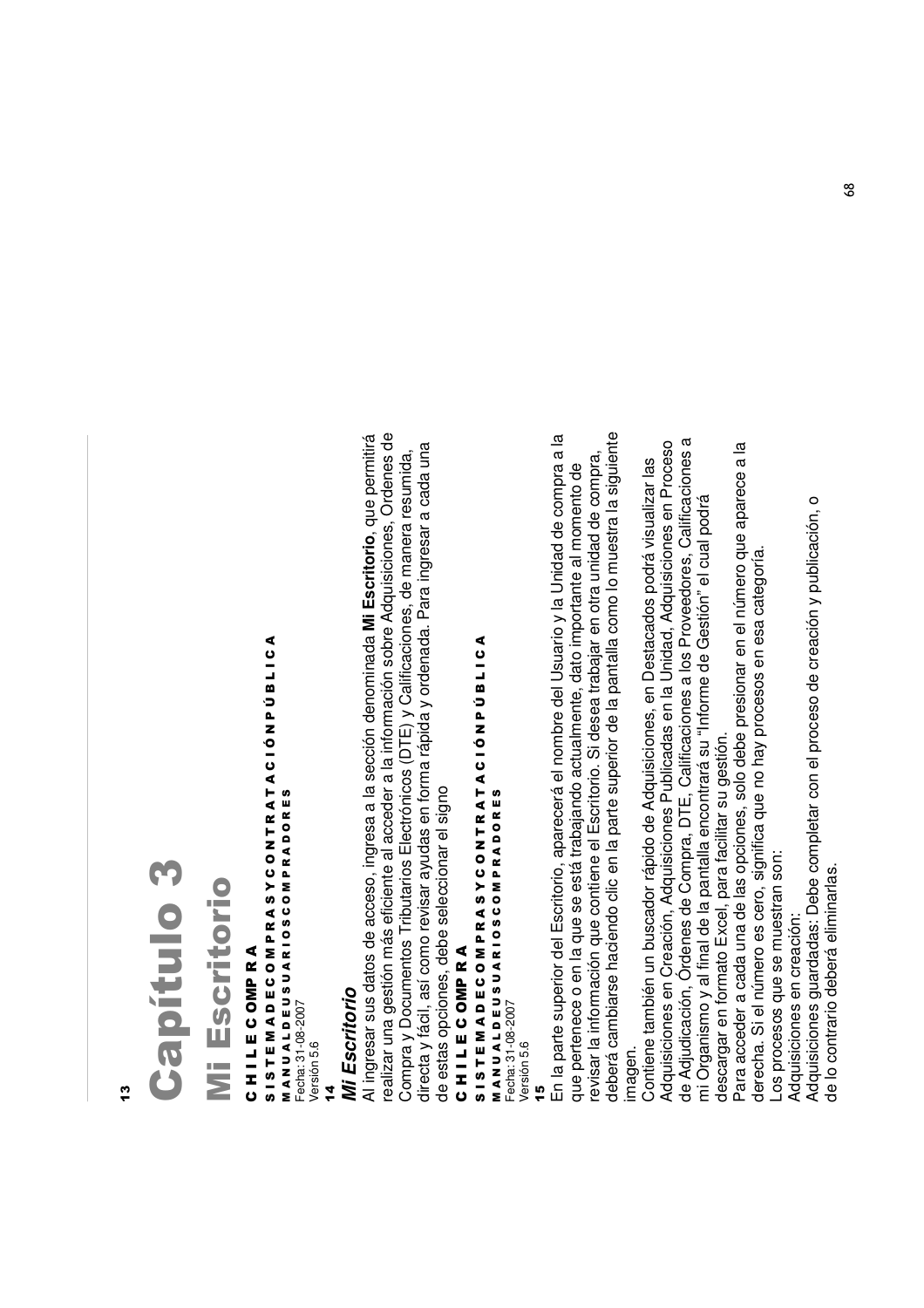Para publicar: La Adquisición está autorizada, ahora usted debe proceder <sup>a</sup> publicarla. Para mi autorización: Ha sido enviada para la autorización del usuario.

Adquisiciones Publicadas en la Unidad:

Adquisiciones publicadas con preguntas del foro, Total de Adquisiciones Publicadas,

Número de Adquisiciones que cierran en las próximas 48 horas sin ofertas.

Adquisiciones en Proceso de Adjudicación:

Para Apertura Electrónica (una etapa), Para Apertura Técnica, Pendientes de adjudicar, Cerradas sin ofertas y Para mi Autorización de Adjudicación.

#### C H I L E C OMP R A

#### S I S T E M A D E C O M P R A S Y C O N T R A T A C I Ó N P Ú B L I C A

M A N U A L D E U S U A R I O S C O M P R A D O R E S Fecha: 31-08-2007Versión 5.6

16

Órdenes de

Ordenes de Compra:<br>Órdenes de Compra Guardadas, Órdenes de Compra con Cancelación Solicitada en

los últimos 60 días <sup>y</sup> Órdenes de Compra para autorizar por el usuario.

DTE (Documento Tributario Electrónico):

DTE's recibidos en los últimos 30 días y DTE's pendientes por aprobar por el usuario en los últimos 30 días.

Calificaciones a los Proveedores:

Calificaciones Pendientes por Realizar, Calificaciones Realizadas, Nuevos Descargos del Proveedor.

Calificaciones a mi Organismo:

Nuevas Calificaciones, Descargos Revisados por Proveedores.

A continuación se muestra una imagen de la vista que se genera al hacer clic en el total de "Adquisiciones publicadas" (en este caso se encontró solo 1):

Posicionando el Mouse sobre los íconos de la columna Acciones, se muestra <sup>a</sup> qué corresponde cada uno de ellos.

#### C H I L E C OMP R A

#### S I S T E M A D E C O M P R A S Y C O N T R A T A C I Ó N P Ú B L I C A

#### M A N U A L D E U S U A R I O S C O M P R A D O R E S

Fecha: 31-08-2007Versión 5.6 ,/

#### Capítulo 4 **Adquisiciones**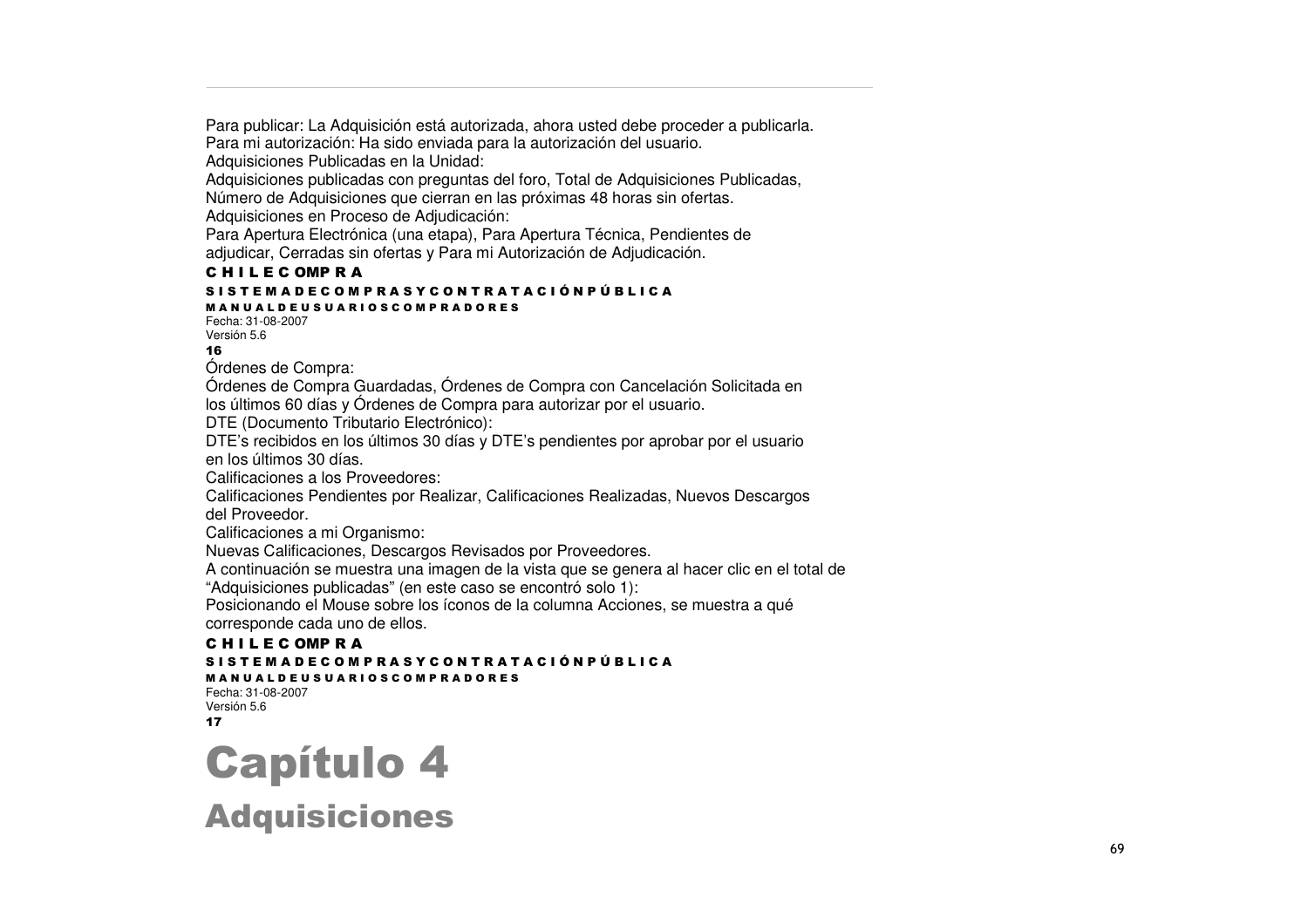#### ပ コニエ ш ပ e<br>S ≃ ⋖

#### თ<br>5<br>თ ⊢ ш Σ ⋖ ē ပ<br>။ 0 Σ Δ. ⊄<br>⊄ ー<br>の ပ 0 z ⊢ œ <<br>T<br>< ە<br>ت z Δ. 9 ن<br>1 ـ ا ـ ا ⋖ ∡<br>≥ z ∍ ⋖ ALDEUSU ⋖ œ 0<br>0<br>0<br>1 0 MPRADORES

Fecha: 31-08-2007 Fecha: 31-08-2007 /ersión 5.6 Versión 5.6

#### <u>ლ</u> *Cre a r A dq uisició n*

Para စ<br>၁ ar una A d quisición, ingrese ∑<br>ಸ enú A d quisiciones y sele ي cione sub ξ enú Cre సె Ad quisición, c o mo se muestra en la im a g en.

Al sele c cionar "Cre ar A d quisición" se d esple g ará la siguiente p antalla:

Las O p ciones d e A ত quisición son: P ں<br>ة atálo g o Ele ctrónic o o por Proceso ಕಿ A d quisición. *Cre a ció n de u n a O rde n de* <u>ت</u> *o mp ra p o r* <u>ت</u> *o n ve nio Ma rc o (CM)*

¿Qué es un C ຣ<br>ຣ enio ⋝ ಲ<br>ಸ o?

Es un c ontrato firm a d o entre la Dire c ción d e  $\circ$ o m pras y los pro v e e d ores a djudic a d os, pre .<br>त्र Licita ción Públic ب<br>ة os C ຣ<br>ຣ enios M arc o vig entes se tra ducirán en un C atálo g o, que contendrá un d escrip ción d e los bienes y servicios ofre .<br>ㅎ os, sus c ondiciones d e c ontrata ción, y la individualiza ción d e los pro v e e d ores a los que se les a djudic ó ت<br>ه ຣ<br>ຣ enio ⋝ ಲ<br>ಹ .<br>`o *de la de de dministrativo s*

(Chile C o m ը<br>թ *R e gla m e nto L ey Nº 19.8 8 6 B a s e s s o bre C o ntrato s A de S u ministro y Pre sta ció n de S ervicio s).*

#### ပ コニエ ш ပ 0 Σ உ ĸ ⋖

#### თ<br>5<br>თ Н. ш Σ ⋖ ٥ ш ပ 0 Σ Δ. ĸ ⋖ n ≻ ပ 0 z Н. ĸ ⋖ н. ⋖ ە<br>ت z <u>ρ.</u> 9 ن<br>1 ـا 1 ⋖ ∡<br>≥ z ∍ ⋖ ALDEUSU ⋖ œ 0<br>2<br>0<br>2 0 MPRADORES

Fecha: 31-08-2007 Fecha: 31-08-2007 /ersión 5.6 Versión 5.6

<u>ღ</u>

¿Cuánd o pro c e d e un C ≧<br>S enio ⋝ ಲ<br>ಸ o?

En el C a pítulo III, Artículo 14 d el *R e gla m e nto de la L ey Nº 19.8 8 6 de de B a s e s s o bre C o ntrato s Administrativo s de S u ministro y Pre sta ció n de S ervicio s,* Chile C o m pra, se Ξ enciona  $\overline{\Phi}$ Me c anism o d e ción d e  $\circ$ ے<br>S enio M

o p era arc o; ይ<br>ਜ Dire c ción efe ctuará p erió dic a m ente pro c esos d e c o m a<br>D  $\Omega$ ara suscribir C ຣ<br>ຣ enios M arc o consid erand o entre otros ele m entos, los Planes Anuales d  $\mathbf{\underline{\omega}}$ c o m pras d e c a d a Entid a d. Las Entidades po drán solicitar a la Dire c ción, que lle v e a cabo un proceso d e c o m pra<br>D p ara concretar un C ຣ<br>ຣ enio ⋝ arc o d e un bien o servicio d etermina d o, se a e<br>T ದ<br>ದ ਟ<br>ਕ ole la g estión de c o ordinar un pro c eso c onjunto d e c ontrata ción o re quiriénd ole la o btención d  $\bf{e}$  $\mathbf{\circ}$ ondiciones

esp ecific adas d ec ontrata ción p ದ<br>ದ bienes o servicio determina dos.  $\mathbf{a}$ Dire c ción e v aluará la o p ortunid a d  $\mathord{\geqslant}$ c onv eniencia para llevar a cabo dichos pro c esos. Ca d a entid a d estará o blig a d a a  $\mathbf{\mathsf{c}}$ onsultar el C atálo g o antes d e proceder a llam ar a una Licita ción Públic a, Licita ción Priv adaoTrato o**Contrata** ción Dire .<br>ರ

Si el c atálo g o c ontiene el bien y/o servicio re querid o, la entid a d d e b erá a d quirirlo e mitiend o dire cta m ente al c ontratista resp e ctiv o una 호<br>이 en d e  $\circ$ o m pra, salv o g<br>a o bteng a e<br>ə cta m ente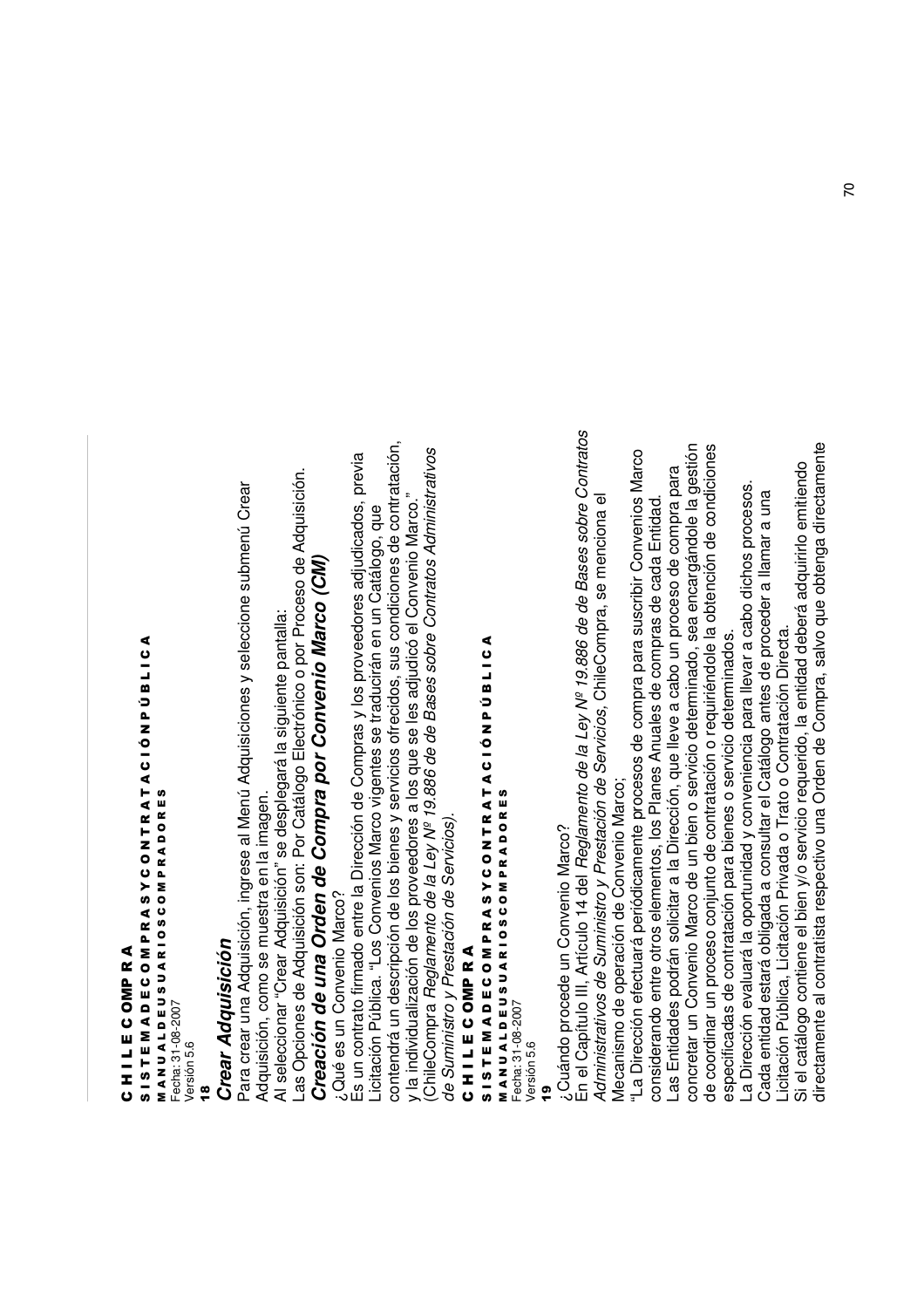condiciones más ventajosas en lo términos referidos en el Art. 15 del presente Reglamento. Las Órdenes de Compra que se emitan en virtud del Catálogo, deberán ajustarse <sup>a</sup> las condiciones y beneficios pactados en el Convenio Marco y se emitirán <sup>a</sup> través del Sistema de Información."

#### C H I L E C OMP R A S I S T E M A D E C O M P R A S Y C O N T R A T A C I Ó N P Ú B L I C A

#### M A N U A L D E U S U A R I O S C O M P R A D O R E S

Fecha: 31-08-2007Versión 5.6

#### 20

Búsqueda de productos <sup>o</sup> servicios de CM

1. En la sección Catálogo Electrónico del menú superior de su ambiente privado, seleccionando "Consultar Catálogo".

2. Seleccionando la opción "Ir al Catálogo Electrónico" que se encuentra en Menú Adquisiciones, opción Crear Adquisición.

#### C H I L E C OMP R A

#### S I S T E M A D E C O M P R A S Y C O N T R A T A C I Ó N P Ú B L I C A

M A N U A L D E U S U A R I O S C O M P R A D O R E S

Fecha: 31-08-2007Versión 5.6

#### 21

En ambos casos llegará <sup>a</sup> la página principal del Catálogo Electrónico de Convenios Marco, donde encontrará accesos directos <sup>a</sup> las secciones de productos y servicios con forma de separadores en la parte superior de la pantalla.

Búsqueda de productos <sup>o</sup> servicios de CM

En esta página principal usted encontrará:

1. Buscador de productos y servicios,

2. Listado de categorías de productos y servicios, que permite ingresar directamente <sup>a</sup> ellos.

3. Una sección de administración, que posee un conjunto de funcionalidades que le permitirán comparar productos, revisar órdenes de compra pendientes, órdenes de compra enviadas, revisar el carro de compras.

4. Una sección en la que usted podrá ver las regiones seleccionadas, con la opción de modificar esa selección y ver los proveedores que despachan <sup>a</sup> las regiones definidas. 5. Un acceso directo para ver el contenido de su carro de compras.

#### C H I L E C OMP R A

S I S T E M A D E C O M P R A S Y C O N T R A T A C I Ó N P Ú B L I C A

M A N U A L D E U S U A R I O S C O M P R A D O R E S

Fecha: 31-08-2007Versión 5.6 22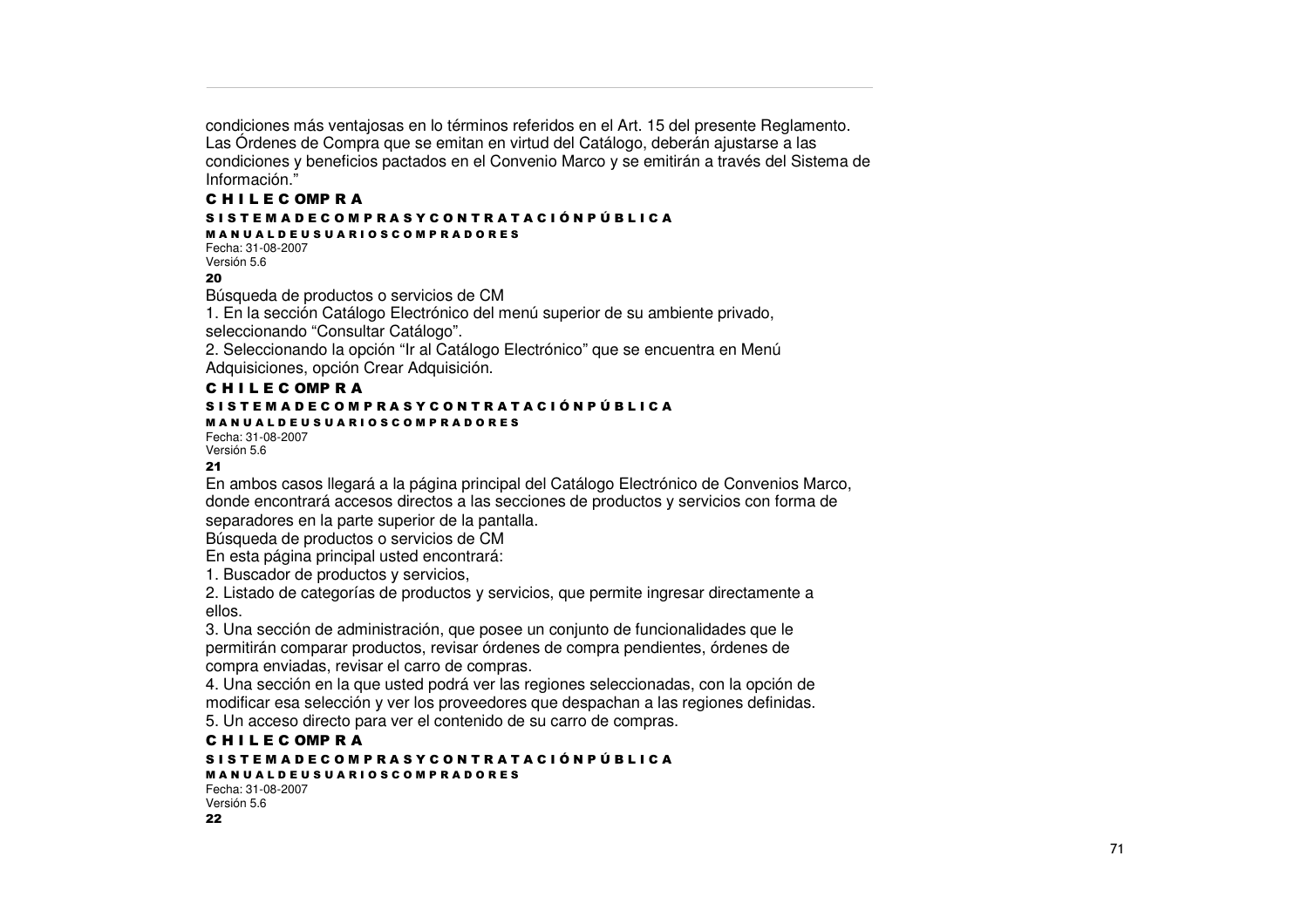#### **12345**C H I L E C OMP R A S I S T E M A D E C O M P R A S Y C O N T R A T A C I Ó N P Ú B L I C A M A N U A L D E U S U A R I O S C O M P R A D O R E S Fecha: 31-08-2007Versión 5.6 23

La primera vez que usted utilice el catálogo electrónico de convenios Marco, se desplegará la siguiente pantalla, en la que usted deberá seleccionar las regiones <sup>a</sup> las cuales destinará los productos <sup>o</sup> servicios que está comprando <sup>a</sup> través de este catálogo; de esta manera los resultados de los productos y servicios que se desplegarán, corresponderán <sup>a</sup> aquellos que posean proveedores que despachen en las regiones que usted ha seleccionado.

Seleccione las regiones de la lista. Si usted quiere que el Catálogo Electrónico mantenga las regiones que usted ha seleccionado en las futuras compras, seleccione la opción "Recordar Mi Selección", que se encuentra en la parte inferior de esta página y finalmente presione el botón seleccionar.

#### C H I L E C OMP R A S I S T E M A D E C O M P R A S Y C O N T R A T A C I Ó N P Ú B L I C A M A N U A L D E U S U A R I O S C O M P R A D O R E S

Fecha: 31-08-2007Versión 5.6

24

El proceso de compra comienza con la búsqueda de los productos <sup>o</sup> servicios que se desea adquirir. Usted podrá buscar utilizando el buscador <sup>o</sup> navegando en la lista de categorías que se encuentra en la página principal.

La lista de categorías facilita la búsqueda y selección de productos y servicios con una estructura ordenada por niveles. Una categoría es un concepto que permite agrupar los productos <sup>o</sup> servicios de características similares <sup>o</sup> que posean atributos comunes. Una categoría que se encuentre en el  $1^{\circ}$  nivel tendrá asociada un conjunto de categorías de  $2^{\circ}$ Nivel, y existe un  $3<sup>°</sup>$  Nivel, que es el que se encuentra relacionado con los productos y servicios.

C H I L E C OMP R A S I S T E M A D E C O M P R A S Y C O N T R A T A C I Ó N P Ú B L I C A M A N U A L D E U S U A R I O S C O M P R A D O R E S Fecha: 31-08-2007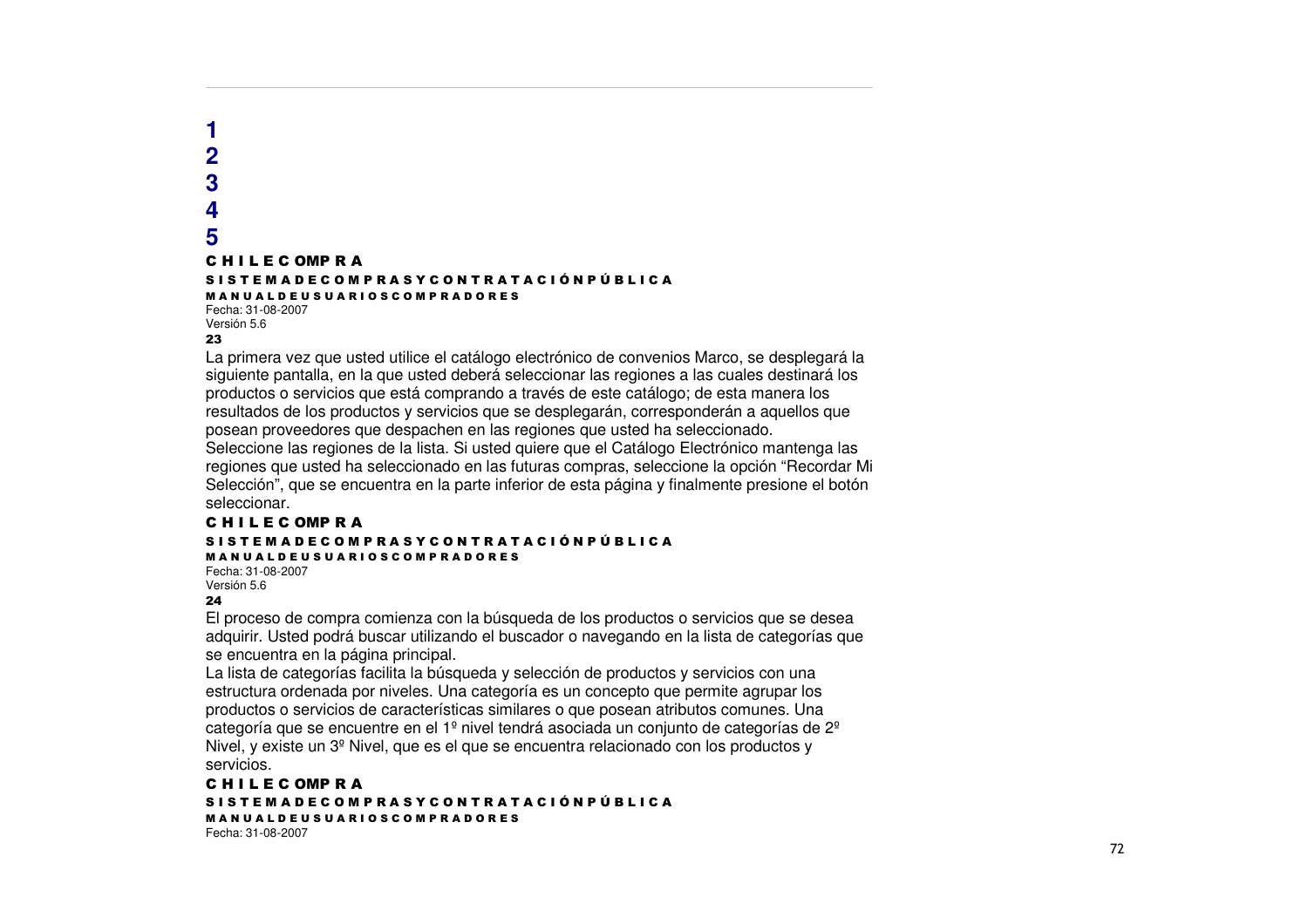#### Versión 5.6 %-

También podrá realizar una búsqueda simple de productos <sup>o</sup> servicios <sup>a</sup> través del buscador. En el campo habilitado para ello, ingrese el nombre del producto <sup>o</sup> servicio que desea buscar y presione el siguiente icono " ". A continuación podrá ver la lista de los productos y servicios que coincidan con su búsqueda.

El resultado de ambas búsquedas es un listado de productos <sup>o</sup> servicios, en que usted podrá ver el detalle de cada uno de los ítems listados. Pinchando en el nombre del producto <sup>o</sup> en el botón ver detalles.

A continuación se desplegará la ficha del producto <sup>o</sup> servicio en la que usted podrá revisar información acerca de las características, descripción, atributos y estado del convenio de ese producto <sup>o</sup> servicio. Además, encontrará información sobre los proveedores que ofrecen ese producto <sup>o</sup> servicio.

Para agregar este producto al carro, ingrese la cantidad deseada en el campo habilitado para ello, y presione el botón agregar al carro. A continuación se presentará un cuadro de diálogo que le indicará que el carro de compras se ha actualizado y que existe un nuevo producto/servicio ingresado.

Nota : Recuerde que esta acción debe repetirse por cada uno de los productos <sup>o</sup> servicios que usted desee comprar <sup>o</sup> contratar.

#### C H I L E C OMP R A S I S T E M A D E C O M P R A S Y C O N T R A T A C I Ó N P Ú B L I C A M A N U A L D E U S U A R I O S C O M P R A D O R E S

Fecha: 31-08-2007Versión 5.6 26

Cuando usted haya ingresado al carro todos los productos <sup>o</sup> servicios que desea comprar <sup>o</sup> contratar, debe ir hasta la sección "Ir <sup>a</sup> mi carro" que se encuentra en la parte superior de la pantalla; pinche el icono "carro" para ingresar <sup>a</sup> la sección carro de compras. Aquí podrá revisar la información de los productos <sup>o</sup> servicios, la cantidad, el precio unitario y el total. Si usted modifica la cantidad de algún producto <sup>o</sup> servicio debe presionar el botón actualizar. Si usted necesita eliminar alguno de los productos <sup>o</sup> servicios, pinche el link eliminar ítem que se encuentra bajo el cuadro cantidad.

Ingrese cantidaddeseadaAgregue al carro

#### C H I L E C OMP R A

S I S T E M A D E C O M P R A S Y C O N T R A T A C I Ó N P Ú B L I C A M A N U A L D E U S U A R I O S C O M P R A D O R E S Fecha: 31-08-2007Versión 5.6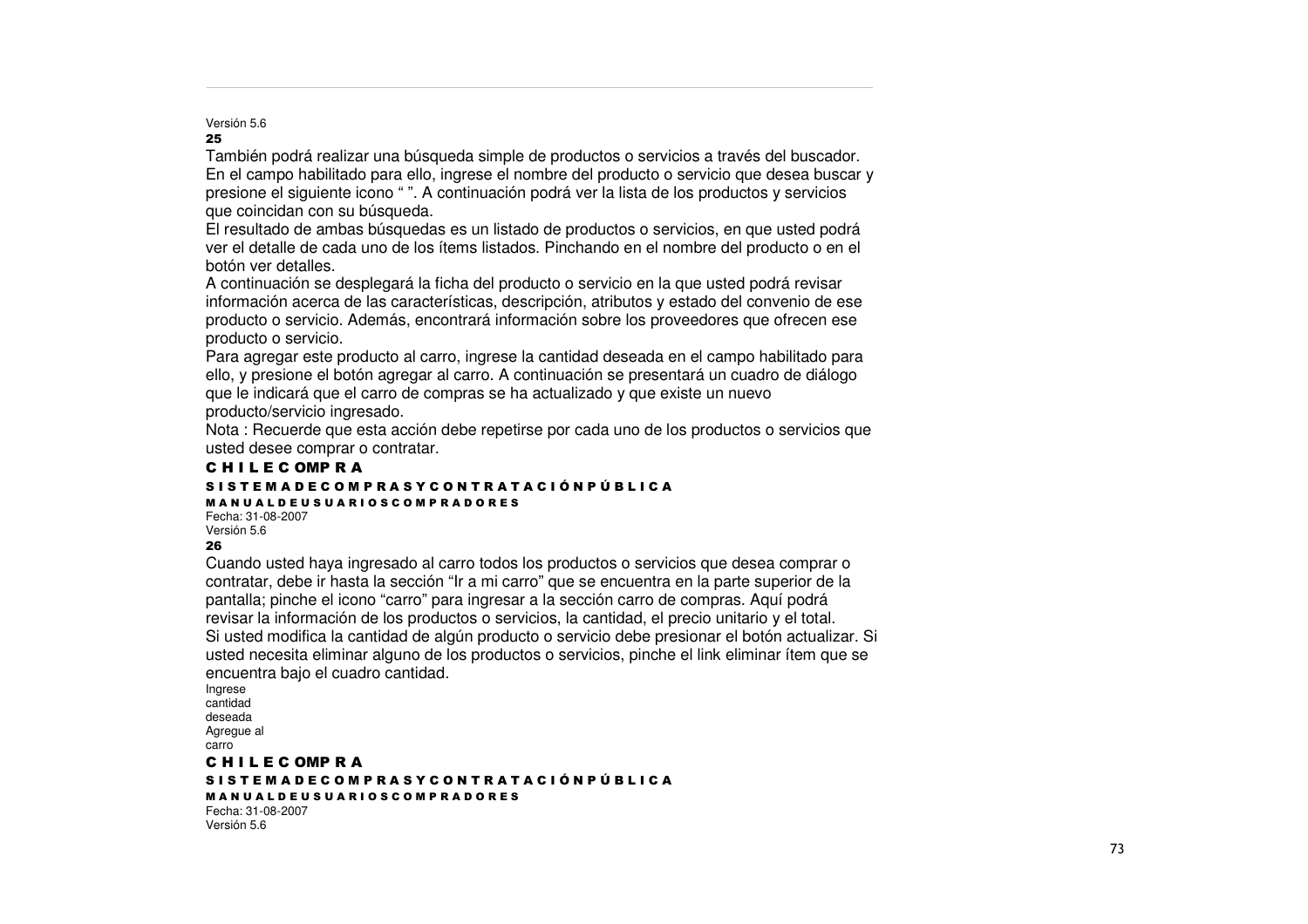#### 27

Para cerrar el proceso de compra <sup>o</sup> contratación <sup>a</sup> través del catálogo electrónico, usted deberá generar una orden de compra para cada uno de los proveedores seleccionados en los productos <sup>o</sup> servicios que usted tiene en su carro de compras. Para esto presione el botón *Generar Órdenes de Compra* que se encuentra en el final de la pantalla. A continuación se desplegará el listado de las órdenes de compra para generar, para cada proveedor. Presione el botón "Generar esta orden de compra" que se encuentra al final de cada uno de los proveedores de la lista. Ingresará <sup>a</sup> la sección Generar Orden de Compra para "Proveedor". Aquí deberá distribuir los productos <sup>o</sup> servicios seleccionados en las regiones <sup>a</sup> las que usted desea que sean despachados <sup>o</sup> entregados. Una vez que ha distribuido los

#### C H I L E C OMP R A S I S T E M A D E C O M P R A S Y C O N T R A T A C I Ó N P Ú B L I C A

M A N U A L D E U S U A R I O S C O M P R A D O R E S Fecha: 31-08-2007Versión 5.6

#### 28

productos, presione el botón Actualizar. Los productos distribuidos, deben coincidir con la cantidad solicitada de productos <sup>o</sup> servicios, para que se habilite el botón enviar Orden de Compra.

Podrá seleccionar las regiones <sup>a</sup> la cual desea distribuir los productos para lo cual debe ir <sup>a</sup> la parte superior de la pantalla y seleccionar "Cambiar Regiones", luego deberá volver <sup>a</sup> principal y seleccionar "Ordenes Pendientes de envío".

Como lo muestra la siguiente figura, han sido agregadas las regiones de despacho, donde tendrá que incluir la cantidad de unidades que sumadas deberá completar la totalidad de la Adquisición.

#### C H I L E C OMP R A

#### S I S T E M A D E C O M P R A S Y C O N T R A T A C I Ó N P Ú B L I C A M A N U A L D E U S U A R I O S C O M P R A D O R E S

Fecha: 31-08-2007Versión 5.6 29

Finalmente, presione el botón Enviar Orden de Compra. El sistema mostrará que se ha creado satisfactoriamente la orden de compra de sus productos <sup>o</sup> servicios seleccionados <sup>a</sup> través del Catálogo Electrónico de Convenios Marco.

Para enviar la orden de compra, el supervisor debe ir al menú superior, Orden de Compra, Consultar, donde deberá buscarla, editarla y luego enviarla al proveedor.

#### C H I L E C OMP R A S I S T E M A D E C O M P R A S Y C O N T R A T A C I Ó N P Ú B L I C A M A N U A L D E U S U A R I O S C O M P R A D O R E S

Fecha: 31-08-2007Versión 5.6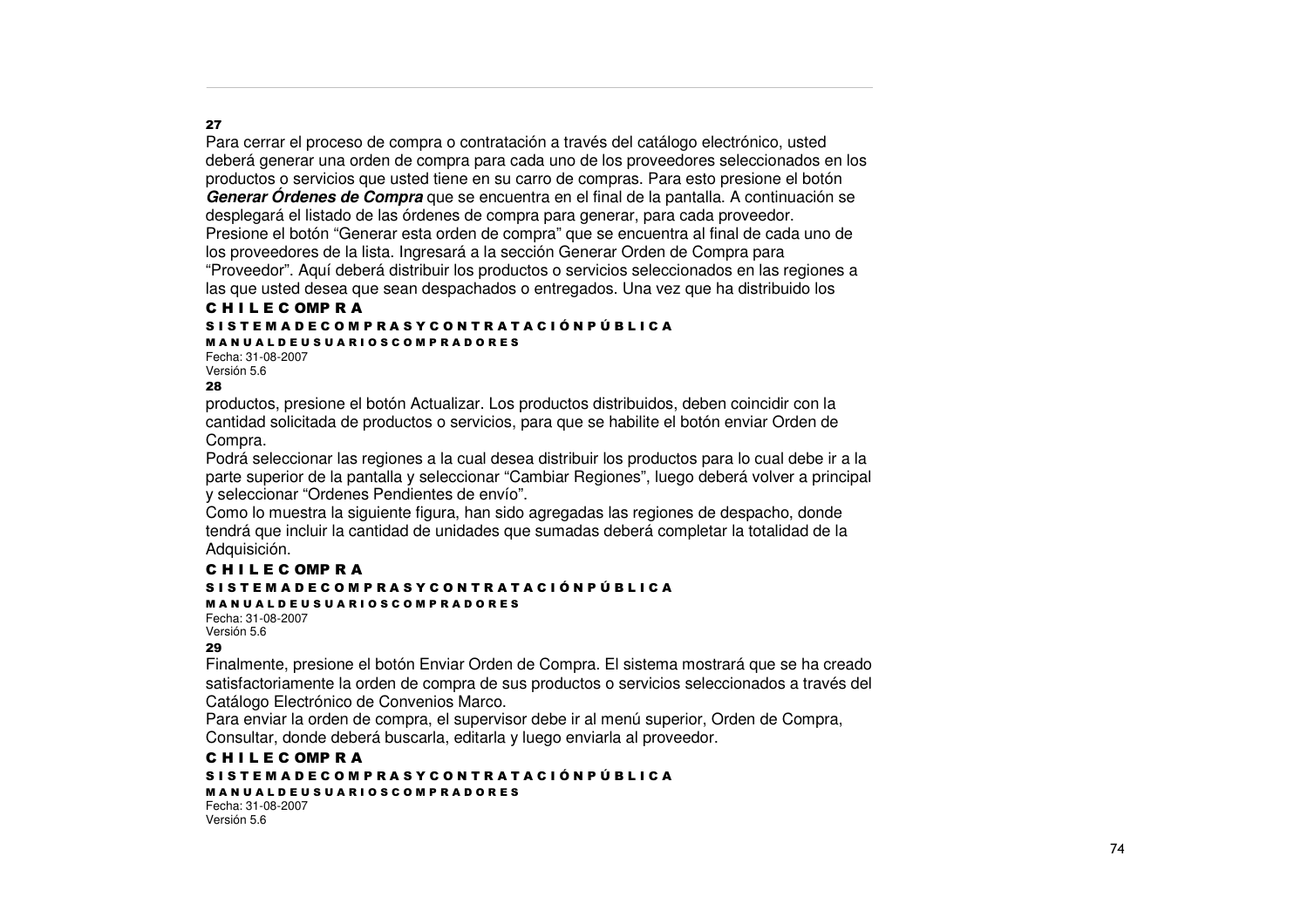#### *Adq uirir p o r Pro c e s o de A dq uisició n:*

**M** 0 Al sele c cionar la O  $\overline{\mathsf{d}}$ ción 2, Cre ar Pro c eso d e A ত quisición, se d esple g ará la p antalla g<br>a se muestra a c ontinua ción.

En ella se muestran tres p En ella se muestran tres pasos:

o<u>ո</u> aso 1: C o m pletar N o m bre  $\mathord{\geqslant}$ Tip o ಕಿ A d quisición.

oPaso د<br>ن efinir B ases / T érminos d ወ r eferencia.

o<u>ո</u> aso  $> \over{35}$ erific ar y Enviar a Autoriza ción.

Para sa b er en que p aso se está, este se muestra d e  $\mathbf{\circ}$ olor naranja y los d e m ás p asos en gris.

#### **Pa s o1 : C o** <u>اع</u> **pletar n o** <u>اع</u> **bre y Tip o d e A** ਦ **q uisició n**

En el **prim er p a s o**, el C o m pra d or d e b e  $\circ$ o m pletar el N o m bre y la  $\mathbf \Omega$ escrip ción d e la Ad quisición (esta inform a ción es la g<br>B v erá el Proveedor al mom ento d e re visar la p<br>D puesta).

Lue g o debe selec cionar el Tip o d e Pro c eso e<br>അ alizar d e a cuerd o ಹ la naturaleza d e la co m pra. En el ane x o 1, se d escrib en c a d a uno d e los tip os d e A ত quisiciones.

#### ပ コニエ ш ပ 0 을<br>둘 ĸ ⋖

#### ဖ<br>5<br>၈ ► ш Σ ⋖ Ω ш ပ 0 Σ Δ. ĸ ⋖ n ≻ ပ 0 z ► ĸ ⋖ ► ⋖ ა<br>ნ z Δ. 9 ن<br>1 ـ ا ⋖ ∡<br>≥ z ∍ ⋖ ALDEUSU ⋖ œ 0<br>2<br>0<br>2 0 MPRADORES

Fecha: 31-08-2007 Fecha: 31-08-2007

Versión 5.6 Versión 5.6

**1** 

Ac ontinua ción se re alizará un eje Ξ  $\frac{8}{5}$ c o m pleto ಕಿ A d quisición, p ara una Licita s<br>ö Públic aentre 10 0y 10 00N<br>5

Para ello, una  $\,>$ ez que ha ingresa ફ el no έ bre d e la A ত quisición, b .ಹ<br>ಹ en el formulario  $\mathord{\geqslant}$ sele c ciona el tip o d e A ত quisición. En este  $\mathbf{\mathsf{c}}$ aso: "Licita ción públic a entre 10 0 y 10 0 0 ⊃  $\vdash$  $\dot{\geq}$ \_<br>ব d ere යි<br>ප a p are c e el signo ಕಿ e<br>D gunta g<br>D c orresp ond e a una a yud a en líne a g<br>B ex plic a el tip o d e ele c ción.

g<br>Da v ez re aliza d a esta tare a, esta mos en c ondiciones d e a c c e d er al P aso ರ<br>ನ efinir las Bases o  $\vdash$ érminos d  $\mathbf{\underline{\omega}}$  $\propto$ eferencia se gún el pro c eso que ha y a sele c ciona d o. **NOTA:** Al m o mento ಕಿ p asar al P aso 2, el siste ma g enera en form a auto Ē átic a un núm ero únic o para la A ত quisición que se está ღ<br>თვ ਰ<br>ਫ਼ o, el ID.

Este núm ero está c o m puesto d e tres p artes, b .ಇ<br>ಹ el esque έ a 2 238-30 9 4-L E 0 7:

El prim er núm ero o prefijo c orresp ond e a la id entific a ción d e la Unid a d Co m d el S ervicio  $\Box$ ਰ<br>ਫ਼ ante: 2 238

pra d ora e m El se gund o núm ero es un c orrelativ o de todos los proc esos cre a d os p or esa Unid a d ಕಿ  $\circ$ o m pra: 30 9 4 75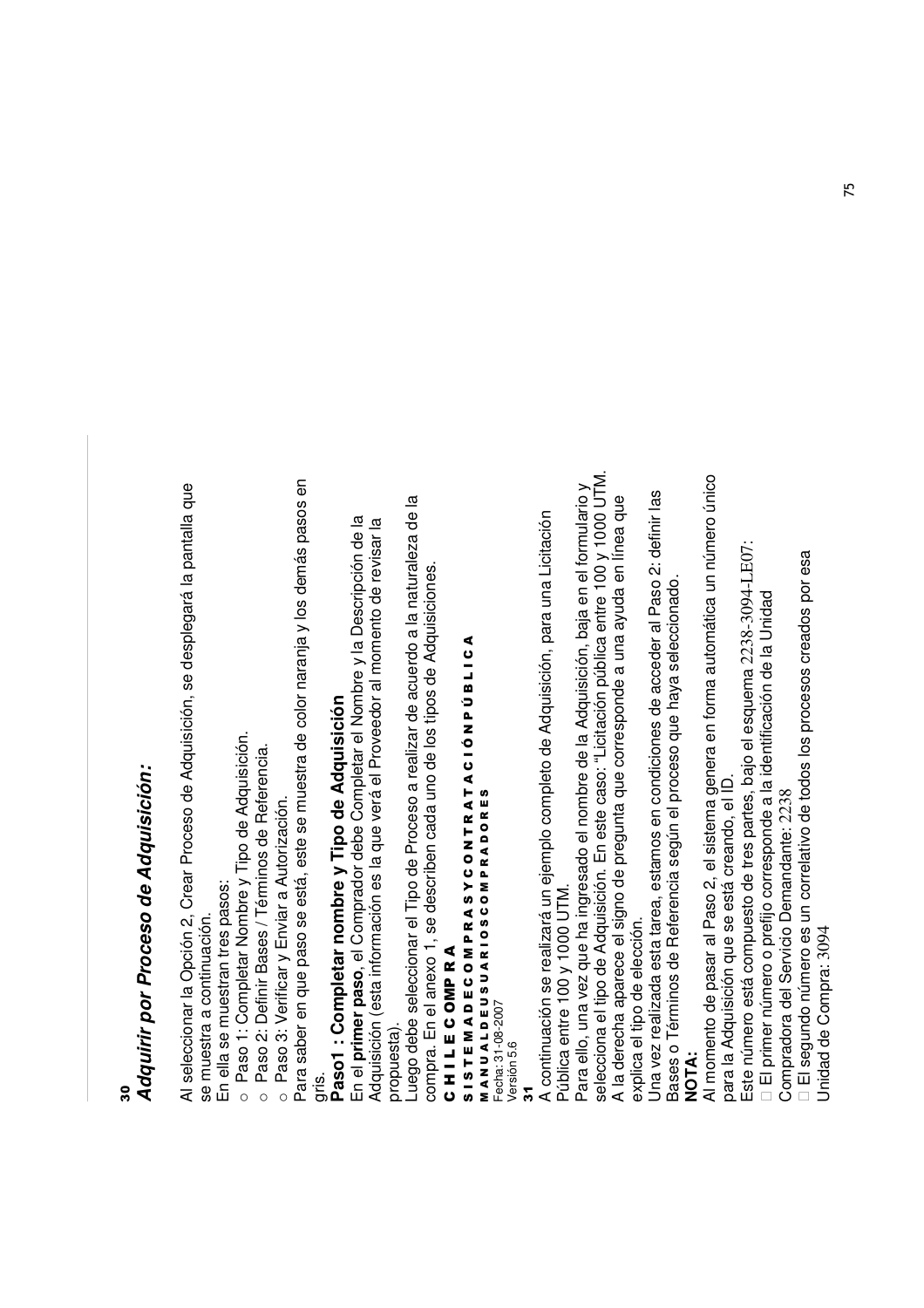está que se ⋖ pro c eso ن<br>1 ـا 1 ಕಿ כ 5 hasta 2 días Δ. al tip o z ە<br>ت Licitación Privada por Confidencialidad F1 10 hasta 6 días Licitación Privada por Confidencialidad F1 10 hasta 6 días Licitación Privada por Remanente de Adquisición Anterior Licitación Privada por Remanente de Adquisición Anterior Licitación Privada por Convenios con Personas Jurídicas Licitación Privada por Convenios con Personas Jurídicas Licitación Privada por otras Causales J1 10 hasta 6 días **previsto** Licitación Privada por otras Causales J1 10 hasta 6 días LE 10 a 6 días Trato Directo por Remanente de Adquisición Anterior o referencia enclaturas: Trato Directo por Remanente de Adquisición Anterior o <<br>T<br>< LP 20 a 11 días Trato Directo por Convenios con Personas Jurídicas icitación Privada por Licitación Pública Anterior sin Trato Directo por Convenios con Personas Jurídicas MPRADORES C OLicitación Privada por Licitación Pública Anterior sin 0 7. L1 10 a 6 días Trato Directo por Proveedor Único D1 O/C Directa Realizar Proceso de Cotización C2 5 hasta 2 días Realizar Proceso de Cotización F2 5 hasta 2 díasDirecta aliza: L E T M Trato Directo por Licitación Privada Anterior sin œ **mergencia, Urgencia e Im** Trato Directo por Licitación Privada Anterior sin ⊢ Trato Directo por Adquisición Menor a 100 U z c eξ Trato Directo por Proveedor Único D1 O/C 0 ello se usan las siguientes no P Extranjeras fuera del Territorio Nacional mitir Orden de Compra Directa C1 O/C cteres ha Extranjeras fuera del Territorio Nacional Extranjeras fuera del Territorio Nacional Extranjeras fuera del Territorio Nacional ပ en que se re Licitación Pública Entre 100 y 1000 U ∑<br>F **onfidencialidad** )<br>の T M0 Licitación Pública Mayor a 1000 U Licitación Pública Menor a 100 U ⊄<br>⊄ **RIOSC d e** c ara **UISICIÓ Nmínim o s** Δ. ⋖ Σ œ **Licitaciones Privadas** ಕಿ ĸ ⋖ **Licitaciones Privadas** o Servicios Accesorios 0 **Licitaciones Públicas** Servicios Accesorios el año Servicios Accesorios ALDEUSU Servicios Accesorios உ ပ<br>။ **Directo p or E Directo p or C** er grup o A110 hasta 6 días 3110 hasta 6 días E1 10 hasta 6 días Σ A1 10 hasta 6 días B1 10 hasta 6 días E1 10 hasta 6 días E2 5 hasta 2 días **Public ació n (\*)** 32 5 hasta 2 días A2 5 hasta 2 días **ratos Directos** B2 5 hasta 2 días A2 5 hasta 2 días E2 5 hasta 2 días Fecha: 31-08-2007 **ADQ**0 ē **Pla z o s Tratos Directos**  $\mathord{\geqslant}$ ⋖ ပ alizand o nteresados Σ Interesados ш Versión 5.6 **DE**El terc oferentes Versión 5.6 ⋖ ш oferentes コニエ ∍ **Glo s a** ⊢ **TIP O**Para z **Trato Trato** თ<br>5<br>თ ∡<br>≥ '%re ပ E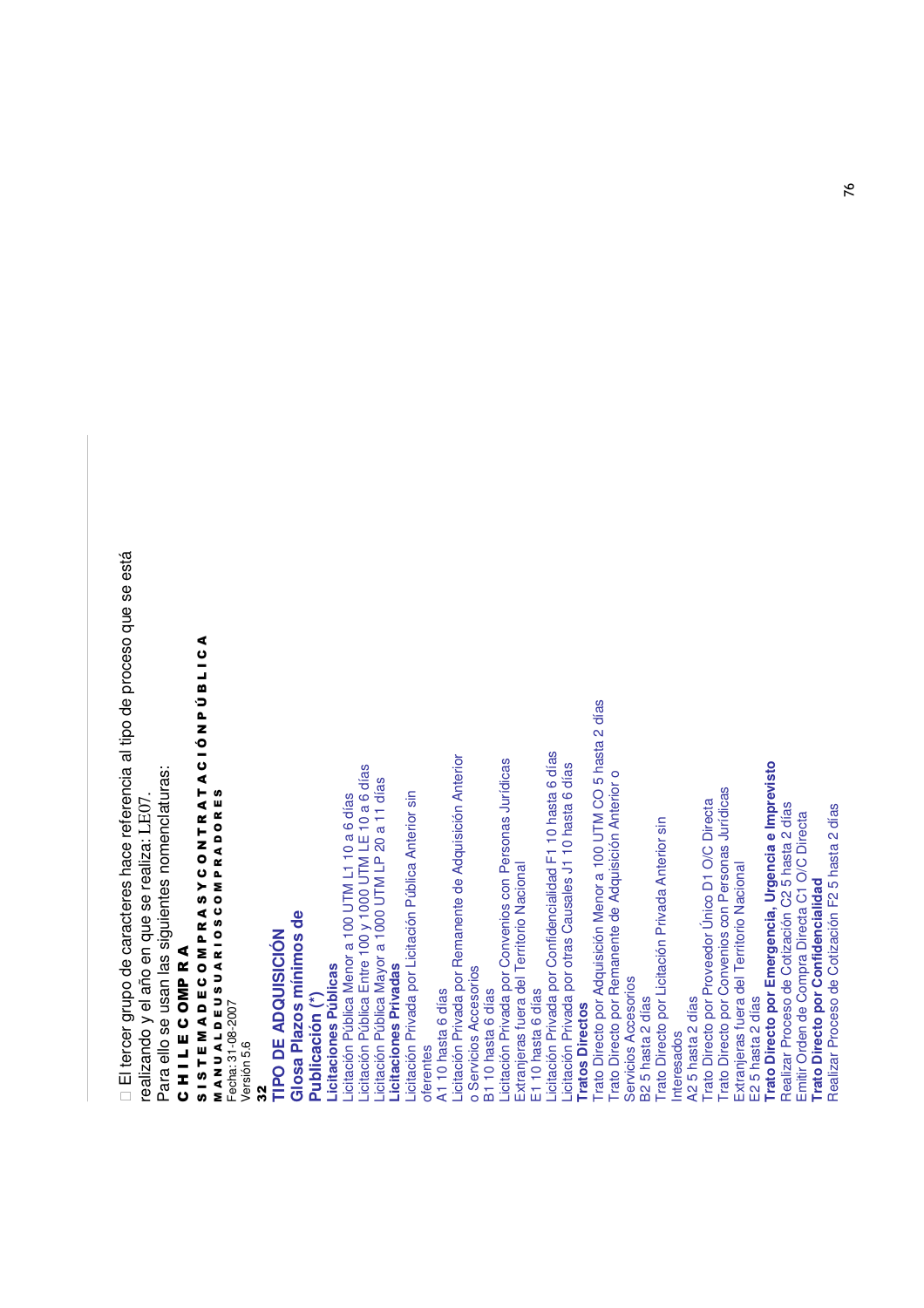Emitir Orden de Compra Directa F3 O/C Directa **Trato Directo p or Naturaleza de la Negociación** Realizar Proceso de Cotización G2 5 hasta 2 días Emitir Orden de Compra Directa G1 O/C Directa **Otras Órdenes de C ompra**

Orden de Compra menor a 3 U T M R1 O/C Directa Orden de Compra sin resolución C A  $\frac{\mathsf{C}}{\mathsf{C}}$ Directa Orden de Compra proveniente de adquisición sin emisión autom ática de O  $\mathsf{\mathsf{\mathsf{\mathsf{\mathsf{Q}}}}}$ SEO/C Directa

#### ပ ー<br>ニ ш ပ 0 Σ <u>a</u> ĸ ⋖

#### თ<br>5<br>თ н. ш Σ ⋖ ٥ ш ပ 0 Σ Δ. ĸ ⋖ n ≻ ပ 0 z н. ĸ ⋖ Н. ⋖ ە<br>ت z Δ. 9 ن<br>1 ـا 1 ⋖ ⋖ ALDEUSU œ **RIOSC** 0 MPRADORES

⋖ Fecha: 31-08-2007 Versión 5.6 Versión 5.6 ∍ z ∡<br>≥ ''

**Pa s o 2: D efinir B a s e s o T érmin o s d e R efere n cia (T D R)** s e g ú  $\mathbf{v}$ c orre s p o n d a**.**

e<br>四 aso  $\mathbf{\alpha}$ c orresp ond e a las B ases o  $\vdash$ érminos d  $\bf \Phi$  $\approx$ eferencia, d ond e el c o m pra d or de b erá c o m pletar, al m enos, to d os los D atos O blig atorios.

De b e llenar c a d a se c ción, sele c cionand o la frase "C o m pletar D atos", d ond e se a brirá  $\overline{\Phi}$ 

formulario c orresp ondiente. Los d atos a c o m pletar son:

.<br>.<br> ele c ción d e م<br>م ductos

2. Antecedentes y  $\circ$ onta cto d el Org anism o  $\Box$ e m চ<br>ৱ ante

os

3. Ante c e d entes A d ministrativ

4. Eta p as y Plazos

5. R e quisitos d e ቢ articip a ción e Instruc ciones p ದ<br>ಹ Presenta ción d e Ofertas

6. Antecedentes Legales

7. Criterios d  $\bf \Phi$ E v alua ción

⊠<br>∞ ontos y Dura ción d ت<br>ه ontrato aturaleza ontos d e las G arantías

10. Otras Cláusulas 10. Otras Cláusulas ⋝  $\mathord{\geqslant}$  $\frac{2}{\infty}$ 

11. Ingreso d e Ane x os

12. Cre ar R esolución y Lista d e Autorizadores

Los C a m blig atorios v ariarán si son B ases o T D R.

p os o

#### ပ ー<br>ニ ш ပ 을<br>이 ≃ ⋖

#### თ<br>5<br>თ ⊢ ш Σ ⋖ o ပ<br>။ 0 Σ Δ. ⊄<br>M )<br>の ပ 0 z ⊢ ≃ A T<br>4 ە<br>ت z Δ. כ ن<br>1 ـا 1 ⋖

⋖<br>≅ z ∍ ⋖ ALDEUSU ⋖ ≃ 0<br>0<br>0<br>2 0 MPRADORES

Fecha: 31-08-2007 Fecha: 31-08-2007 Versión 5.6 Versión 5.6

**M** \*

**1. S ele c ció n d e Pro d u cto s y S ervicio s**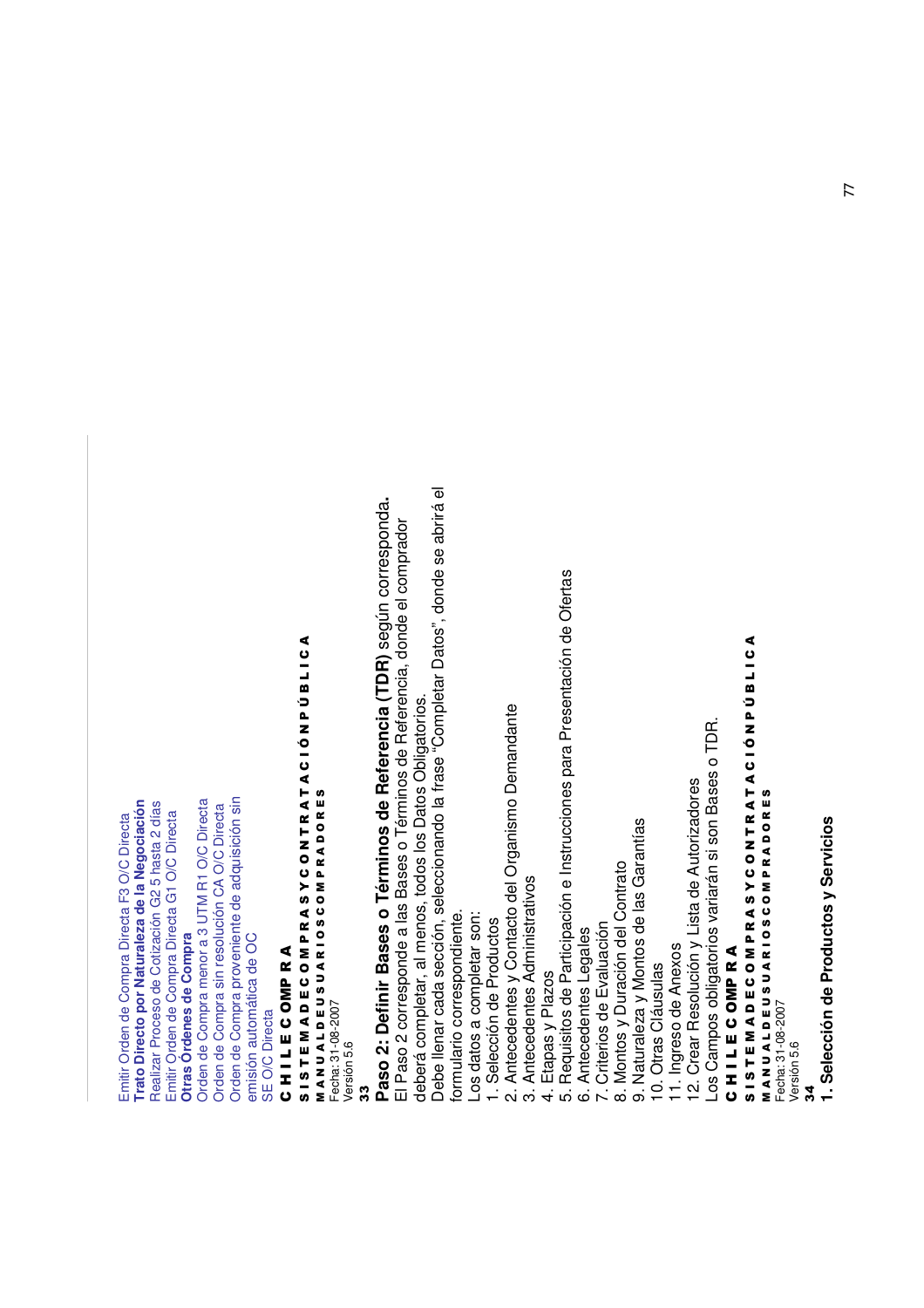Los subpasos son 3 y se muestran en la siguiente imagen:

1. Pinchar el Botón <Seleccionar Productos o Servicios>.

2. Ingresar en el buscador el nombre del producto <sup>o</sup> servicio.

3. Seleccionar el producto encontrado <sup>a</sup> través del botón verde ubicado al costado izquierdo del código del producto.

Si usted conoce el código del producto que desea adquirir, debe digitarlo directamente en la casilla y luego presionar el botón "Ingresar", con esto evita tener que realizar la búsqueda.

Luego de seleccionar el producto se debe:

a. Ingresar la Unidad de Medida.

b. Ingresar la Cantidad <sup>a</sup> comprar.

c. Escribir las Especificaciones del Comprador. En este campo debe describir ampliamente el producto <sup>o</sup> servicio que desea adquirir para que el proveedor oferte correctamente.

d. Pinchar el botón Agregar <sup>a</sup> la Adquisición.

- **1**
- **2**
- **3**

#### C H I L E C OMP R A

#### S I S T E M A D E C O M P R A S Y C O N T R A T A C I Ó N P Ú B L I C A M A N U A L D E U S U A R I O S C O M P R A D O R E S

Fecha: 31-08-2007Versión 5.6

#### $35$

Esta operación se muestra en la siguiente imagen.

Luego de tener la Línea de producto ya incorporada <sup>a</sup> la Adquisición debe pinchar el botón verde "Guardar y Volver" para así retornar al índice del formulario de Bases.

#### **A**

- **B**
- **C**

```
D
```
C H I L E C OMP R A

#### S I S T E M A D E C O M P R A S Y C O N T R A T A C I Ó N P Ú B L I C A

M A N U A L D E U S U A R I O S C O M P R A D O R E S

Fecha: 31-08-2007Versión 5.6 36

#### **2. Antecedentes y Contacto del Organismo Demandante**

Para ingresar seleccione "Completar Datos". El sistema indica <sup>a</sup> través del color verde y un ticket que el paso anterior (1) está listo, (podrá modificar los datos ingresados).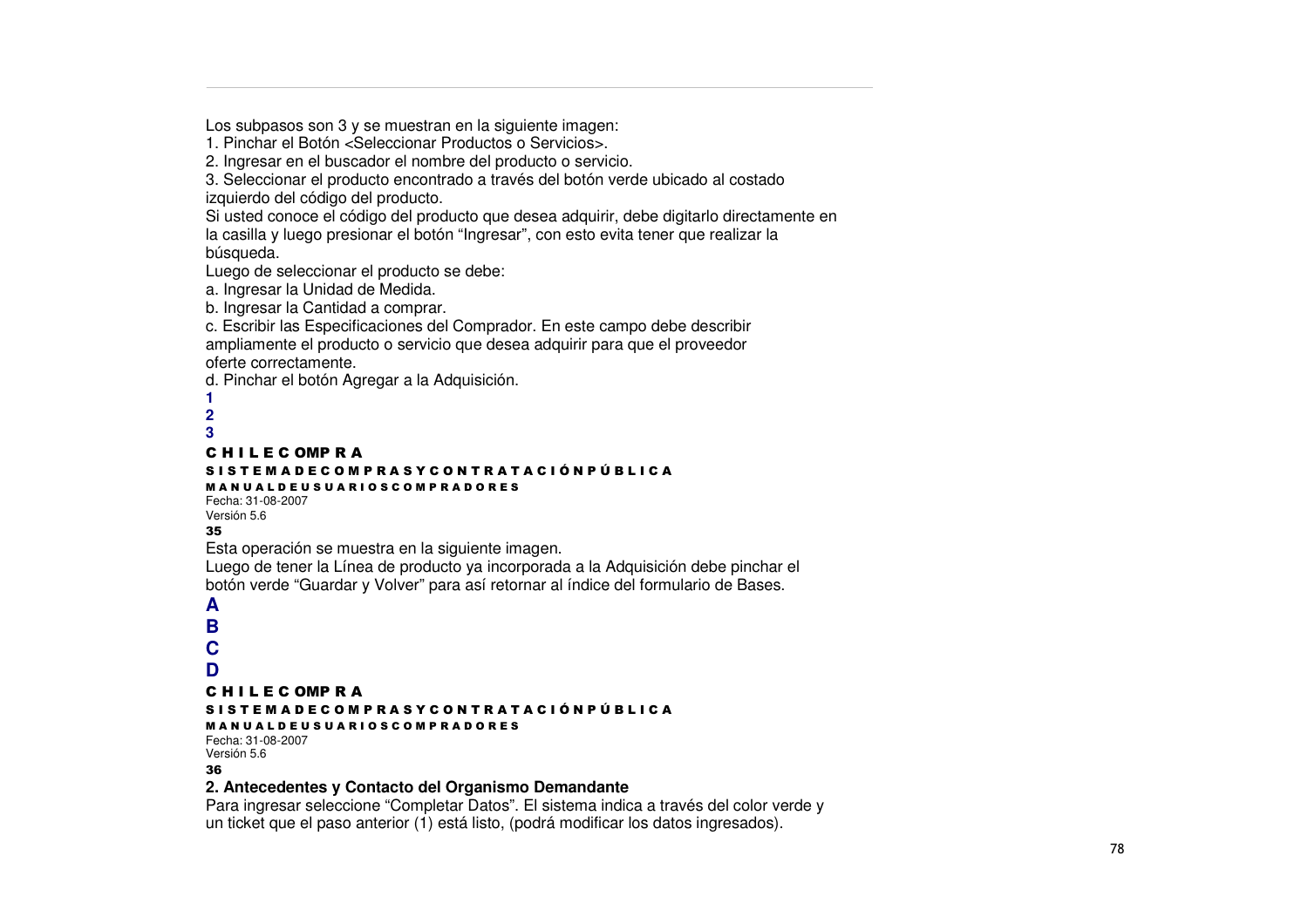El asterisco rojo indica los pasos obligatorios para el proceso que está realizando. Para completar estos Antecedentes debe:

1. Seleccionar la Región.

2. Completar el nombre completa de la persona de contacto de la Adquisición.

3. Completar el cargo (opcional).

4. Completar el teléfono.

5. El fax (opcional).

6. Completar el e-mail.

7. Pinchar el botón "Guardar y Volver" para regresar al índice.

Una imagen de los datos <sup>a</sup> completar se muestra <sup>a</sup> continuación.

#### C H I L E C OMP R A

#### S I S T E M A D E C O M P R A S Y C O N T R A T A C I Ó N P Ú B L I C A M A N U A L D E U S U A R I O S C O M P R A D O R E S Fecha: 31-08-2007

Versión 5.6  $37$ 

**12**

**3**

**4**

**5**

**6**

**7**

#### C H I L E C OMP R A

#### S I S T E M A D E C O M P R A S Y C O N T R A T A C I Ó N P Ú B L I C A

M A N U A L D E U S U A R I O S C O M P R A D O R E S

Fecha: 31-08-2007Versión 5.6 38

#### **3. Antecedentes Administrativos**

Al igual que en los pasos anteriores, se debe seleccionar con un clic en <Completar Datos>.

Para Completar los antecedentes Administrativos se debe:

1. Seleccionar el Tipo de Adjudicación

#### **Adjudicación Simple**

Esta opción se utiliza para adjudicar un proceso normal de licitación y permite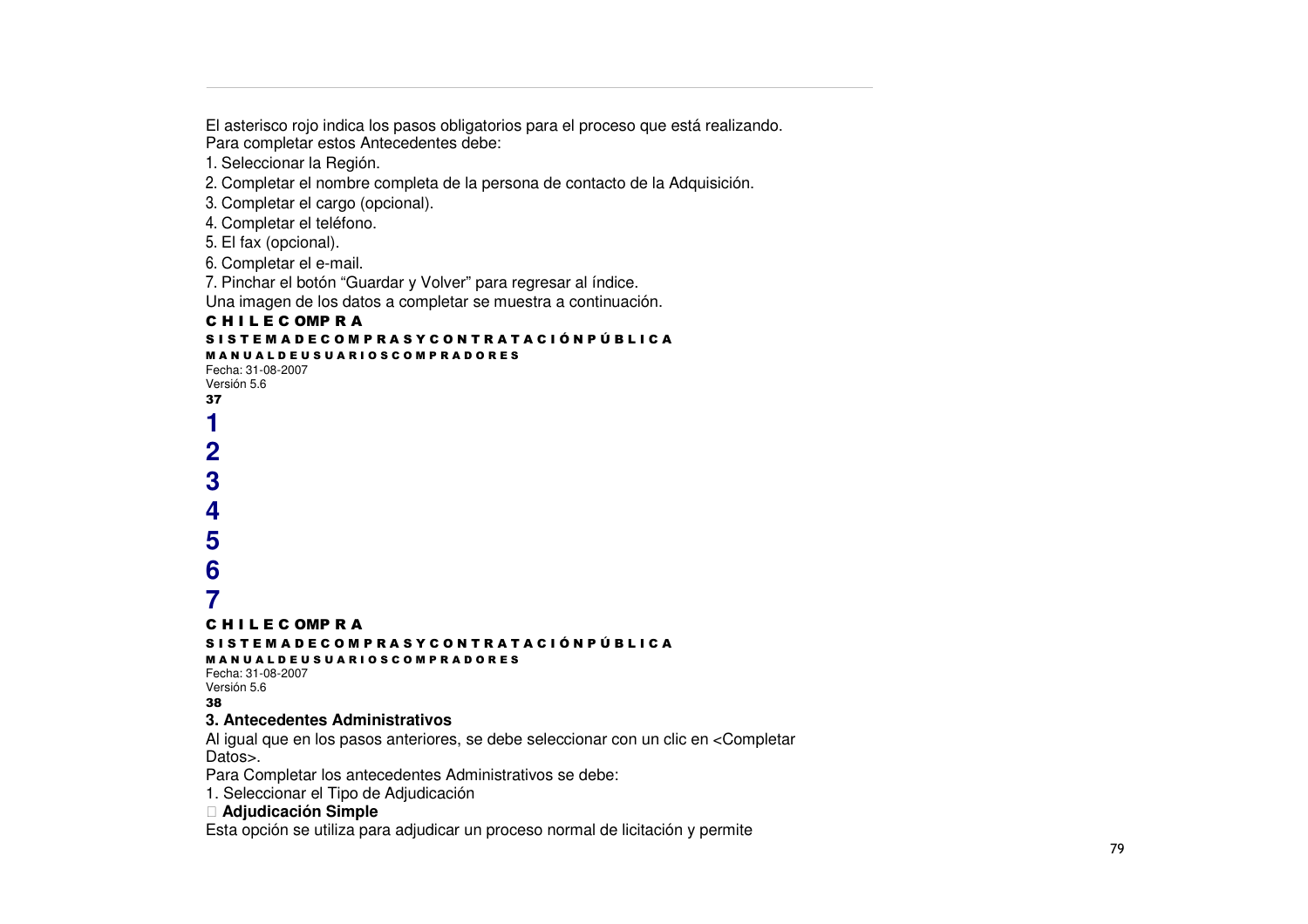que cada línea de producto sea adjudicada a un solo proveedor en su totalidad, generando automáticamente la o las OC que correspondan. Es utilizada para realizar compras d ebienes más que de servicios.

Adjudicación Simple sin emisión automática de Orden de Compra Esta opción se utiliza para adjudicar un proceso normal de licitación y permite que cada línea de producto sea adjudicada a un solo Proveedor en su totalidad, sin generar en forma automática la o las OC que correspondan. Las Órdenes de Compra deben ser generadas por el usuario a medida que va consumiendo respecto de esa Adjudicación. Es utilizada para realizar compras de bienes y servicios.

#### C H I L E C OMP R A

#### S I S T E M A D E C O M P R A S Y C O N T R A T A C I Ó N P Ú B L I C A M A N U A L D E U S U A R I O S C O M P R A D O R E S Fecha: 31-08-2007Versión 5.6

#### '3

#### **Adju dicaciónMúltiple**

Este proceso es utilizado para adjudicar el 100% **de una línea de producto** a uno o más proveedores y de acuerdo a la cantidad que el Comprador necesite y a la cantidad que el proveedor haya ofertado. Generalmente se utiliza cuando se piden grandes cantidades de un producto y se quiere asegurar el stock.

Adjudicación Múltiple sin emisión automática de Orden de Compra La Adjudicación múltiple sin emisión automática de Orden de Compra es generalmente requerida por los Organismos Públicos cuando se ven enfrentados a la necesidad de contratar un servicio o producto por un tiempo determinado con ciertos niveles de tarifas y que se puede adjudicar a uno o más pro veedores.

Funcionalmente, las diferencias <sup>c</sup> on la Adjudic a ción Múltiple es que cuand o llega el momento de adjudicar, en la Adquisición por Adjudicación múltiple sin emisión automática de Orden de Compra puede adjudicar la misma cantidad de unidades a diferentes proveedores y no genera Orden de Compra automáticamente. Éstas deben ser emitidas posteriormente por el Usuario de acuerdo a lo que se va consumiendo.

Sus v entajas son:

i. Sirve de alternativa a la adjudicación Simple.

ii. A yud a a re alizar las c o m pras ha bituales.

iii. Simplific a las c ompras p equeñas <sup>a</sup> tra vés del p ortal.

iv. Permite a través de su utilización planificar de mejor forma las compras,

bajando la tasa de Compras Urgentes.

*¿Cuándo realizar una* Adjudicación múltiple sin emisión automática de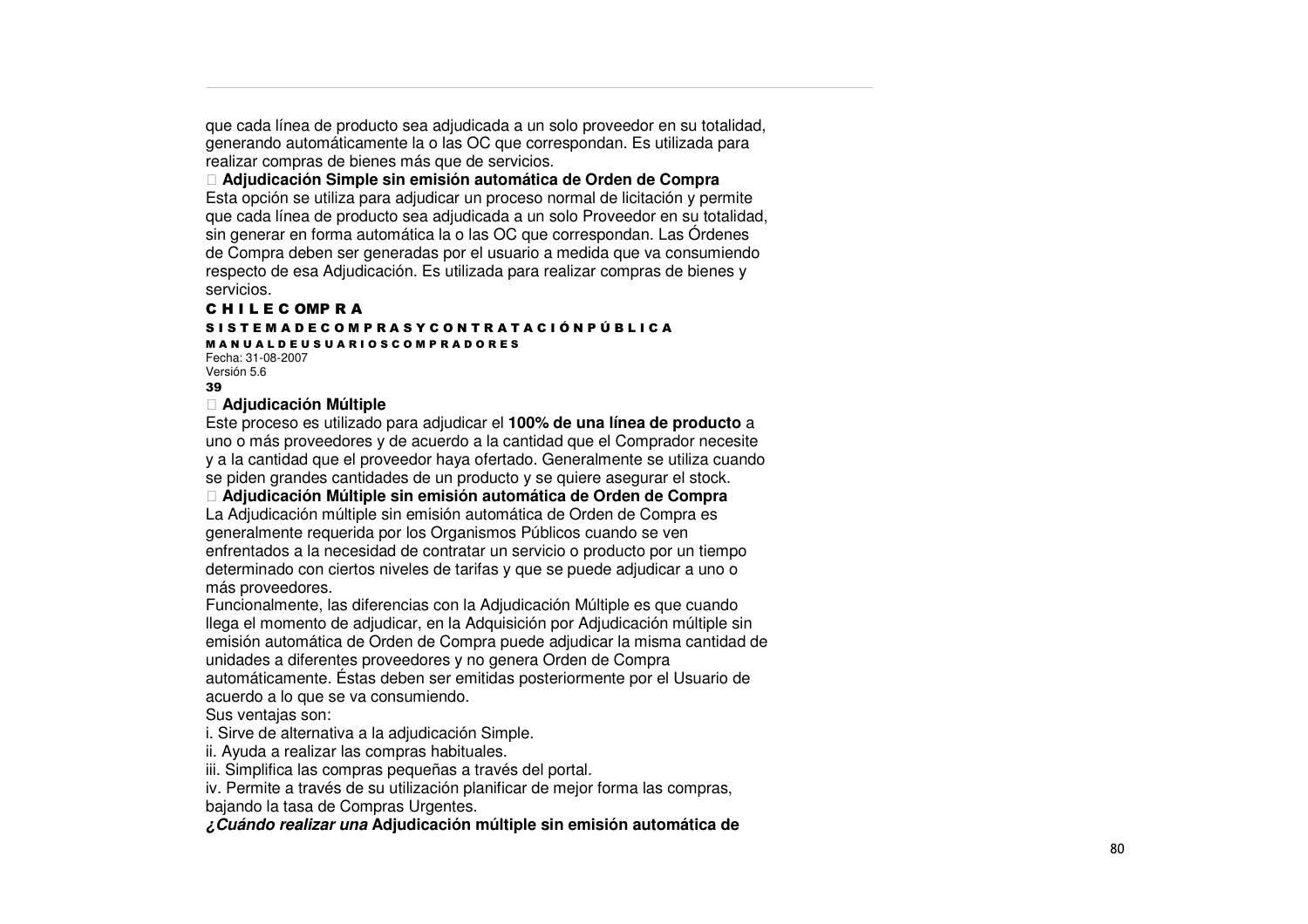#### **Ord endeCompra** *?*

La A djudic a ción múltiple sin e misión auto E átic a ಕಿ ਣ<br>ਹ en d e ج<br>S pra se utiliza, por eje ξ plo, p ara los servicios d  $\overline{\mathsf{e}}$  $\mathsf{E}% _{T}$ antención d e  $\,>$ ehículos en los que pue d a adjudic ar p ه<br>ة  $\Xi$ eses, p or eje Ë plo, a diferentes talleres a niv el na cional. Lue g o ಕಿ ser a djudic a d o este  $\mathbf{\mathsf{c}}$ ontrato, c a d a v ez que el org anism o ne c esite re p arar sus v ehículos, los envía a uno d e los talleres a djudic a d os y e mite una ਣ<br>ਠ en d e Co m pra sele c cionand o la o p ción lla m a d a *Orde n de C o mpra pro ve nie nte de adq uisició nsin emisió nauto mátic ade OC* sin necesidad deemitir Resoluciones Fund a d as p orque y a re alizó la A ত quisición, sólo d e b e indic ದ<br>ಸ qué c orresp ond e  $\mathord{\geqslant}$ d e qué ID p<br>D viene, d e esta form a los d atos d el A djudic a d o serán c o m pleta d os en form a auto m átic a lue g o d e sele c cionarlo. La únic a diferencia entre esta ٤ o d alid a d y la **A** <u>..</u><br>ㅎ **dic a ció n Sim ple sin emisió n a uto** <u>اع</u> **átic a d e Ord e n d e**  $\mathbf{\mathbf{c}}$ **o m pra** es que esta últim a p ermite adjudic ar a sólo un Pro v e e d or p or c a d a líne a d e ք<br>ն ducto/servicio. ပ コニエ ш ပ 을<br>이 ĸ ⋖ ဖ<br>5<br>၈ ► ш Σ ⋖ Ω ш ပ 0 Σ Δ. ĸ ⋖ n ≻ ပ 0 z ► ĸ ⋖ ► ⋖ ა<br>ნ z Δ. 9 ن<br>1 ـ ا ⋖ Z<br>2<br>2 ≤<br>⊐ ALDEUSU ⋖ œ 0<br>0<br>0<br>1 0 MPRADORES Fecha: 31-08-2007

#### \*4

Versión 5.6

Otros eje ξ plos d e re querimientos que se re alizan a tra v és d e **A** <u>.</u><br>ㅎ **dic a ció n Sim ple o M últiple sin e misió n a uto m átic a d e Ord e n d e**  $\mathbf c$ **o m pra** son los servicios d e foto c o pia d o, servicios d e re p ara ción d e Ξ á quinas d e oficina, co m pra<br>D d e alim entos, etc.

က<br>လ ele c cionar la M one d a  $\mathbf{\circ}$ on que se re alizará la A d quisición. ပာ<br>က ele c cionar en cuantas eta Q. as se re alizará la A p erturas d e Ofertas.

Podrá hacerlo en una eta p a, es d e cir la A p ertura A d ministrativ a, T é cnic a  $\mathord{\geqslant}$ Ec onó mic a se re alizan en la mism a fe cha.

ರ<br>հ os eta p as, signific a g<br>B p o drá ha c er el a cto d e A p ertura T é cnic a  $\mathord{\geqslant}$ ш c onó mic a en diferentes fe chas. Esta o d alid a d se utiliza cuand o se re quiere tie d e

٤ ξ p o estudio d e los ante c e d entes té is<br>S os entre g a d os p or el Pro v e e d or.

4. Lue g o d e c o m pletar se pincha م<br>ه otón < Guard ar<br>ল  $>$  $\grave{\vec{\circ}}$  $\frac{\wedge}{\Phi}$ 

 $\mathbf{a}$ p antalla d ond e se d e b en eje cutar estos cuatro  $\Omega$ asos se muestra a c ontinua ción. ⋖

#### ပ コニエ ш ပ 0 Σ உ ĸ

#### い<br>5<br>の н. ш Σ ⋖ o ш ပ 0 Σ Δ. ĸ ⋖ n ≻ ပ 0 z н. ĸ ⋖ н. ⋖ ە<br>ت z Δ. 9 ن<br>1 ـ ا ـ ا ⋖ ∡<br>≥ z ∍ ⋖ ALDEUSU ⋖ œ **RIOSC** 0 MPRADORES

Fecha: 31-08-2007 Fecha: 31-08-2007

Versión 5.6 Versión 5.6

\*,

## **4. Eta p a s y Pla z o s**

တိ c o m pletan las fe chas o blig atorias y o p cionales d  $\bf{e}$ a cuerd o a lo estipula d o p ara la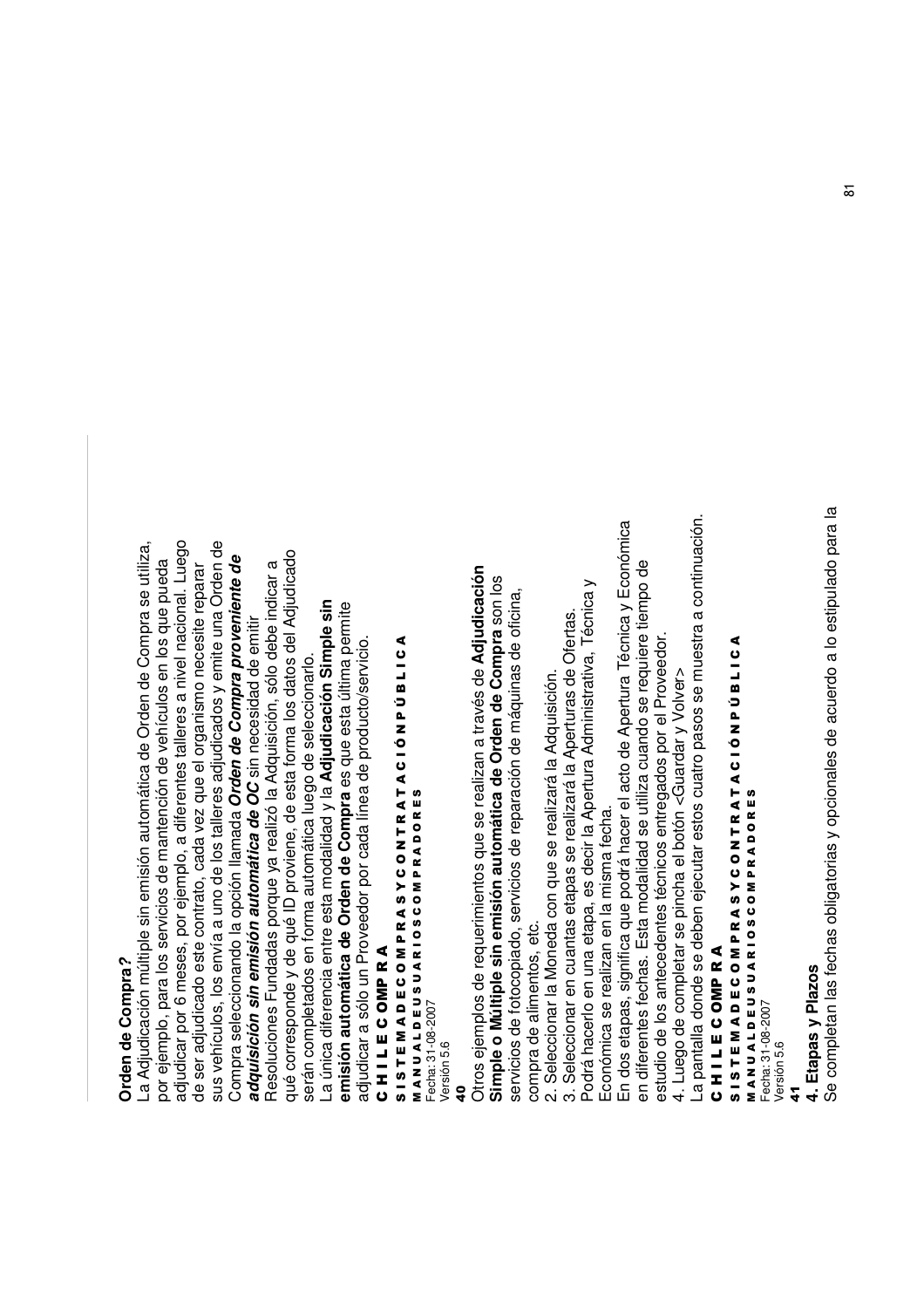a cuerd o pue d e ser al que se en la onsultas d e re c e p ción d e p ertura el usuario cios c omo los  $\rm \dot{\rm o}$ os, d e  $\overline{\Phi}$  tienen los ctos (C ente la el Proveedor estipula d o quisición, sólo **pliará** တ<br>ဝ .<br>ৱ is<br>S A g<br>B cibirá las c ptativ c on la cha) son: pedirá sola mentar el plazo. En los Tratos Dire **a m** o d efine v erá to d os los alend c e d entes té erid a la cto, pudiend otros O cuánd o**a lo** erá tanto los pre a lo puesta. el plazo ente a yud a un c ⋖ er y lue g o ores. El plazo lo ن<br>1 ـ ا <u>بع</u> cha re A d cierre sug ara ingresar la fe a cuerd o **o, el siste** a m atoria y es hasta a d a la erá los ante p<br>D ma le alizarla simultáne efe cha uste d limita o. qué fe 9 d e cir que alizand e la Δ. ond ರ<br>ರ o ez Public public a ción d e o blig en 1 eta pa, el siste z c o m ಕಿ **s**: Esto **stiv**  $\,>$ el análisis d p ara resp ა<br>ნ p o. días p esd e de los Proveedores. eta pacha este re or los pro v e e d a ξ cual tiene **o fe**  $\,>$ pletar en form quiere o tie ⋖  $\Omega$ cto la fe ólo ರ<br>ಸ v **Oferta** ► asillero MPRADORES ഗ **a:** En esta **s á b a d o, d o min g o** ara ingresar sus ofertas, una ⋖ **a:** S entre g a cios al mism on esta fe **hrs**. **s:** D e b e indic querirá que se or los proveedores. Podrá re ĸ **a",** esto aum p ara as d e ► **T é c nic** efe ara lo **d e h á bil a la s 15** d el c z 0 p or d 4 8 hrs.). os ingresa d os p **e c e p ció n** ಹ<br>ಹ quiere que re pro c eso a apertura **Económic** chas mínim c o m Ad quisición. ပ έ a. **nic s:** C ingresar (p osta d o ≻ ದ<br>ದ el Siste **p ertura** diferid p arte ante c e d entes, e x c e pto los pre entre g ará n 0 **ctró Pre g u nta** Plazos que **Pre g u nta** que re ⋖ 0<br>0<br>0<br>1 p o o dific g ar a ĸ d e al c ಕಿ **Ele** έ **R** A d quisición d e **día s** o ha cerla Δ. **A** 2, G 2 el tie **día d e** el tip o ⋖ hasta la fe ε **Apertura** cto Σ œ d e b eں<br>تا disminuirlas hasta lle **d e** p o **d e "A p ertura** d e la ĸ ⋖ 0 p o drá **Cierre** a **e n nte** alizar el a ں<br>E **d e** ξ ALDEUSU **al d e** alcule έ 을<br>둘 ပ ⊥<br>آب **cto** ciend o Eta p as y al tie pra, el siste ದ<br>ಹ ш **c a e uie F e c h a Inicio** chas que os e c onó la naturaleza Fecha: 31-08-2007 Proveedores p 0 Fecha: 31-08-2007 **A** aΩ ပ<br>လ ervisor la ingresa d os p ministrativ <u>مَ</u><br>تتا ೦<br>ಹ ⋖ **d e el sig d e de**ပ onsultas, c **Si el cierre** a cuerd o mo dific a d aac c e d e ha Σ ш ш<br>N Versión 5.6 Si elije re esta ativ **F e c h a F e c h a FechaF e c h a** Versión 5.6 ⋖ ш コニエ Tendrá ∍ **Fe c h a** Las fe ► archiv **ha sta** B2, A norm z para ဖ<br>5<br>၈ co m Sup ∡<br>≥ হ<br>ব de **4**%ပ  $\boldsymbol{\alpha}$ <u>ო</u>

\*

a

**1**

pre p arar su oferta. **Fe c h a P u blic a ció n d e R e s p u e sta s:** Fije una fe cha les resulte c ó m o d a tanto a

c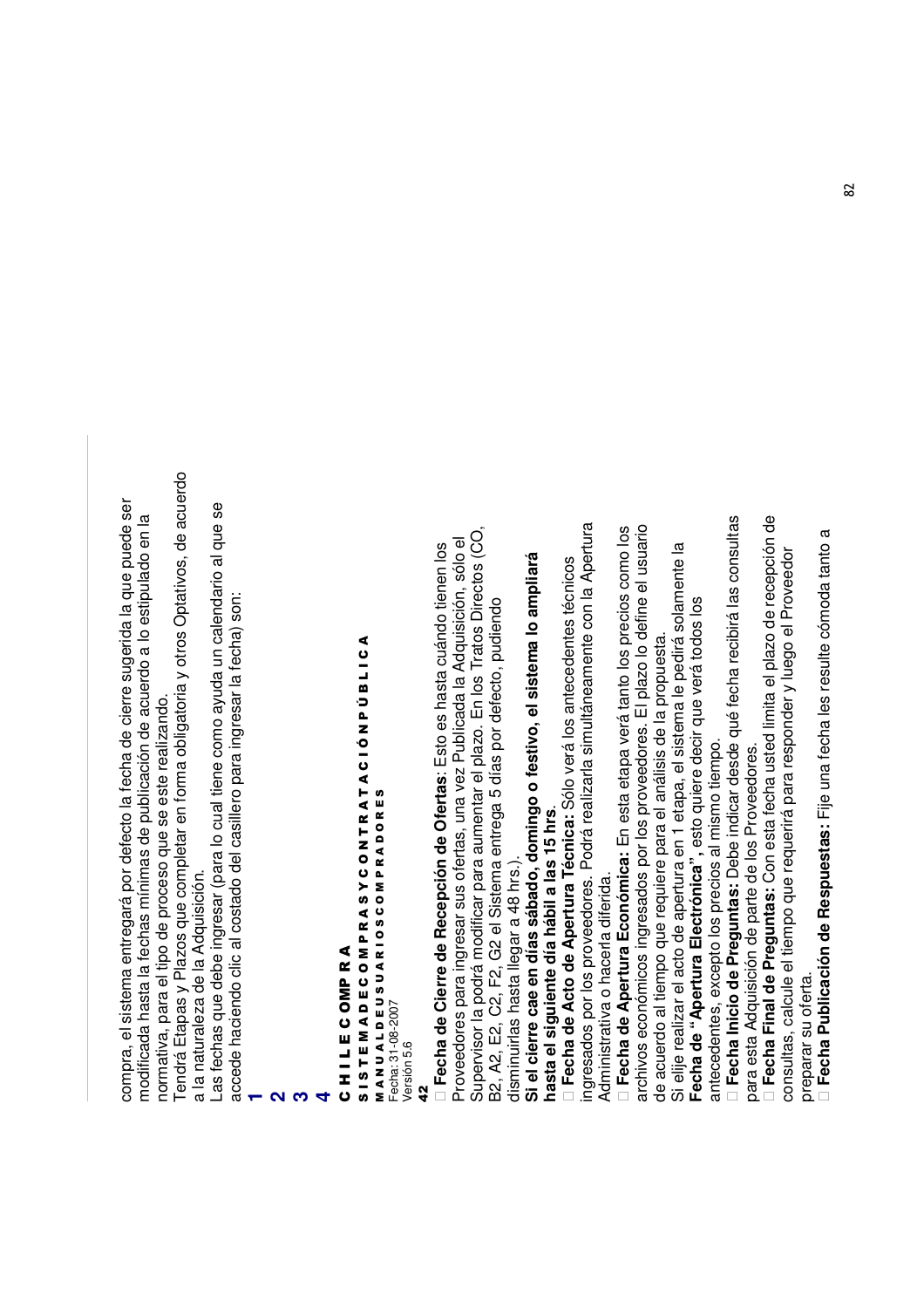usted como al Proveedor para que con sus respuestas pueda preparar su oferta.

#### C H I L E C OMP R A S I S T E M A D E C O M P R A S Y C O N T R A T A C I Ó N P Ú B L I C A

M A N U A L D E U S U A R I O S C O M P R A D O R E S Fecha: 31-08-2007Versión 5.6

#### 43

Una vez que haya ingresado al menos los datos obligatorios podrá presionar el botón <Guardar y Volver> para acceder al siguiente paso.

#### C H I L E C OMP R A

S I S T E M A D E C O M P R A S Y C O N T R A T A C I Ó N P Ú B L I C A

M A N U A L D E U S U A R I O S C O M P R A D O R E S Fecha: 31-08-2007

Versión 5.6 44

#### **5. Requisitos de Participación <sup>e</sup> Instrucciones para presentación de ofertas.**

Se deben seleccionar los que se consideren pertinentes de acuerdo <sup>a</sup> la Adquisición, para ello se pincha sobre el recuadro anterior al requisito, podrá agregar alguna descripción si lo requiere. Al menos debe escoger uno.

Los datos que pueden ser seleccionados, como requisito de la oferta, pueden estar en ChileProveedores, en cuyo caso no es necesaria la entrega física de los antecedentes como lo muestra la siguiente imagen:

Antecedentes que se pueden solicitar en esta opción:

Experiencia de la Empresa.

Experiencia de los Consultores <sup>o</sup> Jefe de proyecto <sup>o</sup> empleados.

Ser persona Natural o Jurídica que emita facturas (contribuyente de 1° categoría).

Ser persona Natural <sup>o</sup> Jurídica que emita boletas de honorarios (contribuyente de

2°categoría).

Certificaciones profesionales, Diplomas.

#### C H I L E C OMP R A

#### S I S T E M A D E C O M P R A S Y C O N T R A T A C I Ó N P Ú B L I C A M A N U A L D E U S U A R I O S C O M P R A D O R E S

Fecha: 31-08-2007Versión 5.6

45

Tener representación oficial de marcas <sup>o</sup> empresas internacionales.

 Estudios, títulos profesionales <sup>o</sup> técnicos (entregados por universidades <sup>o</sup> Institutos Profesionales).

Balances, estados financieros y otra documentación contable.

Certificados de antecedentes comerciales, laborales <sup>o</sup> tributarios.

Declaraciones juradas.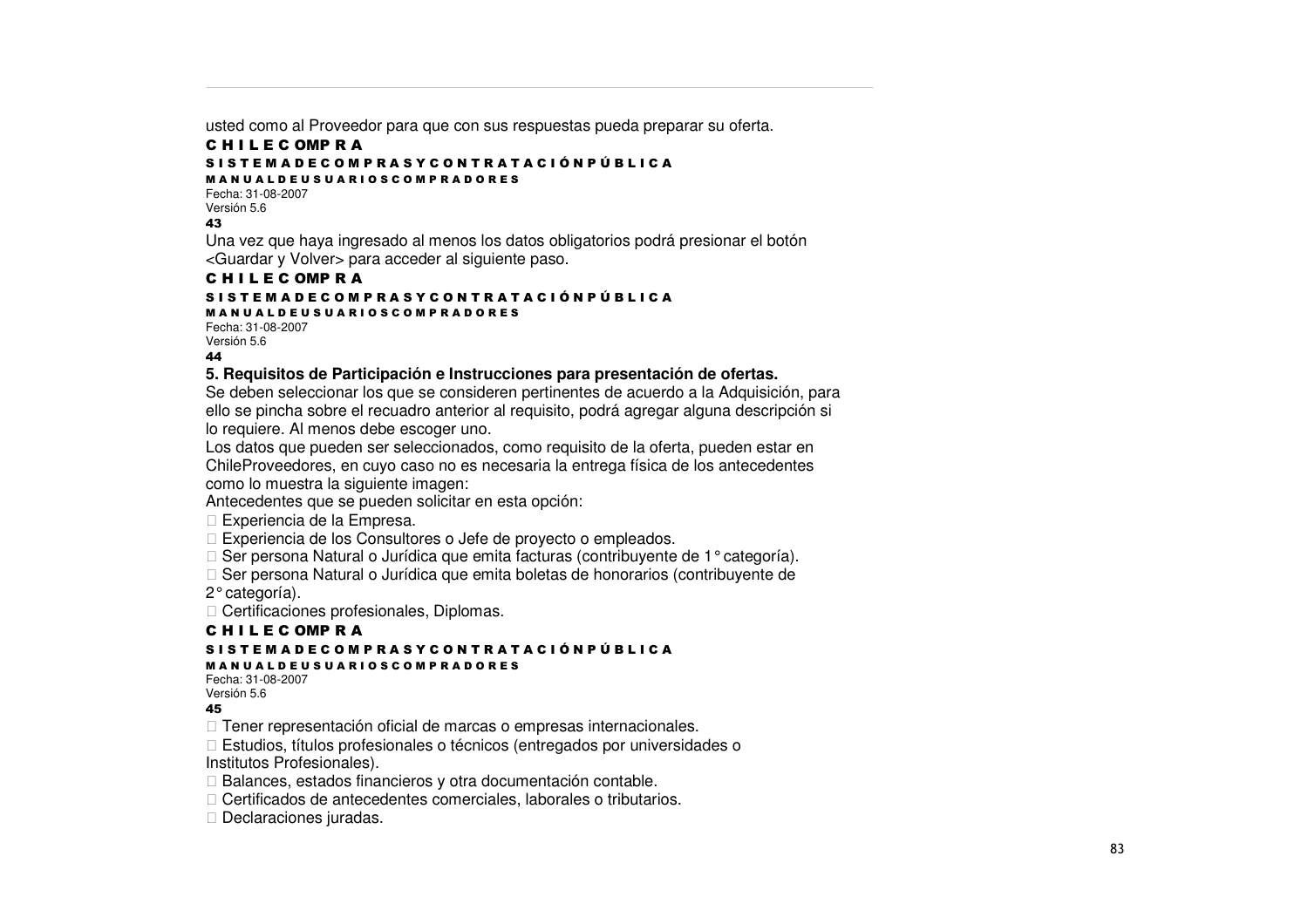Estar inscrito en algún registro especial.

Cobertura <sup>o</sup> presencia regional.

 También se puede agregar un Nuevo Requisito Adicionalmente, deberá seleccionar, al menos, una de las siguientes opciones:

#### C H I L E C OMP R A

#### S I S T E M A D E C O M P R A S Y C O N T R A T A C I Ó N P Ú B L I C A

#### M A N U A L D E U S U A R I O S C O M P R A D O R E S

Fecha: 31-08-2007Versión 5.6

#### 46

#### **6. Antecedentes Legales**

Se seleccionan los antecedentes según lo definido por la institución como Antecedentes Legales para la presentación de los oferentes.

Se accede al menú haciendo clic en <Completar Datos>.

Los antecedentes están divididos en:

Antecedentes legales para Ofertar.

- o Para persona natural.
- o Para persona jurídica.

Antecedentes legales para ser Contratado (Datos Obligatorios).

- o Para persona natural.
- o Para persona jurídica.

De acuerdo <sup>a</sup> lo que indica la Ley y el Reglamento de Compras Públicas, es obligatorio solicitar antecedentes para Contratar, puntualmente los documentos que permitan certificar la Habilidad del Proveedor para ser contratado por el Estado <sup>o</sup> bien estar registrado en Chileproveedores. Usted podrá agregar otro tipo de antecedente que no se encuentre entre los propuestos por el sistema.

En forma adicional, se encuentra habilitado un cuadro de texto, en el cual se pueden escribir las observaciones de entrega que el comprador estime conveniente.

Una imagen de la pantalla de Antecedentes Legales que se despliega, se muestra <sup>a</sup> continuación.

#### C H I L E C OMP R A

#### S I S T E M A D E C O M P R A S Y C O N T R A T A C I Ó N P Ú B L I C A

M A N U A L D E U S U A R I O S C O M P R A D O R E S Fecha: 31-08-2007Versión 5.6

#### 47

Para ingresar la información, se debe dar clic en el botón <Guardar y Volver>.

*NOTA:* Es importante definir la forma en que los antecedentes deberán ser entregados en el caso de los Proveedores que no tengan servicios contratados con Chileproveedores.

#### C H I L E C OMP R A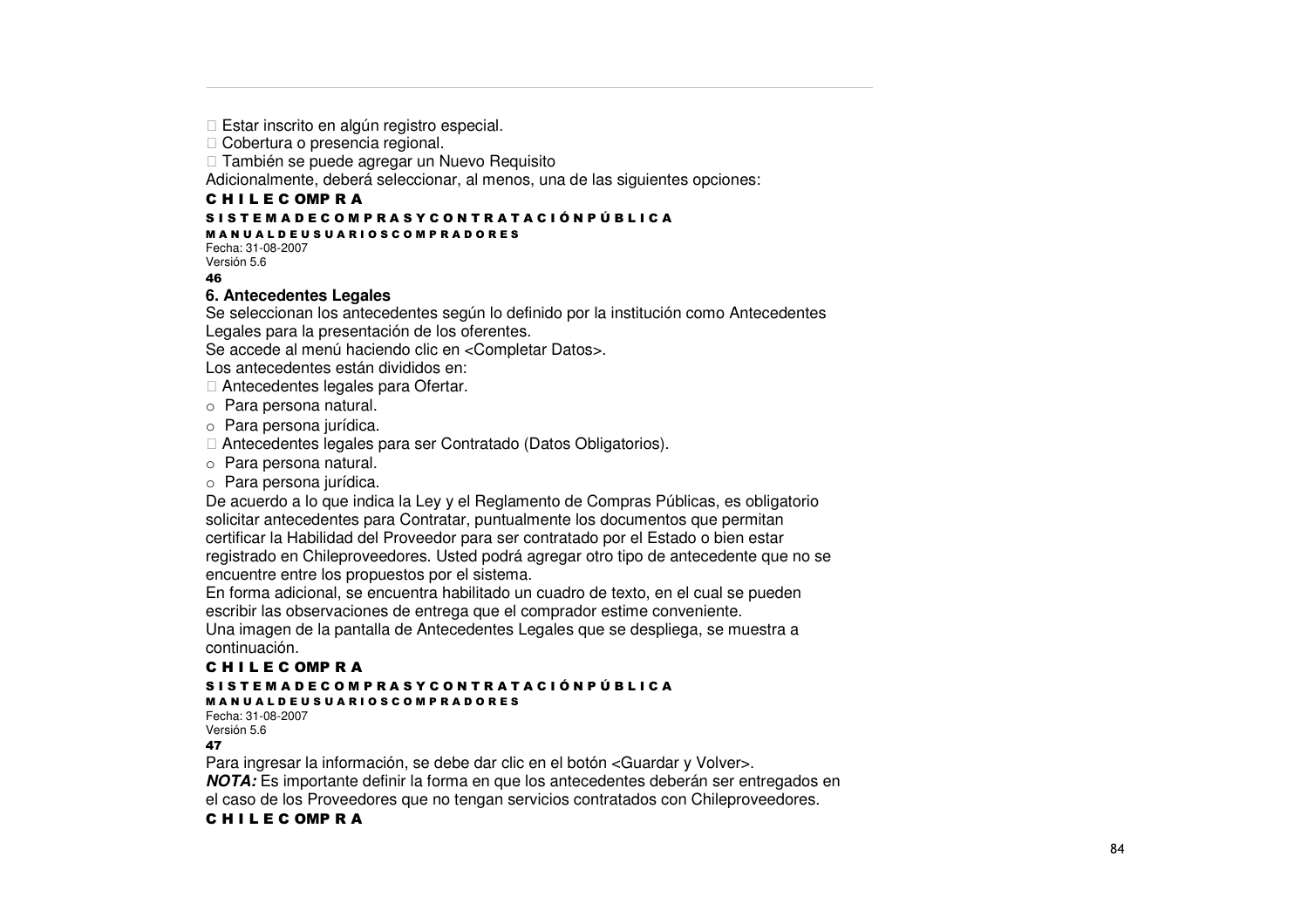#### თ<br>5<br>თ ⊢ ш Σ ⋖ o ပ<br>။ 0 Σ Δ. ⊄<br>M )<br>の ပ 0 z ⊢ ≃ A T<br>4 ە<br>ت z Δ. כ ن<br>1 ـا 1 ⋖ MPRADORES

0 0<br>2<br>0<br>2 œ ⋖ ALDEUSU Fecha: 31-08-2007 Fecha: 31-08-2007 ⋖ ∍ z ⋖<br>≊

Versión 5.6 Versión 5.6 60 \*

## **7. Criterio sdeEvalu ació n**

Se sele c cionan los criterios d  $\mathbf{\underline{\omega}}$ E v alua ción se gún lo d efinid o  $\Omega$ or la institución p ದ<br>ಹ que los oferentes estén en c oferentes estén en conocimiento. cimiento.

တိ a c c e d e al m enú ha ciend o ں<br>تا en < C o m pletar D atos>.

En la  $\Omega$ antalla siguiente se deben selec cionar los criterios se gún los cuales se e v aluarán las ofertas y lue g o d efinir su p o<br>ō entaje, d e b en ser a lo ε enos d os y **e sto s s u m a d o s debendar el 10 0%.**

つ<br>の ese a inc orp orar alguna d escrip ción, p o drá ha c erlo en el c a m p o d e te xto que se a brirá al sele c cionar el criterio resp e ctiv م<br>ة or eje έ plo: Si tiene ഗ ervicio T é cnic o en la Z ona btiene un 10 0 % si no lo tiene 0 %. Plazo d e entre g a: Entre 1 y ო días 10 0 % entre ო  $\mathord{\geqslant}$ დ días 5 0 %, m ás d e ഗ días 0 %.

o

En el eje  $\mathsf s$  $\frac{\circ}{\circ}$ que se muestra acontinua ción, se ha decidid og<br>a el criterio d e e v alua a<br>ت de ofertas es: 5  $\zeta^{\circ}$  servicio o asistencia té cnic a  $\mathord{\geqslant}$ 5 0 % Plazo d e entre g a.

Finalm ente d e b erá ha c er un cua e<br>ə c on los % o btenid os en c a d a criterio c a d a proveedor ofertante, p ara to m ar la d e cisión d e a djudic a ción. Este ದ<br>ವ 요<br>ㅎ d e b erá a djuntarlo al final del pro c eso, junto a la R esolución o  $\Box$ e creto ಕಿ A djudic a ción.

#### ပ コニエ ш ပ 0 Σ <u>≏</u> ĸ ⋖

#### ဖ<br>5<br>၈ ► ш Σ ⋖ Ω ш ပ 0 Σ Δ. ĸ ⋖ n ≻ ပ 0 z ► ĸ ⋖ ► ⋖ ა<br>ნ z Δ. 9 ن<br>1 ـ ا ⋖

MPRADORES 0 0<br>2<br>0<br>2 œ ⋖ ALDEUSU Fecha: 31-08-2007 Fecha: 31-08-2007 Versión 5.6 Versión 5.6 ⋖ ∍ z ⋖<br>≊

\*ග

Finalm ente, d e b e d ar clic v<br>5 Guard ৯<br>ল  $\,>$  $\frac{2}{\circ}$ er>. R e cuerd e que los criterios d  $\mathbf{\underline{\omega}}$ ev alua ción son o blig atorios p ara to d os los pro c esos.

Re cuerd e a<br>B es fund a m ental que d efina c orre cta m ente los criterios b ajo los cuales  $\mathfrak{g}$ aluará las ofertas presenta d as p or sus pro v e e d ores.

#### ပ コニエ ш ပ e<br>S ≃ ⋖

#### ဖ<br>5<br>၈ н. ш Σ ⋖ o ш ပ 0 Σ **Q** ⊄<br>M n ≻ ပ 0 z н. M −<br>∢ ₫ ა<br>ნ z Δ. 9 ن<br>1 ـ ا ـ ا ⋖ MPRADORES

0 0<br>0<br>0<br>2 ≃ ⋖ ALDEUSU Fecha: 31-08-2007 Fecha: 31-08-2007 Versión 5.6 Versión 5.6 ⋖ ∍ z ⋖<br>≊

<u>ន</u>

#### **8. M o nto s y D ura ció n d el C o ntrato**

En este íte m se ರ efine la inform a ción referente al c ontrato, m ontos y dura ción d el mism o.

ar y  $\,>$  $\frac{>}{\circ}$  $\hat{\varepsilon}$ 

တိ a c c e d e al m enú ha ciend o ں<br>تا en < C o m pletar D atos>. g<br>Dra v ez ingresa d a la inform a ción se d e b e d ar clic v<br>5 Guard

 $85$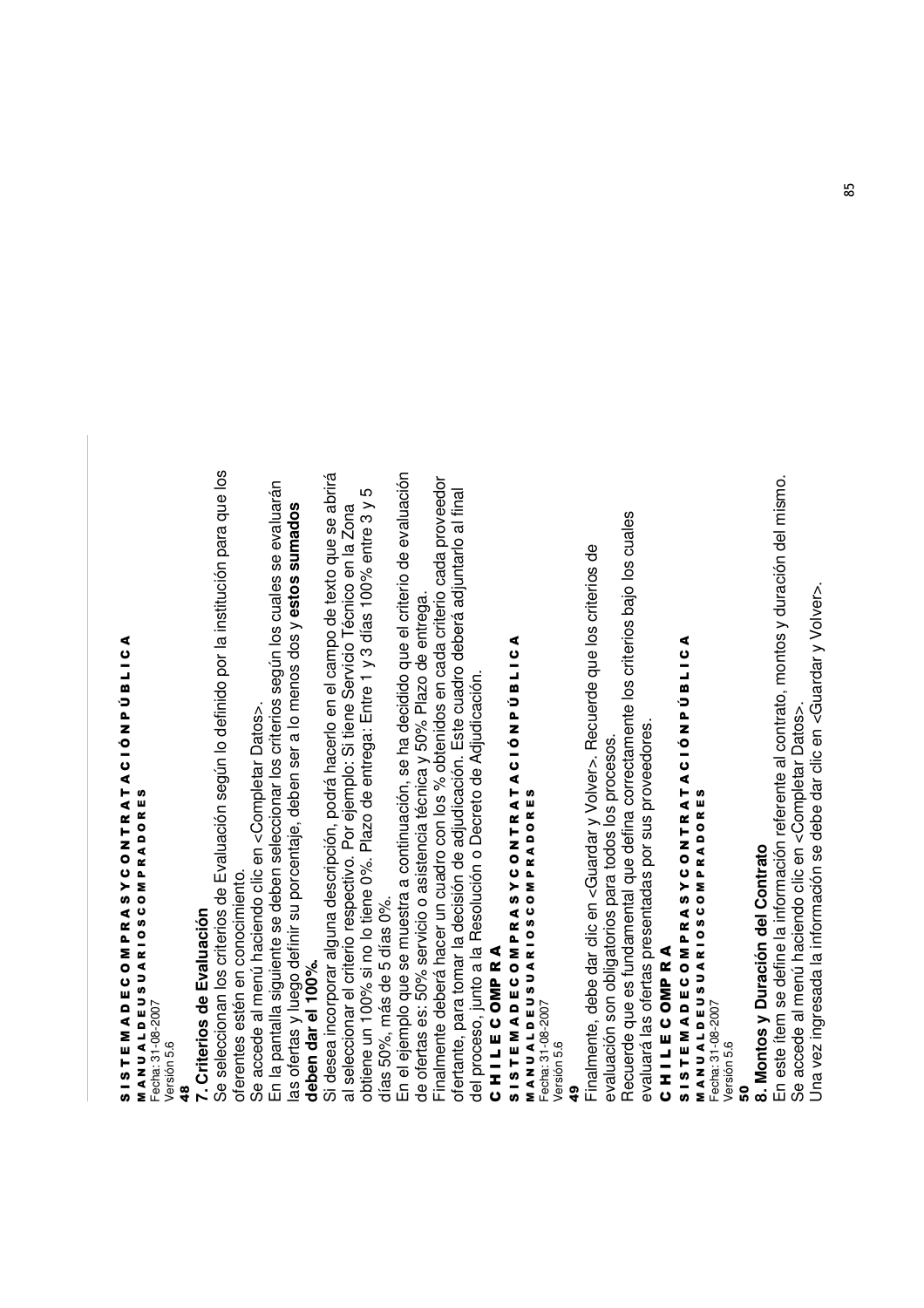# CHILECOMPRA C H I L E C OMP R A

# SISTEMADECOMPRASYCONTRATACIÓNPÚBLICA S I S T E M A D E C O M P R A S Y C O N T R A T A C I O N P U B L I C A<br>S I S T E M A D E C O M P R A T R A T A C I O N P U B L I C A MANUALDEUSUARIOSCOMPRADORES M A N U A L D E U S U A R I O S C O M P R A D O R E S

Fecha: 31-08-2007 Fecha: 31-08-2007 Versión 5.6 Versión 5.6

-,

# 9. Naturaleza y Montos de las Garantías **9. Naturaleza y Montos de las Garantías**

distinto de Garantía, se puede acceder haciendo clic en <Agregar otra Garantía>. Una vez distinto de Garantía, se puede acceder haciendo clic en <Agregar otra Garantía>. Una vez Se definirán en este ítem las garantías asociadas a Garantía de Seriedad de las Ofertas y Se definirán en este ítem las garantías asociadas a Garantía de Seriedad de las Ofertas y En ambos casos la información a ingresar es la misma. En caso de requerir un tipo En ambos casos la información a ingresar es la misma. En caso de requerir un tipo Garantía de Fiel Cumplimiento. Se accede haciendo clic en <Completar Datos> Garantía de Fiel Cumplimiento. Se accede haciendo clic en <Completar Datos> ngresada toda la información se da clic en <Guardar y Volver>. ingresada toda la información se da clic en <Guardar y Volver>.

# CHILECOMPRA C H I L E C OMP R A

# SISTEMADECOMPRASYCONTRATACIÓNPÚBLICA S I S T E M A D E C O M P R A S Y C O N T R A T A C I O N P U B L I C A<br>S I S T E M A D E C O M P R A T R A T A C I O N P U B L I C A

MANUALDEUSUARIOSCOMPRADORES M A N U A L D E U S U A R I O S C O M P R A D O R E S Fecha: 31-08-2007<br>Versión 5.6 Fecha: 31-08-2007 Versión 5.6

-%

# 10. Requerimientos Técnicos y Otras Cláusulas **10. Requerimientos Técnicos y Otras Cláusulas**

Si lo requiere puede incluir cláusulas adicionales a las bases. Si lo requiere puede incluir cláusulas adicionales a las bases.

misma, si se desean incorporar nuevas cláusulas debe pinchar el botón <Agregar Nuevas misma, si se desean incorporar nuevas cláusulas debe pinchar el botón <Agregar Nuevas Se completa en el cuadro de texto respectivo el título de la cláusula y la descripción de la Se completa en el cuadro de texto respectivo el título de la cláusula y la descripción de la Cláusulas>. Al terminar de completar la información se pincha <Guardar y Volver>. Cláusulas>. Al terminar de completar la información se pincha <Guardar y Volver>.

# CHILECOMPRA C H I L E C OMP R A

# SISTEMADECOMPRASYCONTRATACIÓNPÚBLICA S I S T E M A D E C O M P R A S Y C O N T R A T A C I O N P J B L I C A MANUALDEUSUARIOSCOMPRADORES M A N J A L D E J S J A R I O S C O M P R A D O R E S Fecha: 31-08-2007 Fecha: 31-08-2007

Versión 5.6 Versión 5.6

## ິຕິ

# 11. Ingreso de Anexos **11. Ingreso de Anexos**

Para el ingreso de anexos se debe seleccionar el documento a ingresar, definir el tipo de Para el ingreso de anexos se debe seleccionar el documento a ingresar, definir el tipo de documento y agregar una descripción que identifique cual es el contenido del mismo, documento y agregar una descripción que identifique cual es el contenido del mismo, uego se pincha Ingresar Archivos. Finalmente se da clic en <Guardar y Volver>. luego se pincha Ingresar Archivos. Finalmente se da clic en <Guardar y Volver>. Todos los anexos referidos al proceso se incluirán dentro de este ítem. Todos los anexos referidos al proceso se incluirán dentro de este ítem.

# CHILECOMPRA C H I L E C OMP R A

# SISTEMADECOMPRASYCONTRATACIÓNPÚBLICA S I S T E M A D E C O M P R A S Y C O N T R A T A C I Ó N P Ú B L I C A **MANUALDEUSUARIOSCOMPRADORES** M A N U A L D E U S U A R I O S C O M P R A D O R E S

Fecha: 31-08-2007 Fecha: 31-08-2007 Versión 5.6 Versión 5.6

## -\*

# 12.- Autorización: Definir Lista de Autorizadores **12.- Autorización: Definir Lista de Autorizadores**

Al completar todo el formulario de Bases de la Adquisición el comprador, deberá ingresar Al completar todo el formulario de Bases de la Adquisición el comprador, deberá ingresar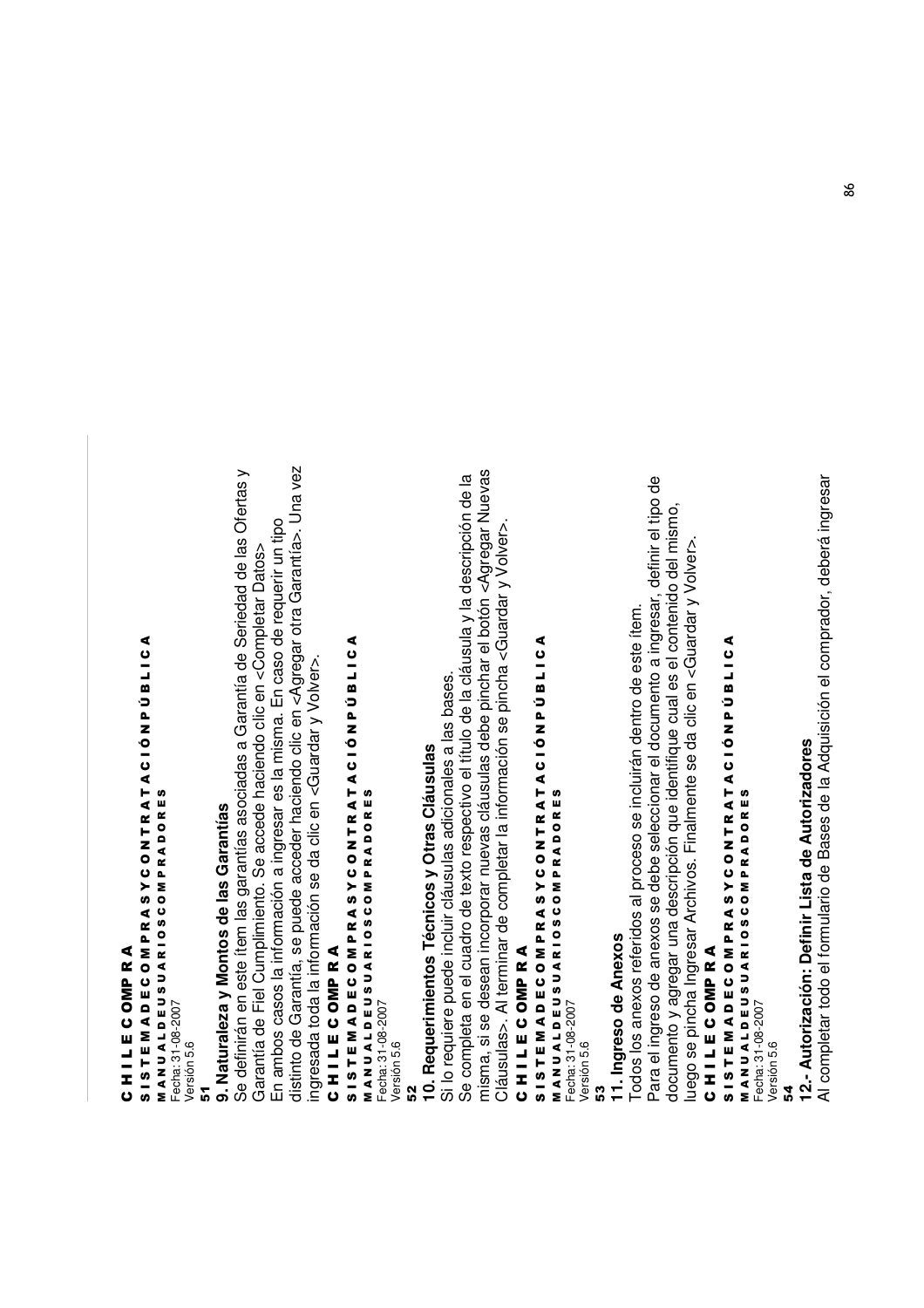al p aso 12 p ara c o m pletar p arte o to d os los ante c e d entes d el D o cum ento a<br>B a prue b a las Bases (R esolución o De creto g eneralm ente) y စ<br>၁ ar la Lista ಕಿ Autoriza d ores p ara lue g o enviar al Sup ervisor. El Sub p aso 12 es o p cional p ara los Tratos Dire ctos.

#### ပ コニエ ш ပ 0 Σ <u>≏</u> ĸ ⋖

#### თ<br>5<br>თ н. ш Σ ⋖ o ш ပ 0 Σ Δ. ĸ ⋖ n ≻ ပ 0 z н. ĸ ⋖ н. ⋖ ە<br>ت z Δ. 9 ن<br>1 ـ ا ـ ا ⋖ ⋖ ALDEUSU œ **RIOSC** 0 MPRADORES

⋖ Fecha: 31-08-2007 Fecha: 31-08-2007 ∍ z ∡<br>≥

#### Versión 5.6 Versión 5.6 ທ ທ

g<br>Da v ez que se ha d a d o clic ν<br>৯ Enviar al Sup ervisor>, se  $\in$ ostrará la siguiente p antalla: El Sup ervisor deberá busc ar la A ত quisición en el Escritorio o en el m enú A d quisiciones,  $\circ$ onsultar A dquisición. En el Escritorio d e b e digitar el Nºd  $\mathbf{\underline{\omega}}$ A ত quisición y ha c er clic v<br>ਛ Busc ar>. El Siste ma Ξ ostrará c o m o resulta d o d e la búsque d a, la a d quisición en esta d o Envia d a al Sup ervisor. e<br>És d e b erá ingresar a tra v és d ں۔<br>ه ខ<br>ទី Lápiz, "E ditar A d quisición" p ara c ontinuar c on el pro c eso.

#### ပ コニエ ш ပ 0 Σ <u>≏</u> ĸ ⋖

#### თ<br>5<br>თ н. ш Σ ⋖ ٥ ш ပ 0 Σ Δ. ĸ ⋖ n ≻ ပ 0 z Н. ĸ ⋖ Н. ⋖ ە<br>ت z <u>ρ.</u> 9 ن<br>1 ـا 1 ⋖ z<br>≼<br>∑ ≤<br>⊃ ALDEUSU ⋖ œ 0<br>2<br>0<br>2 0 MPRADORES

Fecha: 31-08-2007 Versión 5.6

#### **.**<br>ი

Con esta a c ción se  $\in$ ostrará el índic e d e cre a ción d el formulario d e B ases en el que ap are c e esta v ez c o m o O B LIG A T O RIO el **S u b p a s o 12, Cre ar R e s olu ció n y Lista d e Autoriz a d ore s,** *p ero s ólo e s o blig atorio definir la lista de A utoriza dore s, el do c u m e nto p u e de s er lle n a do m á s a dela nte, a nte s de p ublicar.* T o d a Licita ción d e b e contar c on una  $\propto$ esolución o  $\Box$ e creto g<br>D A prue b e dicha public a ción y ا<br>ھ enos, un Autoriza d or que firm e la A d quisición. Esta o p ción es o ptativ a  $\Omega$ ara los Tratos Dire ctos c ទ Cotiza ciones. Una im a g en d e este íte m se muestra a c ontinua ción: Los d atos re querid os y los p asos a se guir p ara c o mpletar el D o cum ento d e A pro b a ción d e ases está clara m ente d escrito en la p á gina 6 2 ರ el presente ٤ anual. cio nes

• Licita

മ

• Trato s Dire cto s(C  $\widehat{\circ}$ 

#### ပ ー<br>ニ ш ပ 0 Σ <u>≏</u> ĸ ⋖ ဖ<br>5<br>၈ н. ш Σ ⋖ o ш ပ 0 Σ **Q** ĸ ⋖ n ≻ ပ 0 z н. ĸ ⋖ н.

⋖ ن<br>1 ـ ا ـ ا 9 Δ. z ა<br>ნ 4 MPRADORES 0 0<br>0<br>0<br>2 ≃ ⋖ ALDEUSU Fecha: 31-08-2007 Fecha: 31-08-2007 ⋖ ∍ z ⋖<br>≊

/ersión 5.6 Versión 5.6

ເດ /

Las firm as que autorizarán los pro c esos d e c o m pras se re alizarán m e diante una aplic a ción en el siste ξ a g<br>B  $\Omega$ ermitirá firm ದ<br>ಸ  $\Omega$ ersonas que pue d en ser usuarios d  $\overline{\Phi}$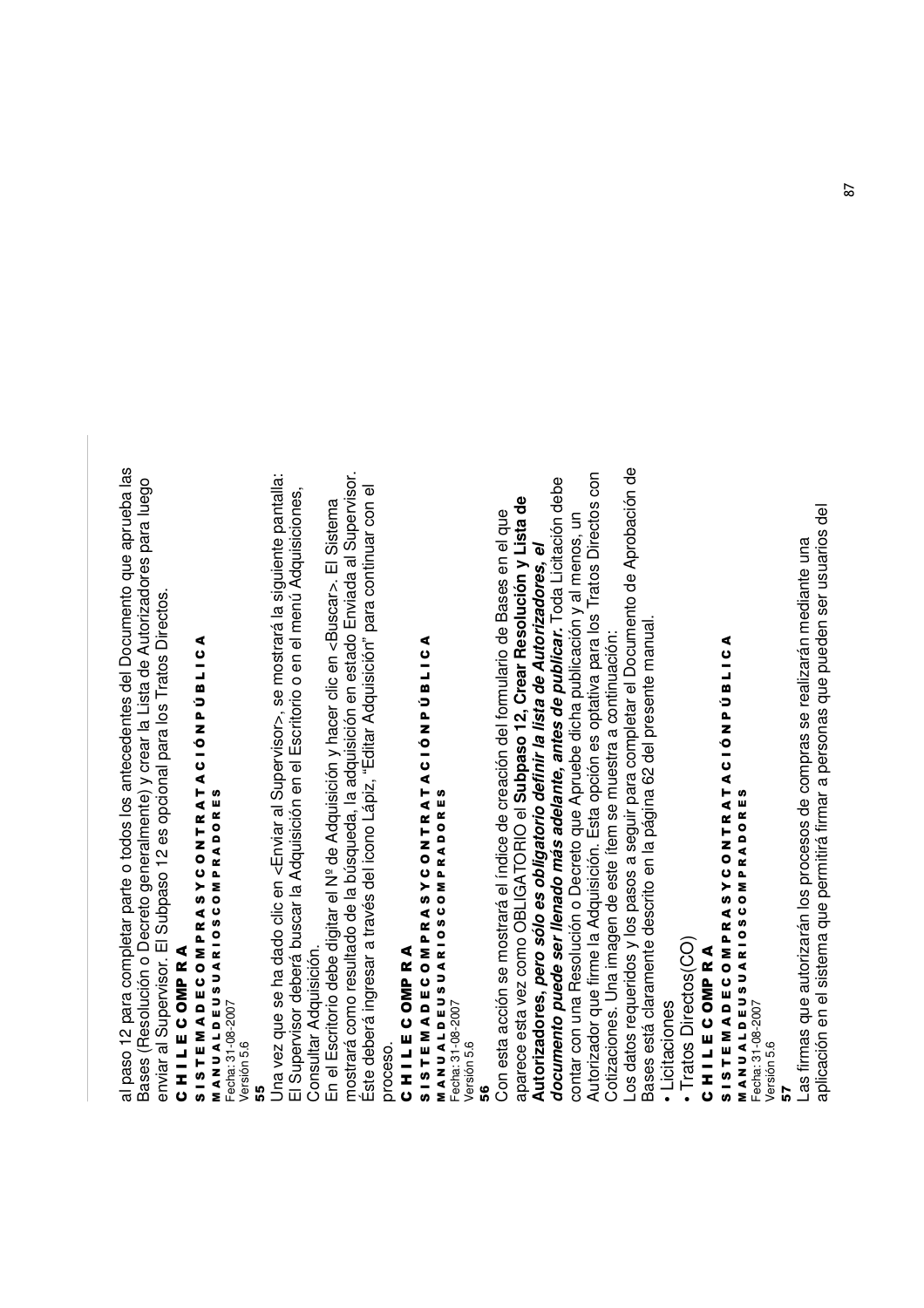siste m a (sup ervisores) o p or p ersonas e xternas a la Entid a d que no ne c esaria m ente de b erán estar re gistra d os c o m o usuarios en el p ortal. Esta a plic a ción p ermitirá inc orp orar en el siste Ë a a las distintas áre as autoriza d oras.

Si el Autoriza d or que d ese a ರ efinir es Usuario, v ale d e cir, tiene cla v es d e a c c eso त्त

siste m a deberá seleccionarlo ಕಿ la siguiente form ..<br>ನ

1. Busc ar la Unid a d d e  $\circ$ o m ք<br>ռ a la cual p ertene c e y sele c cionarla.

ဟ<br>လ ele c cionar el N o m bre d e la  $\Omega$ ersona.

3. Pinchar el B otón A gregar.

.<br>ග  $\Omega$ ersona g<br>B autorizará la A d quisición **n o e s u s u ario d el siste ma**, se d e b en co m pletar los d atos d e no ξ bre, c orre o ele ctrónic o  $\mathord{\geqslant}$ c o m entarios p ara el e-m ail y lue g o ha c er clic م<br>ه otón **A gre g ar.**

**1**

**2**

 $\overline{3}$ 

ပ コニエ ш ပ 0

#### Σ உ ĸ ⋖ თ<br>5<br>თ н. ш Σ ⋖ o ш ပ 0 Σ Δ. ĸ ⋖ n ≻ ပ 0 z н. ĸ ⋖ н. ⋖ ە<br>ت z Δ. 9 ن<br>1 ـ ا ـ ا ⋖ Z<br>2<br>2 ≤<br>⊐ ALDEUSU A R 0<br>0<br>0<br>1 O MPRADORES

Fecha: 31-08-2007 Versión 5.6 Versión 5.6

-2

Al Autoriza d or E xterno le lle g ará un c orre o ele ctrónic o  $\mathbf{\mathsf{c}}$ on un link el cual d e b erá pinchar para visualizar la Licita ción y finalm ente A pro b arla.

Una im a g en d el e-m ail que re cib e el Autoriza d or se muestra a c ontinua ción:

#### ပ ー<br>ニ ш ပ 0 을<br>둘 ĸ ⋖

#### თ<br>5<br>თ Н. ш Σ ⋖ ٥ ш ပ 0 Σ Δ. ĸ ⋖ n ≻ ပ 0 z Н. ĸ ⋖ Н. ⋖ ە<br>ت z <u>ρ.</u> 9 ن<br>1 ـا 1 ⋖ Z<br>2<br>2 ≤<br>⊃ ALDEUSU ⋖ ≃ 0<br>0<br>0<br>2 0 MPRADORES

Fecha: 31-08-2007 Versión 5.6 Versión 5.6

#### 8

Al tener a los Autoriza d ores y a sele c ciona d os y o p cionalm ente haber com pleta d o los datos d e  $\Box$ o cum ento d e A pro b a ción d e B ases, se ha c e  $\frac{9}{5}$ ν<br>৯ Guard ar<br>ল  $\,>$  $\grave{\vec{\circ}}$ د<br>ه Lue g o en el Índic e d e cre a ción se d e b e pinchar Siguiente <u>ո</u> aso p ara c ontinuar el pro c eso. g<br>Dra vez que se ha dadoclic v<br>ਛ Siguiente Paso >, el Sup ervisor envía la Adquisición a Autoriza ción, ha ciend o ں<br>تا en el b otón < Enviar a Autoriza ción>, c o m o se muestra en la siguiente im a g en.

#### ပ ー<br>ニ ш ပ 0 Σ <u>≏</u> ĸ ⋖

#### თ<br>5<br>თ Н. ш Σ ⋖ ٥ ш ပ 0 Σ Δ. ĸ ⋖ n ≻ ပ 0 z Н. ĸ ⋖ Н. ⋖ ە<br>ت z <u>ρ.</u> 9 ن<br>1 ـا 1 ⋖ ⋖<br>≊ z ∍ ⋖ ALDEUSU ⋖ ≃ 0<br>0<br>0<br>2 0 MPRADORES

Fecha: 31-08-2007 /ersión 5.6 Versión 5.6 0 .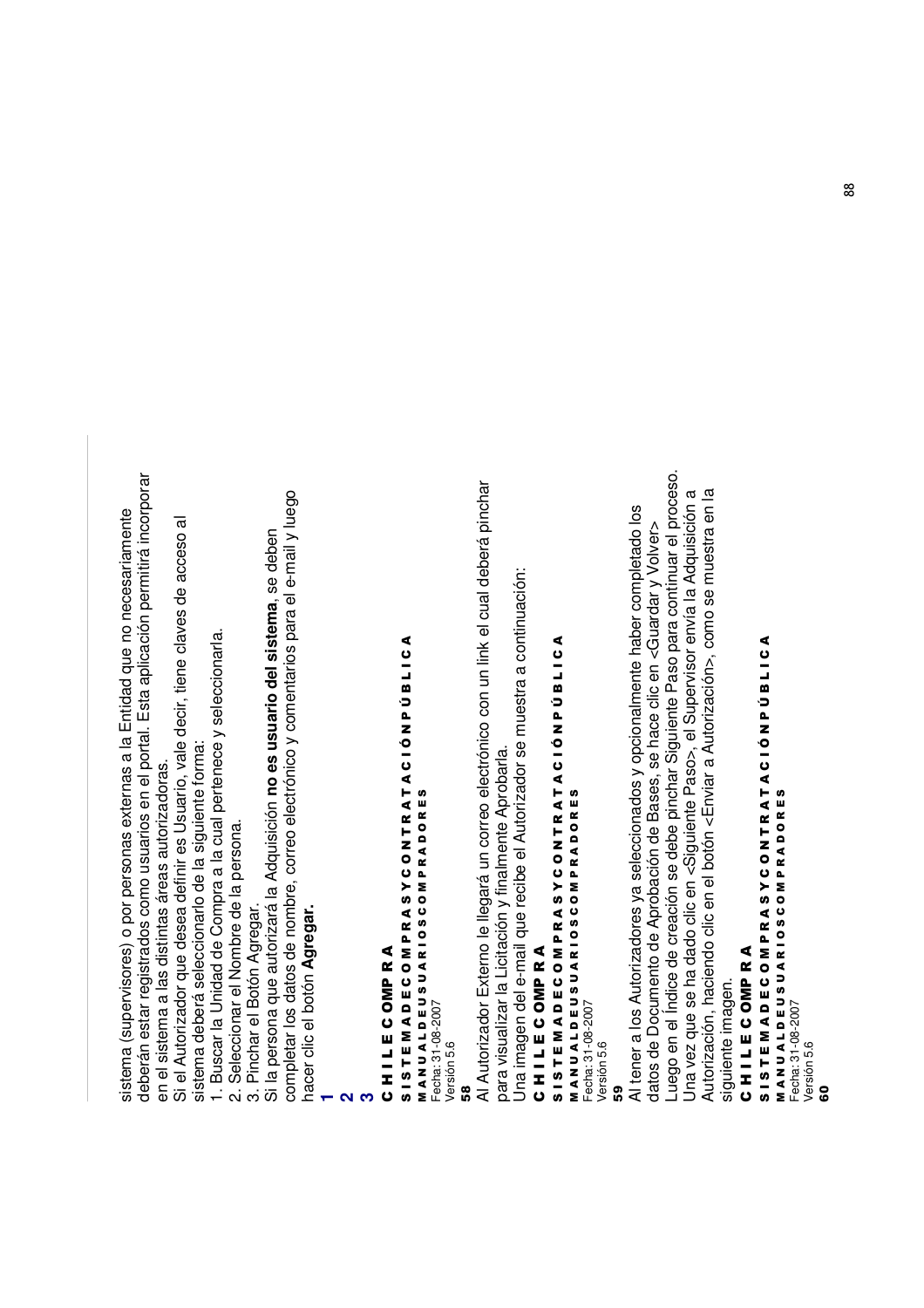#### ပ コニエ ш ပ 0 Σ உ ĸ ⋖

#### ⋖ ن<br>1 ـ ا ـ ا 9 Δ. z ە<br>ت ⋖ н. MPRADORES ⋖ ĸ н. z 0 ပ ≻ n 0 ⋖ **RIOSC** ĸ Δ. Σ œ ⋖ 0 ALDEUSU ပ ш Fecha: 31-08-2007 Fecha: 31-08-2007 o ⋖ Σ ⋖ ш ∍ н. z い<br>5<br>の ∡<br>≥

Versión 5.6 Versión 5.6

## .,

### *Auto riza rAdq uisicio nes*

El Usuario que ha y a sid o d esigna d o c o m o "Autoriza d or" p ara una A ত quisición puntual, de b erá ingresar al siste ξ a c on sus d atos d e a c c eso y lue g o dirigirse ∑<br>ಹ en<br>G Ad quisiciones al sub ξ enú Autorizar A d quisición.

En la p antalla que se d esplie g a, se escrib e el Núm ero d e la A ত quisición y se ha c e ں<br>تا en م<br>ه otón < Busc C<br>ar>. on ello, en form a auto έ átic a se d esplie g a el pro c eso indic a d o en la búsque d a. P ದ<br>ದ Autorizarla, d e b e pinchar el ic o<br>S < Firm ar A d quisición> g<br>B está b ajo la columna Acciones.

#### ပ コニエ ш ပ e<br>S ≃ ⋖

#### ဖ<br>5<br>၈ ► ш Σ ⋖ o ш ပ 0 Σ Δ. ĸ ⋖ n ≻ ပ 0 z ► ĸ ⋖ ► ⋖ ა<br>ნ z Δ. 9 ن<br>1 ـ ا ⋖ Z<br>2<br>2 ≤<br>⊃ ALDEUSU A R 0<br>0<br>0<br>2 o MPRADORES Fecha: 31-08-2007

Versión 5.6 Versión 5.6

## $\mathbf{\mathbf{\mathbf{S}}}$

Para "Firm ar" d e b e c o m pletar los d atos d e ingreso ರ el usuario  $\mathbf{\circ}$ on Userna ξ e, N o m bre ල<br>ටි aniza ción y Cla v e p ara lue g o pinchar el b otón < Autorizar y E<br>آ .<br>ಹ

മ esta ٤ anera la A ত quisición que d ará firm a d a  $\Omega$ or el usuario Autorizador.

#### *Pu blic a ció n:*

Al tener la A d quisición to ত as las Autoriza ciones c onc e did as a tra v és d e las firm as, se enc ontrará lista  $\Omega$ ara ser Public a d a. Si una  $\,>$ ez Autoriza d a la A ত quisición, p ero antes d e Public ar, uste d re aliza alguna mo dific a ción, será පි<br>ට CIO NA  $\overline{\phantom{0}}$  la solicitud d e nue v as Autoriza ciones, y a se a a nue v os o los anteriores Autoriza ত্ ores, eso lo d efinirá el usuarios a tra v és d e los b otones indic a d os en la gráfic asiguiente.

a

Para Public ar el pro c eso, se busc ará la licita ción p or su núm o<br>To y se hará clic so bre  $\overline{\mathbb{Q}}$ ic ono Public ar la Ad quisición.

#### ပ ー<br>ニ ш ပ 0 ₿ ĸ ⋖

#### ဖ<br>5<br>၈ ► ш Σ ⋖ o ш ပ 0 Σ Δ. ĸ ⋖ n ≻ ပ 0 z ► ĸ ⋖ ► ⋖ ა<br>ნ z Δ. 9 ن<br>1 ـ ا ⋖

MPRADORES 0 0<br>2<br>0<br>2 œ ⋖ ALDEUSU Fecha: 31-08-2007 Fecha: 31-08-2007 Versión 5.6 Versión 5.6 ⋖ ∍ z ⋖<br>≊

#### .**M**

Al pinchar el ic o<br>S Public ar el siste έ a le ε ostrará la p antalla g<br>B c orresp ond e al ingreso de los d atos d el D o cum ento d e A pro b a ción d e las B ases, si estos d atos fueron co m pleta d os antes, sólo d e b erá pinchar < Public ar>, d e lo c ontrario deberá com pletarlos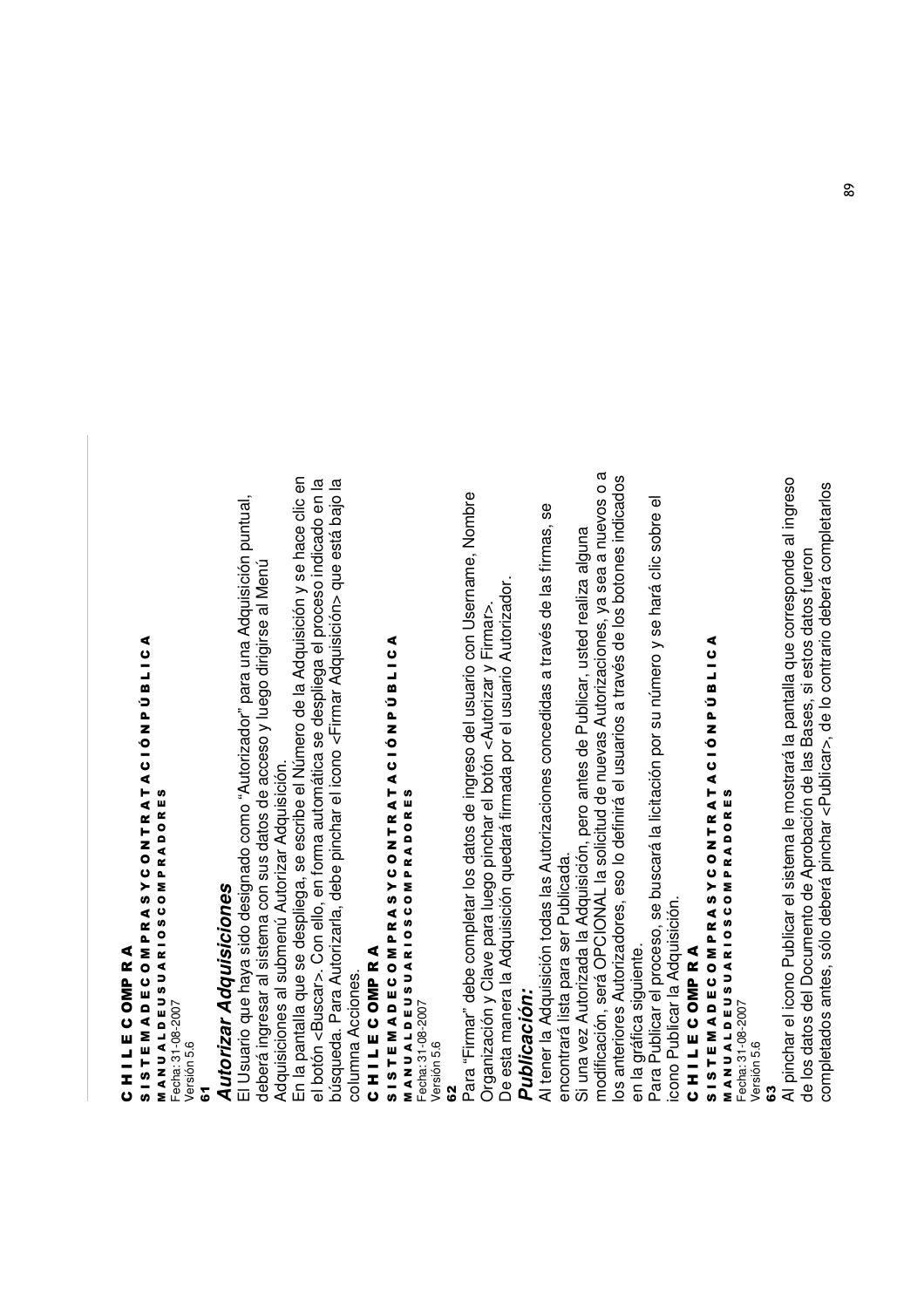Luego de completar los Datos se pincha el botón Publicar. Esto se muestra en la siguiente Luego de completar los Datos se pincha el botón Publicar. Esto se muestra en la siguiente Luego de Publicar un proceso deberá esperar los días de publicación de acuerdo a lo que Luego de Publicar un proceso deberá esperar los días de publicación de acuerdo a lo que Los Procesos de Apertura y Evaluación de las Ofertas presentadas por el sistema podrán ser definidos en una o en dos etapas al momento de creación de la Adquisición en el ítem ser definidos en una o en dos etapas al momento de creación de la Adquisición en el ítemLos Procesos de Apertura y Evaluación de las Ofertas presentadas por el sistema podrán automáticamente cerrará este período cuando el plazo se cumpla, según la fecha y hora automáticamente cerrará este período cuando el plazo se cumpla, según la fecha y hora Una vez que estén completos los datos, deberá hacer click en el botón <Publicar> y si Una vez que estén completos los datos, deberá hacer click en el botón <Publicar> y si como se indica a continuación. Recuerde que en caso de ser un Trato Directo, no se como se indica a continuación. Recuerde que en caso de ser un Trato Directo, no se se estableció en las Bases o TDR para la recepción de las ofertas. El sistema se estableció en las Bases o TDR para la recepción de las ofertas. El sistema SISTEMADECOMPRASYCONTRATACIÓNPÚBLICA SISTEMADECOMPRASYCONTRATACIÓNPÚBLICA S I S T E M A D E C O M P R A S Y C O N T R A T A C I O N P U B L I C A<br>S I S T E M A D E C O M P R A T R A T A C I O N P U B L I C A todos los datos están correctos, la Adquisición quedará publicada. todos los datos están correctos, la Adquisición quedará publicada. S I S T E M A D E C O M P R A S Y C O N T R A T A C I Ó N P Ú B L I C A<br>S I S T E M A D E C O M P R A T R A T A C I Ó N P Ú B L I C A **MANUALDEUSUARIOSCOMPRADORES** MANUALDEUSUARIOSCOMPRADORES M A N U A L D E U S U A R I O S C O M P R A D O R E S M A N U A L D E U S U A R I O S C O M P R A D O R E S Es así como debe ingresarse al sistema: Es así como debe ingresarse al sistema: Apertura Electrónica de Ofertas *Apertura Electrónica de Ofertas* 5. Nombre de la persona que firma. 5. Nombre de la persona que firma. 6. Cargo de la persona que firma. 6. Cargo de la persona que firma. que se indicó en las Bases. que se indicó en las Bases. 1. Número del Documento. 1. Número del Documento. requerirán estos datos. requerirán estos datos. CHILECOMPRA CHILECOMPRA C H I L E C OMP R A C H I L E C OMP R A 4. Considerando. 4. Considerando. Fecha: 31-08-2007<br>Versión 5.6 Fecha: 31-08-2007 Fecha: 31-08-2007 Fecha: 31-08-2007 2. Fecha. 3. Vistos. 2. Fecha. 3. Vistos. Versión 5.6 imagen. Versión 5.6 Versión 5.6 .\* **5** 8 **2** $\sim$ **46**

**1**

**7**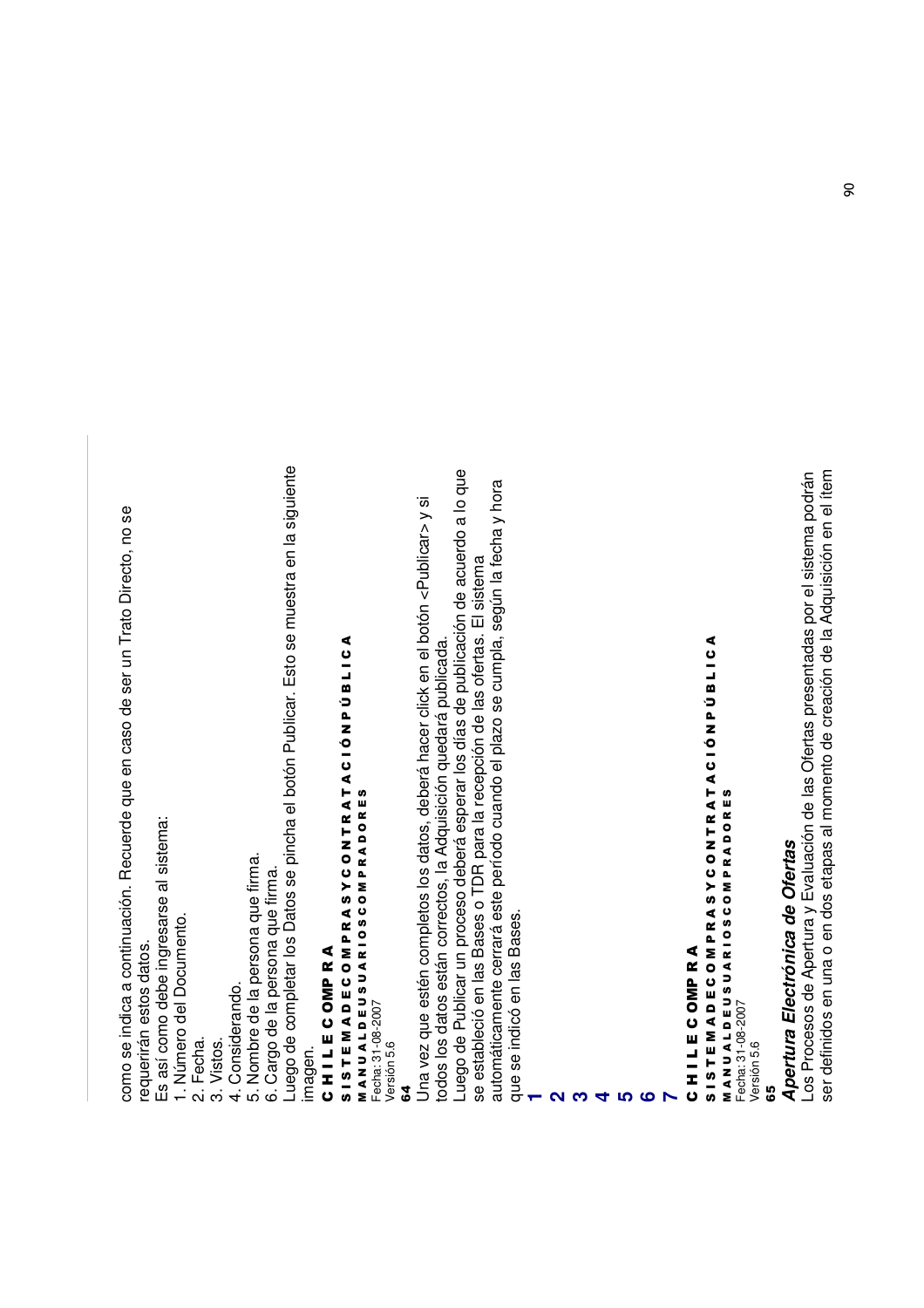Antecedentes Administrativos del paso 2.

Cada Apertura generará un Acta que registra la etapa del proceso.

Se Incorporan <sup>a</sup> la apertura de ofertas, la Individualización de los oferentes; Descripción del bien y/o servicio ofrecido; precios unitarios y totales; Garantías y Observaciones al acta dentro de las 24 horas siguientes <sup>a</sup> la Apertura, <sup>a</sup> través del sistema.

Para realizar la Apertura de Ofertas esta Licitación debe encontrarse en estado Cerrada, esto quiere decir que se ha cerrado el proceso de recepción de ofertas. Para ello puede utilizar los filtros de búsqueda de Adquisiciones <sup>o</sup> bien el Escritorio.

Para ver las Ofertas deberá ingresar al icono Ver Ofertas <sup>a</sup> la Adquisición, una vez que se ha buscado la Adquisición, el icono que está al costado derecho permitirá <sup>a</sup> usted ver <sup>a</sup> los Proveedores participantes en esta Adquisición.

El siguiente paso es seleccionar el botón para realizar la Apertura Electrónica.

#### C H I L E C OMP R A

#### S I S T E M A D E C O M P R A S Y C O N T R A T A C I Ó N P Ú B L I C A

#### M A N U A L D E U S U A R I O S C O M P R A D O R E S

Fecha: 31-08-2007Versión 5.6

#### 66

El proceso del ejemplo ha sido generado en dos etapas, por lo tanto, la Apertura será en 5 pasos.

Los cinco pasos son:

Paso 1: Aceptar <sup>o</sup> Rechazar Requisitos Administrativos.

Paso 2: Resultados de Apertura Administrativa.

Paso 3: Aceptar <sup>o</sup> Rechazar Requisitos Técnicos.

Paso 4: Acta de Apertura Técnica.

Paso 5: Apertura Económica.

#### **Paso 1: Aceptar <sup>o</sup> Rechazar Requisitos Administrativos**

El primer paso será Aceptar <sup>o</sup> Rechazar Requisitos Administrativos, esta decisión deberá ser tomada por el Organismo Comprador de acuerdo <sup>a</sup> los requisitos solicitados <sup>a</sup> los oferentes.

Dentro de la Apertura administrativa de ofertas se encuentran las siguientes acciones:

1. Al hacer clic sobre el nombre del proveedor el sistema lo llevará directamente <sup>a</sup> ver la ficha de Inscripción del Proveedor, si el Proveedor no está registrado en

**1 2 435**C H I L E C OMP R A S I S T E M A D E C O M P R A S Y C O N T R A T A C I Ó N P Ú B L I C A M A N U A L D E U S U A R I O S C O M P R A D O R E S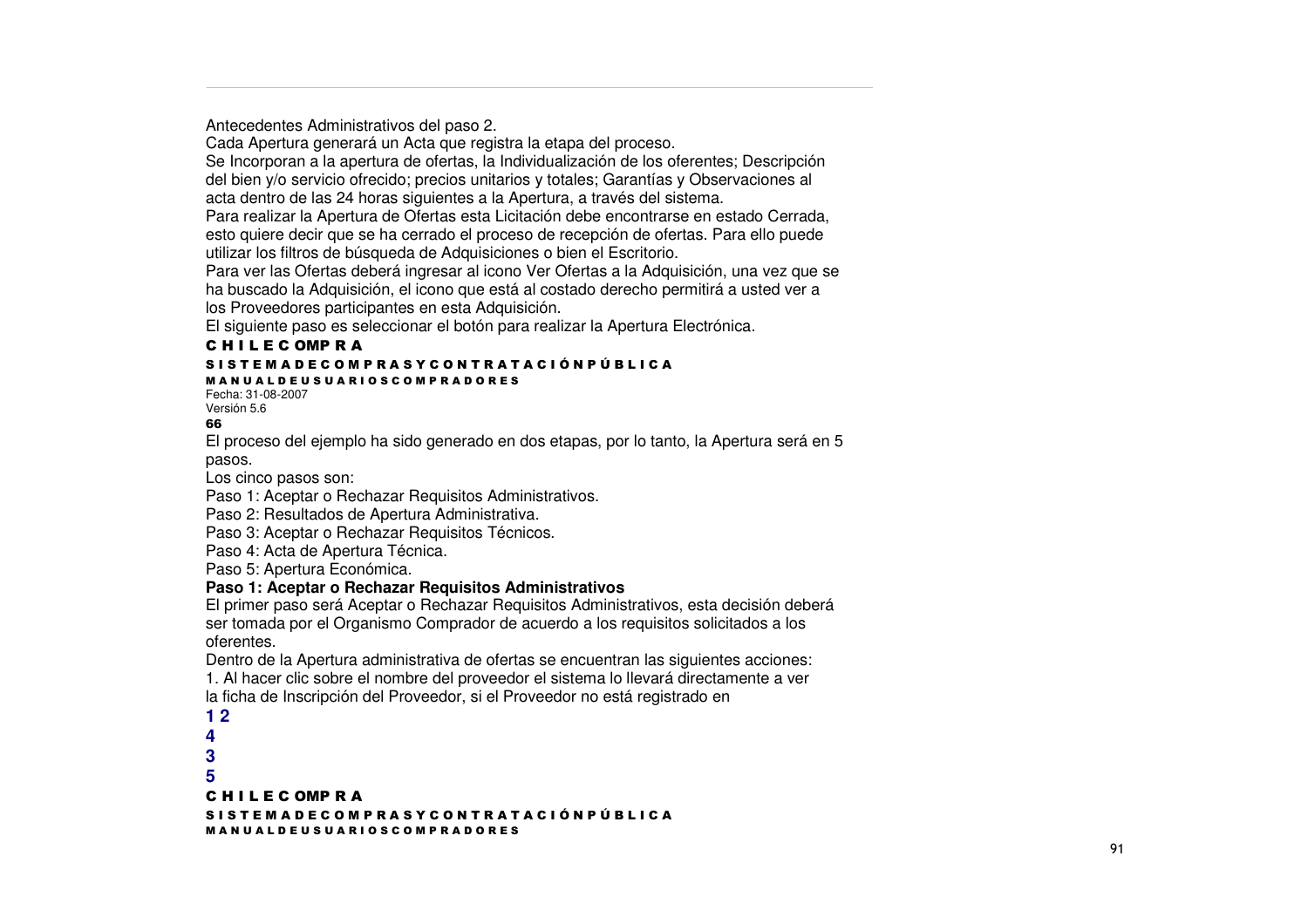Fecha: 31-08-2007 Fecha: 31-08-2007 /ersión 5.6 Versión 5.6

./Chile pro v e e d ores, uste ರ  $\,>$ erá la ficha c on los d atos b ásic os d e este, si p or el contrario el pro v e e d or está re gistra d o en Chile pro v e e d ores, uste ত v erá la ficha full, similar a que se muestra en la  $\Omega$ antalla siguiente.

2. Al pinchar so bre el no έ bre d e la oferta ε ostrará la inform a ción referid  $\overline{\mathbf{c}}$ a la oferta co m o d escrip ción y especificaciones d el proveedor (no muestra aún los pre cios. 3. P o drá visualizar archiv os p or c a d a eta p a d e la A p ertura, v ale d e cir, A d ministrativ  $\vec{\sigma}$ Té cnic a  $\mathord{\geqslant}$ ш c onó ں<br>E a. Si a p are c e un clip  $\mathbf{\mathsf{c}}$ on la sigla "C Į P", quiere d e cir que ese pro v e e d or tiene c ontrata d os los servicios d  $\mathbf{\underline{\Phi}}$ Chile proveedores. 4. En el ic ono "Ingresar Pre guntas", el c o m pra d or pue d e solicitar al pro v e e d or aclara ciones form ales d e la oferta presenta d a  $\Omega$ or escrito (Art. 4 ب R e gla m ento) a tra v és d el siste m a en las diferentes eta p as d e a p ertura  $\mathord{\geqslant}$ el proveedor de resp ond erle d e la mism a form a, esta inform a ción v a que d and o re gistra d a en el siste m a  $\mathord{\geqslant}$ es d e c ono cimiento p or igual d e to d os los p articip antes en el pro c eso. Al solicitar a clara ciones al pro v e e d or, (íte ξ 4) se a bre esta p antalla d ond e  $\overline{\Phi}$ co m pra d or p o drá ha c er las c onsultas. Así, tanto las pre guntas c o m o las

respuestas p o drán ser visualiza d as p or los pro v e e d ores: 5. Ingreso d e B oletas d e G arantía.

La p antalla que se d esplie g a p ara c o m pletar los d atos d e la B oleta ಕಿ G arantía es la siguiente:

#### ပ コニエ ш ပ 0 Σ உ ĸ

#### ⋖ ဖ<br>5<br>၈ ► ш Σ ⋖ Ω ш ပ 0 Σ Δ. ĸ ⋖ n ≻ ပ 0 z ► ĸ ⋖ ► ⋖ ა<br>ნ z Δ. 9 ن<br>1 ـ ا ⋖ Z<br>2<br>2 ≤<br>⊐ ALDEUSU ⋖ œ 0<br>0<br>0<br>1 0 MPRADORES

Fecha: 31-08-2007 Versión 5.6 Versión 5.6

.œ

g<br>Dra v ez que ha d e cidid o qué ofertas son A c e pta d as y cuales D esc arta d as, en la A p ertura Ad ministrativ a, se pincha < Siguiente ቢ aso  $\dot{\mathsf{r}}$ 

#### ပ コニエ ш ပ 0 Σ உ ĸ ⋖

#### თ<br>5<br>თ н. ш Σ ⋖ o ш ပ 0 Σ Δ. ĸ ⋖ n ≻ ပ 0 z н. ĸ ⋖ н. ⋖ ە<br>ت z Δ. 9 ن<br>1 ـا 1 ⋖

MPRADORES 0 0<br>2<br>0<br>2 œ ⋖ ALDEUSU Fecha: 31-08-2007 /ersión 5.6 Versión 5.6 ⋖ ∍ z ∡<br>≥ ဒ္ဓ

## **Paso2: R esulta dosdeApertura Administrativ a**

e<br>四 aso  $\mathbf{\alpha}$ c orresp ond e a la  $\circ$ onfirm a ción d e esta d e cisión. P ದ<br>ಹ ello solo d e b e presionar م<br>ھ otón *C onfirm ar*.

# **Pa s o 3: A c e ptar o R e c h a z ar R e q uisito s T é c nic o s**

Si se R e chaza alguna d e las ofertas se d e b e incluir un M otiv o d el re chazo el cual que d ará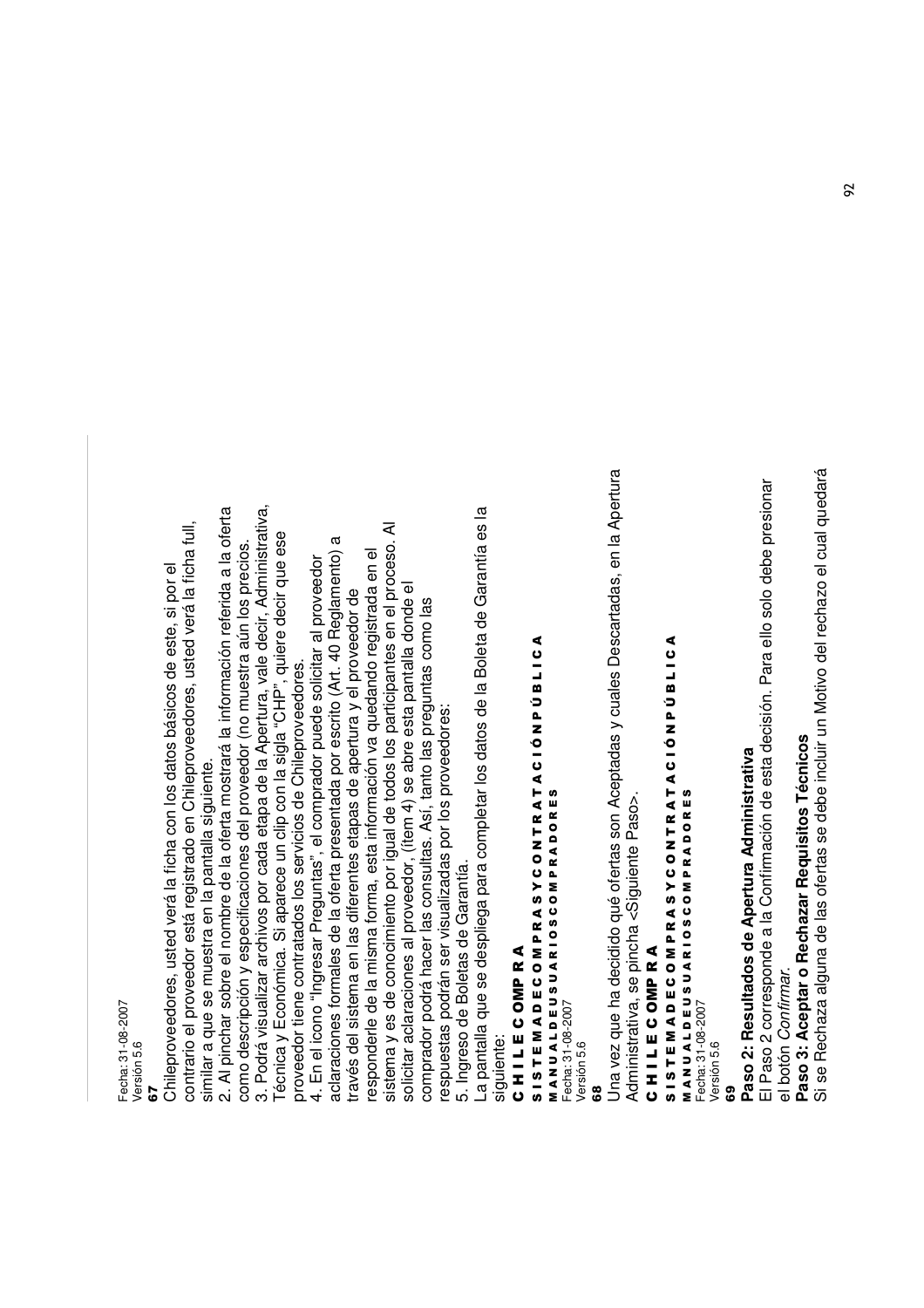Este Cuadro Comparativo se podrá visualizar por Líneas de Productos o por Proveedores. Este Cuadro Comparativo se podrá visualizar por Líneas de Productos o por Proveedores. Se muestra un detalle con las ofertas Aceptadas y las ofertas Descartadas. Para pasar a Se muestra un detalle con las ofertas Aceptadas y las ofertas Descartadas. Para pasar a podrá ver las ofertas económicas ingresadas por los proveedores que fueron Aceptados podrá ver las ofertas económicas ingresadas por los proveedores que fueron Aceptados En el paso 5 de la Apertura aparecerá el Cuadro Comparativo de ofertas, donde recién En el paso 5 de la Apertura aparecerá el Cuadro Comparativo de ofertas, donde recién registrado en el proceso. Al terminar la apertura técnica se pincha el botón <Siguiente registrado en el proceso. Al terminar la apertura técnica se pincha el botón <Siguiente Luego debe Confirmar la Decisión presionando el botón <Confirmar>, en el Paso 3. Luego debe Confirmar la Decisión presionando el botón <Confirmar>, en el Paso 3. la Apertura Económica - Paso 5, solo debe presionar el botón <Siguiente Paso>. la Apertura Económica – Paso 5, solo debe presionar el botón <Siguiente Paso>. Luego de la Confirmación aparece el Acta de Apertura de Ofertas en el Paso 4. Luego de la Confirmación aparece el **Acta de Apertura** de Ofertas en el Paso 4. SISTEMADECOMPRASYCONTRATACIÓNPÚBLICA SISTEMADECOMPRASYCONTRATACIÓNPÚBLICA SISTEMADECOMPRASYCONTRATACIÓNPÚBLICA SISTEMADECOMPRASYCONTRATACIÓNPÚBLICA S I S T E M A D E C O M P R A S Y C O N T R A T A C I O N P U B L I C A<br>S I S T E M A D E C O M P R A T R A T A C I O N P U B L I C A S I S T E M A D E C O M P R A S Y C O N T R A T A C I O N P U B L I C A<br>S I S T E M A D E C O M P R A T R A T A C I O N P U B L I C A S I S T E M A D E C O M P R A S Y C O N T R A T A C I O N P U B L I C A<br>S I S T E M A D E C O M P R A T R A T A C I O N P U B L I C A S I S T E M A D E C O M P R A S Y C O N T R A T A C I Ó N P Ú B L I C A MANUALDEUSUARIOSCOMPRADORES MANUALDEUSUARIOSCOMPRADORES **MANUALDEUSUARIOSCOMPRADORES** M A N U A L D E U S U A R I O S C O M P R A D O R E S M A N U A L D E U S U A R I O S C O M P R A D O R E S M A N U A L D E U S U A R I O S C O M P R A D O R E S en las Aperturas Administrativa y Técnica. en las Aperturas Administrativa y Técnica. Paso 4: Acta de Apertura Técnica **Paso 4: Acta de Apertura Técnica** Paso 5: Apertura Económica **Paso 5: Apertura Económica** CHILECOMPRA CHILECOMPRA CHILECOMPRA CHILECOMPRA C H I L E C OMP R A C H I L E C OMP R A C H I L E C OMP R A C H I L E C OMP R A Fecha: 31-08-2007 Fecha: 31-08-2007 Fecha: 31-08-2007 Fecha: 31-08-2007 Fecha: 31-08-2007 Fecha: 31-08-2007 Versión 5.6 Versión 5.6 Versión 5.6 Versión 5.6 Versión 5.6 Versión 5.6 Paso>. <u>ខ្លួ</u> /% /,

#### SISTEMADECOMPRASYCONTRATACIÓNPÚBLICA S I S T E M A D E C O M P R A S Y C O N T R A T A C I Ó N P Ú B L I C A MANUALDEUSUARIOSCOMPRADORES MANUALDEUSUARIOSCOMPRADORES M A N U A L D E U S U A R I O S C O M P R A D O R E S M A N U A L D E U S U A R I O S C O M P R A D O R E S Cuadro Comparativo por Proveedor Cuadro Comparativo por Proveedor Cuadro Comparativo Por Línea Cuadro Comparativo Por Línea CHILECOMPRA C H I L E C OMP R A Fecha: 31-08-2007 Fecha: 31-08-2007 Fecha: 31-08-2007 Versión 5.6 Versión 5.6 /'

Fecha: 31-08-2007 Versión 5.6

/ersión 5.6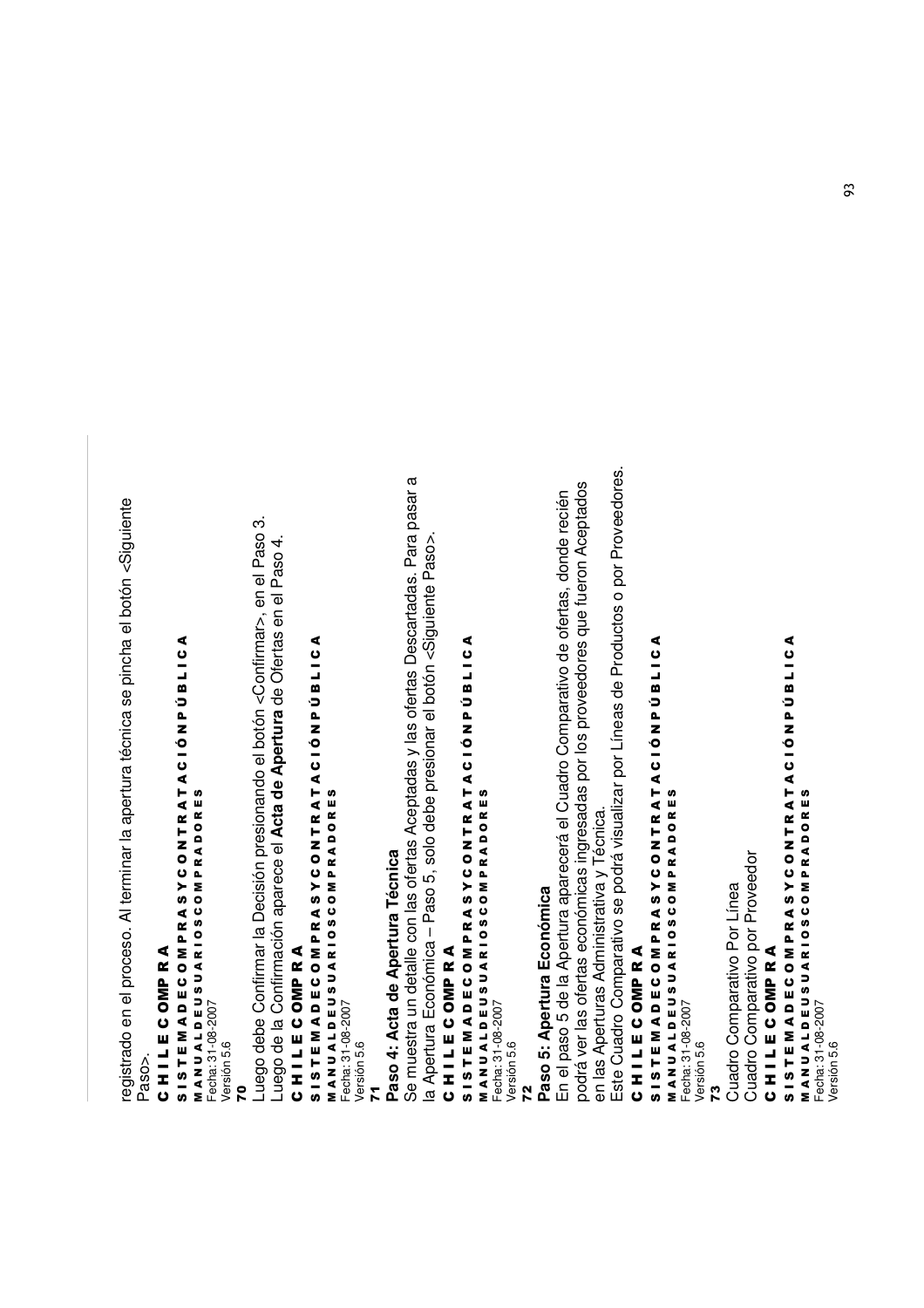#### /\***A**모.<br>ㅎ **dic a ció n**

Para A djudic ar la A ਹ quisición, d e b e ir al m enú A d quisiciones, o p ción C onsultar A d quisición, lue g o busc arla p or el núm ero (esto se vio anteriorm ente) y sele ي cionar el ic ono Ingresar A cta deAdjudic ación.

Para A djudic ar se d e b en c o m pletar 4  $\Omega$ asos. El Quinto c orresp ond e a Enviar Ord en d e Co m pra. L asos son:

os p თ<br>-ele c cionar líne as p ದ<br>ದ a djudic ..<br>ಸ

2. Ingresar M onto estim a d o d el C ontrato.

<<br>⊲ djuntar R esolución.

4. A cta d e A djudic a ción. 5. Enviar Ord en d e  $\circ$ o m .<br>ը<br>

Po drá sele c cionar el ic ono Ingresar A djudic a ción o  $\Box$ esertar, a c a d a líne a o a la A d quisición co m pleta, sele c cionand o la  $\mathbf{\mathsf{c}}$ asilla ubic a d a a la d ere cha d e la líne a d e p<br>D ducto.

En los c asos d e A ত quisiciones c on A djudic a ción Múltiple, Sim ple sin O/C  $\mathord{\geqslant}$ Múltiple sin O/C no

ap are c e م<br>ه otón "A djudic ಯ<br>ಹ ele c ciona d os". Para A djudic ar la oferta, sele c cione el link "A djudic ar" ubic a d o a la d ere cha d e la

oferta

sele cciona da.

#### ပ コニエ ш ပ 을<br>이 ĸ ⋖

#### ဖ<br>5<br>၈ ⊢ ш Σ ⋖ o ပ<br>။ 0 Σ Δ. ⊄<br>M ー<br>の ပ 0 z ⊢ ≃ A T A ა<br>ნ !ß. כ ن<br>1 ـ ا ⋖ ⋖ ⋖ œ 0<br>0<br>0<br>1 0 MPRADORES

ALDEUSU Fecha: 31-08-2007 Versión 5.6 Versión 5.6 ∍ z ∡<br>≥

/-

Comomuestra la im agen, p ara la líne a 1 lle garon 3 ofertas, d e las cuales sólo se podía adjudic ar una p orque es A djudic a ción Sim ple, es decir, puede hab er sólo un Pro v e e d or

#### ပ コニエ ш ပ 0 을<br>둘 ĸ ⋖ თ<br>5<br>თ ⊢ ш Σ ⋖ o ပ<br>။ 0 Σ Δ. ⊄<br>M )<br>の ပ 0 z ⊢ ≃ A T<br>4 ە<br>ت z Δ. כ ن<br>1 ـا 1 ⋖ ⋖ œ **RIOSC** 0 MPRADORES

ALDEUSU Fecha: 31-08-2007 Fecha: 31-08-2007 /ersión 5.6 ⋖ ∍ z ∡<br>≥

Versión 5.6 /.

# Adjudic a d o por cada línea.

g<br>Dra v ez que ha y a A djudic a d o c a d a líne a d e ք<br><u>ե</u> ducto/servicio, d e b erá ir al punto 2, que œ<br>Φ dond e uste d d e b erá d efinir la lista d e Autoriza d ores en c aso d e las Licita ciones, o p cionalm ente po drá c o m pletar en esta instancia los d atos d el d o cum ento d e A pro b a ción d e la A djudic a ción  $\overline{\mathbb{E}}$ esolución o  $\mathbf \Omega$ e creto) d e la mism a form a g<br>B p ara la public a ción. R e cuerd e, estos d atos son Oblig atorios sólo  $\Omega$ ara las Licita ciones.

Cuand o ha y a finaliza ರ o, presione م<br>ھ otón < Siguiente <u>ո</u> aso > p ara a c c e d er al P aso  $\mathbf{\alpha}$  $\mathord{\geqslant}$ continuar c on la A djudic a ción.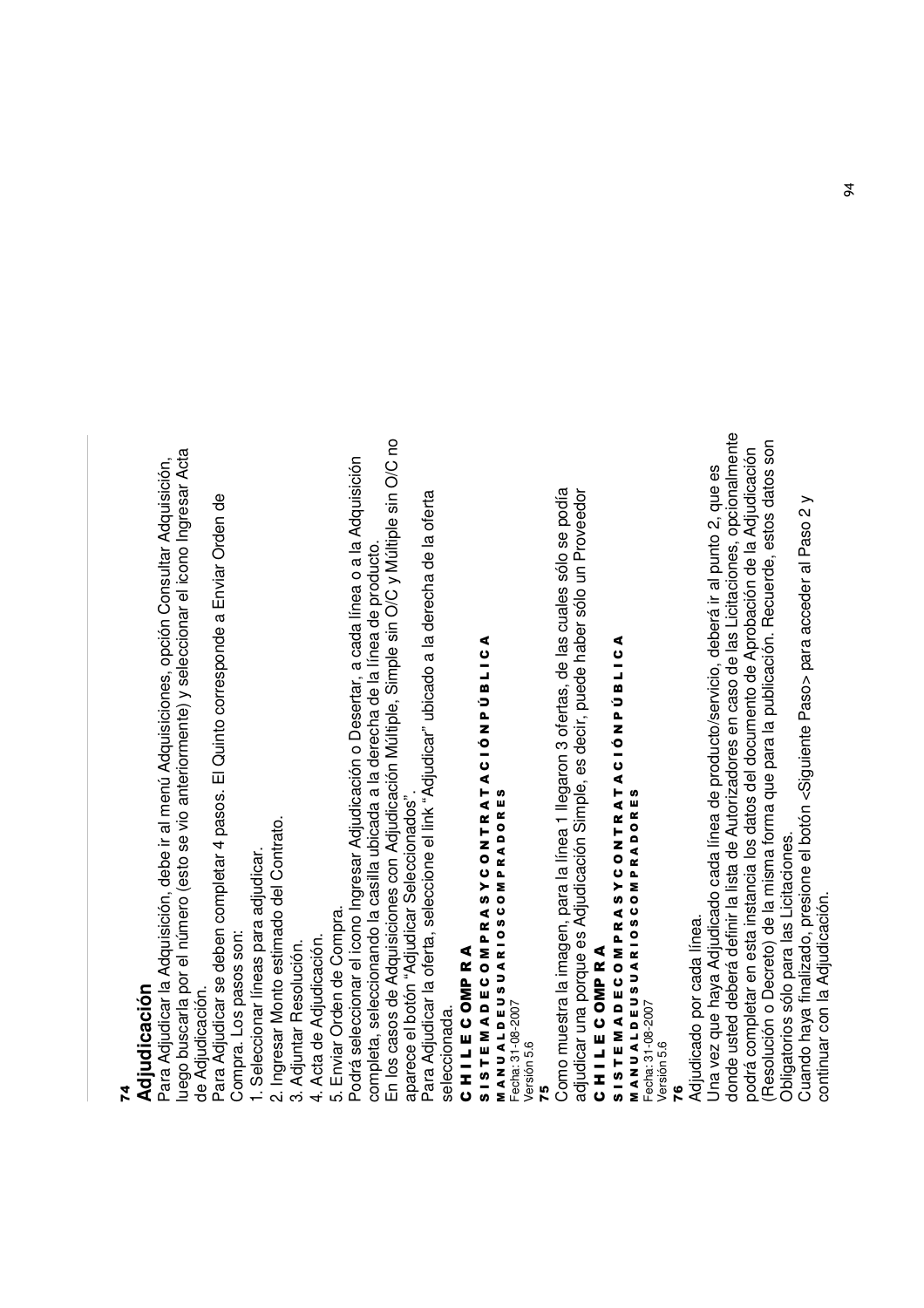El Paso 2 corresponde <sup>a</sup> Ingresar Monto Estimado del Contrato. Debe ingresar el monto total estimado <sup>a</sup> contratar, ya sea bienes <sup>o</sup> servicios.

#### C H I L E C OMP R A S I S T E M A D E C O M P R A S Y C O N T R A T A C I Ó N P Ú B L I C A M A N U A L D E U S U A R I O S C O M P R A D O R E S

Fecha: 31-08-2007Versión 5.6 //

Para continuar con el proceso de adjudicación deberá presionar el botón <Siguiente Paso>. El sistema mostrará el Acta de Adjudicación, la que deberá enviar <sup>a</sup> Autorización. El sistema mostrará el resultado del envío para Autorización. Luego, el Autorizador de la Adjudicación debe ingresar al sistema, ir al Menú superior Adquisiciones, Opción Autorizar Adquisición y buscarla por el número.

#### C H I L E C OMP R A

#### S I S T E M A D E C O M P R A S Y C O N T R A T A C I Ó N P Ú B L I C A M A N U A L D E U S U A R I O S C O M P R A D O R E S

Fecha: 31-08-2007Versión 5.6

#### 78

Deberá presionar el icono firmar Adquisición, ingresar su Nombre de Usuario y Clave y presionar el botón Autorizar y Firmar. Terminado este paso, debe buscar nuevamente la ID, en Consultar Adquisición, seleccionar el icono ingresar Acta de Adjudicación, seleccionar Siguiente Paso, luego Siguiente Paso y llegará al paso Nº3, Resolución de Adjudicación. Si en el Paso 1 no completó los datos del Documento que aprueba la Adjudicación, deberá hacerlo aquí para poder continuar con el proceso y finalmente presionar el Botón <Adjudicar>. Pasará al Paso 4, <Acta de Adjudicación> y el sistema entregará un mensaje de fin de proceso.

La pantalla que el sistema genera se muestra <sup>a</sup> continuación (debido <sup>a</sup> que la información que contiene, es bastante, se muestra en dos páginas).

#### C H I L E C OMP R A

S I S T E M A D E C O M P R A S Y C O N T R A T A C I Ó N P Ú B L I C A M A N U A L D E U S U A R I O S C O M P R A D O R E S Fecha: 31-08-2007Versión 5.6 79 C H I L E C OMP R A S I S T E M A D E C O M P R A S Y C O N T R A T A C I Ó N P Ú B L I C A M A N U A L D E U S U A R I O S C O M P R A D O R E S Fecha: 31-08-2007Versión 5.6 80 C H I L E C OMP R A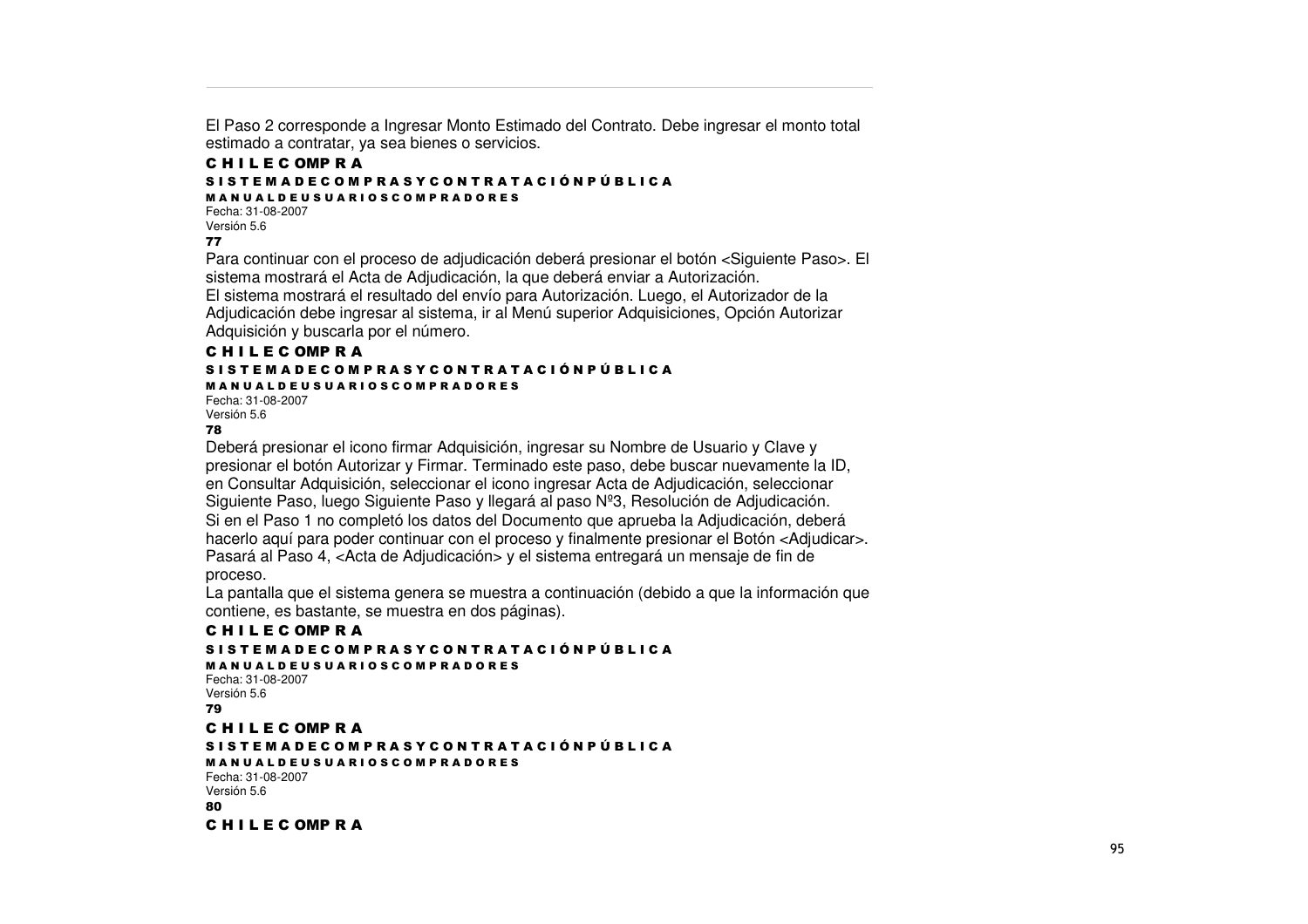#### S I S T E M A D E C O M P R A S Y C O N T R A T A C I Ó N P Ú B L I C A

M A N U A L D E U S U A R I O S C O M P R A D O R E S Fecha: 31-08-2007

Versión 5.6 81

#### *Copiar una Adquisición*

Existen dos tipos de copia que se pueden realizar, una corresponde <sup>a</sup> la copia de una adquisiciones realizada por la misma Unidad de Compra <sup>a</sup> la que usted pertenece y la otra opción es copiar una Adquisición de otra Unidad de Compra <sup>o</sup> incluso de otro Organismo Demandante.

Para copiar una adquisición de SU Unidad de Compra, debe seguir los siguientes pasos:

**1.** Ir al menú Adquisiciones y seleccionar "Consultar Adquisición ".

**2.** Buscar la adquisición que desea copiar y seleccionar el icono "Copiar la Adquisición".

**3.** Deberá Digitar, Nombre de la Adquisición y Objeto de la Contratación.

#### C H I L E C OMP R A

#### S I S T E M A D E C O M P R A S Y C O N T R A T A C I Ó N P Ú B L I C A M A N U A L D E U S U A R I O S C O M P R A D O R E S

Fecha: 31-08-2007Versión 5.6

#### 82

**4.** Luego deberá seleccionar aquellos ítems que NO DESEA COPIAR, luego el Tipo de Proceso y finalmente deberá presionar el Botón de color verde que indica pasar al Siguiente Paso.

**5.** Finalmente la adquisición fue copiada con éxito. Deberá revisar cada punto de las Bases <sup>o</sup> Términos de Referencia y completar los campos que el Sistema no copia, como son:

a. Datos del Contacto,

b. Tipo de Adjudicación,

c. Moneda,

d. Fechas y

e. Anexos.

C H I L E C OMP R A

#### S I S T E M A D E C O M P R A S Y C O N T R A T A C I Ó N P Ú B L I C A

#### M A N U A L D E U S U A R I O S C O M P R A D O R E S

Fecha: 31-08-2007Versión 5.6

 $83$ 

#### *Copia de una Adquisición Externa*

Para copiar una Adquisición Externa (de otra Unidad <sup>u</sup> otro Organismo), debe seguir los siguientes pasos:

1. Para copiar la adquisición, debe tener el Nº de ID, ir al menú Adquisiciones y seleccionar "Copiar Adq. Externas".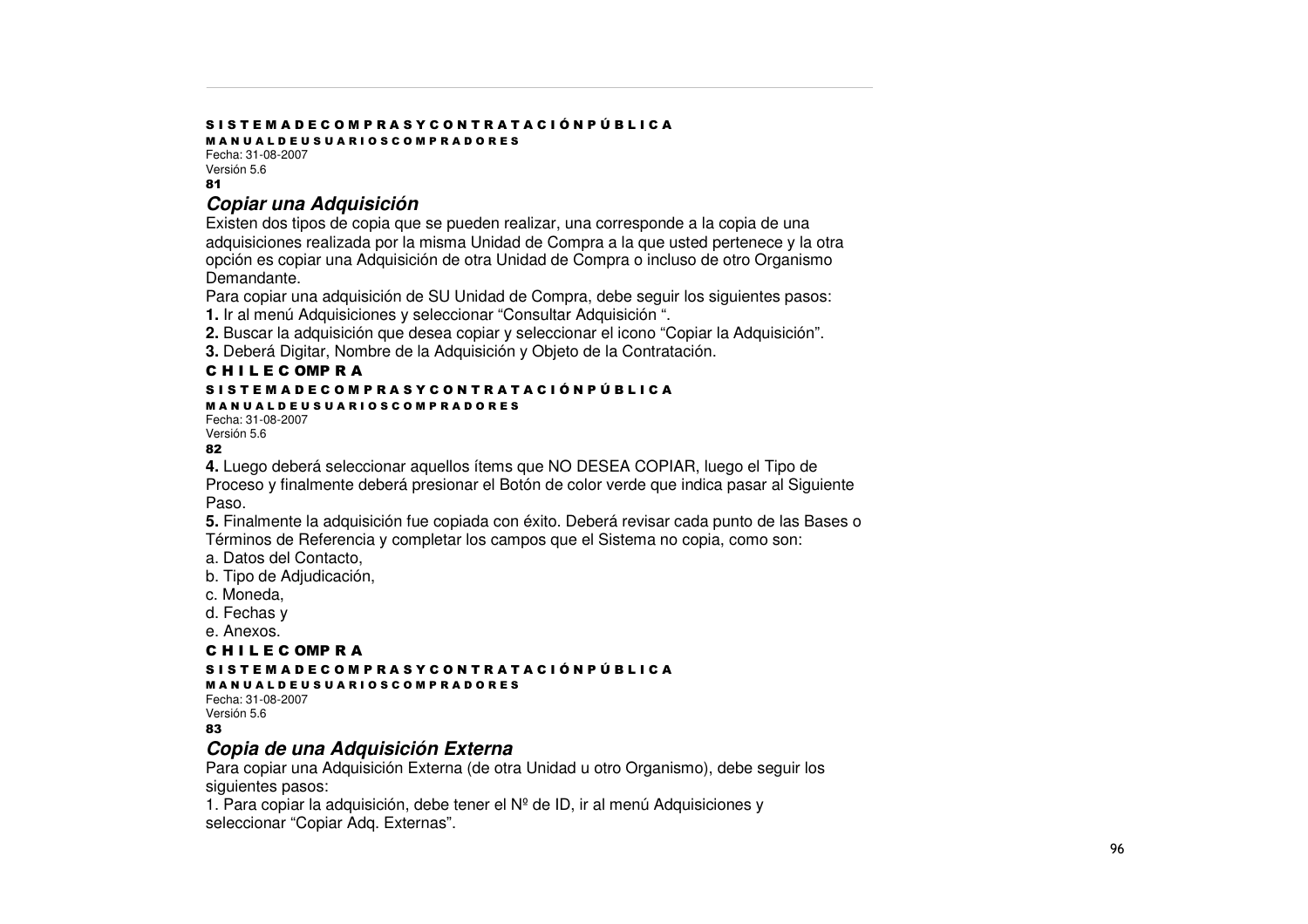**1.** Al seleccionar Copiar Adq. Externas llegará al buscador donde usted tendrá que digitar el numero de ID que desea copiar y hacer clic en el botón verde que dice Copiar. 2. El resultado de la búsqueda será el mismo indicado en el punto 3 y 4 de las copias internas.

#### C H I L E C OMP R A S I S T E M A D E C O M P R A S Y C O N T R A T A C I Ó N P Ú B L I C A M A N U A L D E U S U A R I O S C O M P R A D O R E S

Fecha: 31-08-2007Versión 5.6 84

#### *Orden de Compra*

Usted podrá buscar una Orden de Compra <sup>a</sup> través de su Escritorio, donde aparecerá claramente señalado, las Órdenes de Compra en estado Guardada, las órdenes de compra en estado Cancelación Solicitada en los últimos 60 días y las que usted tiene pendientes por Autorizar.

En este caso, el Sistema listará todas las Órdenes Guardadas para que usted las pueda Editar según corresponda, podrá incluir anexos para posteriormente enviarla <sup>a</sup> aprobación (siempre que sean directas).

Al editar la OC, se desplegará la siguiente pantalla con la información de la Orden de compra, podrá ingresar anexos, incorporar el ID Compromiso del Sigfe (si corresponde), **Confirmar y Enviar.**

#### C H I L E C OMP R A

#### S I S T E M A D E C O M P R A S Y C O N T R A T A C I Ó N P Ú B L I C A

M A N U A L D E U S U A R I O S C O M P R A D O R E S Fecha: 31-08-2007Versión 5.6

85

#### C H I L E C OMP R A

#### S I S T E M A D E C O M P R A S Y C O N T R A T A C I Ó N P Ú B L I C A

M A N U A L D E U S U A R I O S C O M P R A D O R E S Fecha: 31-08-2007

#### Versión 5.6 86

#### C H I L E C OMP R A

#### S I S T E M A D E C O M P R A S Y C O N T R A T A C I Ó N P Ú B L I C A

#### M A N U A L D E U S U A R I O S C O M P R A D O R E S

Fecha: 31-08-2007Versión 5.6 87

Es posible asignar otro nombre <sup>a</sup> la Orden de Compra, si lo desea. Puede además, incorporar algún archivo adicional en "Anexos y Resolución**"** como Dirección de despacho y dirección de envío de la Factura.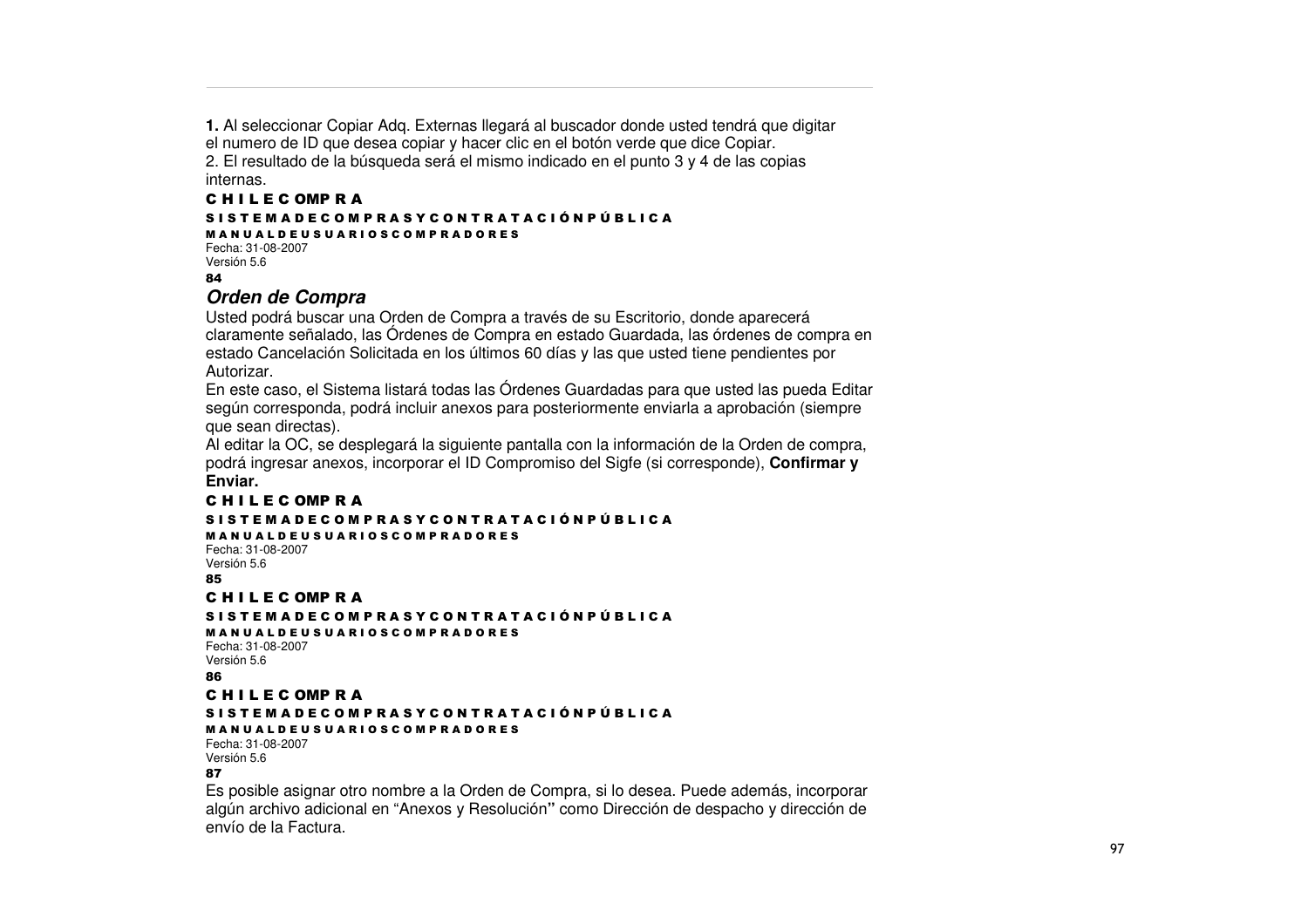En el caso del **"Impuesto",** el Sistema por defecto incluye el 19%, para modificar <sup>o</sup> eliminar esta cantidad, debe hacerlo manualmente modificando la casilla **"Impuesto"** que está en el cuerpo de la OC.

Además, usted puede modificar la cantidad de producto y el descuento por cada línea, para esto debe pinchar el icono lápiz de cada línea <sup>a</sup> modificar. Recuerde siempre realizar los cambios de manera responsable y consciente de lo que esa modificación pueda implicar. No olvide que el proceso de Adquisición termina con el envío de la Orden de Compra al Proveedor y la Aceptación de parte de este.

#### C H I L E C OMP R A

#### S I S T E M A D E C O M P R A S Y C O N T R A T A C I Ó N P Ú B L I C A

M A N U A L D E U S U A R I O S C O M P R A D O R E S Fecha: 31-08-2007Versión 5.6

#### 88

#### *Solicitar Autorización de Órdenes de Compra*

Para las Órdenes Compra contempladas como excepciones en el Art. 8º de la Ley 19.886 y Art. 10º del Reglamento C1; D1; F3; G1, será **OBLIGATORIO** completar los Datos de Aprobación, el Documento que fundamenta y autoriza la realización de la respectiva Orden de Compra, como así también crear la lista de Autorizadores que debe contener al menos <sup>a</sup> un Autorizador.

Para aquellas que son Órdenes de Compra CM; OC; R1; CA <sup>Y</sup> SE, será **OPCIONAL** completar los datos de Aprobación y el Flujo de Autorización.

De manera Opcional, usted podrá adjuntar archivos anexos si fuese necesario.

Para definir <sup>a</sup> los autorizadores debe seleccionar el botón "Ingresar Datos de

Aprobación". Se desplegará la siguiente pantalla donde podrá ingresar los antecedentes de la Resolución y definir <sup>a</sup> los Aprobadores.

Este procedimiento es igual al que se utiliza para La Autorización de Publicación <sup>o</sup> Adjudicación de una Adquisición.

Una vez definido el <sup>o</sup> los Autorizadores, deberá "Agregar" la información y "Guardar y Volver", finalmente pinche el botón "Confirmar". Podrá visualizar la Orden de Compra y "Enviar <sup>a</sup> Autorización".

#### C H I L E C OMP R A

#### S I S T E M A D E C O M P R A S Y C O N T R A T A C I Ó N P Ú B L I C A

M A N U A L D E U S U A R I O S C O M P R A D O R E S Fecha: 31-08-2007Versión 5.6

89

C H I L E C OMP R A

S I S T E M A D E C O M P R A S Y C O N T R A T A C I Ó N P Ú B L I C A M A N U A L D E U S U A R I O S C O M P R A D O R E S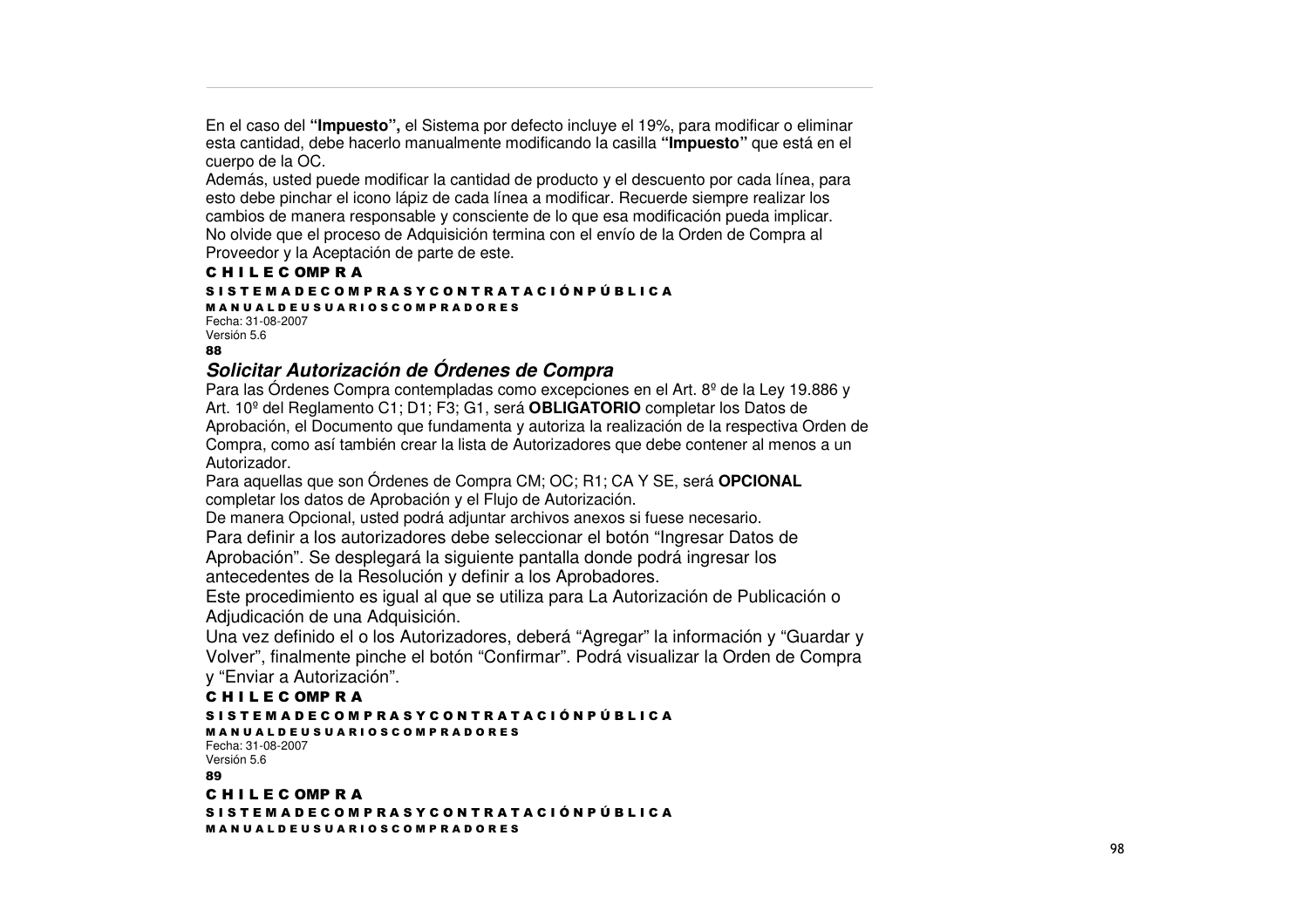Fecha: 31-08-2007Versión 5.6 90

#### *Autorizar Órdenes de Compra*

Para Autorizar una Orden de Compra, debe ir al menú Orden de Compra <sup>e</sup> ingresar <sup>a</sup> la opción "Autorizar Órdenes de Compra". A través de los diferentes filtros podrá encontrar la OC que requiere Autorizar.

En caso que el Autorizador sea externo, vale decir no tiene claves de acceso al sistema, la forma de autorizar una OC es <sup>a</sup> través de un correo electrónico que este recibirá con un link el cual deberá pinchar para visualizar la OC y finalmente Aprobarla.

Una vez Autorizada, deberá buscar la Orden de Compra desde el menú "Consultar", seleccione el icono "Enviar Orden de Compra", complete los datos de la Resolución <sup>o</sup> Documento que aprueba el Proceso y finalmente Envíela al Proveedor haciendo clic en el botón "ENVIAR".

#### C H I L E C OMP R A

#### S I S T E M A D E C O M P R A S Y C O N T R A T A C I Ó N P Ú B L I C A M A N U A L D E U S U A R I O S C O M P R A D O R E S

Fecha: 31-08-2007Versión 5.6

#### 91

#### *Cancelación Unilateral De Orden De Compra:*

La plataforma de ChileCompra permite, que un Usuario Supervisor, por motivos que debe especificar, Solicite la Cancelación de una Orden de Compra al proveedor adjudicado. Para esto debe buscar la Orden de Compra desde el Menú **"Consultar"** Se puede "Solicitar la Cancelación" de las Órdenes de Compra que se encuentran en los siguientes estados:

#### **En Proceso**

#### **Aceptada**

Si es que el proveedor no se pronuncia sobre la Solicitud de Cancelación en las próximas 24 horas hábiles luego de haberla solicitado, el Comprador tiene la opción de "Cancelar Unilateralmente" la Orden de Compra.

Si el proveedor no cumple con la entrega, puede usted solicitar la cancelación de la OC <sup>a</sup> través del icono Solicitar Cancelación de OC.

Cuando esto ocurre, la Adquisición correspondiente queda en estado "Adjudicada con Orden de Compra Rechazada". Ésta puede ser Readjudicada por el Comprador para generar una nueva Orden de Compra <sup>o</sup> bien dejarla Desierta. Para realizar el proceso de readjudicación es necesario que repita los pasos descritos en el capítulo de Adjudicación.

#### C H I L E C OMP R A S I S T E M A D E C O M P R A S Y C O N T R A T A C I Ó N P Ú B L I C A M A N U A L D E U S U A R I O S C O M P R A D O R E S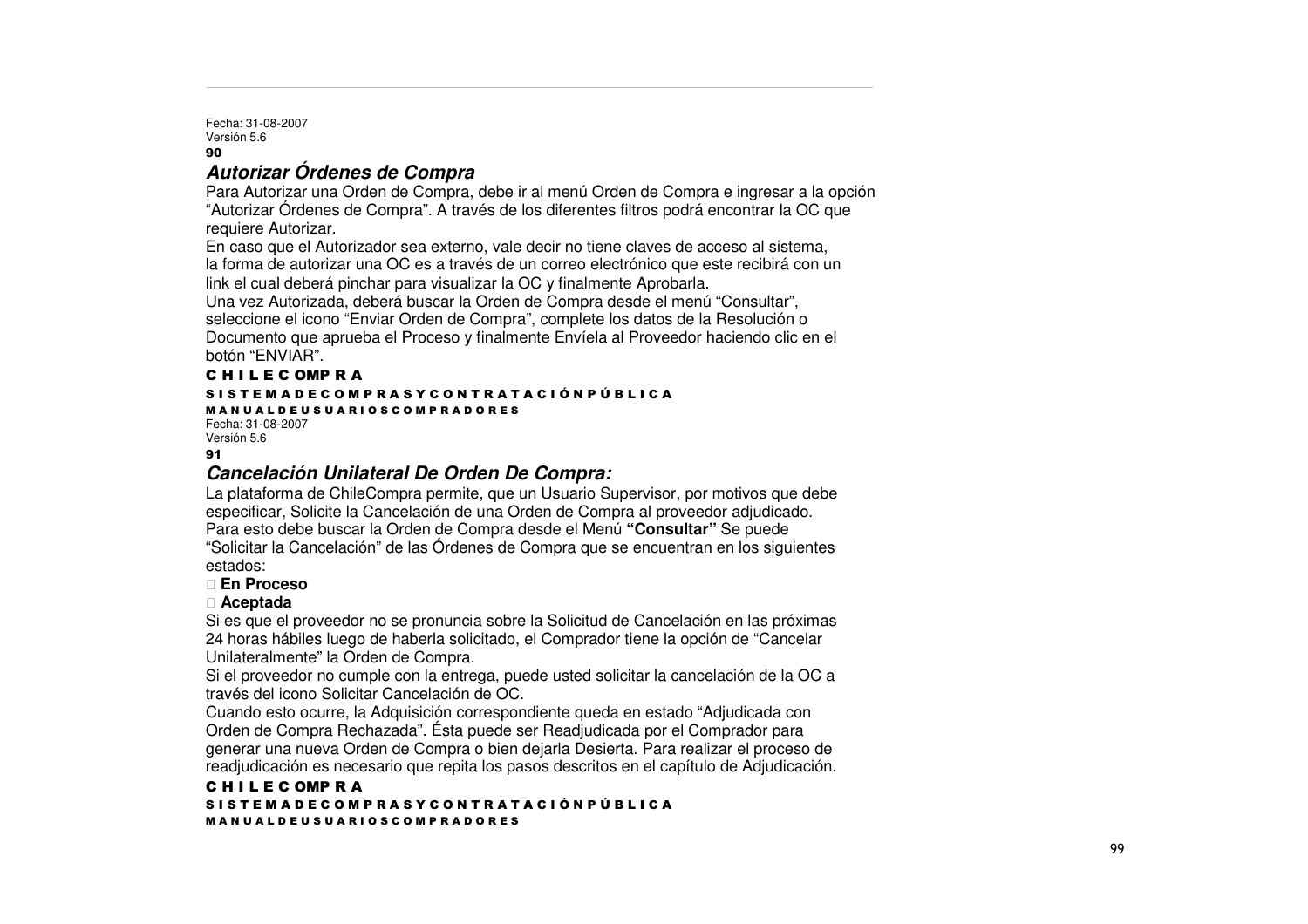Fecha: 31-08-2007Versión 5.6 92

#### *Licitación Privada:*

En el **paso 1** de la Creación de una Adquisición, se deben completar los datos de nombre y objeto de la Adquisición para luego seleccionar la opción Licitaciones Privadas donde se muestran todas las alternativas que el Sistema ofrece para realizar este tipo de Adquisiciones (una descripción de ellas aparece al inicio de este capítulo, página 22). Seleccione la opción que corresponda al tipo de Adquisición que desea realizar y pase al

siguiente paso.

La diferencia entre una **Licitación Pública** y una **Licitación Privada** es en la opción 3 del paso 2: **Antecedentes Administrativos**, donde especifica el tipo de convocatoria "Cerrada" y deberá seleccionar los Proveedores que desea invitar, con el botón "Invitar Proveedores". Debe dar clic en el botón <Invitar Proveedores> que aparece <sup>a</sup> la derecha de Tipo de Convocatoria.

Se desplegará la siguiente pantalla donde puede buscar por rut, por nombre <sup>o</sup> por rubro, luego del Resultado de la búsqueda, que se muestra en la casilla de la izquierda, seleccione <sup>a</sup> través de los botones <Agregar> <sup>o</sup> <Agregar todos>. Una vez que haya seleccionado <sup>a</sup> los Proveedores que desea invitar, haga clic en <Guardar y Cerrar.>.

#### C H I L E C OMP R A S I S T E M A D E C O M P R A S Y C O N T R A T A C I Ó N P Ú B L I C A M A N U A L D E U S U A R I O S C O M P R A D O R E S

Fecha: 31-08-2007Versión 5.6 93

Nota: Bajo la lista de seleccionados encontrará un link que lo llevará <sup>a</sup> revisar los datos de inscripción en ChileCompra, de cada proveedor seleccionado.

Los pasos son: 1) Buscar los proveedores. 2) Seleccionar del total de proveedores encontrados, aquellos tres que serán invitados. 3) Está la opción de ver los datos de los proveedores seleccionados. 4) Una vez que se han seleccionado, al menos los 3 proveedores se puede <Guardar y Cerrar>.

```
1234C H I L E C OMP R A
S I S T E M A D E C O M P R A S Y C O N T R A T A C I Ó N P Ú B L I C A
M A N U A L D E U S U A R I O S C O M P R A D O R E S
Fecha: 31-08-2007Versión 5.6
94
```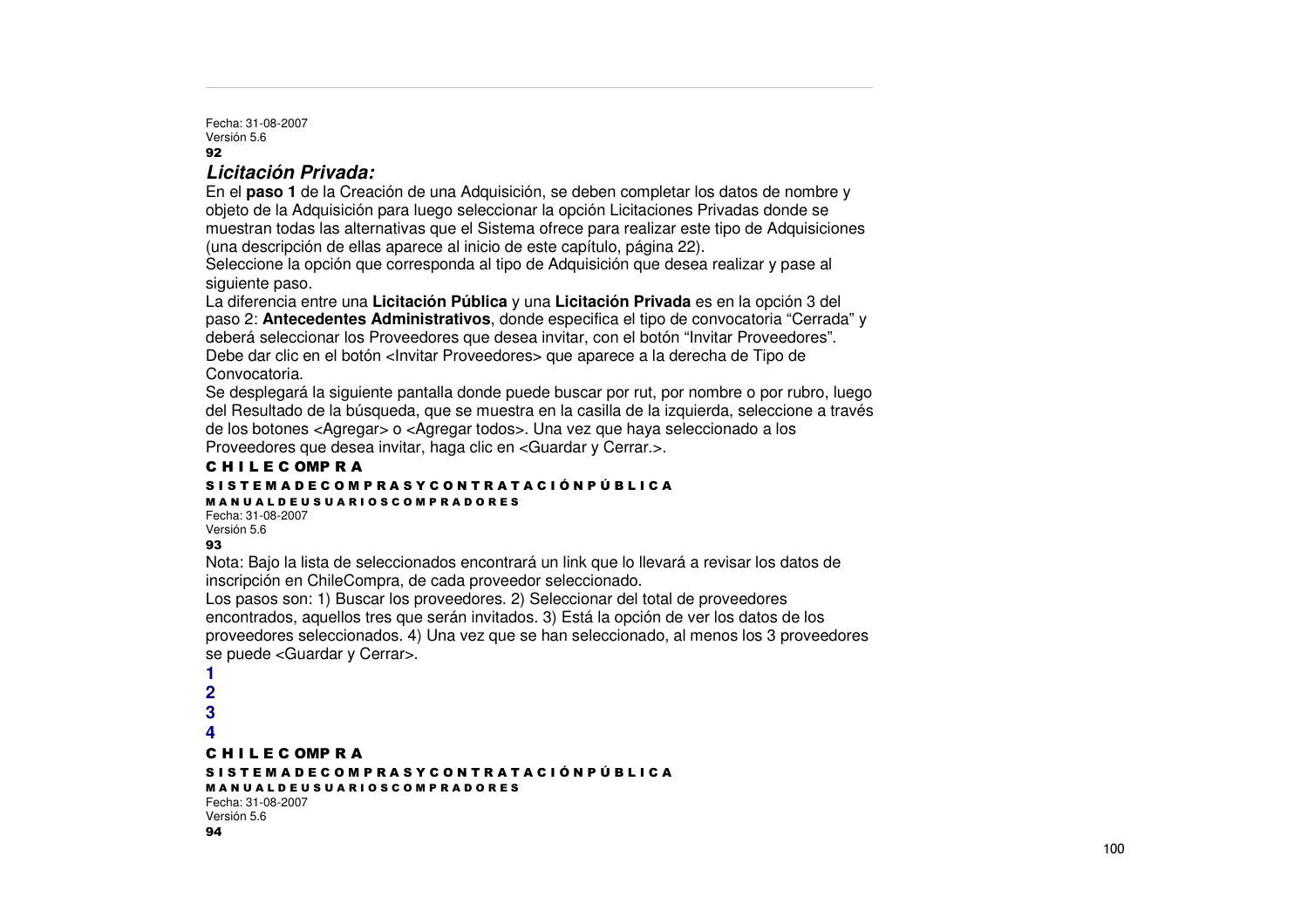#### *Trato Directo*

En el **paso 1** de la Creación de una Adquisición, se deben completar los datos de nombre y objeto de la Adquisición para luego seleccionar la opción Tratos Directos donde se muestran todas las alternativas que el Sistema ofrece para realizar este tipo de Adquisiciones (una descripción de ellas aparece al inicio de este capítulo, página 22).

Nos encontramos que los Trato Directos nos permiten hacer un proceso <sup>o</sup> bien una orden de compra directa al proveedor.

El proceso es igual al que se debe realizar para una Licitación Privada.

#### C H I L E C OMP R A

S I S T E M A D E C O M P R A S Y C O N T R A T A C I Ó N P Ú B L I C A M A N U A L D E U S U A R I O S C O M P R A D O R E S Fecha: 31-08-2007

Versión 5.6 95

#### *Compra Urgente*

El Sistema nos ofrece dos formas de realizar una Compra Urgente, una opción es <sup>a</sup> través de una Adquisición por proceso, abierta <sup>o</sup> cerrada, con un plazo de cierre de 50 horas modificable <sup>a</sup> 48. Quiere decir que cotizará <sup>a</sup> través del Sistema y adjudicará en un plazo mínimo de 48 hrs.

La diferencia con una licitación pública es que la Compra Urgente la realiza con Términos de Referencia y no se utilizan Bases de Licitación

No debe olvidar ingresar la Resolución que fundamenta la Urgencia de su compra. Otra forma es realizarla como una Orden de Compra Directa, el procedimiento es igual que cualquier otra Orden Directa, recuerde que en este tipo de OC también deberá adjuntar el Documento que autoriza su uso, además de indicar <sup>a</sup> el <sup>o</sup> los Autorizadores que corresponda. El formato de las diferentes Órdenes de Compra es el mismo. En el caso de las OC sin resolución y las de 3 UTM: no se requiere de una Resolución <sup>o</sup> Decreto que autorice el mismo.

#### C H I L E C OMP R A S I S T E M A D E C O M P R A S Y C O N T R A T A C I Ó N P Ú B L I C A M A N U A L D E U S U A R I O S C O M P R A D O R E S

Fecha: 31-08-2007Versión 5.6 96

#### *Otras Órdenes de Compra*

Existen tres opciones de Órdenes de Compra tipificadas como otras órdenes de compra. Estas son "Orden de Compra Menor <sup>a</sup> 3 UTM" (R1), "Orden de Compra sin resolución" (CA) y Orden de Compra proveniente de adquisición sin emisión automática de OC (SE)

Solo debe asegurarse que su Proveedor esté Registrado y cumpla con las habilidades que indica la Normativa para poder contratar con ellos.

La única OC de estas tres que presenta una diferencia en la forma de completar los datos es la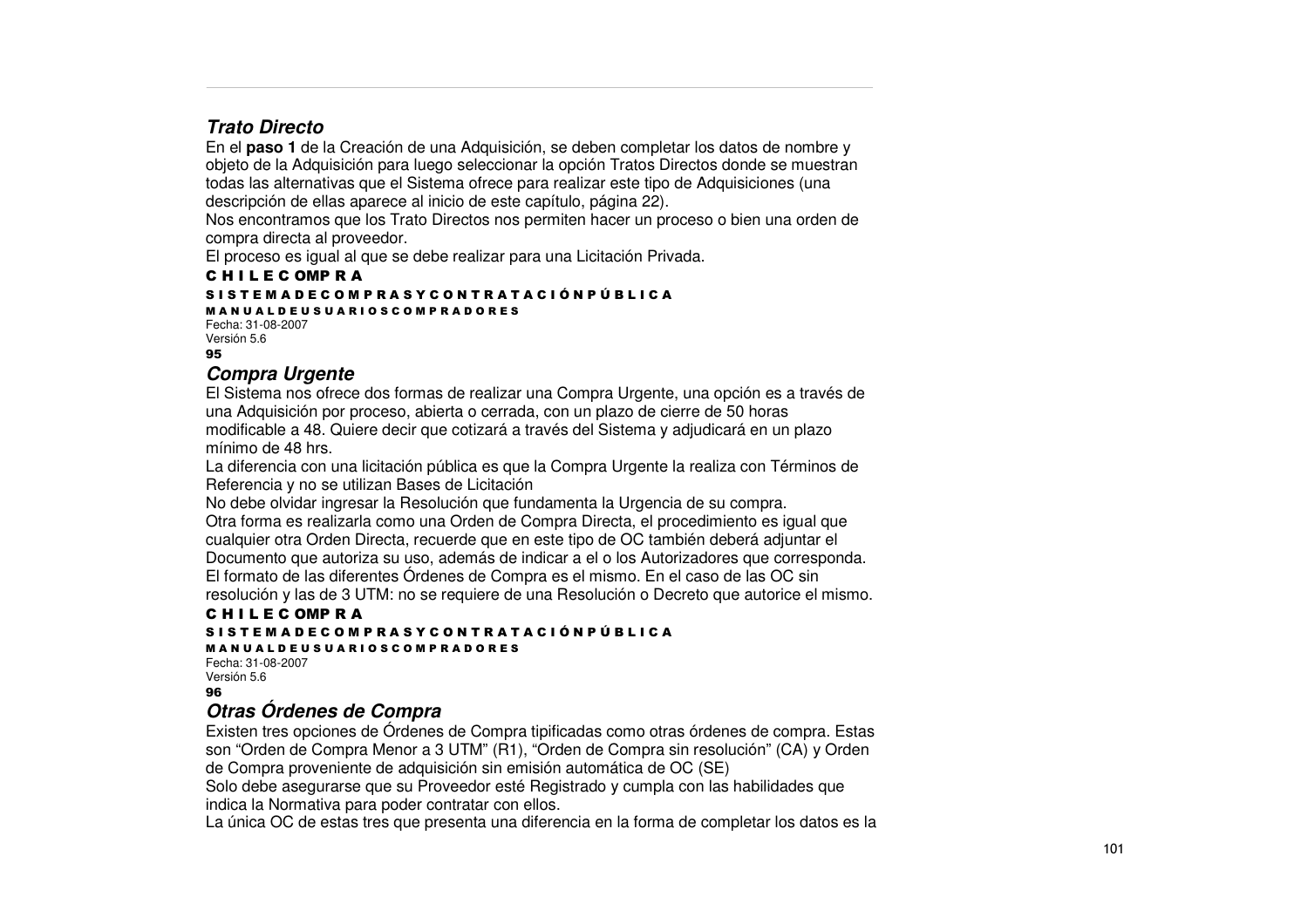que tiene nomenclatura SE. Este tipo de OC se utiliza cuando se realizó una Adquisición cuya modalidad de Adjudicación fue "Sin emisión Automática de OC", en el cuerpo de la Orden aparece un campo llamado "Datos de la Licitación", en este deberá indicar el ID de la Adquisición adjudicada y el presionar "Buscar", el sistema levantará una nueva ventana que indica <sup>a</sup> el <sup>o</sup> los proveedores adjudicados para este proceso.

#### C H I L E C OMP R A S I S T E M A D E C O M P R A S Y C O N T R A T A C I Ó N P Ú B L I C A M A N U A L D E U S U A R I O S C O M P R A D O R E S

Fecha: 31-08-2007Versión 5.6 97

Cuando esta ventana se levante usted deberá seleccionar al proveedor <sup>a</sup> quien desea enviarle la OC, para eso presione el icono "Lápiz", el sistema llenará automáticamente los datos tanto del proveedor como de el <sup>o</sup> lo productos / servicios adjudicados y los montos adjudicados, este último dato junto con la cantidad de lo solicitado, pueden ser modificadas por usted.

#### C H I L E C OMP R A

#### S I S T E M A D E C O M P R A S Y C O N T R A T A C I Ó N P Ú B L I C A

M A N U A L D E U S U A R I O S C O M P R A D O R E S Fecha: 31-08-2007

Versión 5.6 98

#### *Calificaciones a los Proveedores*

Este módulo permite <sup>a</sup> los Compradores evaluar la gestión realizada por un Proveedor determinado que haya recibido una OC <sup>a</sup> través del portal www.chilecompra.cl. Además, usted podrá consultar las evaluaciones que otros compradores le hayan hecho <sup>a</sup> un proveedor, siempre que se encuentre en la etapa de Apertura de su Oferta, esto lo podrá ver en la sección "Calificaciones" de la Ficha Electrónica Única del Proveedor", siempre que el Proveedor esté inscrito en Chileproveedores.

Los Proveedores por su parte podrán revisar las calificaciones que les hayan realizado y también realizar descargos <sup>a</sup> las mismas.

#### **1.- Cómo Acceder al Módulo de Calificaciones <sup>a</sup> Proveedores.**

Para acceder al Módulo de Calificaciones <sup>a</sup> Proveedores, debe ingresar <sup>a</sup> la sección "Mi Escritorio" y seleccionar el signo ubicado <sup>a</sup> la izquierda de la Opción correspondiente.

Al Ingresar encontrará tres acciones posibles de realizar:

i. **Calificaciones Pendientes por Realizar**: Son todas las Calificaciones <sup>a</sup>

Proveedores que usted aún no realiza.

ii. **Calificaciones Realizadas**: Permite ver las calificaciones que usted ha realizado para los diferentes proveedores.

iii. **Nuevos Descargos del Proveedor**: Aquí podrá revisar los descargos que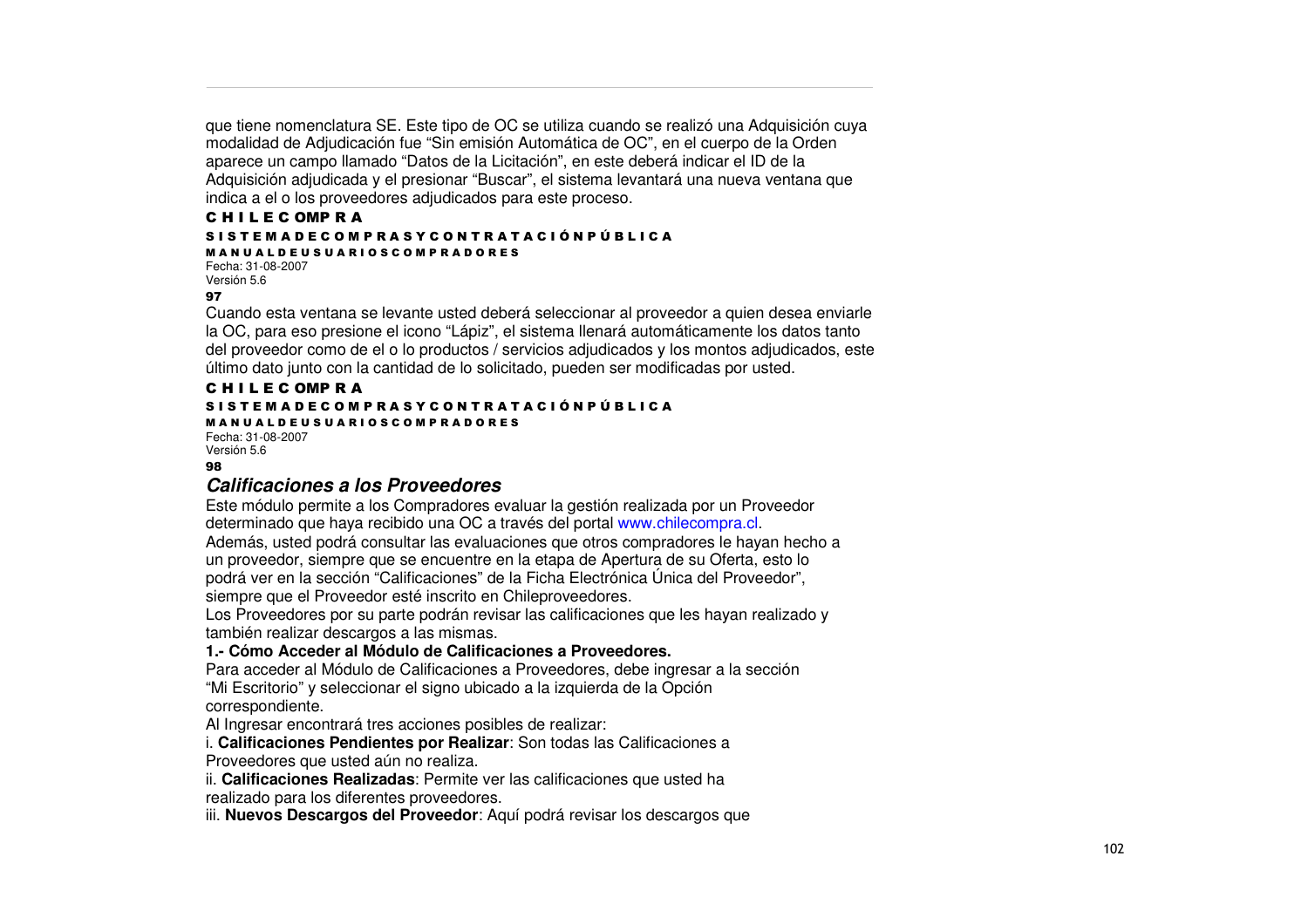hayan realizado los proveedores <sup>a</sup> alguna evaluación.

#### C H I L E C OMP R A S I S T E M A D E C O M P R A S Y C O N T R A T A C I Ó N P Ú B L I C A M A N U A L D E U S U A R I O S C O M P R A D O R E S

Fecha: 31-08-2007Versión 5.6

#### 33

**2.- Cómo Calificar a un Proveedor.**

Para calificar <sup>a</sup> un Proveedor deberá hacer click sobre el número que presente la opción **Calificaciones Pendientes por Realizar,** en la sección **Calificaciones** de su Escritorio.

Se encontrará con la siguiente pantalla:

Usted podrá ordenar la información según el campo de interés, por ejemplo, por Monto de Contrato. Podrá también imprimir la información y seleccionar <sup>a</sup> más de un proveedor <sup>a</sup> la vez o postergar la evaluación.

Permite postergar la Calificación por 1 semana, 1 mes, 3 meses <sup>o</sup> 6

meses. Al postergar una Calificación, el sistema solicitará confirmación,

mediante el siguiente cuadro de dialogo.

Permite Imprimir la información que se ve en pantalla.

Permite acceder <sup>a</sup> todas las Calificaciones que usted postergó anteriormente para finalizarlas.

#### C H I L E C OMP R A

#### S I S T E M A D E C O M P R A S Y C O N T R A T A C I Ó N P Ú B L I C A

#### M A N U A L D E U S U A R I O S C O M P R A D O R E S

Fecha: 31-08-2007Versión 5.6

#### 100

Al hacer click sobre la palabra "*Calificar*" para un proveedor en particular, se accede al **Formulario de Calificación** que se muestra en la siguiente pantalla:

 Si completó el **Formulario de Calificación** y está seguro de sus respuestas, debe presionar el botón **"***Cerrar y Enviar Calificaciones***".** El proceso será confirmado

mediante el siguiente mensaje:

La primera sección del formulario, en

color amarillo, presenta toda la

información que identifica al

Proveedor, Comprador y Proceso de Compra.

La segunda sección presenta el cuestionario que el Comprador debe

responder con la evaluación del

Proveedor.

**Es importante destacar que en caso de responder "***Regular***" <sup>o</sup> "***Malo***",**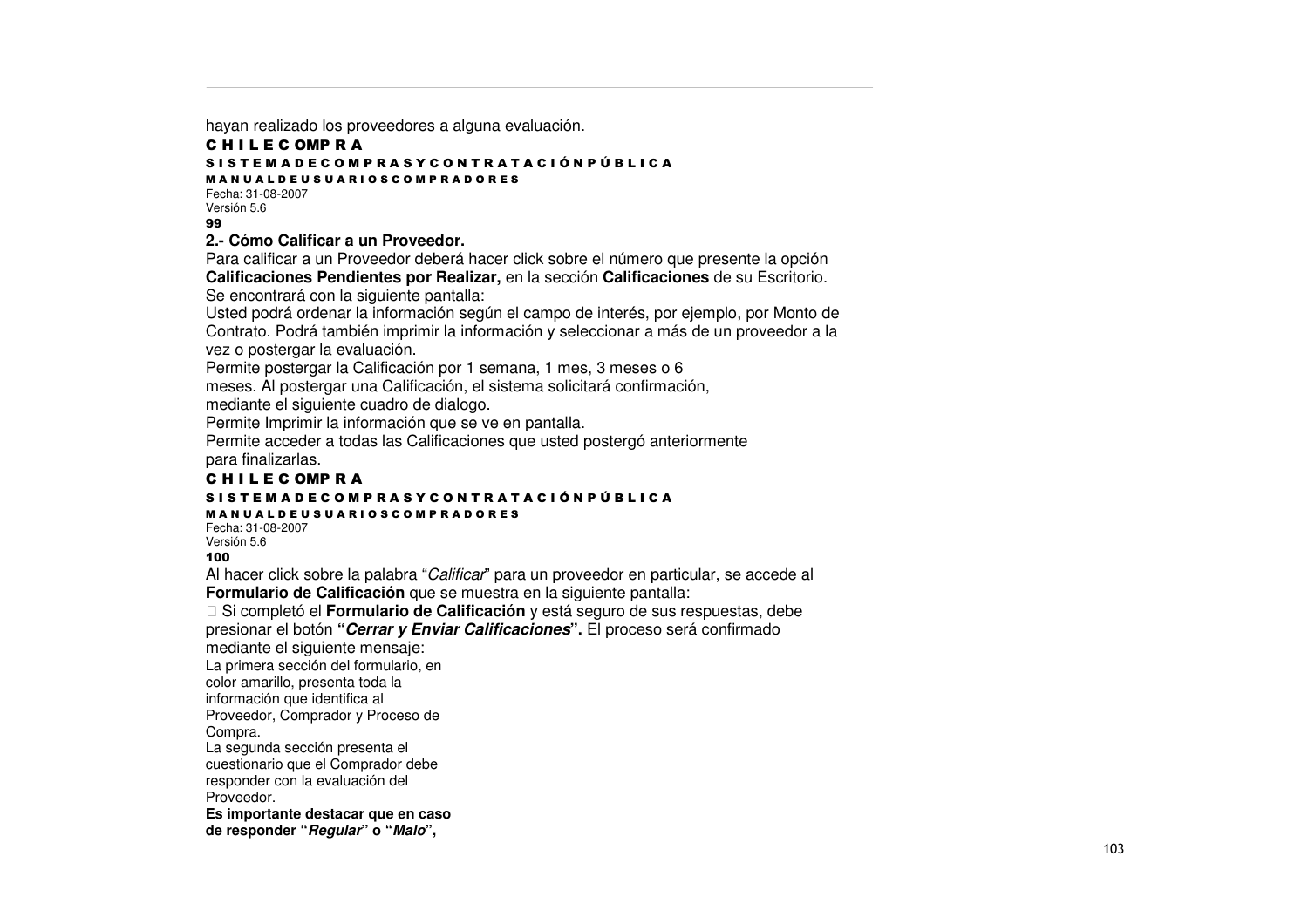$\overline{\mathbb{Q}}$ ento, bre ar sus dialo g o: Envia d a, d e b e ha c er clic k so o m ente **ealizadas.** d e **er** Ξ o dific en la se c ción "**V** via mvisarlas en otro ensaje d e Ξ 8<br>ㅎ pre a e<br>ه cua ente **R** c eso ⋖ ⋖ **alific a cio n e s** ن<br>1 ـا 1 ن<br>1 ـ ا ـ ا el siguiente **Pro v e e d or.** o osteriorm ermitirá, presentand ente un pro er a re **e aliz a d a s** 9 9 <u>ρ.</u> Δ. a c c e d er p z v olv z  $\rightarrow$ antalla inicial: **C** ە<br>ت a c ción m e diante ە<br>ت **p or u n** ar nue v a merra d a ensaje: **R** d ese a **alific a cio n e s** A T<br>4 ⋖ **Cerra d a.** н. MPRADORES MPRADORES **e aliz a d o** p o drá  $\circ$ ⋖ E sus respuestas, y  $\Omega$ ente ≃ ĸ el siguiente d intenta c alific no se lo ⊢ н. ں<br>o z *uardar***"** y z via m **Calific a ció n**  $\Omega$ 0 0 **R** ar esta **s"** en su "Escritorio". ción presenta la siguiente o p ción **C** ción ha sid ပ ပ revisar los descargos realizados por revisar los descargos realizados por **e s c arg o ólo** calificación pre **s** ಹ **A S.** )<br>の En esta sección, seleccionando el cono bajo la columna VER, podrá ser modificadas ≻ *VER*, podrá **encionar que la** En esta sección, seleccionando el έ **alizar sus** 0 **a, el pro v e e d or s** n 0 **A. dro decomentario sa la** o", el siste **D** e diante ⊄<br>M 0<br>0<br>0<br>2 e b erá c onfirm ⋖ 0<br>0<br>0<br>2 otón **"***G* **R A D gunta.** ĸ **N**: Si uste **A** ಕಿ presente la **E R D** Δ. Δ. **R ar u n a** v ez que la c alific a ⋖ ⋖ **s ola** Σ Σ **ar u n** ≃ **R** ≃ **encuentran C er o re** o<br>Du Ξ **calific a cione s no s on** ĸ ĸ **pre** ⋖ **E** icono bajo la columna ⋖ 0 0 presionar el b  $\mathbf c$ ALDEUSU Envia d Y será confirmado ALDEUSU <u>≏</u> ပ<br>။ <u>≏</u> ပ **en una** visar una Σ está se **Re vis** Σ **e vis c a d a**  $\frac{8}{9}$ **m** ш **OBSERVACIO d e** Fecha: 31-08-2007 Fecha: 31-08-2007 **pue d e re s p ond** Fecha: 31-08-2007 0 0 o Calificacione o respuestas. D **Es im p ortante igual form sus c e ptible s op ortunid a d.** ⋖ e<br>Ə ⋖ ပ el proveedor ပ **R** el proveedor **cha d e**  $\mathord{\geqslant}$ **LIFIC A** Σ **de s c arg o s** Σ ш **3.- C ó mo** ш **4.- C ó mo** /ersión 5.6 /ersión 5.6 erra d o Esta se c Versión 5.6 Versión 5.6 ⋖ **O** ⋖ ш ш o<br>To ー<br>ニ Para re **s e** ー<br>ニ ∍ **Z**<br>の ∍ ⊢ н. **cua** de b e z **pue s** z **dere** თ<br>5<br>თ い<br>5<br>の núm  $\overline{6}$ ี<br>รู **CA** ⋖<br>≊ ⋖<br>≊ **De**<u>ٍ</u> <u>e</u> ပ ပ

**el c om**

**fund a m**

**entar su re**

**s pue sta en el**

**pra dor e**

**stá**

**oblig adoa**

g<br>Dra

erra d a  $\mathord{\geqslant}$ 

Envia d a" p

a<br>p arte

d el c o m

pra d or, el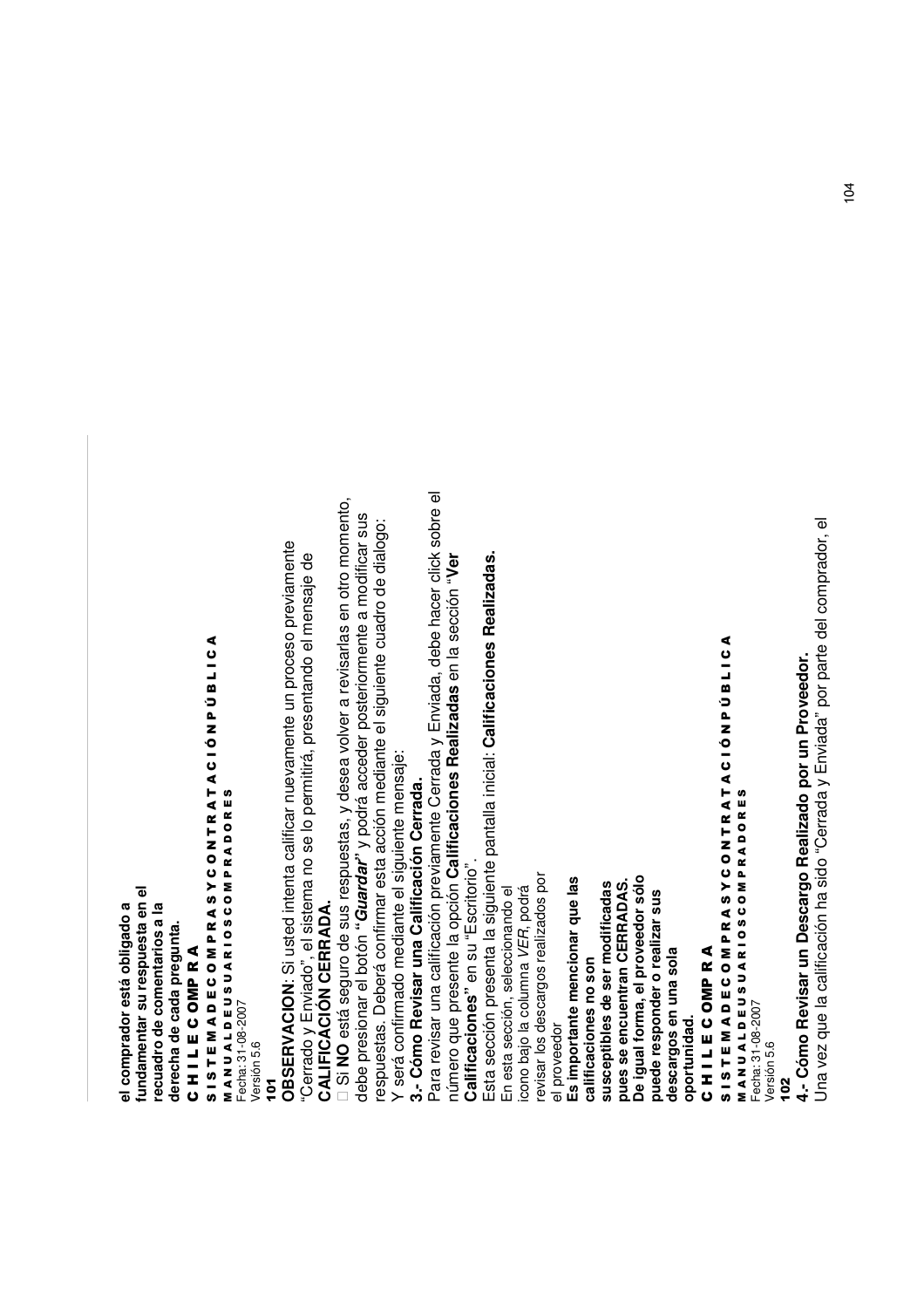proveedor inv olucra d o será inform a d o y tendrá la o p ortunid a d d e re alizar un d esc arg o (resp ond er) a la c alific a ción d el c o m pra d or. Cuand oel proveedor haya c ontesta do, p odrá re visar dichos d esc arg os, ha ciend oclic k so bre la o p ción **N u e v o s D e s c arg o s d el Pro v e e d or** d e la se c ción "**V er C alific a cio n e s"** ಕಿ su "Escritorio".

La se c ción **D e s c arg o s** presenta la siguiente  $\Omega$ antalla inicial:

## **5.- C ómoRevis ar la sCalific acio nesacumula dasdeunPro veedor.**

Cuand o uste d se encuentre en la eta p a d e A p ertura d e Ofertas tendrá a c c eso മ<br>ര visar la ficha c on los d atos d el proveedor, p ದ<br>ಹ eso d e b erá pinchar so bre el no  $\in$ bre  $\mathord{\geqslant}$ Rut d el oferente, se le v antará la v entana a djunta si es que está re gistra d o en Chile proveedores. ပ

#### コニエ ш ပ 0 Σ <u>≏</u> ĸ ⋖

#### ဖ<br>5<br>၈ ► ш Σ ⋖ Ω ш ပ 0 Σ Δ. ĸ ⋖ n ≻ ပ 0 z ► ĸ ⋖ ► ⋖ ა<br>ნ z Δ. 9 ن<br>1 ـ ا ⋖ Z<br>2<br>2 ≤<br>⊃ ALDEUSU ⋖ ≃ 0<br>0<br>0<br>2 0 MPRADORES

Fecha: 31-08-2007 Versión 5.6

### ី<br>=

Sele c cione la últim a viñeta g<br>금 dic e **"C alific a cio n e s",** p ara re visar el d etalle d e las Calific a ciones y los D esc ದ<br>ದ os, presione so bre el p ں<br>5 entaje c orresp ondiente a c a d a pre gunta.

## *Calific acio nesami O rg anis mo*

Este ε ó dulo p ermite a los C o m pra d ores re visar las c alific a ciones d e sus Pro v e e d ores a los pro c esos d e su Unid <u>ਡ</u> d e  $\circ$ o m pra y re alizar sus d င္တ<br>စ ದ<br>ದ os a las mism as. Al igual que  $\overline{\omega}$ calificación a pro v e e d ores los d esc ದ<br>ದ os se re alizan p or únic a v ez.

**1.- C ó mo A c c e d er al M ó d ulo d e**  $\mathbf{\mathbf{c}}$ **alific a cio n e s a Mi Org a nis mo:**

Para acceder al Módulo d e  $\circ$ alific a ciones a Mi Org anism o, d e b e ingresar a la se c ción "Mi Escritorio" y sele ي cionar el signo ubic a d o ಹ la izquierd  $\overline{\mathbf{c}}$ d e la O p ción corresp ondiente.

Al Ingresar enc ontrará tres a c ciones p osibles d e re alizar:

iv. **N u e v a s**  $\mathbf{\mathbf{c}}$ **alific a cio n e s**: S on to d as las C alific a ciones que ha re cibid o su Unid a d ಕಿ  $\circ$ o m ը<br>թ d e Proveed ores que han p articip a d o en diferentes pro c esos, los que d e b erá re visar y ha c er sus d esc ದ<br>ದ os si fuera ne c esario.

v. **D e s c arg o s R e vis a d o s p or Pro v e e d ore s** : P ermite id entific ar los pro c esos

que tienen d esc ದ<br>ದ os y que han sid o re visa d os p or los pro v e e d ores. vi. **T** visualizar el total d e las

**otal D e s c arg o s R e aliz a d o s**: A quí p o drá ನ quisiciones que se encuentran c alific a d as y c on d esc ದ<br>ದ os re aliza d os.

#### ပ コニエ ш ပ e<br>S ≃ ⋖

#### ⋖ ن<br>1 ـا 1 9 <u>ρ.</u> z ە<br>ت ⋖ н. MPRADORES ⋖ ĸ н. z 0 ပ ≻ n 0 ⋖ 0<br>0<br>0<br>2 ĸ Δ. Σ ≃ ⋖ 0 ALDEUSU ပ ш Fecha: 31-08-2007 Fecha: 31-08-2007 ٥ ⋖ Σ ⋖ ш ∍ Н. z თ<br>5<br>თ ⋖<br>≅

/ersión 5.6 Versión 5.6 \*<u>ុ</u>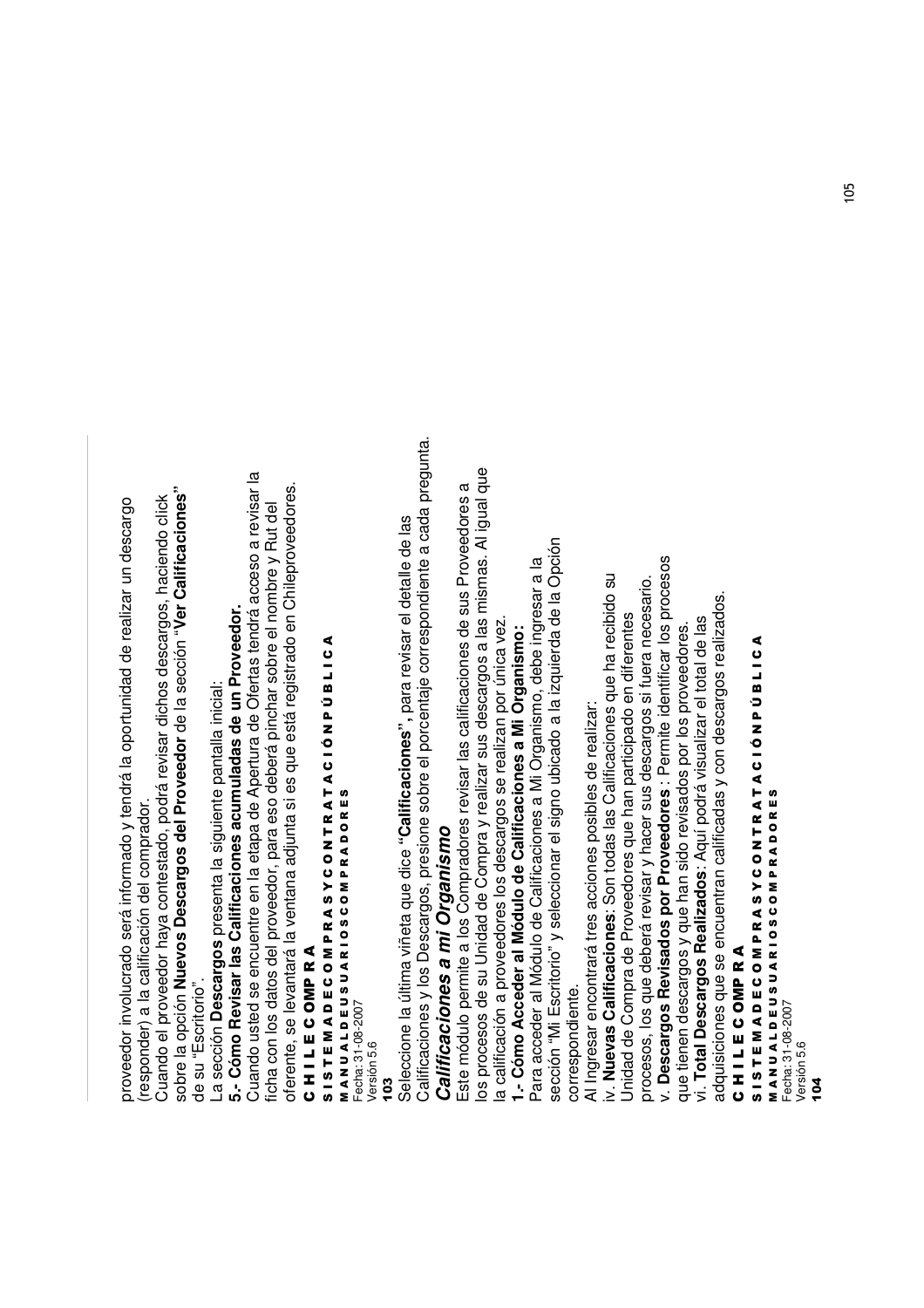# 2.- Cómo Realizar un descargo: **2.- Cómo Realizar un descargo:**

Vuevas Calificaciones, en la sección Calificaciones a Mi Organismo de su Escritorio. **Nuevas Calificaciones,** en la sección **Calificaciones a Mi Organismo** de su Escritorio. Para realizar un descargo deberá hacer click sobre el número que presente la opción Para realizar un descargo deberá hacer click sobre el número que presente la opción Se encontrará con la siguiente pantalla: Se encontrará con la siguiente pantalla:

Deberá ingresar en la opción Revisar/Realizar Descargo, en la columna izquierda del cuadro. Deberá ingresar en la opción **Revisar/Realizar Descargo**, en la columna izquierda del cuadro. para la Calificación" el recuadro "Comentario" e inmediatamente debajo, ingresar su Descargo para la Calificación" el recuadro "Comentario" e inmediatamente debajo, ingresar su Descargo Se desplegará el siguiente Formulario, en el que deberá revisar, en la columna "Cuestionario Se desplegará el siguiente Formulario, en el que deberá revisar, en la columna "Cuestionario su fuese necesario. su fuese necesario.

Una vez ingresados los descargos a las calificaciones de su proveedor, deberá hacer clic en el Una vez ingresados los descargos a las calificaciones de su proveedor, deberá hacer clic en el botón Cerrar y Enviar Calificaciones. botón Cerrar y Enviar Calificaciones.

CHILECOMPRA

# C H I L E C OMP R A SISTEMADECOMPRASYCONTRATACIÓNPÚBLICA S I S T E M A D E C O M P R A S Y C O N T R A T A C I Ó N P Ú B L I C A

MANUALDEUSUARIOSCOMPRADORES M A N U A L D E U S U A R I O S C O M P R A D O R E S Fecha: 31-08-2007<br>Versión 5.6 Fecha: 31-08-2007 Versión 5.6

<u>ទី</u>

# 8 pítulo 5

Adminis (dor de Da  $\frac{1}{2}$ 

# CHILECOMPRA C H I L E C OMP R A

SISTEMADECOMPRASYCONTRATACIÓNPÚBLICA S I S T E M A D E C O M P R A S Y C O N T R A T A C I Ó N P Ú B L I C A<br>S I S T E M A D E C O M P R A T R A T A C I Ó N P Ú B L I C A M A N U A L D E U S U A R I O S C O M P R A D O R E S<br>Fecha: 31-08-2007 M A N U A L D E U S U A R I O S C O M P R A D O R E S Fecha: 31-08-2007

/ersión 5.6 Versión 5.6  $\frac{6}{1}$ 

# **Administrador de Datos** *Administrador de Datos*

Para utilizar el Administrador de Datos usted debe contar con el perfil de Administrador. Para utilizar el Administrador de Datos usted debe contar con el perfil de Administrador. ingrese con su clave al Sistema y seleccione en el menú "Administración". Con ello se Ingrese con su clave al Sistema y seleccione en el menú "Administración". Con ello se desplegará el menú que se muestra en la imagen.". desplegará el menú que se muestra en la imagen.".

En esta pantalla podrá cambiar el nombre de Fantasía del Organismo, no así la En esta pantalla podrá cambiar el nombre de Fantasía del Organismo, no así la Si seleccionamos "Datos del Organismo", se desplegará la siguiente pantalla: Si seleccionamos "Datos del Organismo", se desplegará la siguiente pantalla:

Organización, ya que es dato clave de acceso al portal. Para guardar los cambio debe Organización, ya que es dato clave de acceso al portal. Para guardar los cambio debe hacer clic en el botón <Guardar> hacer clic en el botón <Guardar>

# CHILECOMPRA C H I L E C OMP R A

# **SISTEMADECOMPRASYCONTRATACIÓNPÚBLICA** S I S T E M A D E C O M P R A S Y C O N T R A T A C I Ó N P Ú B L I C A **NANUALDEUSUARIOSCOMPRADORES** M A N J A L D E J S J A R I O S C O M P R A D O R E S

Fecha: 31-08-2007 Fecha: 31-08-2007 /ersión 5.6 Versión 5.6  $\overline{9}$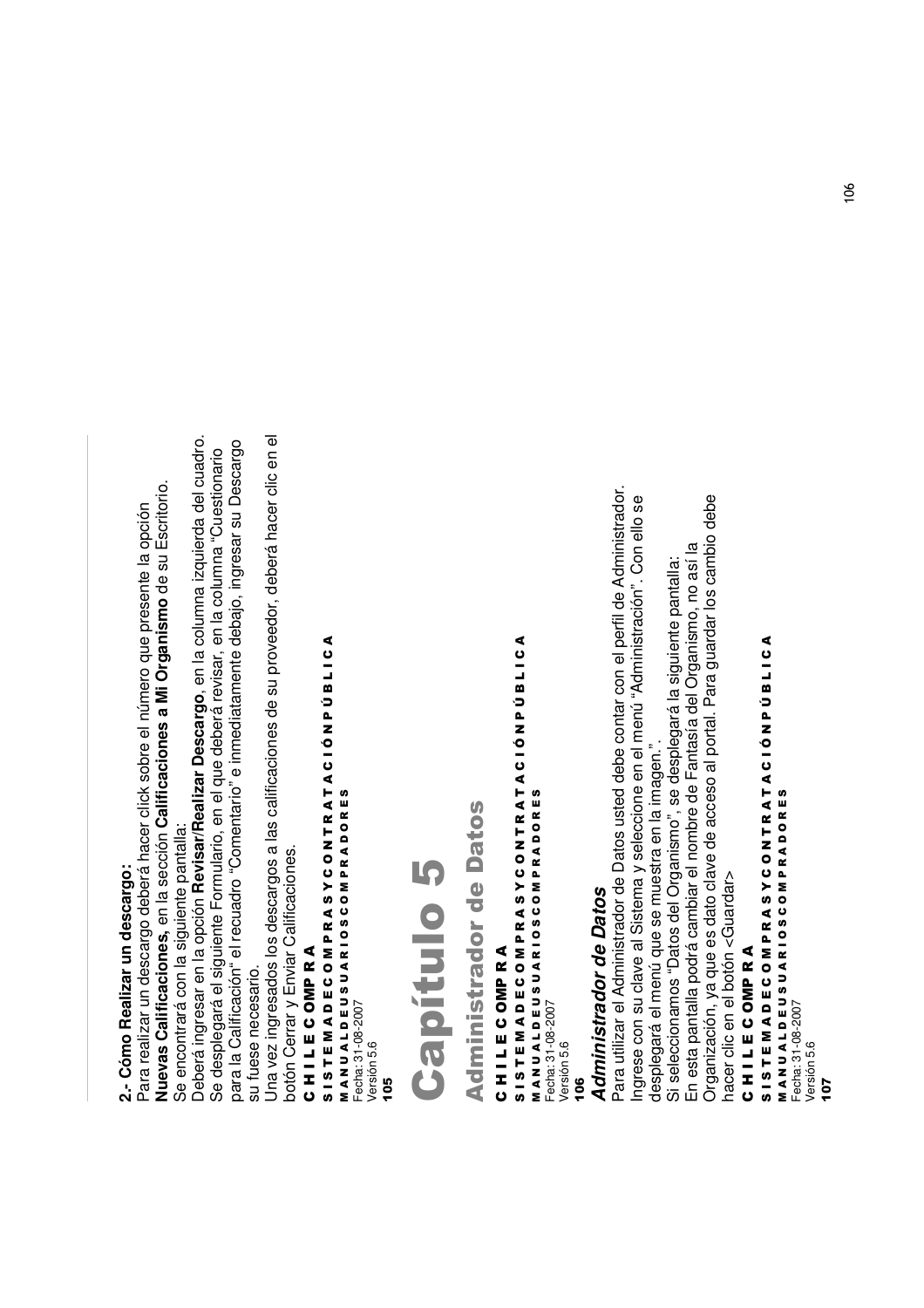#### ہ<br>ت g<br>B dese aes **m odific ar d ato sdeunaUnid addeCompra existe nte** o<u>ବ</u>

Org anism o  $\mathsf{\Omega}$ e m ਰ<br>ਛ ante (C asa ⋝ atriz), ha g a .<br>ㅎ en el no Ē bre d e la Unid a d, c o m o indic a la fle cha en la im a g en, y se a brirá un formulario d eno mina d o "A d ministra ción Unid a d d e Co m pra", c on to d os los d atos que pue d en ser m o dific a d os p or uste d. Si lo g<br>B quiere œ<br>Φ e<br>c ar una nue v a Unid a d ಕಿ  $\circ$ o m pra, ha g a clic en el b otón < e<br>آ ar Nue v a Unid a d Co m pra d ora > y lle g ará al mism o formulario d e ε o dific a ción, p ero esta v ez uste d d e b erá co m pletar to d os los d atos d e la nue v a Unid a d. Es fund a m ental que los c orre os ele ctrónic os estén c orre cta m ente escritos, d e lo c ontrario p o dría d ejar d e re cibir

inform ación v aliosa. La inform a ción que se pue d e ε o dific ar está aso cia d a p or tó  $\frac{1}{\alpha}$ os, d e esta ε anera se tiene (los d atos en gris no se pue d en m o dific ar).:

ء<br>• atos d e la Sucursal

•

- Dire c ción C o m ercial
- • $\mathsf{D}$ atos d e la  $\mathbf{r}$ ersona d e  $\circ$ onta cto d e la Sucursal
	- • Dire c ción F a ctura s<br>ت
- •ء<br>• atos d ں<br>ھ onta cto F a ctura s<br>ö
	- Dire c ción D esp a cho
- D atos d ں<br>ھ onta cto d e Dire c ción D
- esp a cho En la últim a se c ción d ے<br>ت ormulario, uste ত p o drá a gre g ar un usuario e xistente, cre ar un

nue v o usuario, m o dific ar el p erfil o los roles y d esa ے<br>خ ar a un usuario.

#### ပ コニエ ш ပ e<br>S ≃ ⋖

#### い<br>5<br>の ⊢ ш Σ ⋖ ē ပ<br>။ 0 Σ Δ. ⊄<br>⊄ ー<br>の ပ 0 z ⊢ œ <<br>T<br>< ە<br>ت z Δ. כ ن<br>1 ـ ا ـ ا ⋖

MPRADORES 0 **RIOSC** œ ⋖ ALDEUSU Fecha: 31-08-2007 ⋖ ∍ z ∡<br>≥

Fecha: 31-08-2007 /ersión 5.6 Versión 5.6

### ,4 2

Agre g ar Usuario a la Unid a d  $\circ$ o m pradora: Sele c cione م<br>ه otón < A gre g ar Usuario > (que se muestra c on la fle cha en la im a g en sup erior) y se d esple g ará la p antalla que le p ermitirá busc arlo en una lista d e usuarios re gistra d os en la Org aniza ción o bien cre ar uno nue v o (c o m o se muestra en la siguiente im a g en). T endrá g<br>B ರ eterminar el p erfil que el usuario tendrá p ara esa Unid a d Co m pra d ora y lue g o a gre g arlo ha ciend o ں<br>تا م<br>ه otón v erd e < A gre g ar Usuario  $\dot{\mathsf{\land}}$ Para finalizar ha g a clic v<br>5 Guard ar C a m bios>, d e lo c ontrario estos no que d arán

re gistra dos.

Para a gre g ar una Unid a d  $\circ$ o m pra d ora

Ingrese sele c cionand o م<br>ه otón Cre ar Nue v a Unid a d d e  $\circ$ o m pra, ubic a d o al final d e la p antalla ಕಿ Administra ción d eDatos d el D emਟੂ<br>ਛ ante.

#### ပ コニエ ш ပ 을<br>이 ĸ ⋖

#### ဖ<br>5<br>၈ ► ш Σ ⋖ Ω ш ပ 0 Σ Δ. ĸ ⋖ n ≻ ပ 0 z ► ĸ ⋖ ► ⋖ ა<br>ნ z Δ. 9 ن<br>1 ـ ا ⋖

⋖<br>≅ z ∍ ⋖ ALDEUSU ⋖ ≃ 0<br>0<br>0<br>2 0 MPRADORES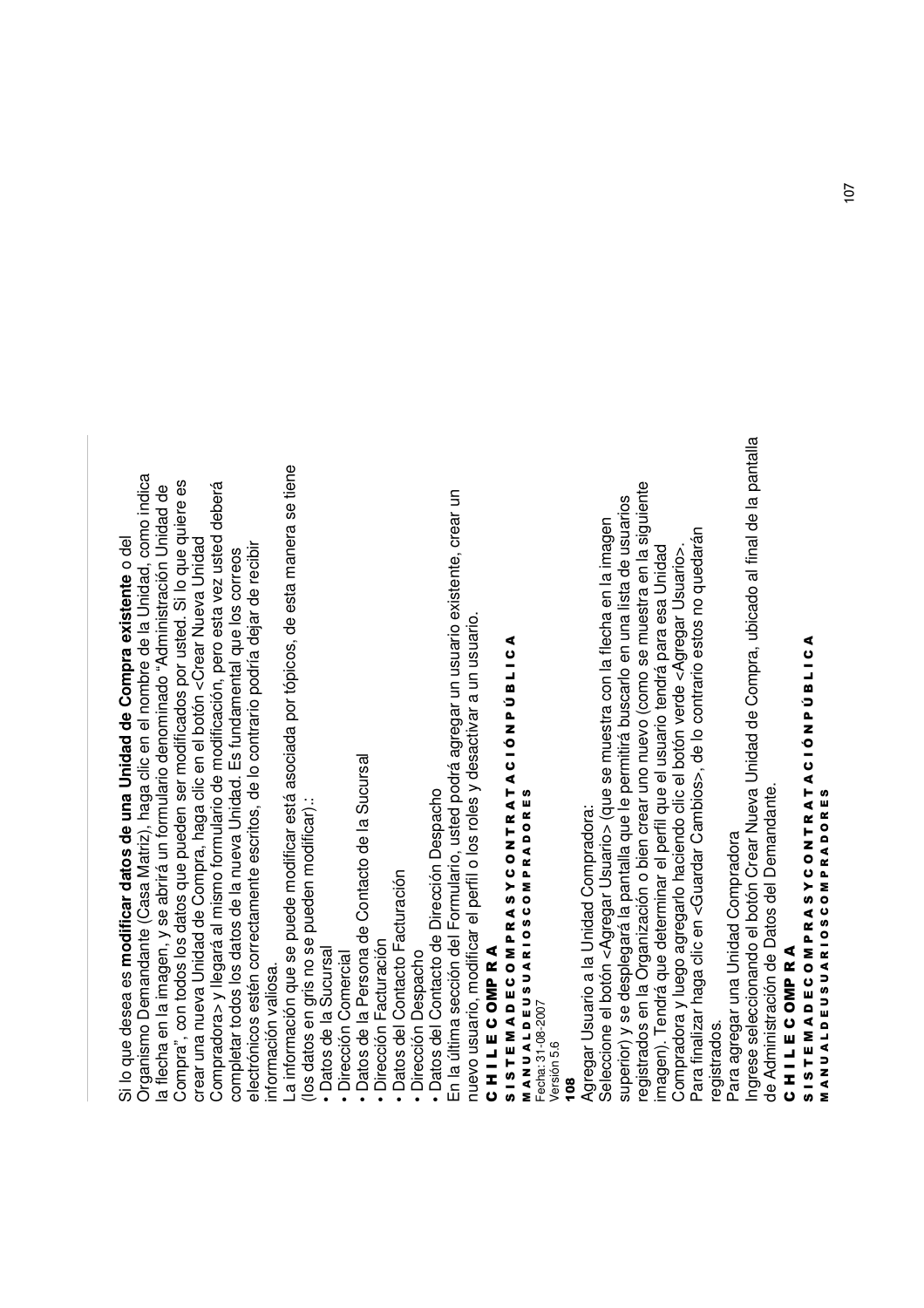Fecha: 31-08-2007 Fecha: 31-08-2007 /ersión 5.6 Versión 5.6

ဒ္ Cuand o uste d cre a una nue ջ<br>≥ Unid a d d e  $\circ$ o m pra tiene la o p ción d e sele c cionar un R ⊃  $\vdash$  $\mathord{\geqslant}$ razón so cial y a e xistentes, p or eje ξ plo si la Unid a d tendrá el mism o  $\propto$ ⊇  $\vdash$ d el Org anism o Deme<br>বি ante, o bien cre ar uno nue vo.

Por c a d a Unid a d d e  $\circ$ o m pra uste d p o drá ರ efinir los c onta ctos d e fa ctura ción, d esp a cho  $\mathord{\geqslant}$ comercial. Cuand o cre a una Unid a d d e  $\circ$ o m pra, es ne c esario a gre g ar al m enos un Usuario Sup ervisor, este usuario pue d e ser nue v o o y a e xistente en otra Unid a d. P ದ<br>ಹ eso d e b erá pinchar el b otón "A gre g ar Usuarios".

En esta  $\,>$ entana uste ত d e b erá ರ efinir si el Usuario tendrá p erfil d e Usuario  $\circ$ o m pra d or, Sup ervisor, y los roles d  $\bf{e}$ A d ministra d or X ⋝ L, Autoriza d or d e  $\Box$ H. щ o A d ministra d or D T шī Usuario Autoriza d or o G estor Institucional (este últim o rol p ermite ලා estionar re cla m os y v er los indicadores de g estión, lo otorg a el A d ministra d or y lo v alid a la Dire c ción d e m<br>Co pras).

ם ara finalizar, presione م<br>ه otón "A gre g ar Usuario" y v olv erá auto έ átic a m ente a la pantalla anterior d e "A d ministra ción d e Unid a d d e  $\circ$ o m pra<br>D

#### ပ コニエ ш ပ 0 Σ உ ĸ ⋖

#### თ<br>5<br>თ н. ш Σ ⋖ o ш ပ 0 Σ Δ. ĸ ⋖ n ≻ ပ 0 z н. ĸ ⋖ н. ⋖ ە<br>ت z Δ. 9 ن<br>1 ـا 1 ⋖ ∡<br>≥ z ∍ ⋖ ALDEUSU ⋖ œ **001R** 0 MPRADORES

Fecha: 31-08-2007 /ersión 5.6

Versión 5.6 <u>ទី</u> ם ara finalizar la cre a ción o ٤ o dific a ción d e una Unid a d ಕಿ  $\circ$ o m pra, d e b e presionar el ء otón "Guard ar", d e lo  $\mathbf{\mathsf{c}}$ ontrario no que d arán re gistra d os. Y así c oncluy e la cre a ción o mo dific a ción d e una Unid a d d e  $\circ$ o m.<br>ը<br>

En c aso g<br>D algún c a m p o ರ el formulario teng a un error o esté inc o m pleto, el siste Ë a arrojará al m o m ento d e guard ar, un m ensaje ಕಿ error en c a d a c a m p o c on c olor rojo p ara que se a fá 트<br>히 ente id entific a ble, m o difíquelos y vuelv a a guard ar los d atos.

# **Mo dific ar U s u ario s:**

Ingrese d esd e ا<br>ھ enú a d ministra ción.

Sele c cione M o dific ar Usuarios, ha g a  $\frac{9}{5}$ en el usuario g<br>B quiere ε o dific ar, m o difique los ರ atos en el formulario  $\mathord{\geqslant}$ guard e.

En este formulario uste ত a d e m ás pue d e d efinir a qué Unid a d ಕಿ  $\circ$ o m pra ingresará  $\overline{\Phi}$ Usuario cuand o entre  $\mathbf{\circ}$ on sus cla v es y p o drá a d e m ರ<br>ಜ esa  $\dot{\tilde{\vec{v}}}$ ar un usuario a ctiv o.

c errar.

<u>ح</u> olvid e guard ar los c a m bios antes d  $\bf{e}$ 

#### **¿C ó m o c a m bio mi cla v e ?**

Ingrese  $\frac{\varepsilon}{\overline{\omega}}$ enú A d ministra ción, presione la o p ción C a m biar mi cla قع

#### ပ コニエ ш ပ 0 을<br>둘 ĸ ⋖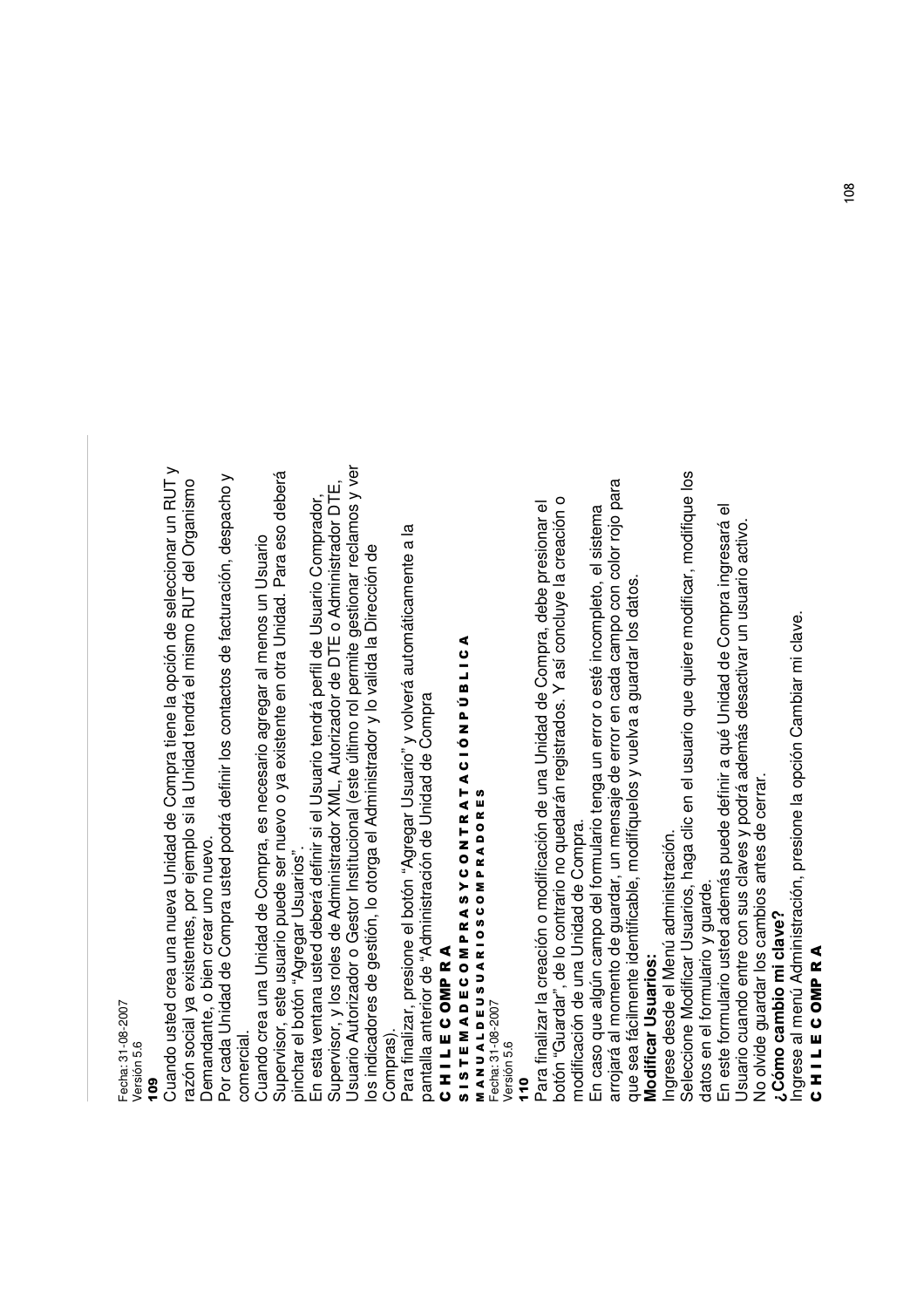# SISTEMADECOMPRASYCONTRATACIÓNPÚBLICA S I S T E M A D E C O M P R A S Y C O N T R A T A C I Ó N P Ú B L I C A<br>S I S T E M A D E C O M P R A T R A T A C I Ó N P Ú B L I C A M A N J A L D E U S U A R I O S C O M P R A D O R E S

M A N U A L D E U 3 U A R I O S C O M P R A D O R E S<br>Fecha: 31-08-2007 Fecha: 31-08-2007 /ersión 5.6 Versión 5.6 ,,, Debe ingresar la clave actual, luego la nueva clave. Desde 6 hasta 8 caracteres. Debe ingresar la clave actual, luego la nueva clave. Desde 6 hasta 8 caracteres. No utilice signos ni espacios. Vuelva a ingresarla y luego Guarde los datos. No utilice signos ni espacios. Vuelva a ingresarla y luego Guarde los datos.

## CHILECOMPRA C H I L E C OMP R A

# SISTEMADECOMPRASYCONTRATACIÓNPÚBLICA S I S T E M A D E C O M P R A S Y C O N T R A T A C I O N P J B L I C A MANUALDEUSUARIOSCOMPRADORES M A N U A L D E U S U A R I O S C O M P R A D O R E S

Fecha: 31-08-2007 Fecha: 31-08-2007 Versión 5.6 Versión 5.6 112

# CHILECOMPRA C H I L E C OMP R A

# SISTEMADECOMPRASYCONTRATACIÓNPÚBLICA S I S T E M A D E C O M P R A S Y C O N T R A T A C I Ó N P Ú B L I C A

MANUALDEUSUARIOSCOMPRADORES M A N U A L D E U S U A R I O S C O M P R A D O R E S Fecha: 31-08-2007 Fecha: 31-08-2007 Versión 5.6 Versión 5.6 مبر<br>17



# **6ctura** a Electrónica

# CHILECOMPRA C H I L E C OMP R A

## SISTEMADECOMPRASYCONTRATACIÓNPÚBLICA S I S T E M A D E C O M P R A S Y C O N T R A T A C I Ó N P Ú B L I C A<br>S I S T E M A D E C O M P R A T R A T A C I Ó N P Ú B L I C A MANUALDEUSUARIOSCOMPRADORES M A N J A L D E U S U A R I O S C O M P R A D O R E S Fecha: 31-08-2007 Fecha: 31-08-2007

Versión 5.6 Versión 5.6 **114** 

# Factura Electrónica *Factura Electrónica*

ChileCompra y el Servicio de Impuestos Internos (SII) habilitaron en www.chilecompra.cl una funcionalidad de Facturación Electrónica para Organismos Públicos, con el fin de impulsar la ChileCompra y el Servicio de Impuestos Internos (SII) habilitaron en www.chilecompra.cl una funcionalidad de Facturación Electrónica para Organismos Públicos, con el fin de impulsar la ncorporación del sector público a esta avanzada herramienta tecnológica que permitirá incorporación del sector público a esta avanzada herramienta tecnológica que permitirá convertirse en receptores de Documentos Tributarios Electrónicos (DTE). convertirse en receptores de Documentos Tributarios Electrónicos (DTE).

La funcionalidad, inicialmente centrada en la capacidad de recepción y gestión, permitirá a los La funcionalidad, inicialmente centrada en la capacidad de recepción y gestión, permitirá a los Organismos Públicos recibir y hacer uso de los DTE que emitan sus proveedores inscritos en Organismos Públicos recibir y hacer uso de los DTE que emitan sus proveedores inscritos en el Sistema de Factura Electrónica del SII. el Sistema de Factura Electrónica del SII.

nabilitada para recibir DTE de cualquiera de los proveedores inscritos en el Sistema de Factura habilitada para recibir DTE de cualquiera de los proveedores inscritos en el Sistema de Factura Electrónica del SII. El DTE es un documento generado en forma electrónica por un Usuario Electrónica del SII. El DTE es un documento generado en forma electrónica por un Usuario Esta funcionalidad opera en www.chilecompra.cl gracias a una opción específicamente autorizado, en un formato especificado por el SII, y firmado digitalmente para efecto de Esta funcionalidad opera en www.chilecompra.cl gracias a una opción específicamente autorizado, en un formato especificado por el SII, y firmado digitalmente para efecto de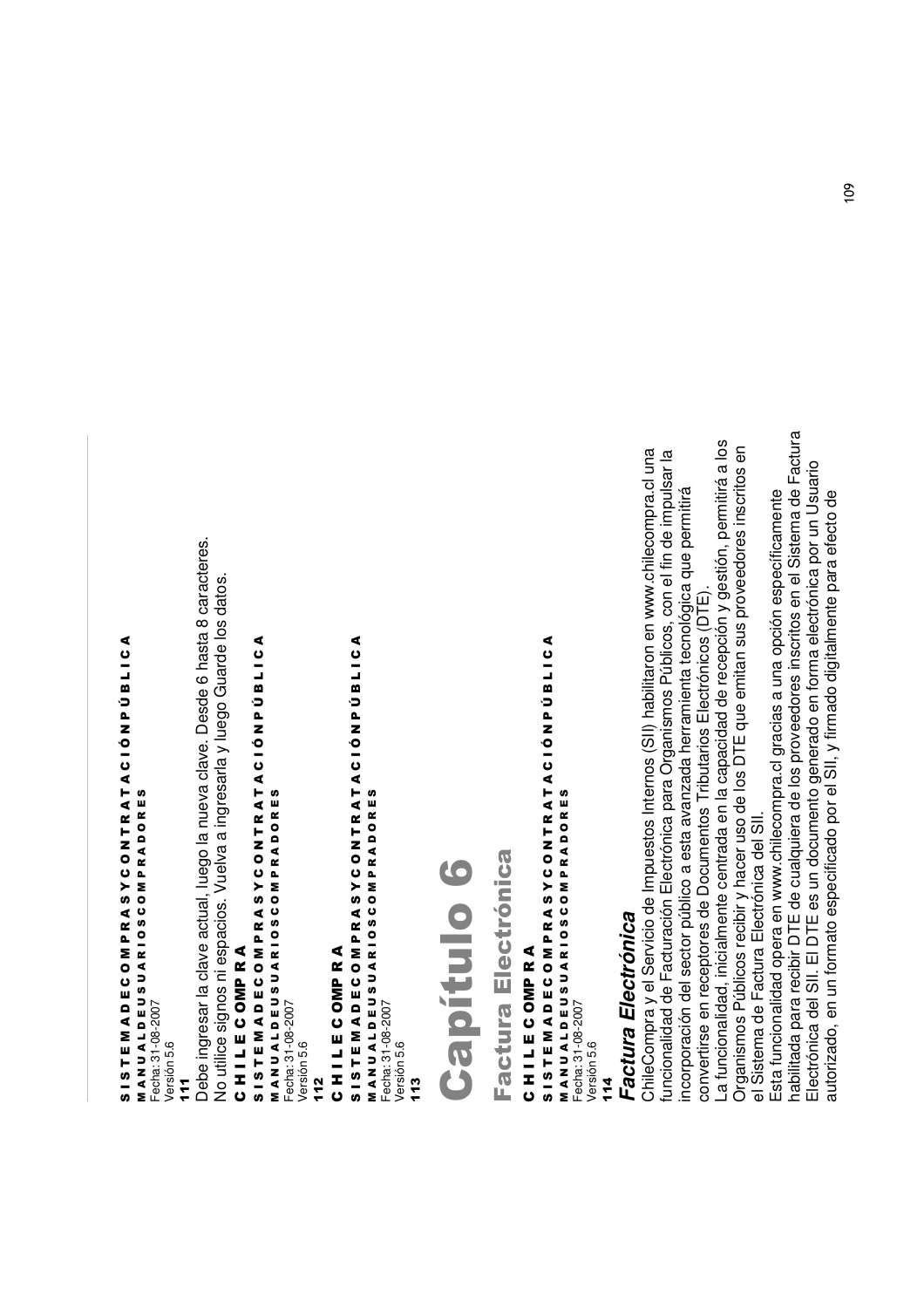co m pro b ar su autenticid a d.

တိ entiend e por Docum entos Tributarios Ele ctrónic os (D T E) a las Facturas y Facturas Exentas Ele ctrónic  $\frac{2}{3}$ otas d e مى<br>ت dito  $\mathord{\geqslant}$ d e  $\Box$ é bito Ele ctrónic as, Guías d  $\mathbf{\underline{\omega}}$  $\Box$ esp a cho Ele ctrónic as. *Vis ualiza ció n y G e stió n de Fa ctura s Ele ctró nica s*

El p ortal Chile ِب o m pra ha cre a d o una funcionalid <u>ਡ</u> g<br>B p ermite la visualiza ción y g estión d e las fa cturas re cibid as p or el S ervicio d e p arte d e los usuarios ha bilita d os p ara tales efe ctos. Para p o d er Visualizar y/o A pro b ar las fa cturas, d e b e ingresar a w w w.chilecom pra.cl digitand o su N o m bre ಕಿ Usuario, Org aniza ción y Cla v e. Una v ez d entro d e su cuenta ಕಿ  $\circ$ o m pra d or, sele c cione ا<br>ھ enú **"F a ctura s"**, sub m enú **"G e stio n ar F a ctura s"**.

Ap are c erá una p antalla d ond e p o drá efe ctuar la búsque d a ಕಿ ഥ<br>L cturas se gún R azón So cial, R U T (c on puntos y guión), fe cha o situa ción interna d el D o cum ento Tributario Ele ctrónic o (D T E) (a pro b a d o, p endiente, etc.).

Si no indic ب⊽ p ará m etros d e búsque d a y sólo pincha م<br>ه otón Busc ar, el siste έ a desple g ará to d as las fa cturas que ha re cibid o (c on un to p e d etres días).

#### ပ コニエ ш ပ 을<br>이 ĸ ⋖

#### ဖ<br>5<br>၈ ► ш Σ ⋖ Ω ш ပ 0 Σ Δ. ĸ ⋖ n ≻ ပ 0 z ► ĸ ⋖ ► ⋖ ა<br>ნ z Δ. 9 ن<br>1 ـ ا ⋖

MPRADORES 0 0<br>0<br>0<br>1 œ ⋖ ALDEUSU Fecha: 31-08-2007 Fecha: 31-08-2007 versión 5.6<br>/ersión 5.6 Versión 5.6 ⋖ ∍ z ∡<br>≥

## ,,-

Co m o resulta d o d e la búsque d a, o btendrá los siguientes d atos p or c a d a  $\Box$ F. E: Org aniza ción o Unid a d d e  $\circ$ o m pra (si es que c ontiene ত<br>ত ato), Rut, Dire c ción y  $\propto$ azón S o cial d el Receptor y 山<br>공 misor, F olio, F e cha ಕಿ Ш misión y R ecepción, M onto z eto, Im puesto  $\mathord{\geqslant}$ ⋝ onto T otal, ad e m ás d e la Situa ción Interna.

#### ပ コニエ ш ပ e<br>S ≃ ⋖

#### い<br>5<br>の н. ш Σ ⋖ o ш ပ 0 Σ Δ. ĸ ⋖ n ≻ ပ 0 z н. ĸ ⋖ н. ⋖ ە<br>ت z Δ. 9 ن<br>1 ـ ا ـ ا ⋖ ∡<br>≥ z ∍ ⋖ ALDEUSU ⋖ œ **RIOSC** ο MPRADORES Fecha: 31-08-2007

/ersión 5.6 Versión 5.6

,,. Por c a d a  $\Box$ H. E uste d p o drá re alizar las siguientes a

c ciones: Ad e m ás al final d  $\bf{e}$ c a d a  $\Omega$ antalla, enc ontrará las siguientes a c ciones que p o drá re alizar en form a individual o  $\mathsf s$ asiv .<br>ສ

 **B aja damasiv adeDTE:** L os b .ಹ<br>ಹ en form ato

-

-

- **E n vió m a siv o p or c ore o d e D T E:** Envía un grup o d e  $\mathbf \Omega$ H щ ಹ un usuario esp e cífic o.

XML.

 **B ajar re sumenenExcel:** B aja los D TE sele cciona dos en form ato Excel.

 **A sig n ar a U nid a d d e**  $\mathbf{\mathbf{c}}$ **o m pra:** Asigna los D H. E seleccionad os a una Unid a d d e  $\circ$ o m pra<br>D esp ecífic a.

 **A sig n ar a Ord e n d e**  $\mathbf{\mathsf{c}}$ **o m pra:** Asigna los D H. E seleccionad os a una 호<br>이 en d e  $\circ$ o m ք<br>ռ esp e cífic a re aliza d a a tra v és d el sitio Chile c o m .<br>ը<br>

Sólo debe selec cionar el che  $\breve{\mathrm{e}}$ b o x o c ajita g<br>B está a la d ere cha ಕಿ c a d a  $\Box$ F. E (c o m o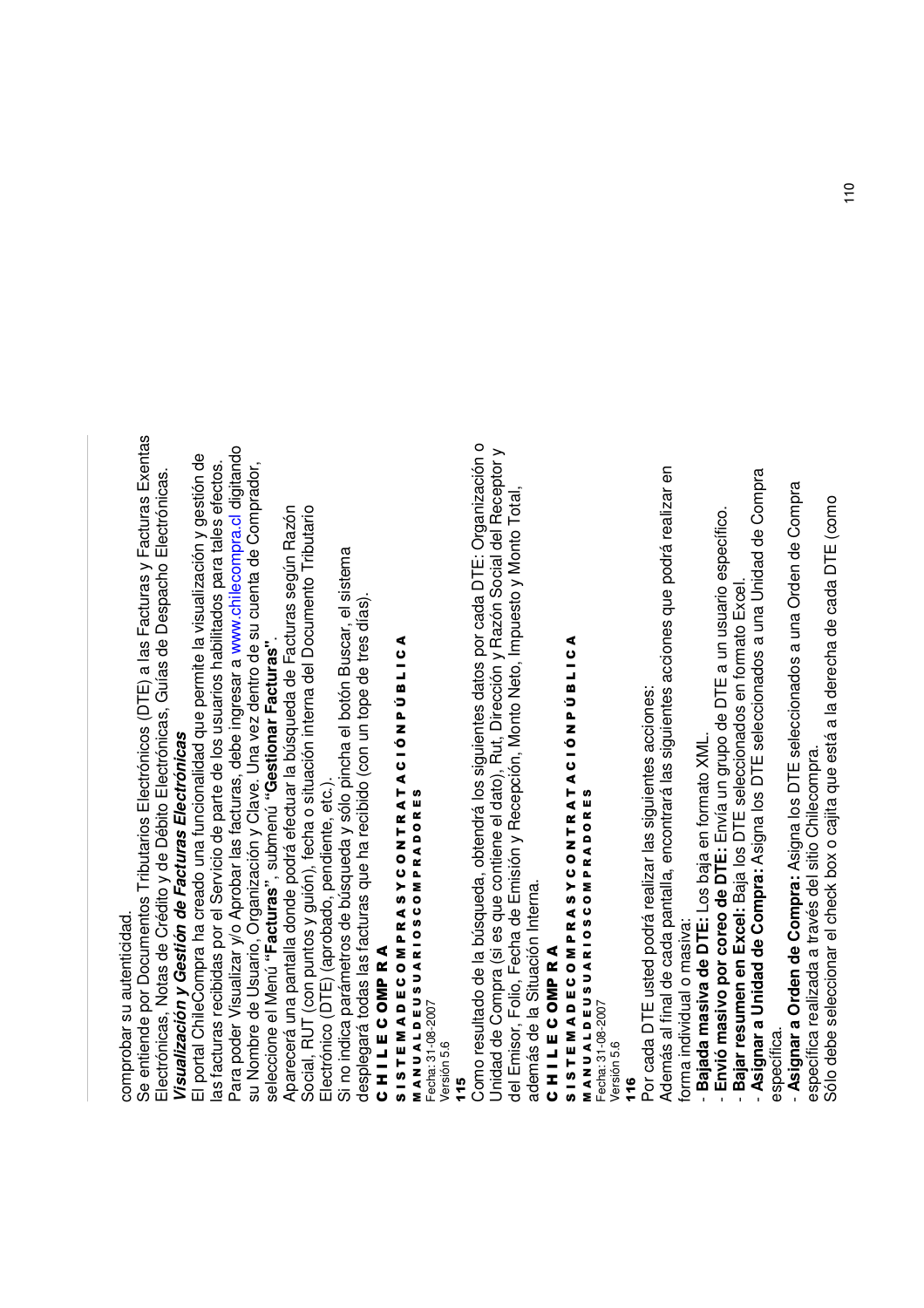.<br>「<br>「 or la respuesta  $\overline{\Phi}$ erior, ele шi on el cual c on el que el D T v e**(\*)** e d or). ਟੂ <u>ո</u> ote p arte sup d e los vimientos d r.  $\mathbf{\mathsf{c}}$ z<br>5 al D TE. al Pro v e e d ertific a d o ِ ص ato P cia fuera (Pro SII resp e cto ptar".**(\*) Ver explicación en página siguiente.** ctrónic a. o), es el form d as c ato entos" en la en form o ar una respuesta Interna 4 ε en ser visualiza en su interior el C ن<br>1 ـ ا ـ ا envía  $\mathbf{\underline{\omega}}$ Ele visar el historial d d e щ ar respuesta ha F a ctura pue d a b ajar el D T b aja d 9 T E ele c cionar to d os los D o cum er la respuesta Δ.  $\Box$ z d ministra d or d e x os que archiv o ა<br>ნ enviar la pue d ctura. Éste tiene 4 visualizar y ermite re н. MPRADORES g<br>B visar los ane este ರ 4 ರ pue d e ser: antes d e c ono c ermite ermite ĸ or lo  $\mathbf{\underline{\omega}}$ н. wser. xtensión d z A **Situ a cio n e s:** P xto, p **a:** P 0 otón "A c e ermite ermite **a:** P ción, el usuario ပ cualquier bro arse ermite re ≻ ഥ<br>∟ **xtern** g<br>B **ació n Intern** o te n 0 bien "S r<br>5i:<br>5 **F:** P autentic alm a c enar c a d a ⋖ 0<br>0<br>0<br>2 e ento, respuesta b ajan c o m **E** ĸ es la presionar el b **D Q a ció n P F a ctura:** P ⋖ **o ntra** Σ ≃ a g en) o L (que **hiv o** ĸ **d e** ⋖ 0 o p g<br>B d e notas) o ALDEUSU 을<br>이 ပ **ministrar Situ ministrar Situ**  $\mathbf{\mathbf{c}}$ **o** esta ш **ar Arc Listar Históric** cturas se Fecha: 31-08-2007 **E** o ⋝ muestra la im **ar D T** ⋖  $\times$ ပ d e b e a c ción y **Ver a n e x o** Σ ш /ersión 5.6 **De s c arg** Versión 5.6 ≤<br>⊃ ш コニエ *s:* **Verific** н. Z<br>2<br>2 ဖ<br>5<br>၈ ,,/

## *Nota*

<u>.ದ</u>

**Ad**

**Ad**

ပ

Las fa (libreta

El archiv o uste d proveedor tuvo

A tra v és d e del D o cum

*- R e c h a za do. - En Trá mite. - A c epta do. - Sin A c eptar. - A c epta do c o n R ep aro s.* Al pinchar el ic o<br>S A ত ministrar Situa ción E xterna, se le v anta la siguiente v entana:

**Ad ministrar Situ a ció n E xtern**

**a.**

### ပ コニエ ш ပ n<br>S ≃ ⋖

⋖ ن<br>1 ـا 1 9 <u>ρ.</u> z ە<br>ت ⋖ н. MPRADORES ⋖ ĸ н. z 0 ပ ≻ n 0 ⋖ **RIOSC** ĸ Δ. Σ œ ⋖ 0 ALDEUSU ပ ш Fecha: 31-08-2007 Fecha: 31-08-2007 ٥ ⋖ Σ ⋖ ш ∍ н. z თ<br>5<br>თ ∡<br>≥

118

Versión 5.6

/ersión 5.6

g<br>Dra v ez en la p antalla d e b erá indic ar la situa ción E xterna, en este c aso DTEAceptado, el  $\mathsf s$ ail al que d ese a notific ক<br>ল algún m ensaje relativ o a la situa ción, lue g o presione *"G uardar/En viar"***.**

တိ c errará auto ξ átic a m ente la v entana y se le v anta una nue v a g<br>B c ontiene el D T щ e<br>0  $\breve{\mathsf{x}}$  $\overline{\phantom{a}}$ y solicita g<br>B el A d ministra d or ingrese los d atos c orresp ondientes a la Firm a Digital g<br>B este teng a instala d a en el e quip o en que está tra b ajand o.

g<br>Dra v ez que ha y a firm a d o el d o cum ento, presione *"Firm ar y En viar"* p ara que la

respuesta se a envia d a al Proveedor.

#### ပ コニエ ш ပ 0 을<br>둘 ĸ ⋖

#### თ<br>5<br>თ ⊢ ш Σ ⋖ ē ပ<br>။ 0 Σ Δ. ⊄<br>⊄ ー<br>の ပ 0 z ⊢ œ <<br>T<br>< ە<br>ت z Δ. כ ن<br>1 ـ ا ـ ا ⋖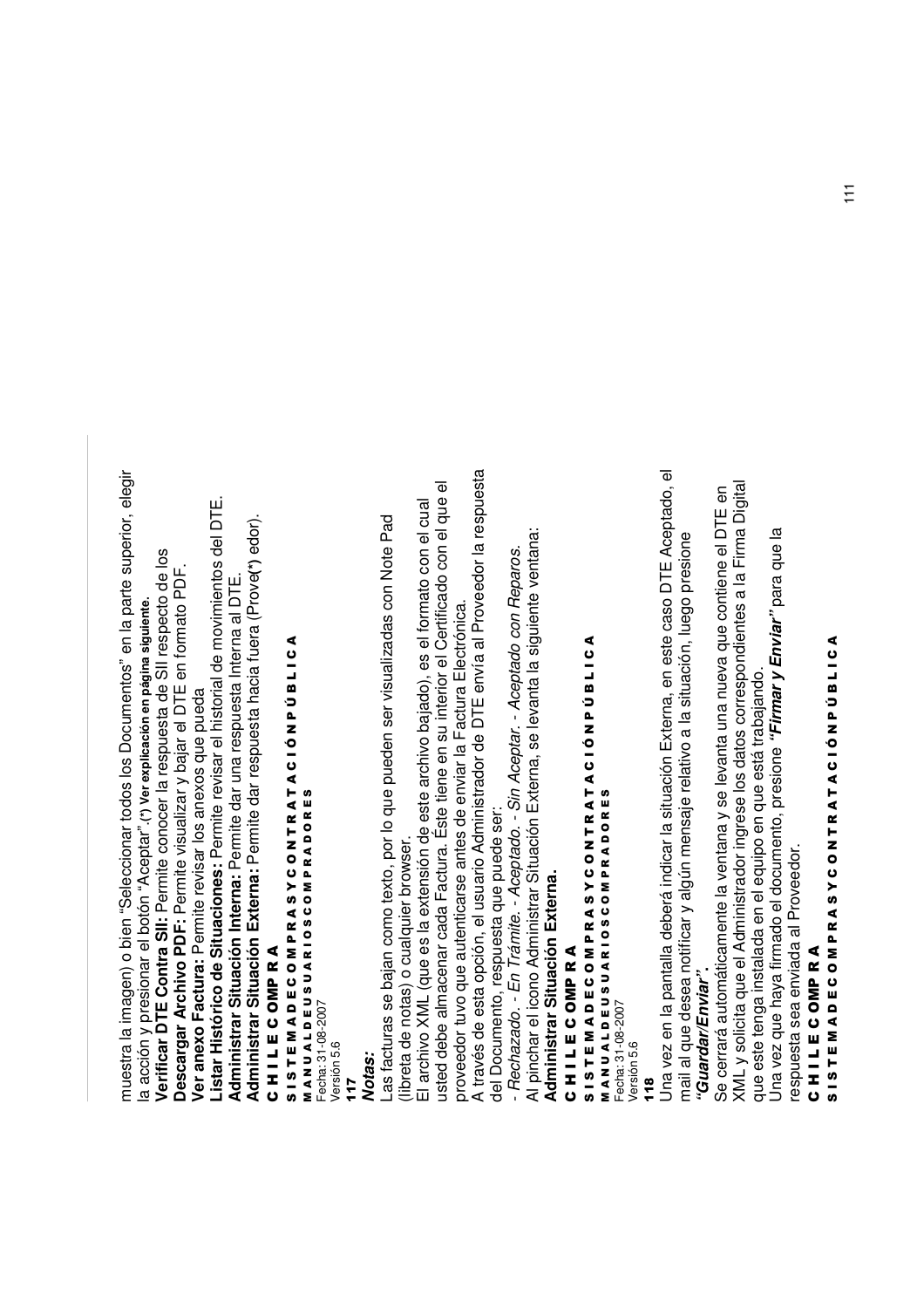#### M A N U A L D E U S U A R I O S C O M P R A D O R E S

Fecha: 31-08-2007Versión 5.6 119



**Anexos** 

#### C H I L E C OMP R A

S I S T E M A D E C O M P R A S Y C O N T R A T A C I Ó N P Ú B L I C A

M A N U A L D E U S U A R I O S C O M P R A D O R E S Fecha: 31-08-2007Versión 5.6

120

#### *ANEXO 1 - TIPOS DE LICITACIONES*

Para efectos de la Ley de Compras Nº19.886, según lo establece el Artículo 7, se entiende por Adquisición:

o Licitación <sup>o</sup> Propuesta Pública (Bases)

o Licitación <sup>o</sup> Propuesta Privada (Bases)

 $\circ~$  Trato o Contratación Directa (TDR)

#### **Licitaciones Públicas**

Es el "Procedimiento administrativo de carácter concursal mediante el cual la Administración realiza un llamado <sup>a</sup> través del Sistema de Información, convocando <sup>a</sup> los interesados para que, sujetándose <sup>a</sup> las bases fijadas, formulen propuestas, de entre las cuales seleccionará y aceptará la más conveniente (Cap. IV del Reglamento)" (Artículo 7º, *Ley Nº19.886, Ley de Bases sobre Contratos Administrativos de Suministro y Prestación de Servicios,* Promulgada el 11.07.2003, Ministerio de Hacienda).

Licitación Pública Menor a 100 UTM

Proceso de compra <sup>o</sup> contratación por Licitación Pública, menor <sup>a</sup> 100 UTM (Sufijo L1), de acuerdo <sup>a</sup> lo que establece el reglamento para las Licitaciones Públicas en el capítulo IV, artículos del 19 al 43. Este Proceso de Compra tendrá por defecto dentro del formulario de bases del sistema un tiempo mínimo de publicación de 6 días <sup>a</sup> partir del día de publicación. **Será obligatoria la autorización de las Bases para publicar este tipo de Licitación.**

Licitación Pública Entre 100 y 1000 UTM

Proceso de compra <sup>o</sup> contratación por Licitación Pública, entre 100 y 1000 UTM, (Sufijo LE) de acuerdo <sup>a</sup> lo que establece en el reglamento para las Licitaciones Públicas en el capítulo IV, artículos del 19 al 43. Este Proceso de Compra tendrá por defecto dentro del formulario de bases del sistema un tiempo mínimo de publicación de 11 días <sup>a</sup> partir del día de publicación, el cual se podrá disminuir <sup>a</sup> 6 días. **Será obligatoria la autorización de las Bases para**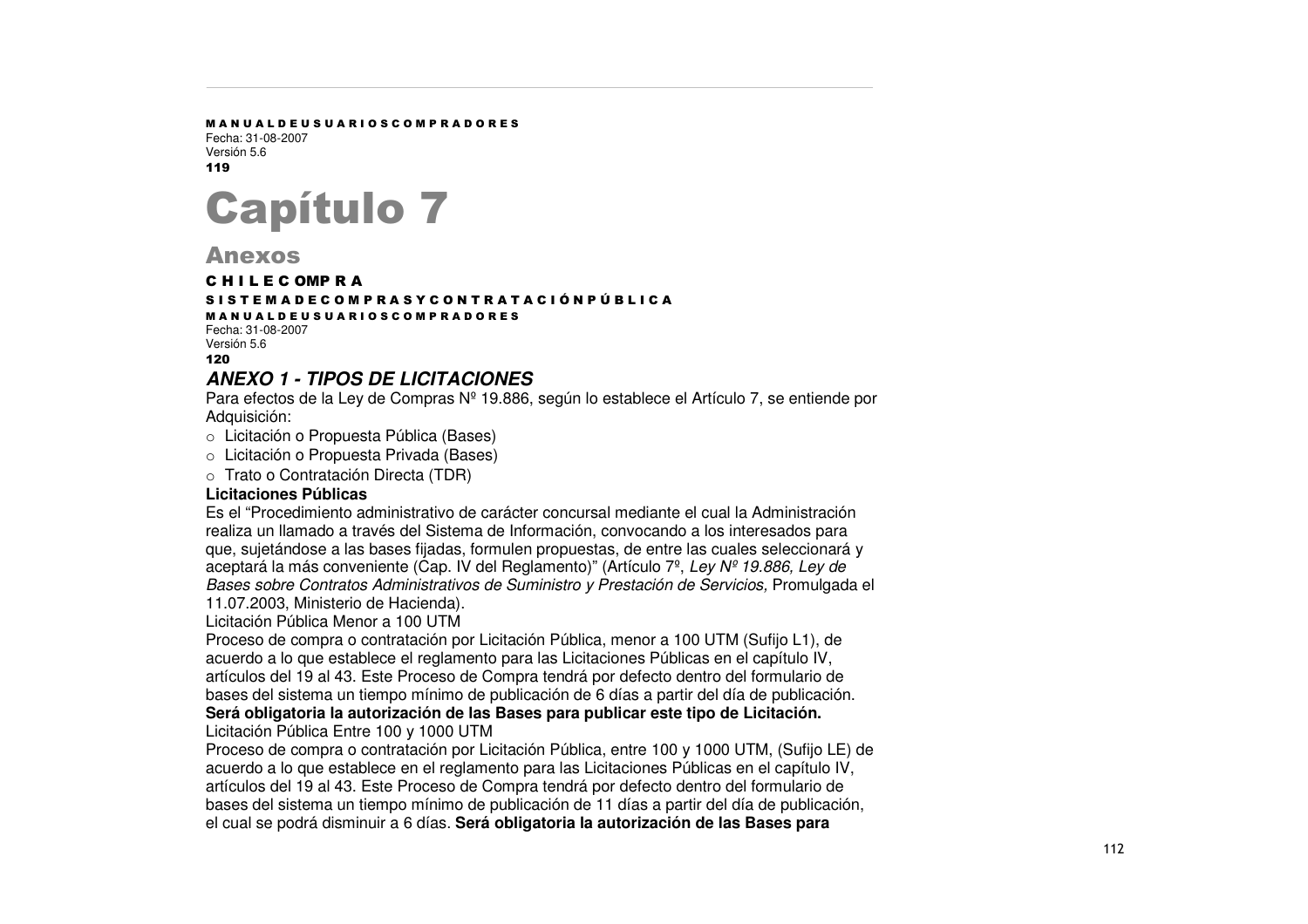#### **publicar este tipo de Licitación.**

Licitación Pública Mayor <sup>a</sup> 1000 UTM

Proceso de compra <sup>o</sup> contratación por Licitación Pública, mayor <sup>a</sup> 1000 UTM, (Sufijo LP) de acuerdo <sup>a</sup> lo que establece el reglamento para las Licitaciones Públicas en el capítulo IV, artículos del 19 al 43. Este Proceso de Compra tendrá por defecto dentro del formulario de bases del sistema un tiempo mínimo de publicación de 20 días <sup>a</sup> partir del día de publicación, el cual se podrá disminuir <sup>a</sup> 11 días. **Será obligatoria la autorización de las Bases para publicar este tipo de Licitación.**

#### C H I L E C OMP R A

#### S I S T E M A D E C O M P R A S Y C O N T R A T A C I Ó N P Ú B L I C A

M A N U A L D E U S U A R I O S C O M P R A D O R E S Fecha: 31-08-2007

Versión 5.6  $121$ 

#### **Licitaciones Privadas**

"Procedimiento administrativo de carácter concursal, previa Resolución Fundada que lo disponga, mediante el cual la Administración invita <sup>a</sup> determinadas personas para que, sujetándose <sup>a</sup> las bases fijadas, formulen propuestas, de entre las cuales seleccionará y aceptará la más conveniente" (Cap. V del Reglamento) (Artículo 7º, *Ley Nº19.886, Ley de Bases sobre Contratos Administrativos de Suministro y Prestación de Servicios,* Promulgada el 11.07.2003, Ministerio de Hacienda).

Licitación Privada por Licitación Pública Anterior sin oferentes

Licitación Privada que se genera <sup>a</sup> raíz de una Licitación Pública anterior en la cual no se presentaron interesados, (Sufijo A1) esta Licitación deberá tener los mismos contenidos y requisitos de las bases de la licitación pública anterior de acuerdo <sup>a</sup> lo definido en el Art. 8 letra a) de la Ley 19.886 y en el Art. 10 número 1) del Reglamento. Es un procedimiento administrativo de carácter concursal de naturaleza excepcional, previa Resolución Fundada que lo disponga (la cual deberá ir adjunta en el sistema), mediante el cual la Administración invita <sup>a</sup> determinadas personas (mínimo tres proveedores) para que sujetándose <sup>a</sup> las bases fijadas, formulen propuestas, de entre las cuales seleccionará y aceptará la más conveniente. Las Licitaciones Privadas en el sistema generarán Bases Administrativas, las cuales son documentos aprobados por la autoridad competente mediante un acto administrativo (Resolución Fundada <sup>o</sup> Decreto Alcaldicio dependiendo del Organismo) que contienen el conjunto de requisitos, condiciones y especificaciones, establecidos por la Entidad Licitante, que describen los bienes y servicios <sup>a</sup> contratar y regulan el Proceso de Compras y el contrato definitivo. Este Proceso de Compra tendrá por defecto dentro del formulario de bases del sistema un tiempo mínimo de publicación de 10 días <sup>a</sup> partir del día de publicación, el cual se podrá disminuir <sup>a</sup> 6 días. Será obligatoria la autorización de las Bases, para publicar este tipo de Licitación.

Licitación Privada por Remanente de Adquisición Anterior <sup>o</sup> Servicios Accesorios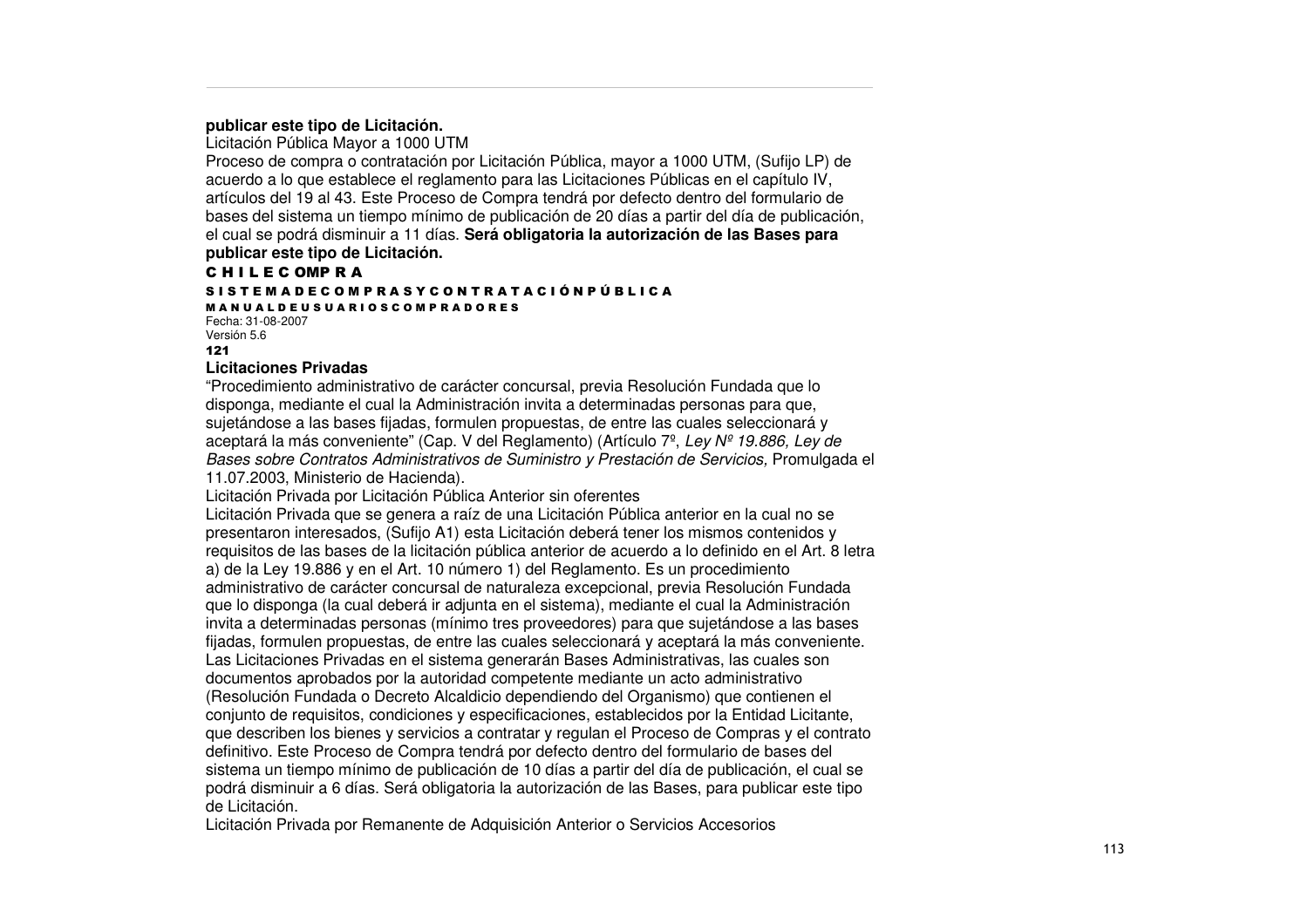Licitación Privada que se genera <sup>a</sup> raíz de la realización <sup>o</sup> terminación de un contrato que haya debido resolverse <sup>o</sup> terminarse anticipadamente y cuyo remanente no supera las 1000 UTM, (Sufijo B1), de acuerdo <sup>a</sup> lo definido en el Art. 8 letra b) de la Ley 19.886 y en el Art. 10 número 2) del Reglamento. Es un procedimiento administrativo de carácter concursal de naturaleza excepcional, previa Resolución Fundada que lo disponga (la que deberá ir adjunta en el sistema), mediante el cual la Administración invita <sup>a</sup> determinadas personas (mínimo tres proveedores) para que sujetándose <sup>a</sup> las bases fijadas, formulen propuestas, de entre las cuales seleccionará y aceptará la más conveniente. Las Licitaciones privadas en el sistema generarán Bases Administrativas, las que son documentos aprobados por la autoridad competente mediante un acto administrativo (Resolución Fundada <sup>o</sup> Decreto Alcaldicio dependiendo del Organismo) que contienen el conjunto de requisitos, condiciones y especificaciones, establecidos por la Entidad Licitante, que describen los bienes y servicios <sup>a</sup> contratar y regulan el Proceso de Compras y el contrato definitivo. Este Proceso de Compra tendrá por defecto dentro del formulario de bases del sistema un tiempo mínimo de publicación de 10 días <sup>a</sup> partir del día de publicación, el cual se podrá disminuir <sup>a</sup> 6 días. Será obligatoria la autorización de las Bases para publicar este tipo de Licitación.

#### C H I L E C OMP R A

#### S I S T E M A D E C O M P R A S Y C O N T R A T A C I Ó N P Ú B L I C A M A N U A L D E U S U A R I O S C O M P R A D O R E S

Fecha: 31-08-2007Versión 5.6

#### $122$

Licitación Privada por Convenios con Personas Jurídicas Extranjeras fuera del Territorio Nacional

Licitación Privada generada <sup>a</sup> raíz de servicios de naturaleza confidencial <sup>o</sup> cuya difusión pudiere afectar la seguridad <sup>o</sup> el interés nacional, las cuales se determinarán por Decreto Supremo <sup>o</sup> Resolución Fundada, (Sufijo F1), de acuerdo <sup>a</sup> lo definido en el Art. 8 letra f) de la Ley 19.886 y en Art. 10 número 6) del Reglamento. Es una procedimiento administrativo de carácter concursal de naturaleza excepcional, mediante el cual la Administración invita <sup>a</sup> determinadas personas (mínimo tres proveedores) para que sujetándose <sup>a</sup> las bases fijadas, formulen propuestas, de entre las cuales seleccionará y aceptará la más conveniente. Las Licitaciones Privadas en el sistema se generarán Bases Administrativas, las cuales son documentos aprobados por la autoridad competente mediante un acto administrativo (Resolución Fundada <sup>o</sup> Decreto Alcaldicio dependiendo del Organismo) que contienen el conjunto de requisitos, condiciones y especificaciones, establecidos por la Entidad Licitante, que describen los bienes y servicios <sup>a</sup> contratar y regulan el Proceso de Compras y el contrato definitivo. Este Proceso de Compra tendrá por defecto dentro del formulario de bases del sistema un tiempo mínimo de publicación de 10 días <sup>a</sup> partir del día de publicación, el cual se podrá disminuir <sup>a</sup> 6 días. Será obligatoria la autorización de las Bases para publicar este tipo de Licitación.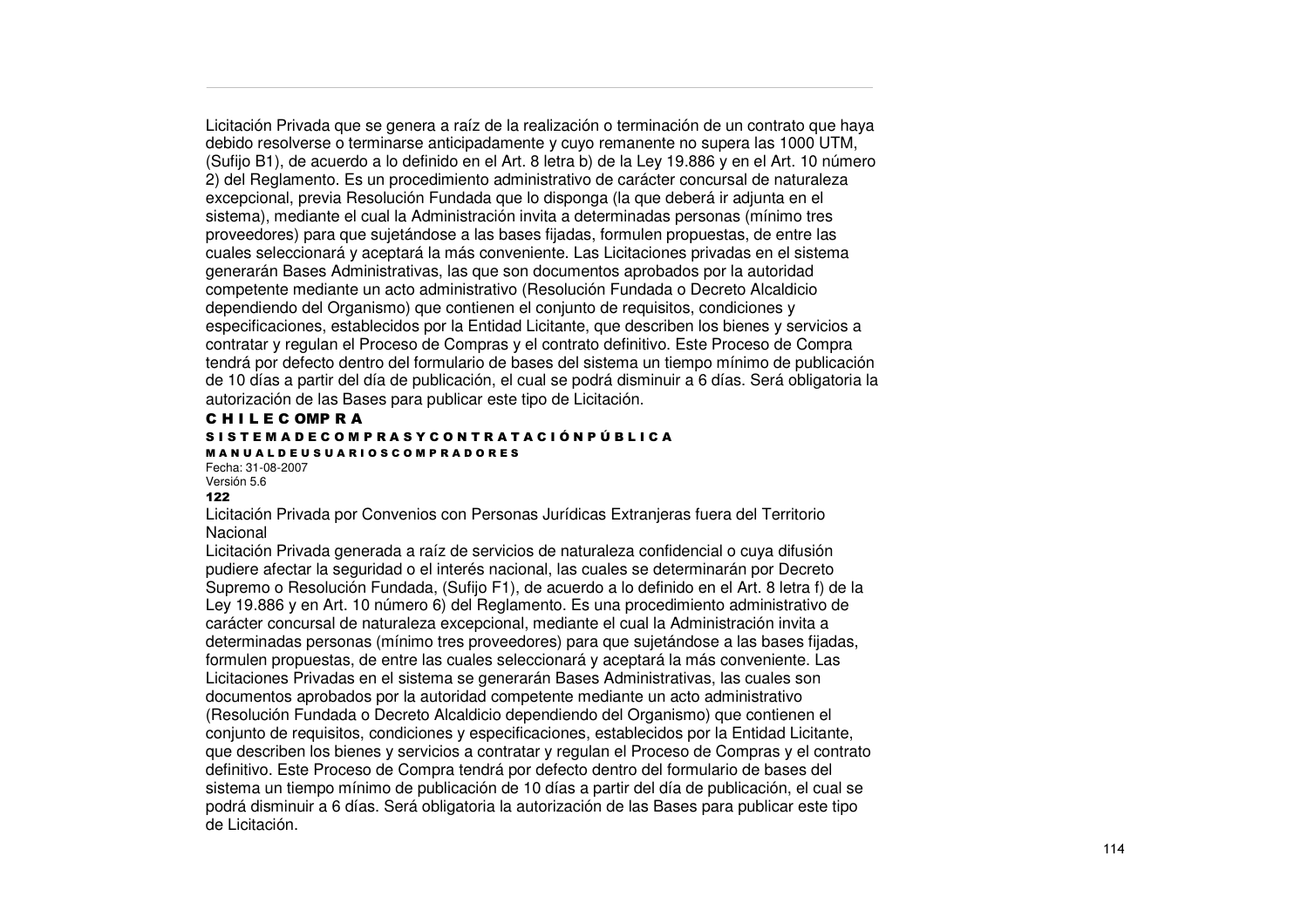## Licita ción Priv a d a p or C onfid encialid a d

Licita ción Priv a d a g enera d a a raíz d e servicios d ወ naturaleza c onfid encial o cuy a difusión pudiere afe ctar la se gurid a d o el interés na cional, las cuales se ರ eterminarán p or D e creto Supre Ξ o, (Sufijo F1), d e a cuerd o a lo d efinid o en el Art. 8 letra f) d e la L e y 19.8 8 6  $\mathord{\geqslant}$ en Art. 10 núm ero ত<br>তি el R e gla mento. Es una pro c e dimiento a d ministrativ o ಕಿ c ará cter c oncursal d  $\mathbf{\underline{\Phi}}$ naturaleza e x c e p cional, m e diante el cual la A d ministra ción invita a d etermina d as p ersonas (mínim o tres pro v e e d ores) p ದ<br>ಹ que sujetánd ose a las b ases fija d as, formulen pro puestas, d e entre las cuales sele c cionará  $\mathord{\geqslant}$ a c e ptará la Ξ ás c ຣ<br>ຣ eniente. L as Licita ciones Priv a d as en el Siste ma ರಾ enerarán B ases A d ministrativ as, las cuales son d o cum entos a pro b a d os p or la autorid a d c o m p etente ٤ e diante un a cto a d ministrativ o (R esolución Fund a d a o  $\mathbf \Omega$ e creto a<br>≼ aldicio d e p endiend o d el Org anism o) que  $\mathbf{\mathsf{c}}$ ontienen el c onjunto d e re quisitos, c ondiciones y esp e cific a ciones, esta ble 고<br>ਹ os p or la Entid a d Licitante, que d escrib en los bienes y servicios a contratar y re gulan el Pro c eso ಕಿ  $\circ$ o m pras y ں<br>ه ontrato d efinitiv o. Este Proceso ಕಿ  $\circ$ o m ք<br>ռ tendrá p or d efe cto d entro ರ el formulario ಕಿ b ases d el siste ma un tie mp o mínim o d e public a ción de 10 días a p artir d el día d e public a ción, el cual se p o drá disminuir a ဖ días. L a inform a ción contenid a d entro d e estas Licita ciones no se  $\,>$ erán en el a ξ biente públic o d el p ortal Chile C o m pra. S erá o blig atoria la autoriza ción d e las B ases p ದ<br>ಹ public ar este tip o d e Licita ción. Licita ción Priv a d a  $\Omega$ or otras c ausales

Licita ción Priv a d a (Sufijo J1), re aliza d a en virtud d el Art. 3 d e la L e y 19.8 8 6, p ara ser usa d as en Licita ciones d e<br>B anc o Mundial (B M), B anc o Intera m eric ದ<br>ದ d e  $\Box$ esarrollo (BID), u otras Licita ciones Priv adas.

#### ပ ー<br>ニ ш ပ e<br>S M ⋖

#### ⋖ ن<br>1 ـا 1 כ Δ. z ە<br>ت A T<br>4 MPRADORES ≃ ⊢ z 0 ပ )<br>の ο ⊄<br>M **RIOSC** Δ. Σ ¤<br>4 0 ALDEUSU ပ<br>။ Fecha: 31-08-2007 Fecha: 31-08-2007 o ⋖ Σ ≤<br>⊃ ш ⊢ Z<br>S თ<br>5<br>თ

/ersión 5.6 Versión 5.6

## <u>ន</u>

## **Trato s Dire cto s**

Es el "Pro c e dimiento ಕಿ c ontrata ción que, p or la naturaleza d e la ne g o cia ción que c onlle v a, de b a efe ctuarse sin la  $\mathbf{\mathsf{c}}$ oncurrencia d e los re quisitos señala d os p ara la licita ción o p<br>D puesta públic a  $\mathord{\geqslant}$ p ara la priv a d a. T al circunstancia d e b erá, en to d o  $\mathbf{\mathsf{c}}$ aso, ser a စ<br>၁ dita d a se gún lo determine el re gla<br>g ento (Art. 10ºd el R e gla m ento)" (Artículo 7º, *L ey Nº19.8 8 6, L ey de B a s e s so bre C o ntrato s A dministrativo s de S u ministro y Pre sta ció n de S ervicio s,* Pro mulg a d a  $\overline{\Phi}$ 0<br>T<br>T 7.2 003, Ministerio ಕಿ Haciend ಹ

Trato Dire cto p or A d quisición M enor a 10 0 ⊃

T MProceso d e A d quisición d e Trato e<br>Öl cto, igual o inferior a 10 0 ⊃ ᄂ M, (Sufijo  $\circ$ O) cuy  $_{\alpha}^{\mathrm{o}}$ cotiza ciones serán re cibid as a tra v és d el Siste ma ಕಿ a cuerd o  $\frac{\circ}{\alpha}$ d efinid o en el Art. 8 letra h) de la L e y 19.8 8 6  $\mathord{\geqslant}$ en el Art. 51 d el R e gla m ento. L as c otiza ciones que se re alic en a tra v és d el siste m ಹ serán sie έ pre a biertas a to d os los pro v e e d ores, sólo excepcionalm ente se p o drá invitar a un mínim o d e tres pro v e e d ores d el rubro. El F ormulario g<br>B g enerará el siste m a será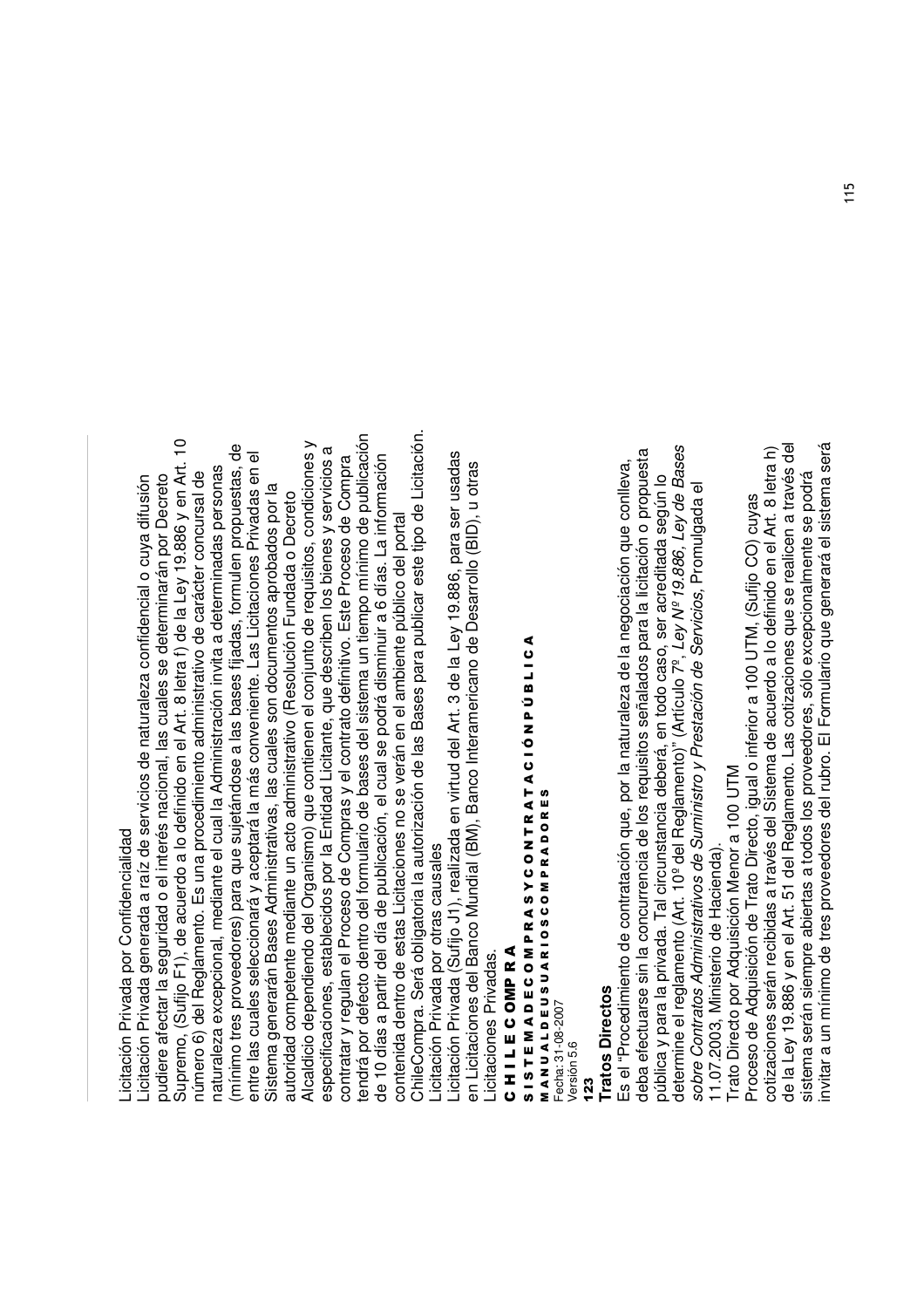de  $\vdash$ érminos d  $\bf{e}$ R eferencia y tendrá un p erío d o mínim o ಕಿ public a ción entre g a d o p or d efe cto en el siste ma d e ဖ días que se p o drán disminuir a 4 8 horas d e a cuerd o a lo esta ble cid o en el re m<br>Mg ento. S erá o p cional la autoriza ción d e los T érminos d  $\mathbf{\underline{\omega}}$  $\propto$ eferencia (T D R) p ಹ<br>ಹ public  $\tilde{\vec{a}}$ este tip odeAdquisición.

Trato Dire cto por Rem anente ಕಿ  $\circ$ ontrato Anterior

Proceso d e A d quisición d e Trato Dire cto, que se g enera a raíz d e la re aliza ción o termina s<br>ö de un c ontrato que ha y a d e bid o resolv erse o terminarse anticip a d a m ente  $\mathord{\geqslant}$ cuy o re m anente no sup era las 10 ខ ⊃ ᄂ M, (Sufijo മ 2) cuy as c otiza ciones serán re cibid as a tra v és d el Siste m a d e acuerd o  $\frac{\circ}{\infty}$ d efinid o en el Art. 10 núm o<br>To ত<br>মি el R e gla m ento. L as c otiza ciones que se re alic e<br>9 a tra v és d el siste Ë ಹ serán sie έ p<br>P a biertas a to d os los pro v e e d ores, sólo excepcionalm ente se p o drá invitar a un mínim o d e tres pro v e e d ores d el rubro. El F ormulario g<br>B g enerará en el siste έ a será d e  $\vdash$ érminos d e Œ eferencia y tendrá un p erío d o mínim o d e public a ción entre g a d o por d efe cto en el siste ξ a ಕಿ ဖ días que se p o drán disminuir a 4 8 horas d  $\mathbf{\underline{\Phi}}$ a cuerd o  $\frac{\circ}{\infty}$ esta ble cid o en el re gla<br>g ento. S erá o p cional la autoriza ción d e los T D ā. p ara public ar este tip o de A d quisición.

Trato Dire cto p or Licita ción Priv a d a Anterior sin oferentes o d esierta Pro c eso d e A d quisición d e Trato Dire cto d e c ará cter excepcional, g enera d o a raíz d e una Licita ción Priv a d a anterior en la cual no se presentaron oferentes (Sufijo A 2), las c otiza ciones serán re cibid as a tra v és d el Siste ξ a d e a cuerd o a lo d efinid o en el Art. 10 núm ero 1) d el Re gla m ento. L as c otiza ciones que se re ں<br>آ en a tra v és d el siste m a serán sie έ p<br>pr a biertas a to d os los pro v e e d ores, sólo excepcionalm ente se p o drá invitar a un mínim o d e tres pro v e e d ores d el rubro. El F ormulario g<br>B g enerará el siste έ a será ಕಿ  $\vdash$ érminos d  $\mathbf{\underline{\Phi}}$  $\approx$ eferencia y tendrá un p erío d o mínim o d e public a ción entre g a d o p or d efe cto en el siste ξ a d e ဖ días que se p o drán disminuir a 4 8 horas d  $\overline{\mathsf{e}}$ a cuerd o a lo esta ble cid o en el re gla m ento. ပ コニエ

#### ш ပ 0 Σ <u>≏</u> ĸ ⋖ თ<br>5<br>თ Н. ш Σ ⋖ ٥ ш ပ 0 Σ Δ. ĸ ⋖ n ≻ ပ 0 z н.

⋖

ن<br>1 ـا 1 9 <u>ρ.</u> z ە<br>ت ⋖ н. MPRADORES ⋖ ĸ 0 **DO 12** œ ⋖ ALDEUSU  $=$ echa: 31-08-2007 Fecha: 31-08-2007 /ersión 5.6 Versión 5.6 ⋖ ∍ z ∡<br>≥

## ,% \*

Trato Dire cto p or E ξ erg encia, Urg encia e Im p<br>pr visto: Realizar Pro ಕಿ Cotiza ción

ceso Proceso d e A d quisición p or C o m ք<br>ռ ይ<br>ጋ ente d e c ará cter e x c e p cional, que se g enera a raíz d e casos d e e m erg encia, urg encia o im pre visto c alific a d os p or el Jefe ಕಿ <u>(</u> ervicio, (Sufijo  $\circ$ ລົ cuy ಲ<br>ದ otiza ciones serán re cibid as a tra v és d el Siste ma ಕಿ a cuerd o  $\frac{\circ}{\infty}$ d efinid o en la L e y 19.8 8 6 Art. 8 letra c) y en el re gla<br>g ento Art. 10 núm e<br>0 ರ<br>೧ el R e gla m ento. L ಲ<br>ದ otiza ciones que se re alic en a tra v és d el siste ma serán sie  $\mathsf{E}% _{T}$ e<br>D a biertas a to d os los pro v e e d ores, sólo excepcionalm ente se p o drá invitar a un mínim o d e tres pro v e e d ores d el rubro. El F ormulario g<br>B g enerará el siste m a será d e  $\vdash$ érminos d  $\bf{e}$  $\approx$ eferencia y tendrá un p erío d o mínim o d e public a ción entre g a d o p or d efe cto en el siste έ a d e  $\circ$ días que se p o drán disminuir a 4 8 horas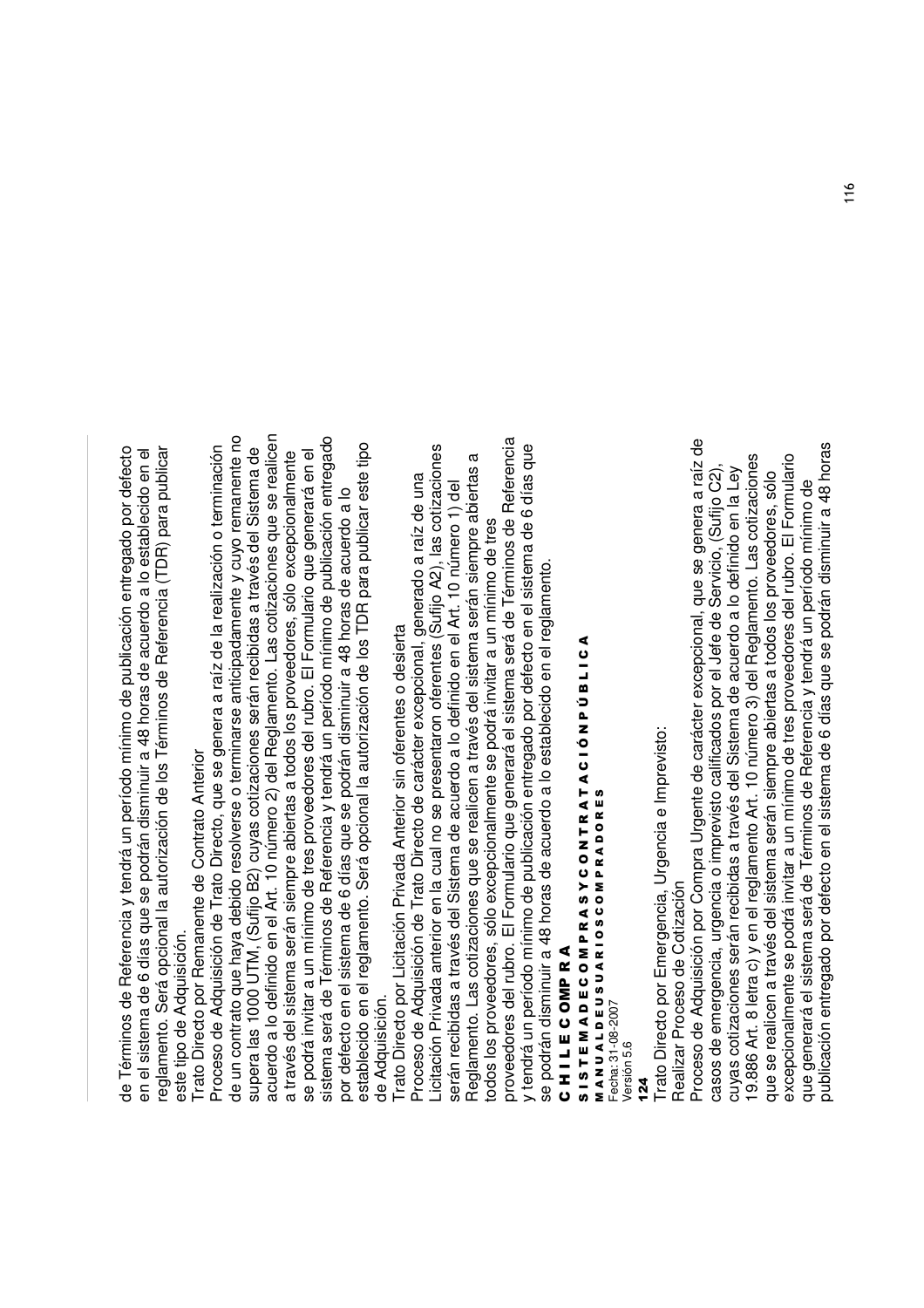de acuerdo <sup>a</sup> lo establecido en el reglamento.

Emitir Orden de Compra Directa

Adquisición de Trato Directo por Compra Urgente de carácter excepcional fundado mediante resolución, (Sufijo C1), que se genera <sup>a</sup> raíz de casos de emergencia, urgencia <sup>o</sup> imprevisto calificados por el Jefe de Servicio que genera una Orden de Compra Directa al Proveedor de acuerdo <sup>a</sup> lo establecido en la Ley Nº19.886 Art. 8 letra <sup>c</sup> y en el reglamento Art. 10 número 3).

Trato Directo por Servicios de Naturaleza Confidencial

Realizar Proceso de Cotización

Adquisición de Trato Directo de carácter excepcional, generada <sup>a</sup> raíz de servicios de naturaleza confidencial <sup>o</sup> cuya difusión pudiere afectar la seguridad <sup>o</sup> el interés nacional, las cuales se determinaran por decreto supremo, (Sufijo F2), cuyas cotizaciones serán recibidas <sup>a</sup> través del Sistema de acuerdo <sup>a</sup> lo definido en la Ley 19.886 Art. 8 letra f) y en el reglamento Art. 10 número 6) del Reglamento. Las cotizaciones que se realicen <sup>a</sup> través del sistema serán siempre abiertas <sup>a</sup> todos los proveedores, sólo excepcionalmente se podrá invitar <sup>a</sup> un mínimo de tres proveedores del rubro. El Formulario que generará el sistema será de Términos de Referencia y tendrá un período mínimo de publicación entregado por defecto en el sistema de 6 días que se podrán disminuir <sup>a</sup> 48 horas de acuerdo <sup>a</sup> lo establecido en el reglamento. La autorización para publicar este tipo de Adquisición será opcional.

Emitir Orden de Compra Directa

Proceso de Adquisición por Confidencialidad de carácter excepcional fundado mediante resolución, (Sufijo F3) generada <sup>a</sup> raíz de servicios de naturaleza confidencial <sup>o</sup> cuya difusión pudiere afectar la seguridad <sup>o</sup> el interés nacional, las cuales se determinarán por Decreto Supremo que genera una Orden de Compra Directa al Proveedor de acuerdo <sup>a</sup> lo establecido en la Ley 19.886 Art. 8 letra f) y en el reglamento Art. 10 número 6) del Reglamento.

#### C H I L E C OMP R A

#### S I S T E M A D E C O M P R A S Y C O N T R A T A C I Ó N P Ú B L I C A

M A N U A L D E U S U A R I O S C O M P R A D O R E S

Fecha: 31-08-2007Versión 5.6

#### 125

Trato Directo por Naturaleza de la Negociación

Realizar Proceso de Cotización

Adquisición de Trato Directo por naturaleza de negociación de carácter excepcional fundado mediante resolución, (Sufijo G2), cuyas cotizaciones serán recibidas <sup>a</sup> través del Sistema de acuerdo <sup>a</sup> lo definido en la Ley Nº19.886 Art. 8 letra g) y en el Art. 10 Nº7 del reglamento. Las cotizaciones que se realicen <sup>a</sup> través del sistema serán siempre abiertas <sup>a</sup> todos los proveedores, sólo excepcionalmente se podrá invitar <sup>a</sup> un mínimo de tres proveedores del rubro. El Formulario que generará el sistema será de Términos de Referencia y tendrá un período mínimo de publicación entregado por defecto en el sistema de 6 días que se podrán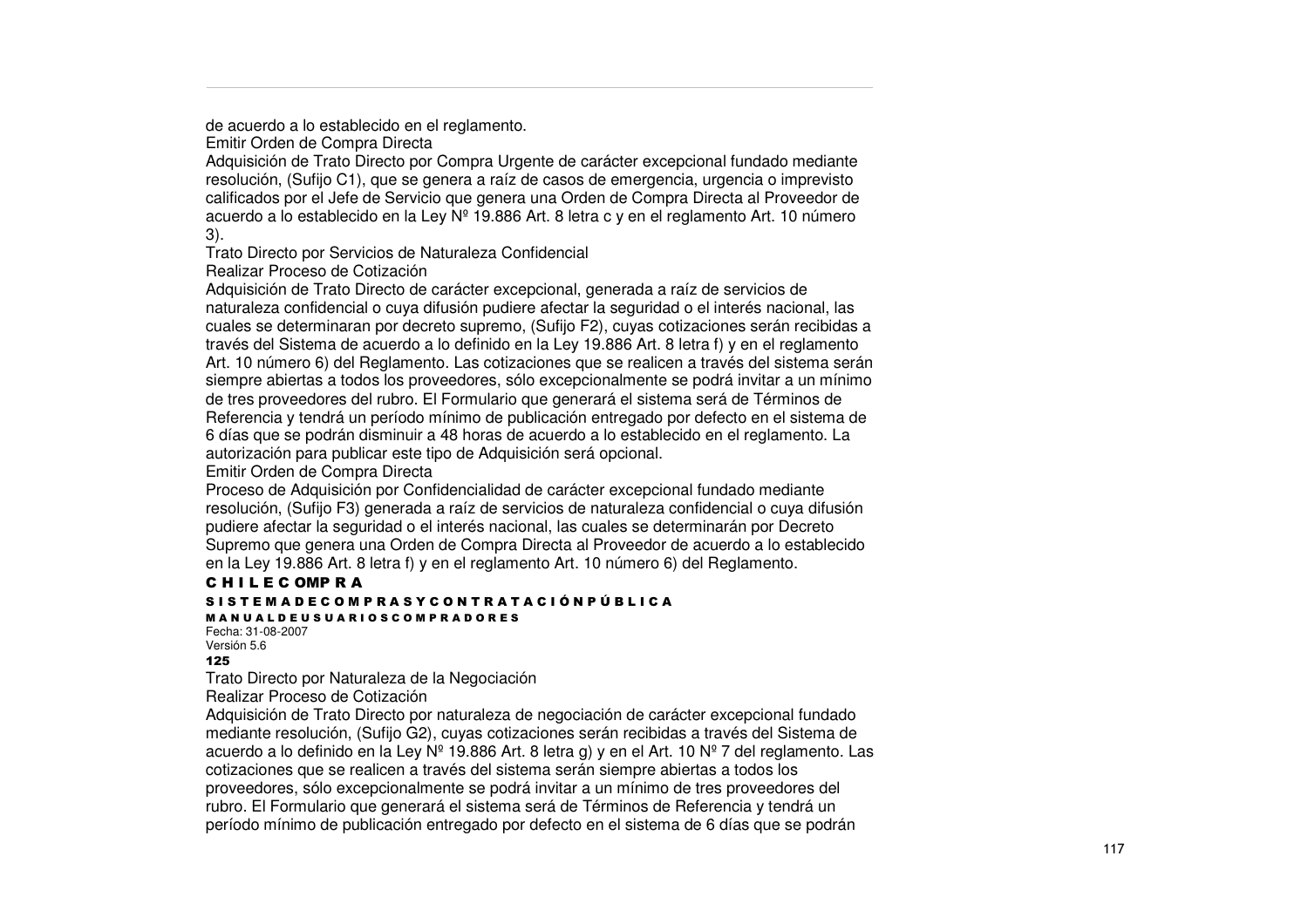disminuir a 48 horas de acuerdo a lo establecido en el reglamento. La autorización para publicar este tipo de Adquisición será opcional.

Emitir Orden d eCompra Directa

Adquisición de Trato Directo por naturaleza de la negociación, de carácter excepcional fundado mediante Resolución, (Sufijo G1) que genera una Orden de Compra Directa al Proveedor de acuerdo a lo establecido en la Ley Nº 19.886 Art. 8 letra g) y en el Art. 10 Nº 7 del Reglamento. Otras Órdenes de Compra

Orden d eCompra menor a3UTM:

Orden de Compra directa que podrá efectuarse en el sistema para las contrataciones de bienes y servicios cuyos montos sean inferiores a 3 UTM.

Orden d eCompra sin R esolución:

Este tipo de OC se usa para emitir OC originadas en Convenios realizados por Organismos Públicos, como por ejemplo Convenios de la Subsecretaría del MOP para el uso de todas las direcciones, Licitaciones de suministros conjuntas, como por ejemplo las de las FFAA. En general para emitir OC originadas en Licitaciones de Suministros, en que no es posible utilizar la OC tipo SE (por ejemplo si no se usó el tipo de adjudicación Simple o Múltiple sin Emisión de OC).

Orden de Compra proveniente de adquisición sin emisión automática de OC:

Este tipo de Orden de Compra se usa para emitir OC directas generadas en virtud de un convenio de suministro u otro licitado en www.chilecompra.cl Por la unidad de compra en la que se este generando o por cualquier otra Unidad del Organismo, en que se haya usado el tipo de Adjudicación Simple sin emisión automática de Orden de Compra o Múltiple sin <sup>e</sup> misión auto máticadeOrden d eCompra.

#### C H I L E C OMP R A

#### S I S T E M A D E C O M P R A S Y C O N T R A T A C I Ó N P Ú B L I C A

M A N U A L D E U S U A R I O S C O M P R A D O R E S

 Fecha: 31-08-2007Versión 5.6 126

#### **ANEXO2 - ICONOGRAFÍA**

A continuación, se muestra la descripción y explicación de los íconos que aparecen en el sitio.

#### **Iconografía General**

#### **ICONODESCRIPCIÓN**

Advertencia. Indica poner atención en algún proceso que tenga pendiente o como aviso para que revise información importante que debe le er.

Ayuda. Al hacer clic en el de color amarillo se desplegará información detallada sobre el proceso que se está realizando. El de color azul, permite acceder a una ayuda rápida de contexto. Buscar o ver.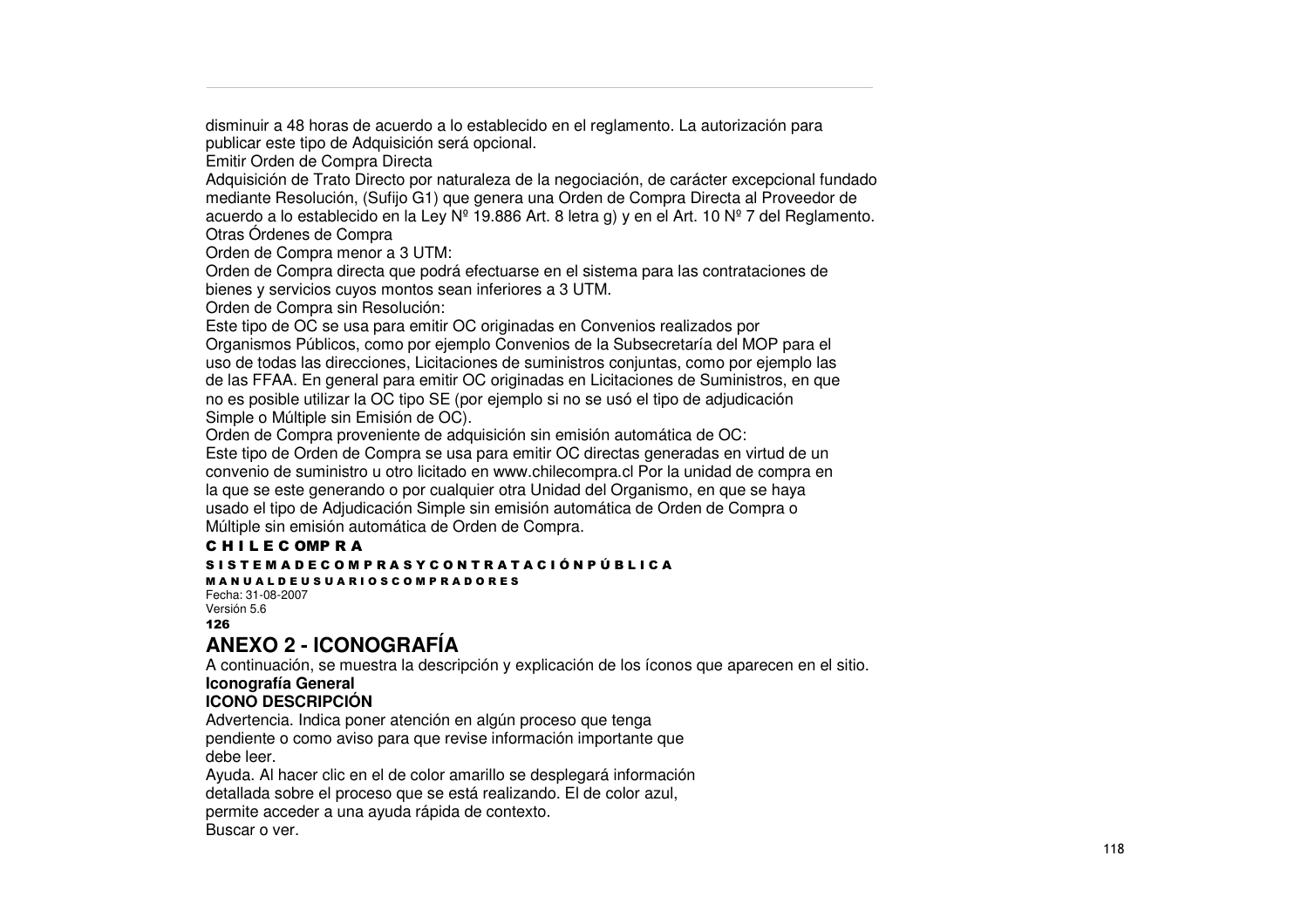Calendario. Cuando usted esté realizando un proceso y requiere incorporar una fecha, aparecerá <sup>a</sup> un costado del campo <sup>a</sup> completar esta imagen, al hacer clic sobre él, se abre una ventana con un calendario, que permite seleccionar una fecha. Desplegar más. Este icono indica que hay más información (pantallas o submenús) para ver, al pincharlo se desplegará esa información. Desplegar menos. Este icono le permite reducir la información (pantallas <sup>o</sup> menús) que está viendo. Cuando lo selecciona se guardan todos, transformándose en un Desplegar más. Documento. Se puede acceder <sup>a</sup> un documento (o archivo en formato documento). Permite en algunos casos Adjuntar un documento. Editar. Permite editar la información que está en la pantalla, en una Adquisición <sup>o</sup> en una OC.

Icono que aparece luego de transcurridas las 24 horas en que el proveedor no responde <sup>a</sup> la solicitud de cancelación de una OC y que permite al Supervisor Cancelarla Unilateralmente. Aceptar <sup>o</sup> Seleccionar.

Teléfono.

Cancelar una OC de parte del Comprador.

Prohibido, Desertar una línea de producto. Cancelación de OC y Solicitud de cancelación.

#### C H I L E C OMP R A

#### S I S T E M A D E C O M P R A S Y C O N T R A T A C I Ó N P Ú B L I C A M A N U A L D E U S U A R I O S C O M P R A D O R E S

Fecha: 31-08-2007Versión 5.6  $127$ 

#### **Iconografía para los Procesos de Adquisición ICONO DESCRIPCIÓN**

Permite revisar las Aclaraciones al Acto de Apertura. Adjudicar la línea de producto / servicio <sup>a</sup> un Proveedor. Permite deshacer la Adjudicación en curso. La Adquisición está adjudicada. Permite realizar la Apertura Electrónica de ofertas. Permite visualizar el Acta de Apertura de la Ofertas. Permite Visualizar el Acta de Adjudicación. Copiar Adquisición. Copiar orden de compra. Enviar la OC luego de ser Autorizada. Descargar archivos en formato PDF.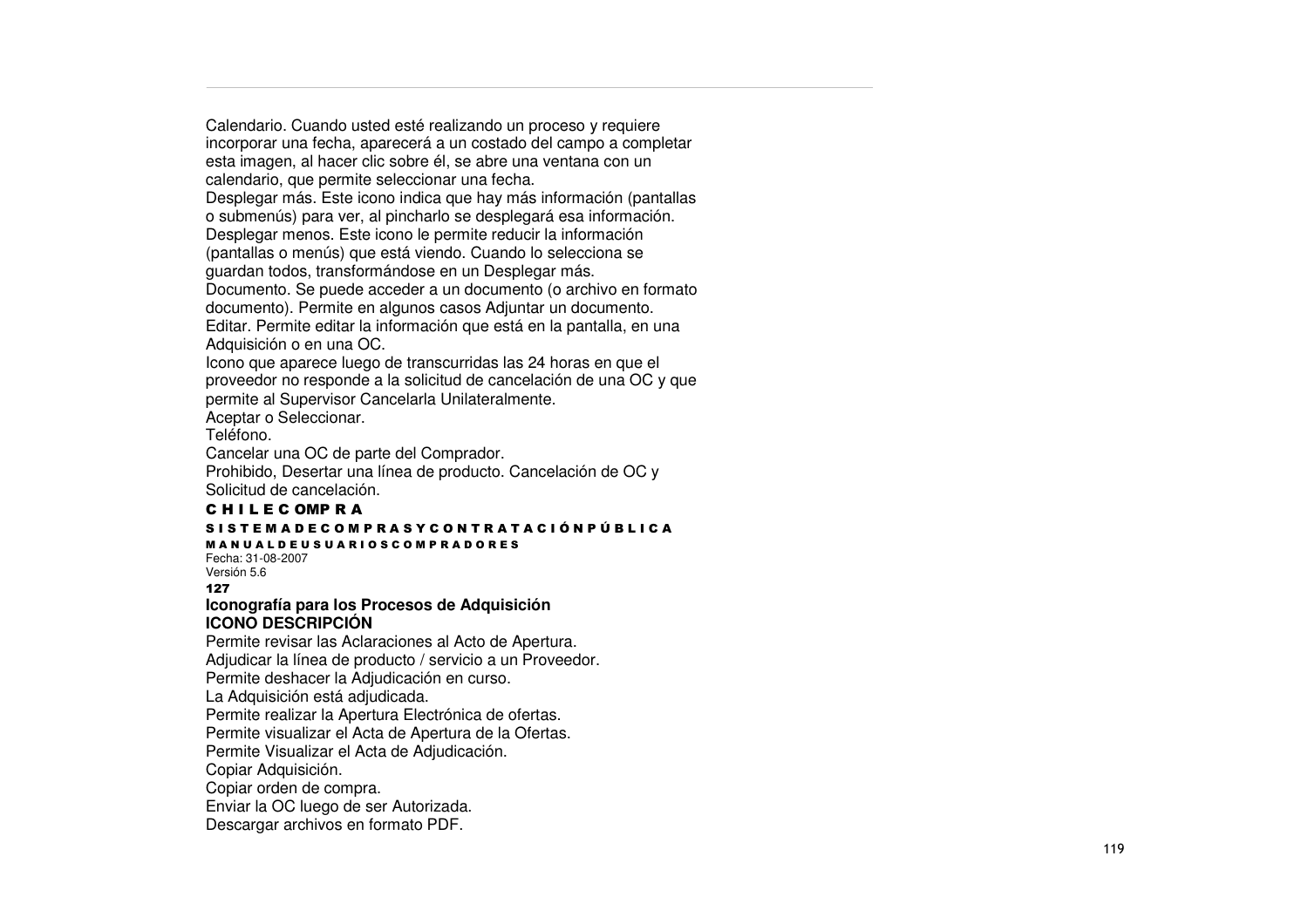Editar Adquisición. Cuando el lápiz está acompañado de la imagen de una hoja, quiere decir que es para editar Adquisiciones solamente. Editar Orden de Compra. Cuando el lápiz está acompañado de la imagen de una hoja verde, es para editar una OC solamente. Firmar Adquisición. Gestionar un Documento Tributario Electrónico (DTE). Historial de la Adquisición. Historial de la firma. Imprimir Ingresar Acta de Adjudicación. Ingresar Boleta de Garantía. Proceso de preguntas y respuestas. Publicar Adquisición. Ver acta de Adjudicación. Ver acta de Adquisición. Ver anexos Administrativos. Ver anexos Económicos. Ver anexos Técnicos. Ver boleta de Garantía. Ver Ofertas. Ver participantes invitados <sup>a</sup> un proceso Privado.

#### <u>14. Organigrama de la Institución y de las áreas que intervienen en los procesos de compra</u>